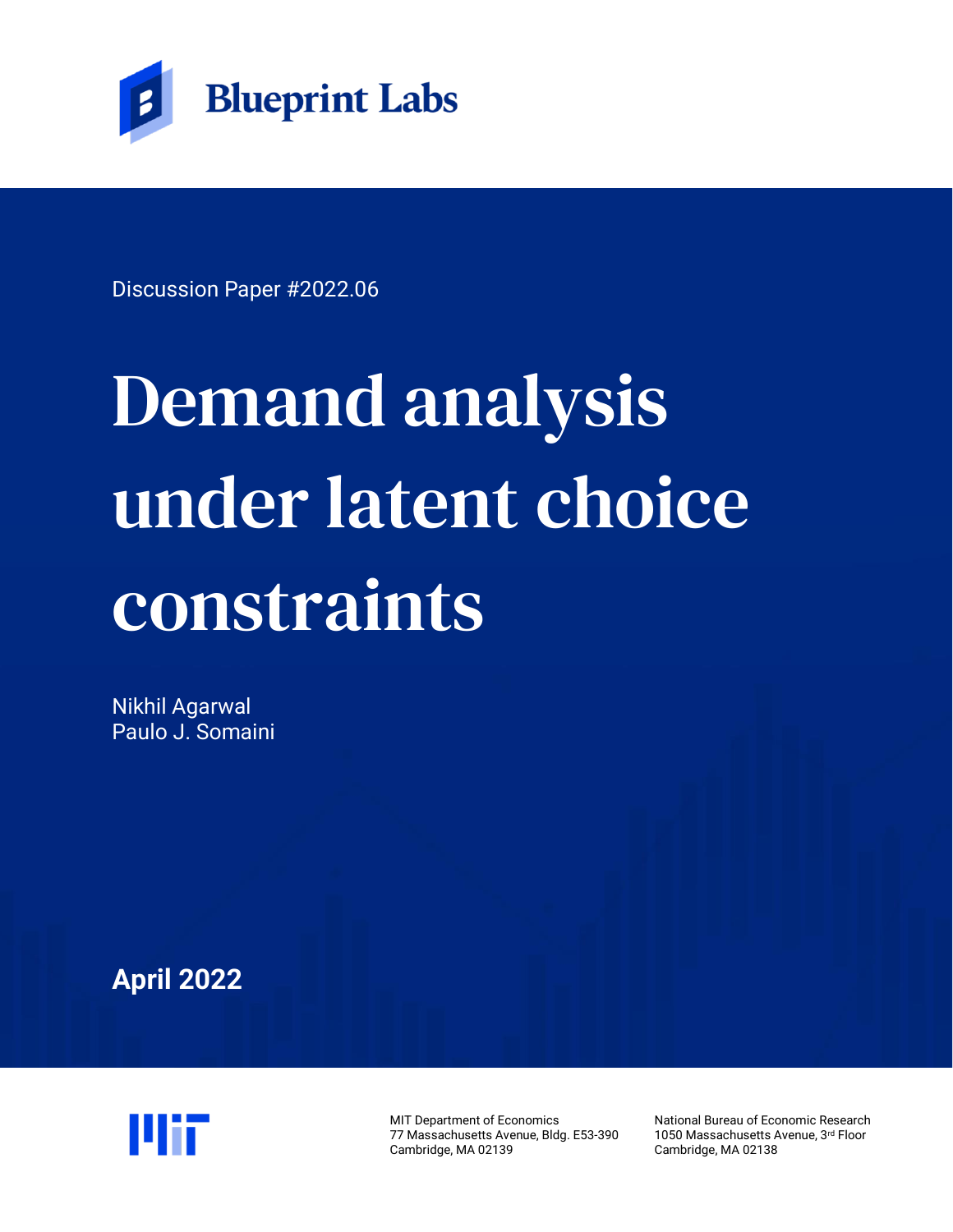## NBER WORKING PAPER SERIES

## DEMAND ANALYSIS UNDER LATENT CHOICE CONSTRAINTS

Nikhil Agarwal Paulo J. Somaini

Blueprint Labs Discussion Paper 2022.06 Working Paper 29993 http://www.nber.org/papers/w29993

NATIONAL BUREAU OF ECONOMIC RESEARCH 1050 Massachusetts Avenue Cambridge, MA 02138 April 2022

We are grateful to USRDS for facilitating access to the data. The authors acknowledge support from the NSF (SES-1254768), the NIH (P30AG012810), the Sloan Foundation (FG-2019-11484), and the MIT SHASS Dean's Research Fund. The data reported here have been supplied by the United States Renal Data System (USRDS). The interpretation and reporting of these data are the responsibility of the author(s) and in no way should be seen as an official policy or interpretation of the U.S. government, nor do they necessarily reflect the views of the National Bureau of Economic Research.

NBER working papers are circulated for discussion and comment purposes. They have not been peer-reviewed or been subject to the review by the NBER Board of Directors that accompanies official NBER publications.

© 2022 by Nikhil Agarwal and Paulo J. Somaini. All rights reserved. Short sections of text, not to exceed two paragraphs, may be quoted without explicit permission provided that full credit, including © notice, is given to the source.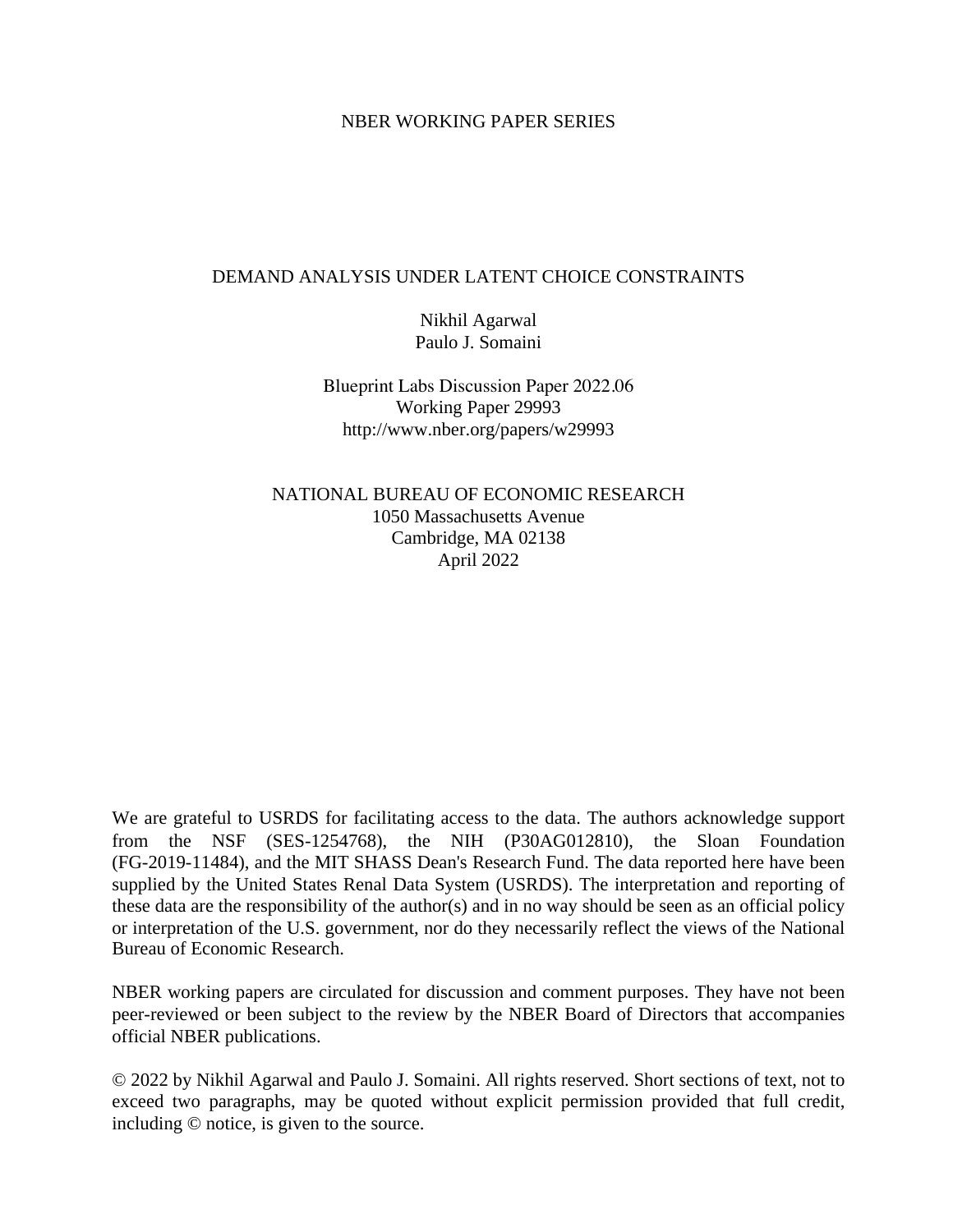Demand Analysis under Latent Choice Constraints Nikhil Agarwal and Paulo J. Somaini NBER Working Paper No. 29993 April 2022 JEL No. C50,I11,L0

## **ABSTRACT**

Consumer choices are constrained in many markets due to either supply-side rationing or information frictions. Examples include matching markets for schools and colleges; entry-level labor markets; limited brand awareness and inattention in consumer markets; and selective admissions to healthcare services. Accounting for these choice constraints is essential for estimating consumer demand. We use a general random utility model for consumer preferences that allows for endogenous characteristics and a reduced-form choice-set formation rule that can be derived from models of the examples described above. The choice-sets can be arbitrarily correlated with preferences. We study non-parametric identification of this model, propose an estimator, and apply these methods to study admissions in the market for kidney dialysis in California. Our results establish identification of the model using two sets of instruments, one that only affects consumer preferences and the other that only affects choice sets. Moreover, these instruments are necessary for identification. We find that dialysis facilities are less likely to admit new patients when they have higher than normal caseload and that patients are more likely to travel further when nearby facilities have high caseloads. Finally, we estimate consumers' preferences and facilities' rationing rules using a Gibbs sampler.

Nikhil Agarwal Department of Economics, E52-460 MIT 77 Massachusetts Avenue Cambridge, MA 02139 and NBER agarwaln@mit.edu

Paulo J. Somaini Stanford Graduate School of Business Knight Management Center 655 Knight Way E372D Stanford, CA 94305 and NBER soma@stanford.edu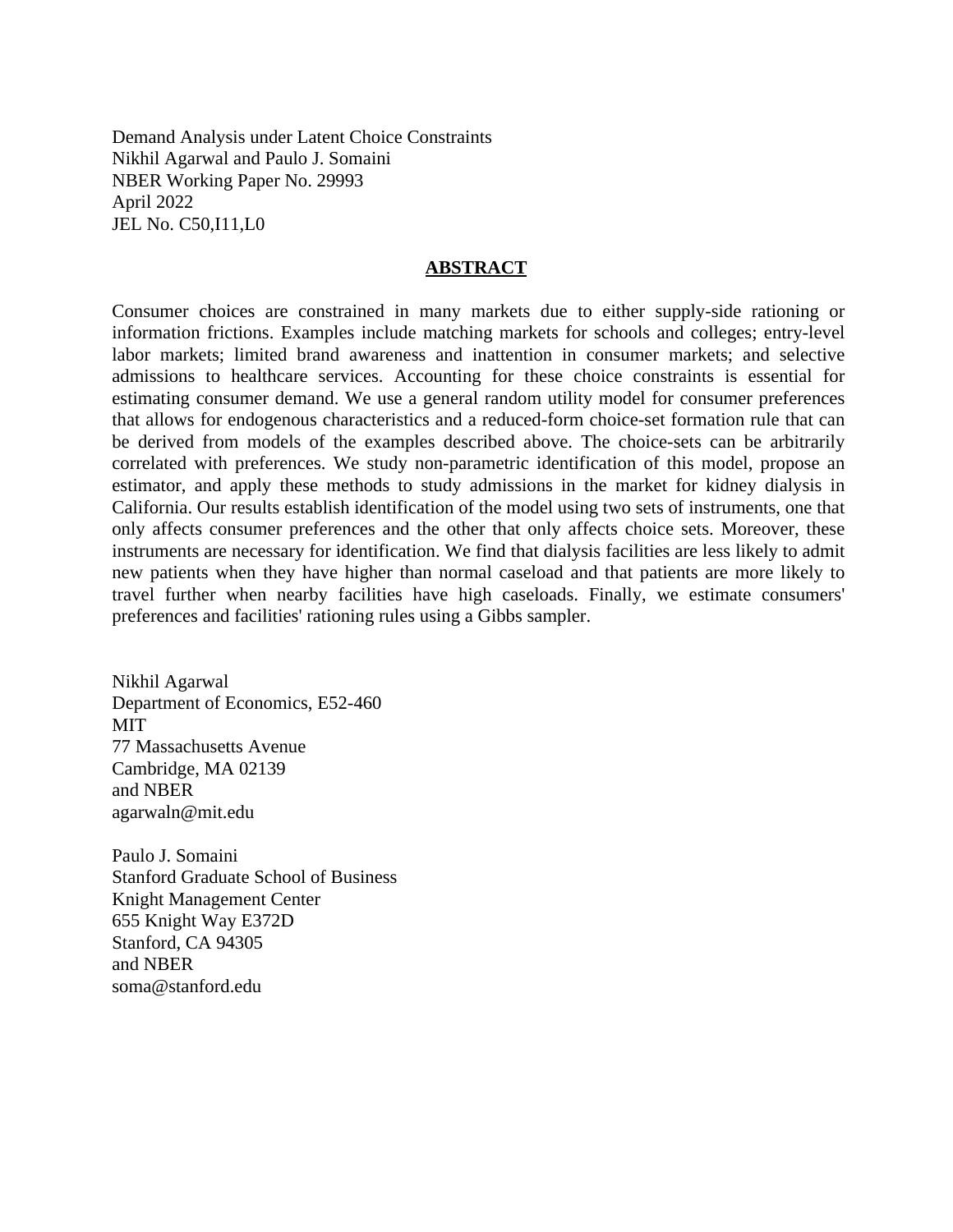# **1 Introduction**

Textbook discrete choice models assume that consumers pick their most preferred option from a known choice set at posted prices. Further, the models assume that there is no excess demand or supply at these prices, which makes prices the sole instrument that clears the market.<sup>[1](#page-3-0)</sup> In many instances, demand is rationed by information frictions or by supply-side policies other than prices: students must be admitted by a school or a college, healthcare providers may be selective about their patients or be fully booked, and information frictions may result in consumers being unaware of certain products. The final allocation, in these cases, depends on the constraints on the choice sets in addition to preferences and prices.

With the few exceptions that are discussed below, existing approaches for estimating preferences with latent choice constraints are based on assuming specific models of latent choice set formation. In two-sided matching models – school or college admissions (e.g. [Agarwal and](#page-48-0) [Somaini,](#page-48-0) [2018;](#page-48-0) [Fack et al.,](#page-51-0) [2019\)](#page-51-0), and certain labor markets (e.g. [Boyd et al.,](#page-50-0) [2013;](#page-50-0) [Agarwal,](#page-48-1) [2015\)](#page-48-1) – choice sets are determined by a supply-side preferences and screening [\(Roth and](#page-53-0) [Sotomayor,](#page-53-0) [1990\)](#page-53-0), whereas search costs and incomplete information are the source of limited choice sets in models of consumer search [\(Hortaçsu et al.,](#page-52-0) [2017;](#page-52-0) [Heiss et al.,](#page-51-1) [2021\)](#page-51-1) or consideration sets (e.g. [Manski,](#page-52-1) [1977;](#page-52-1) [Swait and Ben-Akiva,](#page-53-1) [1987;](#page-53-1) [Alba et al.,](#page-49-0) [1991;](#page-49-0) [Roberts and](#page-53-2) [Lattin,](#page-53-2) [1991;](#page-53-2) [Goeree,](#page-51-2) [2008;](#page-51-2) [Abaluck and Adams-Prassl,](#page-48-2) [2021;](#page-48-2) [Barseghyan et al.,](#page-49-1) [2021a,](#page-49-1)[b\)](#page-49-2). Perhaps the only apparent similarity between these models is that consumers are not unconstrained to choose from the full set of options in the market.

This paper presents a unified analysis of a large class of empirical models of consumer choice in the presence of latent choice-set constraints. Our model combines a general random utility model for consumer preferences [\(Block and Marshak,](#page-49-3) [1960;](#page-49-3) [Matzkin,](#page-52-2) [1993\)](#page-52-2) with a reduced-form function that determines choice sets. We show, by way of examples, that many commonly used models of latent choice sets discussed above are consistent with this general reduced-form. Our primary contribution is to show conditions under which this general model is non-parametrically identified using data on final allocations in the presence of preference and choice set shifters. We also propose a tractable estimation procedure. Finally, we apply our methods to data from the market for kidney dialysis to test for supply-side rationing and to describe the potential biases from ignoring constraints in choice sets.

Our model has two components. The first is a random utility model for consumer preferences, which allows for rich observed and unobserved heterogeneity in consumer preferences.

<span id="page-3-0"></span><sup>1</sup>These prices may either be set to maximize profits or set competitively. In both cases, firms produce exactly enough quantity to satisfy the demand at these prices.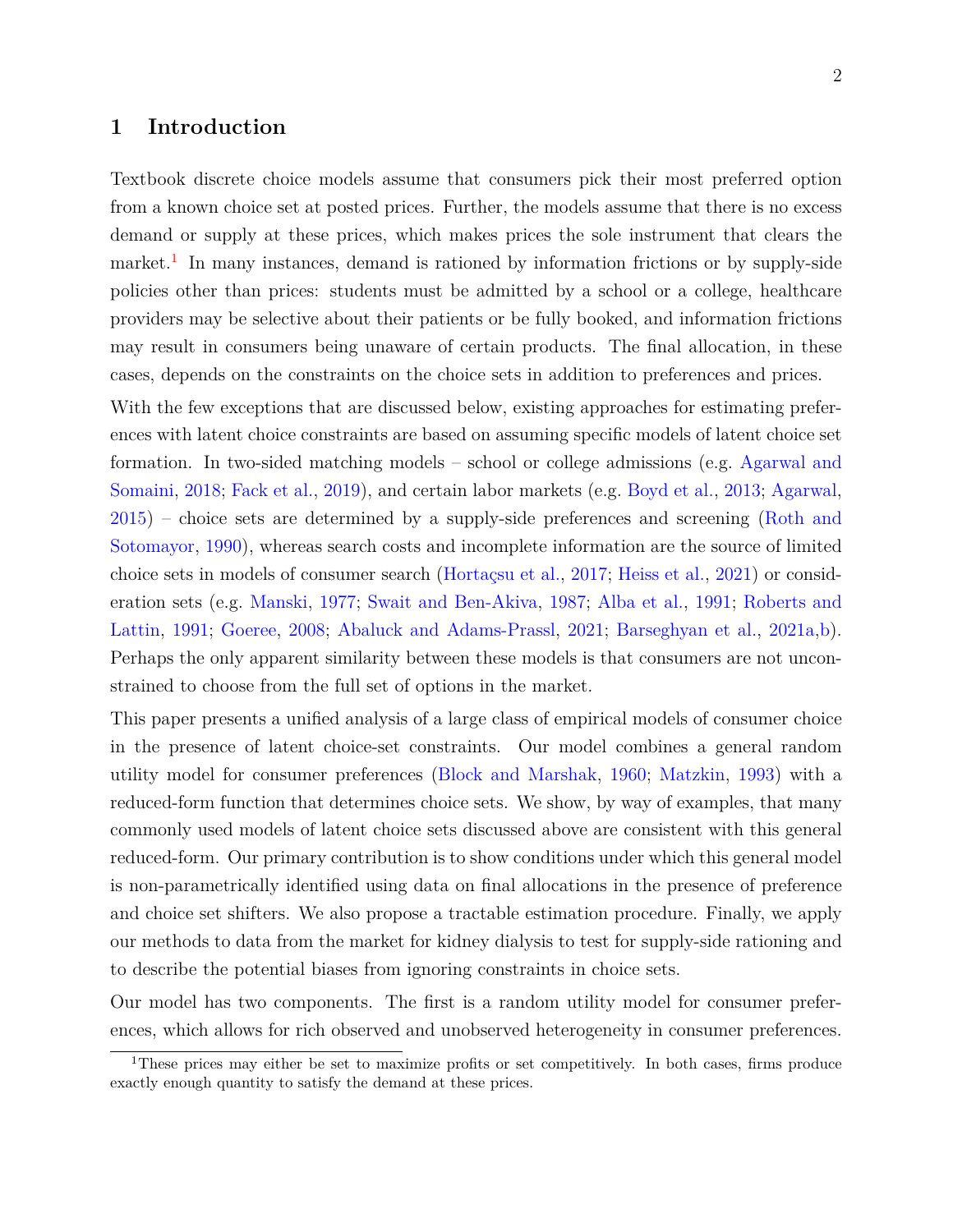We allow for product unobserved attributes that may be correlated with observed product characteristics as in [Berry](#page-49-4) [\(1994\)](#page-49-4) and [Berry et al.](#page-49-5) [\(1995\)](#page-49-5). The model accomodates most random utility models with single-unit demand, including product space and characteristic space models. The second component is a reduced-form which can capture various models that yield latent constraints on choice sets. We show that our reduced form is consistent with models of two-sided matching (e.g. matching of students to schools or colleges); dynamic models in which profit incentives induce the firms to be selective in their admission policies; as well as certain models of consideration sets, consumer search and informational advertising.

The empirical challenge is that the observed allocations depend both on the preferences of agents and the choice set formation process, making it hard to disentangle the two. In particular, standard methods for estimating the distribution of preferences based on inverting market shares to estimate key demand parameters are inapplicable as the largest market share product need not be the one preferred by the largest number of customers.<sup>[2](#page-4-0)</sup> We show that our model is non-parametrically identified in the presence of two sources of variation. The first is an observable that affects choice-set constraints, but is excluded from consumer preferences. The second is an observable that influences consumer choices but is excluded from the choice-set constraints. We show how to combine these two observables to trace-out the joint distribution of consumer preferences and latent choice sets. Moreover, we formally show that our model is not identified if either set of shifters is not available.

At the cost of requiring shifters on both sides, our results place minimal functional form and statistical restrictions on preferences and latent choice sets. We allow for the preference shifter to enter non-linearly in our utility specification; functional form restrictions on the choice-set shifters are similarly weak. Moreover, we allow unobservables that affect the choice set to be arbitrarily correlated with unobservable determinants of preferences. Specific models of choice set formation and other approaches typically require stronger restrictions, either on functional forms and/or the joint distribution of unobservables. The non-identification result in the absence of the shifters indicates that these restrictions are necessary, and substitute for exogeneous variation in the data.

As an illustrative application, we apply our methods to the kidney dialysis market in Cali-

<span id="page-4-0"></span><sup>2</sup>A salient example is colleges – the largest colleges need not be the most desirable. Consider that Stanford University has an undergraduate enrollment higher than that of MIT. Tuition at Stanford is also higher. One of the authors of this study claims that MIT has a lower enrollment only because it has a lower capacity and is therefore more selective. Even when confronted with Stanford's lower overall acceptance rates, the author rebuts by suggesting that acceptance rates are a biased measure of selectivity because the applicant pools are be endogenously different.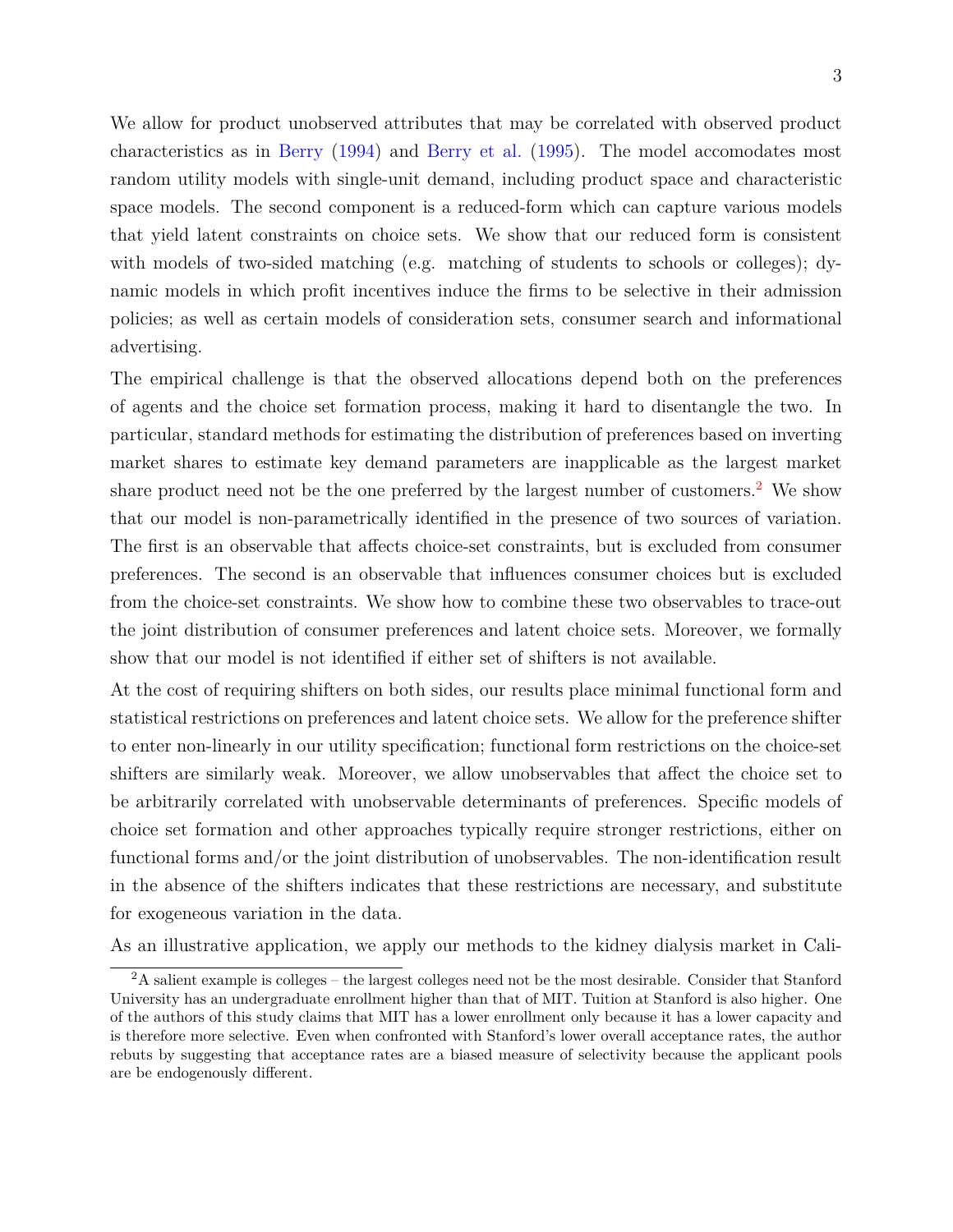4

fornia. Patients with low enough kidney function need to undergo regular dialysis, typically thrice weekly for several hours at a time. The procedure requires the use of expensive machines, nursing care and physical space to accomodate a patient. These resource constraints can limit the number of patients a facility can serve. Most of the costs of dialysis are borne by the taxpayer since Medicare provides near universal coverage for costs related to kidney failure, irrespective of age. With approximately 750,000 patients on dialysis currently in the US, these costs approach 1% of the national healthcare expenditure (Chapter 10, [U. S. Renal](#page-53-3) [Data System,](#page-53-3) [2020\)](#page-53-3).

The choice-set shifter in this application is a measure of the facility's capacity constraints when patient *i* begins dialysis. This measure is constructed as the difference between the number of patients being treated at the facility when patient *i* begins dialysis and an estimated target. We exclude this short-term variation in facility utilization from patient preferences while we allow for long-term facility fixed effects. Thus, the argument is that patient preferences do not depend on short-term variation in a facility's caseload, but that this variation can result in supply-side rationing. A similar instrument is used in [Gandhi](#page-51-3) [\(2021\)](#page-51-3) to estimate preferences in nursing homes. As a test of the model, we show that this variable predicts whether or not a new patient is admitted into a facility even after controlling for facility-quarter fixed effects. This is the first piece of evidence that suggests that supply-side rationing due to capacity constraints can constrain a consumer's choice set.

The shifter of consumer preferences that is excluded from choice-set constraints is the distance between the facility and the patient's residence. This variable is excluded from patient profitability but included in consumer preferences because dialysis involves several weekly visits and long post-dialysis trips can be particularly demanding on patients.

Consistent with the hypothesized effects of these shifters, we document that distance to the facility chosen by a patient is higher if nearby facilities have higher than usual caseloads. These results provide evidence that supply-side rationing affects allocations substantially.

The main challenge in estimating our model is that the number of potential choice sets is large, even if a patient has relatively few facilities to consider. This curse of dimensionality creates a computational burden for approaches that integrate over all possible choice sets when computing the likelihood. Indeed, applications based on these cases have sometimes been limited to a small number of choices (e.g. [Abaluck and Compiani,](#page-48-3) [2020\)](#page-48-3). We solve this problem by estimating a parametric version of our model using a Gibbs sampler (see also [Logan et al.,](#page-52-3) [2008;](#page-52-3) [Menzel and Salz,](#page-52-4) [2013;](#page-52-4) [He et al.,](#page-51-4) [2020\)](#page-51-4). This procedure uses data augmentation in order to condition either on choice sets or utilities when drawing the parameters governing the other component. Doing so avoids the curse of dimensionality and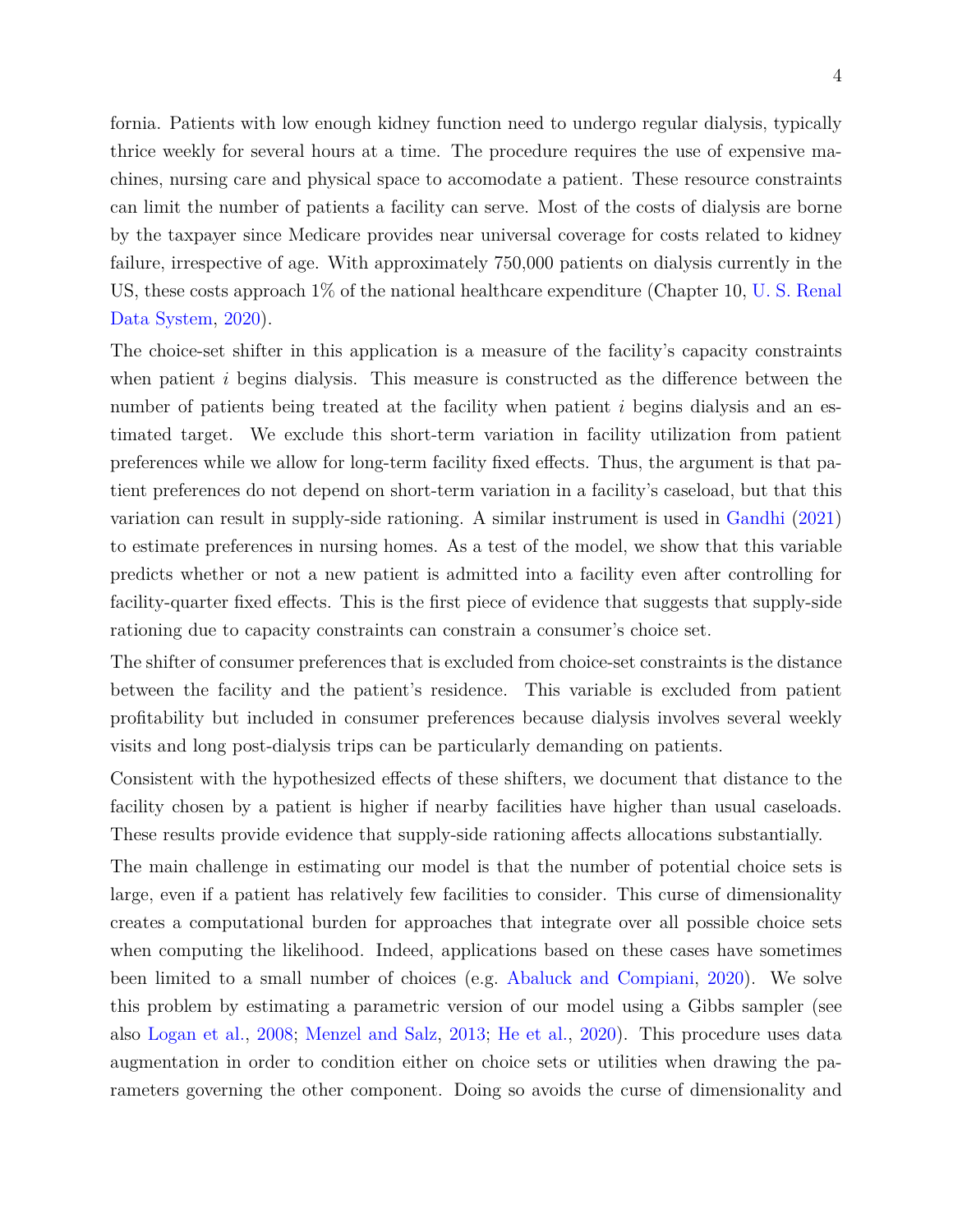reduces each component to a standard problem. The Bernstein-von Mises Theorem implies that the posterior mean of the sampling chain we generate is asymptotically equivalent to a maximum likelihood estimator [\(van der Vaart,](#page-53-4) [2000,](#page-53-4) Theorem 10.1).

The empirical model we take to the data allows for preferences to be correlated with profitability due to unobserved factors. Our estimates indicate that selective admissions practices are common in the dialysis market. The probability that a patient is accepted at her first choice facility is only 73.0%, and this probability varies by facility. Because selective admissions push patients to less desirable facilities, models that do not account for choice set constraints yield biased estimates. These models misestimate the desirability of various facilities as abstracting away from selective admissions would yield estimates in which the largest facilities are also the most desirable.

We also consider alternative models which naively correct for capacity constraints by including our measure of occupancy in the utility function. A stark prediction of these models is that a patient lost by a facility because of variation in this variable is diverted to the same set of facilities as a patient lost by a facility due to reductions in quality. In both cases, the facility loses a patient who is close to indifferent between two facilities. In contrast, in models with selective admissions, the patients that a facility loses is marginal for the facility, but the patient strictly prefers this facility to others. The facilities that a patient is diverted to are different, depending on which margin a patient is pulled from. We show that not capturing this difference yields quantitatively different estimates of diversion ratios.

## **Related Literature**

A large literature – dating back to [Block and Marshak](#page-49-3) [\(1960\)](#page-49-3) and [Manski](#page-52-1) [\(1977\)](#page-52-1) – presents several specific models with latent constraints on choice sets. A much more recent literature has attempted to understand the identification of these models. This body of work has studied models of consideration sets [\(Abaluck and Adams-Prassl,](#page-48-2) [2021;](#page-48-2) [Barseghyan et al.,](#page-49-2) [2021b,](#page-49-2)[a\)](#page-49-1); two-sided matching models [\(Menzel,](#page-52-5) [2015;](#page-52-5) [Diamond and Agarwal,](#page-50-1) [2017;](#page-50-1) [He et al.,](#page-51-4) [2020\)](#page-51-4); and models of consumer search [\(Abaluck and Compiani,](#page-48-3) [2020\)](#page-48-3). Our approach covers models in each of these three groups.<sup>[3](#page-6-0)</sup> And, at the cost of requiring both shifters of choice sets and shifters of preferences, our results are able to achieve point identification using fewer functional-form restrictions on preferences (c.f. [Diamond and Agarwal,](#page-50-1) [2017;](#page-50-1) [Abaluck and](#page-48-2) [Adams-Prassl,](#page-48-2) [2021;](#page-48-2) [Barseghyan et al.,](#page-49-2) [2021b,](#page-49-2)[a;](#page-49-1) [Abaluck and Compiani,](#page-48-3) [2020;](#page-48-3) [He et al.,](#page-51-4) [2020;](#page-51-4) [Aguiar et al.,](#page-48-4) [2022\)](#page-48-4) or on the dependence between preferences and choice-sets (c.f. [Menzel,](#page-52-5)

<span id="page-6-0"></span><sup>&</sup>lt;sup>3</sup>The set of models covered by any one of these papers may not be nested with the models that we consider. For example, [Abaluck and Compiani](#page-48-3) [\(2020\)](#page-48-3) consider consumer search with hidden attributes. While it is possible to cast fixed-sample search in either our framework or the one in [Abaluck and Compiani](#page-48-3) [\(2020\)](#page-48-3), their paper allows for other models of consumer search (e.g. sequential search) that does not fit our framework.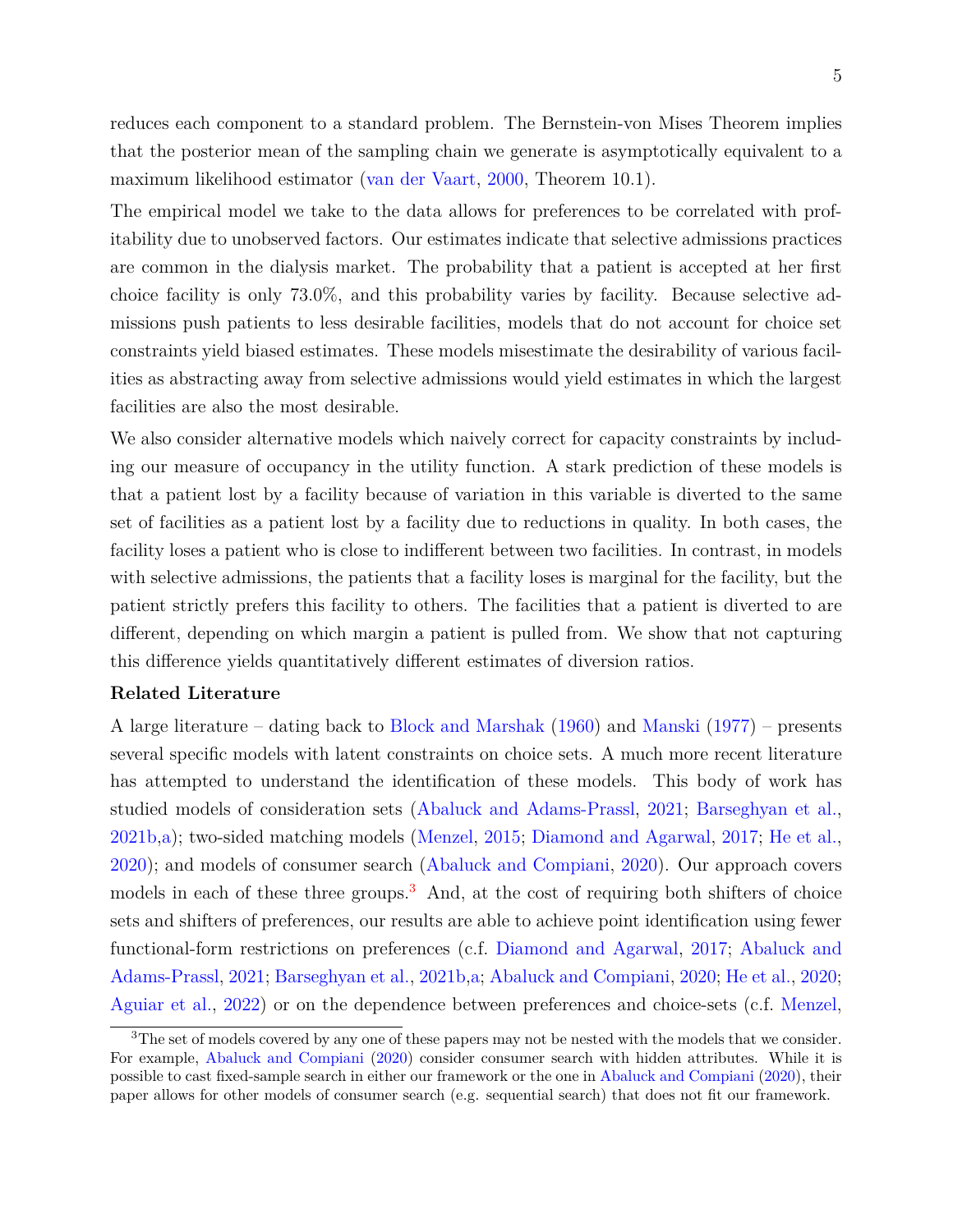[2015;](#page-52-5) [Abaluck and Compiani,](#page-48-3) [2020;](#page-48-3) [Abaluck and Adams-Prassl,](#page-48-2) [2021\)](#page-48-2). We discuss these differences in greater detail as we develop our results.

In addition to these differences, we also address common endogeneity concerns when estimating demand models, extending results in [Berry and Haile](#page-49-6) [\(2010\)](#page-49-6) by allowing for constrained choice sets. This solution can be useful for a number of applications. For example, existing work on estimating school demand to study equilibrium effects [\(Neilson,](#page-53-5) [2020;](#page-53-5) [Dinerstein](#page-50-2) [and Smith,](#page-50-2) [2021;](#page-50-2) [Allende,](#page-49-7) [2019\)](#page-49-7) typically abstracts away from selective admission due to capacity constraints. Similar issues are likely important in other settings where prices are not the sole market clearing mechanism.

A small recent literature studies the industrial organization of the dialysis industry. Many of these studies are based on quasi-experimental research designs (e.g. [Dafny et al.,](#page-50-3) [2018;](#page-50-3) [Wollmann,](#page-53-6) [2022\)](#page-53-6), or focus on longer-run supply side issues such as the quality/quantity trade-off or investment/entry decisions [\(Grieco and McDevitt,](#page-51-5) [2017;](#page-51-5) [Eliason,](#page-51-6) [2019;](#page-51-6) [Eliason](#page-51-7) [et al.,](#page-51-7) [2020;](#page-51-7) [Kepler et al.,](#page-52-6) [2022\)](#page-52-6). In contrast, our focus is on estimating demand and the supply-side rationing policies in response to shorter-term capacity constraints while keeping investment and quality decisions fixed. Previous approaches to estimating demand in this setting have been based on the discrete choice models discussed above, which abstract away from supply-side rationing.

The empirical model for our application is closest to models of selective admission practices in nursing homes [\(Ching et al.,](#page-50-4) [2015;](#page-50-4) [Gandhi,](#page-51-3) [2021\)](#page-51-3), although these papers do not formally consider the identification of the empirical model. Other empirical models that our identification analysis covers includes models of two-sided matching in education or entry-level labor markets with fixed prices (e.g. [Dagsvik,](#page-50-5) [2000;](#page-50-5) [Agarwal,](#page-48-1) [2015;](#page-48-1) [Azevedo and Leshno,](#page-49-8) [2016\)](#page-49-8); models of consumer choice with incomplete consideration sets (e.g. [Manski,](#page-52-1) [1977;](#page-52-1) [Swait and](#page-53-1) [Ben-Akiva,](#page-53-1) [1987;](#page-53-1) [Alba et al.,](#page-49-0) [1991;](#page-49-0) [Roberts and Lattin,](#page-53-2) [1991;](#page-53-2) [Goeree,](#page-51-2) [2008\)](#page-51-2); models with strict capacity constraints [\(de Palma et al.,](#page-50-6) [2007\)](#page-50-6); and models of consumer stock-outs [\(Conlon](#page-50-7) [and Mortimer,](#page-50-7) [2013;](#page-50-7) [Hickman and Mortimer,](#page-51-8) [2016\)](#page-51-8). Our reduced-form approach to supplyside rationing accomodates several of the reasons for incomplete choice sets discussed above. Estimating a more primitive model of the supply side requires additional assumptions on the structural model that we avoid because they are, by nature, application specific. We discuss the interpretation of our model in these specific applications in futher detail in Section [2.2.](#page-11-0)

## **Overview**

The paper proceeds as follows. Section [2](#page-8-0) presents our model. It includes a discussion of the models of supply-side rationing that yield the reduced-form of interest in our paper. Section [3](#page-14-0) presents the identification results and the estimator. Section [4](#page-27-0) describes the dialysis industry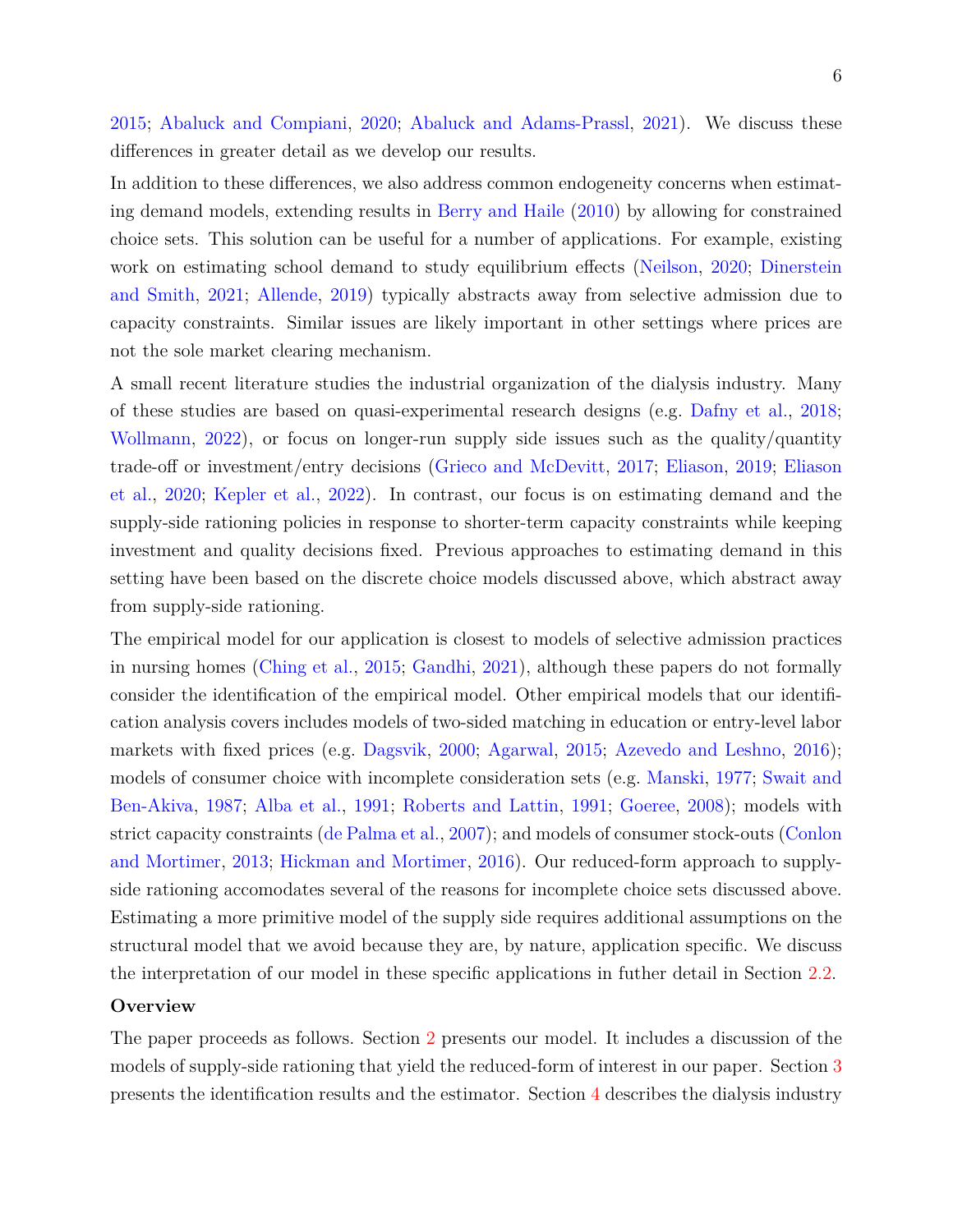and presents descriptive evidence on supply-side rationing. Section [5](#page-38-0) presents results from our estimates. Section [6](#page-47-0) concludes. All proofs not included in the main text are in the appendix.

# <span id="page-8-0"></span>**2 Model**

We will consider markets, indexed by *t*, in which agents can be divided into two sets, *I<sup>t</sup>* and  $J_t$ . For consistency of terminology, we will refer to the set  $I_t$  as *consumers* and the set  $J_t$  as *products*. Consumers, indexed by  $i \in I_t$ , have unit demand and can only choose or match with at most one product  $j \in J_t$  on the other side. We will say that consumer *i* is *matched* with product *j* if it is in the consumer's choice set and the consumer chooses it. A product can match with many consumers, and consumers are free to choose an outside option, denoted with 0. Each consumer *i* participates in only one market. As will be clear in section [2.2,](#page-11-0) our model is relevant for several settings.

### **2.1 Preferences and Choices**

We adopt a random utility model for consumer preferences. The indirect utility of consumer *i* for matching with product *j* is given by

<span id="page-8-1"></span>
$$
v_{ijt} = u_{jt}(w_i, \omega_i) - g_{jt}(w_i, y_{ij}), \qquad (1)
$$

where  $w_i$  is a vector of observed consumer attributes;  $y_{ij}$  is a scalar observed attribute that varies at the consumer-product level; and  $\omega_i$  is a random vector of arbitrary dimension that introduces unobserved consumer-specific preference heterogeneity. We impose the following normalizations, which are without loss of generality [\(Matzkin,](#page-52-7) [2007\)](#page-52-7): we normalize the utility of the outside option  $v_{i0t}$  to zero for each *i* and *t*; for some known value  $y_0$  and a fixed *j* in each  $t$ , we set  $\vert$  $\left|\frac{\partial g_{jt}}{\partial y}(w_i, y_0)\right| = 1$  for all *w<sub>i</sub>*; and we set  $g_{jt}(w_i, y_0) = 0$  for every *j*, *t* and  $w_i$ . The restrictions on  $v_{i0t}$  and the partial derivative of  $g_{jt}(\cdot)$  are familiar location and scale normalizations. The restriction that  $g_{jt}(w_i, y_0) = 0$  is without loss because a constant shift in  $g_{jt}(\cdot)$  can be subsumed in  $u_{jt}(\cdot)$ .

This model places minimal restrictions on the representation of preferences. The term  $\omega_i$  allows for multi-dimensional unobserved heterogeneity, including idiosyncratic product-specific preference shocks. The functions  $u_{jt}(\cdot)$  and  $g_{jt}(\cdot)$  are indexed by product and market, indicating that they can vary arbitrarily along these dimensions. Thus, these functions can vary due to both observed and unobserved market-product specific attributes. The term *w<sup>i</sup>* may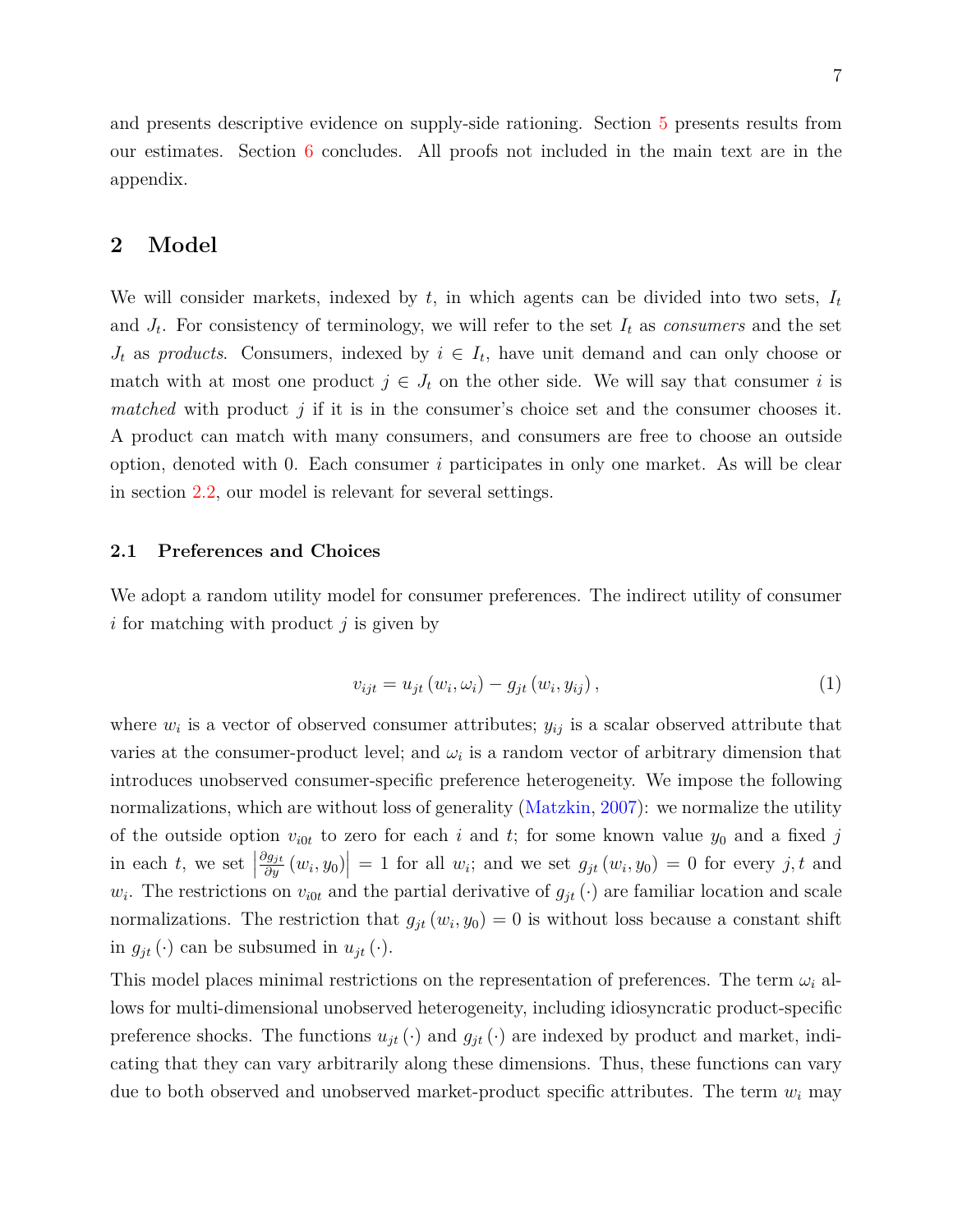include attributes that vary at the consumer-product level in addition to those that only vary at the consumer level. The main distinction between *yij* and other consumer-product observables included in  $w_i$  is that  $y_{ij}$  only affects the indirect utility of product *j* and is separable from  $\omega_i$ .

Unlike standard consumer choice models, consumers cannot simply choose their most preferred product. In education markets, students must be accepted by the school; in healthcare markets, patients need appointments; in labor markets, applicants need job offers; in models of consumer search or consideration sets, choice sets are incomplete. Although our model is intended for any of these settings, for the sake of uniformity of nomenclature, we personify products and say that they must accept the consumer. Let

$$
\sigma_{ijt} = \sigma_{jt}(w_i, \omega_i, z_{ij}) \in \{0, 1\}
$$
\n
$$
(2)
$$

denote this latent acceptance decision, where  $\sigma_{jt}(w_i, \omega_i, z_{ij}) = 1$  denotes that consumer *i* was accepted by product *j* in market *t*. We refer to the function  $\sigma_{jt}(\cdot)$  as the *acceptance policy function*. It is indexed by product and market, allowing it to depend on market-product specific observables and unobservables. The product's decision to accept the consumer depends arbitrarily on  $\omega_i$  as well. Therefore, utilities and acceptance decisions may be correlated.

The term *zij* is a consumer-product specific observable scalar characterstic that affects the decision of the product to accept the consumer that is excluded from the consumer's utility. As opposed to  $w_i$ , the scalar characteristic  $z_{ij}$  can only affect acceptances by product  $j$ , not product *k*. This rules out strategic interactions between products on this dimension, but it does allow for strategic interactions on the basis of aggregate conditions of the market and on consumer *i*'s characteristics via the dependence of  $\sigma_{jt}(\cdot)$  on *t* and on  $w_i$ .

We assume that each consumer is matched with one of her most preferred products that accepts her. Formally, each consumer's (latent) choice set is given by the set of products that accept the consumer:

$$
O_i = \{ j \in J_t : \sigma_{ijt} = 1 \} \cup \{ 0 \} .
$$

She picks a product with the highest indirect utility within this set. Let  $c_{ij} \in \{0,1\}$  be an indicator for consumer *i* matching with  $j \in O_i$ . We assume that  $c_{ij} = 1$  only if  $j \in$ arg max<sub>*k*∈*O*<sup>*i*</sup>  $v_{ikt}$  and  $\sum_{j \in O_i} c_{ij} = 1$ . Thus, we assume that the only source of friction in</sub> the economy is through the choice set formation process. We will see that this formulation accomodates many forms of consumer search frictions.

We will make the following assumption throughout the paper: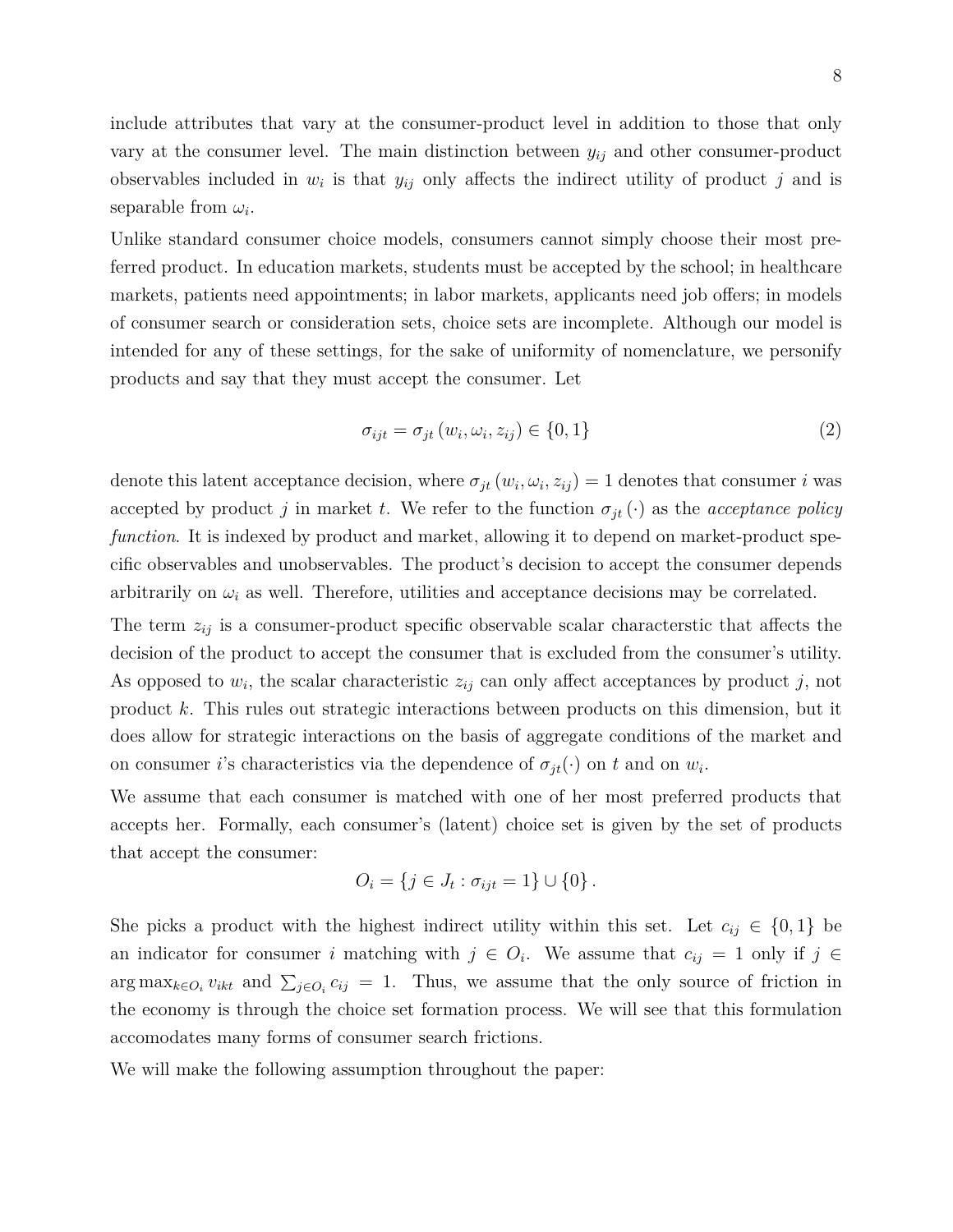<span id="page-10-0"></span>**Assumption 1.** In each market *t*, the unobserved term  $\omega_i$  is conditionally independent of *the vector*  $(y_i, z_i)$  *given*  $w_i$ *.* 

This assumptionplaces two substantive restrictions. First, the conditional independence of  $\omega_i$  from  $y_i$  implies that each component  $y_{ij}$  is shifts preferences without interacting with consumer-specific unobservables that affect either preferences or choice sets. The effect of a marginal change in  $y_{ij}$  can depend on  $w_i$  as well as on product-market specific characteristics through the function  $g_{jt}(\cdot)$ . Second, it implies that unobserved determinants of preferences are independent of  $z_i$  given  $w_i$ . Thus,  $z_i$  is an instrument that shifts choice sets without affecting the distribution of preferences. The plausibility of these restrictions is specific to the empirical application and the available data. For now, we defer the discussion of these issues in the context of our specific empirical application.

We assume that the random vector  $\omega_i$  is independent and identically distributed across consumers. Therefore, for each market *t*, the choice set and preferences of consumer *i* are independent from those of other consumers in market *t* conditional on the observables  $(w_i, y_i, z_i)$ , where  $y_i = (y_{ij})_{j \in J_t}$  and  $z_i = (z_{ij})_{j \in J_t}$ . However, consumer preferences and choice sets may be correlated within a market via the functions  $u_{jt}(\cdot)$ ,  $g_{jt}(\cdot)$  and  $\sigma_{jt}(\cdot)$ . As we discuss in the examples below, this assumption is satisfied in standard consumer choice and consumer search models; and also in two-sided matching markets in which there are many consumers relative to the number of products.

The assumption on the data generating process and assumption [1](#page-10-0) imply that the share of consumers with observables  $(w_i, y_i, z_i)$  that are matched with product *j* in market *t* is given by

$$
s_{jt}(w_i, y_i, z_i) = \sum_{O \in \mathcal{O}} P(O_i = O, c_{ij} = 1 | t, w_i, y_i, z_i).
$$

The information in the data consists only of these market shares for each value of  $(w_i, y_i, z_i)$ in its support.

The shares  $s_{it}(\cdot)$  can be re-written as

<span id="page-10-1"></span>
$$
s_{jt}(w_i, y_i, z_i) = \sum_{O \in \mathcal{O}} P(c_{ij} = 1 | O_i = O, t, w_i, y_i, z_i) P(O_i = O | t, w_i, z_i).
$$
 (3)

The first term in the summand is the probability that a consumer with attributes  $(w_i, y_i)$  is matched with product *j* when faced with the choice set *O*, whereas the second term is the probability of choice set O given  $(w_i, z_i)$ . Because we depart from the often-used assumption that preferences and choice sets are independent, the first term depends on  $z_i$ , which affects the distribution of  $\omega$  conditional on *O*. Assumption [1](#page-10-0) allows us to omit the conditioning on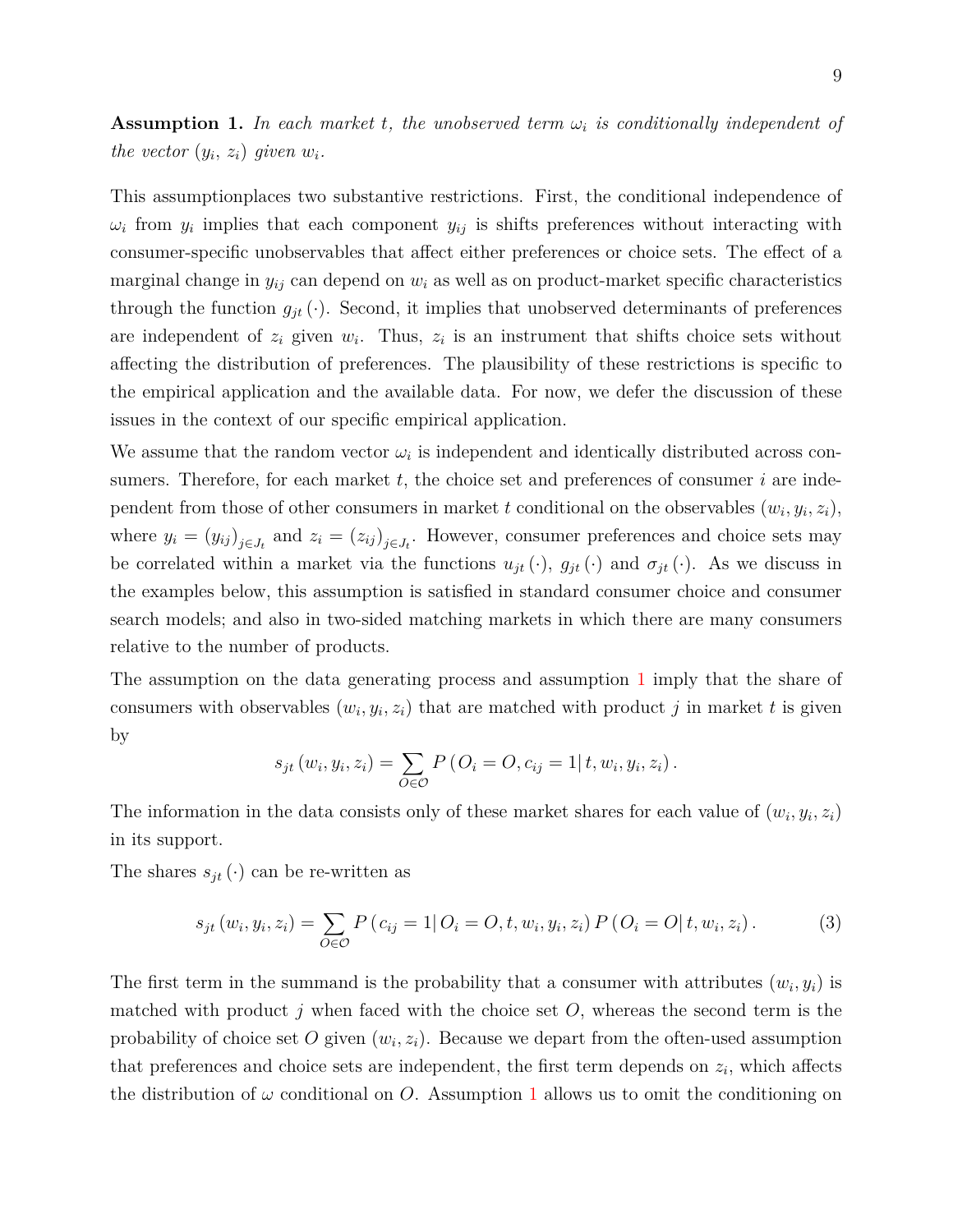*y<sup>i</sup>* when writing the second.

As is clear from equation [\(3\)](#page-10-1), the share of consumers that are matched with product *j* in market *t* depends both on the preferences of the consumers and the acceptance policies of all the products in the market. Unlike in standard models of consumer demand, the market share of product *j* does not directly reveal the fraction of consumers who prefer *j* to all other products. Therefore, commonly used demand-inversion methods yield invalid mean utility measures whenever relevant latent choice set constraints are ignored (c.f. [Berry,](#page-49-4) [1994;](#page-49-4) [Berry et al.,](#page-49-5) [1995,](#page-49-5) [2013\)](#page-49-9). Below, we describe some specific cases of our general model where constrained choice sets are central to analysis.

#### <span id="page-11-0"></span>**2.2 Examples**

We start by showing that our preference model is general enough to accomodate commonly used random utility models in the analysis of discrete choice demand functions. Then, we work out several different examples that yield constrained consumer choice sets that are compatible with the acceptance policy function described above.

**Example 1.** (Preference Model) Our formulation encompasses the widely used discrete choice models with random coefficients and a linearly separable index for product-specific unobservables  $\xi_{jt}$  (e.g. [Berry et al.,](#page-49-5) [1995;](#page-49-5) [Petrin,](#page-53-7) [2002\)](#page-53-7):

$$
v_{ijt} = w_i'\Gamma x_{jt} + x_{jt}\beta_i + y_{ij} + \xi_{jt} + \varepsilon_{ij}.
$$

We can nest this specification by setting  $u_{jt}(w_i, \omega_i) = w_i^{\prime} \Gamma x_{jt} + x_{jt} \beta_i + \xi_{jt} + \varepsilon_{ij}, \ \omega_i =$  $(\beta_i, \varepsilon_{i1}, \ldots, \varepsilon_{iJ})$  and  $g_{jt}(w_i, y_{ij}) = -y_{ij}$ . Thus, the unobserved term  $\xi_{jt}$  together with the observed characteristics  $x_{jt}$  is subsumed into the function  $u_{jt}(\cdot)$ . The price of good *j* in market *t* can be included as an observed characteristic in  $x_{it}$ . The random coefficients  $\beta_i$ induce preference heterogeneity that results in rich substitution patterns between the different goods *j*. The matrix Γ captures interactions between consumer characterics *w<sup>i</sup>* and observable product characteristics  $x_{jt}$ . Our identification results will accomodate most commonly used distributional assumptions on  $\varepsilon_{ij}$ , including those that yield the familiar logit or nested-logit models [\(Train,](#page-53-8) [2009\)](#page-53-8). We can also accomodate other random utility models of preferences such as the pure characteristics model of [Berry and Pakes](#page-49-10) [\(2007\)](#page-49-10).

**Example 2.** (Selective Acceptance in Healthcare) Our acceptance policy function accomodates the model of supply-side rationing in skilled nursing facilities in [Gandhi](#page-51-3) [\(2021\)](#page-51-3). Facility *j* accepts a new patient if the patient's profitability exceeds a threshold which is a function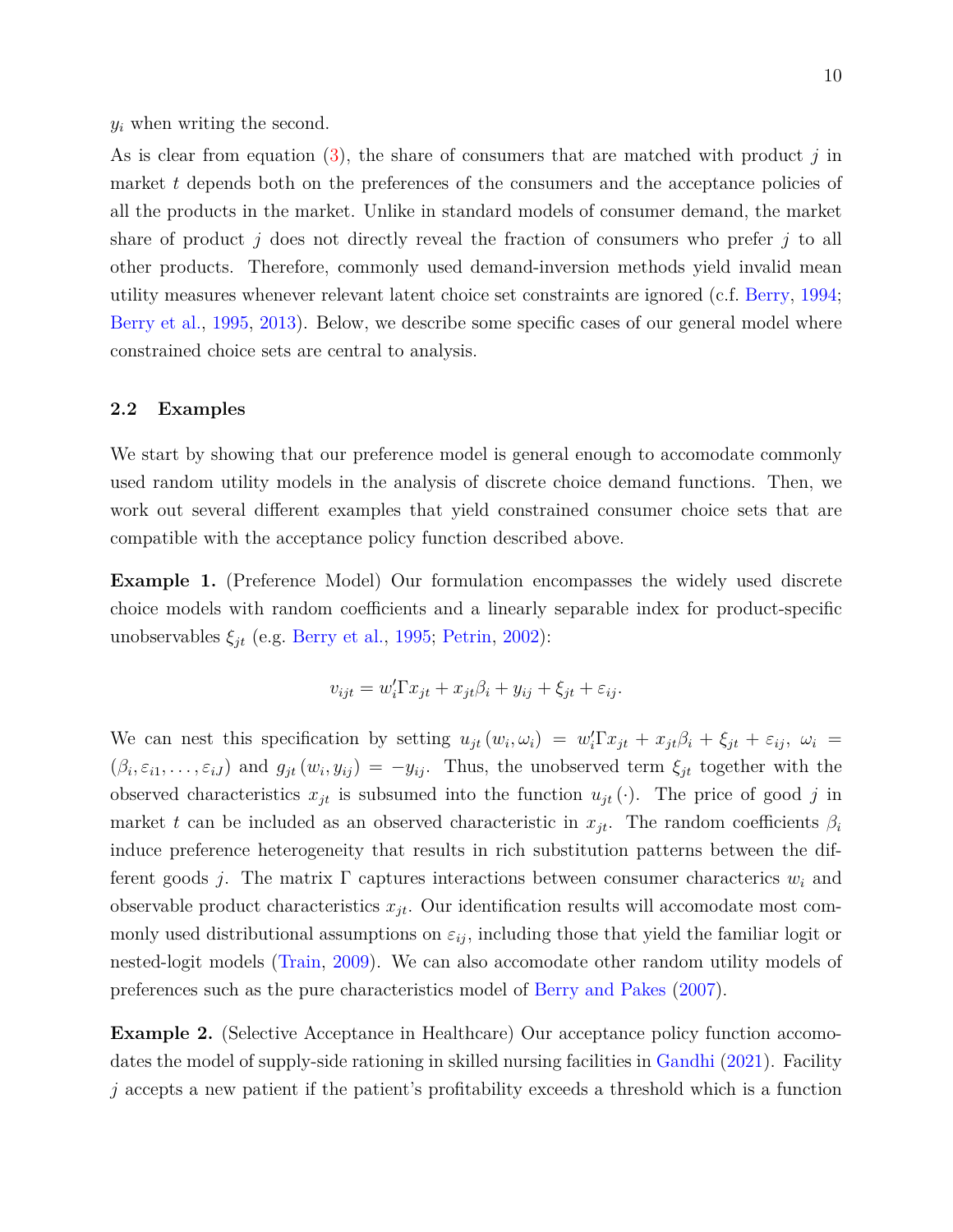of the facility's current caseload. In our notation:

$$
\sigma_{ijt} (w_i, \omega_i, z_{ij}) = 1 \{ NPV_{jt} (\omega_i, w_i) + V_j (z_{ij} + 1) - V_j (z_{ij}) > 0 \},
$$

where  $NPV_{jt}(\omega_i, w_i)$  denotes the present value of variable profits from patient *i* at facility *j*, and  $V(z_{ij} + 1) - V(z_{ij})$  is the change in the continuation value given an caseload of  $z_{ij}$  at the time of arrival of patient *i*. The terms  $w_i$  and  $\omega_i$  denote observable and unobservable characteristics of patient *i*. The term  $V_i(z_{ij}) - V_i(z_{ij} + 1)$  is a threshold equal to the opportunity cost of accepting a new patient. [Gandhi](#page-51-3) [\(2021\)](#page-51-3) shows that this threshold is increasing in  $z_{ij}$ . In principle,  $w_i$  can include aggregate market conditions at the time of *i*'s arrival which could also enter in the continuation value  $V_i(\cdot)$ .

**Example 3.** (Two-Sided Matching) Our framework encompases models used in the empirical analysis of two-sided matching markets with non-transferable utility under pairwise stability. Examples include the matching of students to schools or colleges, and entry-level labor markets with fixed payscales (e.g. [Dagsvik,](#page-50-5) [2000;](#page-50-5) [Agarwal,](#page-48-1) [2015\)](#page-48-1). Let  $e_{jt}(w_i, \omega_i, z_{ij})$  be an unknown rule that school or college *j* employs in market *t* to evaluate candidates. This rule depends on observable and unobservable characteristics. For example, in the case of college acceptances, *w<sup>i</sup>* may contain demographic information and observable exam scores,  $\omega_i$  includes unobservable essay quality or other hard to codify aspects of an application, and  $z_{ij}$  is an observed characteristic that varies at the student-school level. [Azevedo and](#page-49-8) [Leshno](#page-49-8) [\(2016\)](#page-49-8) showed that a pairwise stable allocation in a many-to-one two-sided matching models can be described by a set of cutoffs  $p_{jt}$  for each school  $j \in J_t$  and market  $t$ . These cutoffs are such that each agent *i* is assigned to her most preferred facility in the set  $O_i = \{j \in J_t : e_{jt}(w_i, \omega_i, z_{ij}) \ge p_{jt}\} \cup \{0\}.$  Thus, in our notation:

$$
\sigma_{ijt} = 1 \left\{ e_{jt}(w_i, \omega_i, z_{ij}) - p_{jt} > 0 \right\}.
$$

The identification of a similar model of two-sided matching was recently studied in [He et al.](#page-51-4) [\(2020\)](#page-51-4). Our results will place fewer functional form restrictions on primitives, a comparison that we further flesh out when discussing our theoretical results in section [3.](#page-14-0)

**Example 4.** (Consideration Sets) Several models in marketing and economics assume that consumers choose among the subset of products in the market (see [Manski,](#page-52-1) [1977;](#page-52-1) [Swait](#page-53-1) [and Ben-Akiva,](#page-53-1) [1987;](#page-53-1) [Alba et al.,](#page-49-0) [1991;](#page-49-0) [Roberts and Lattin,](#page-53-2) [1991;](#page-53-2) [Goeree,](#page-51-2) [2008\)](#page-51-2). In our framework, product *j* belongs to the latent consideration set  $O_i$  if  $\sigma_{jt}(w_i, \omega_i, z_{ij}) = 1$ . Since  $w_i$  and  $\omega_i$  are arguments in  $u_{jt}(\cdot)$ , consideration sets can be correlated with utilities. The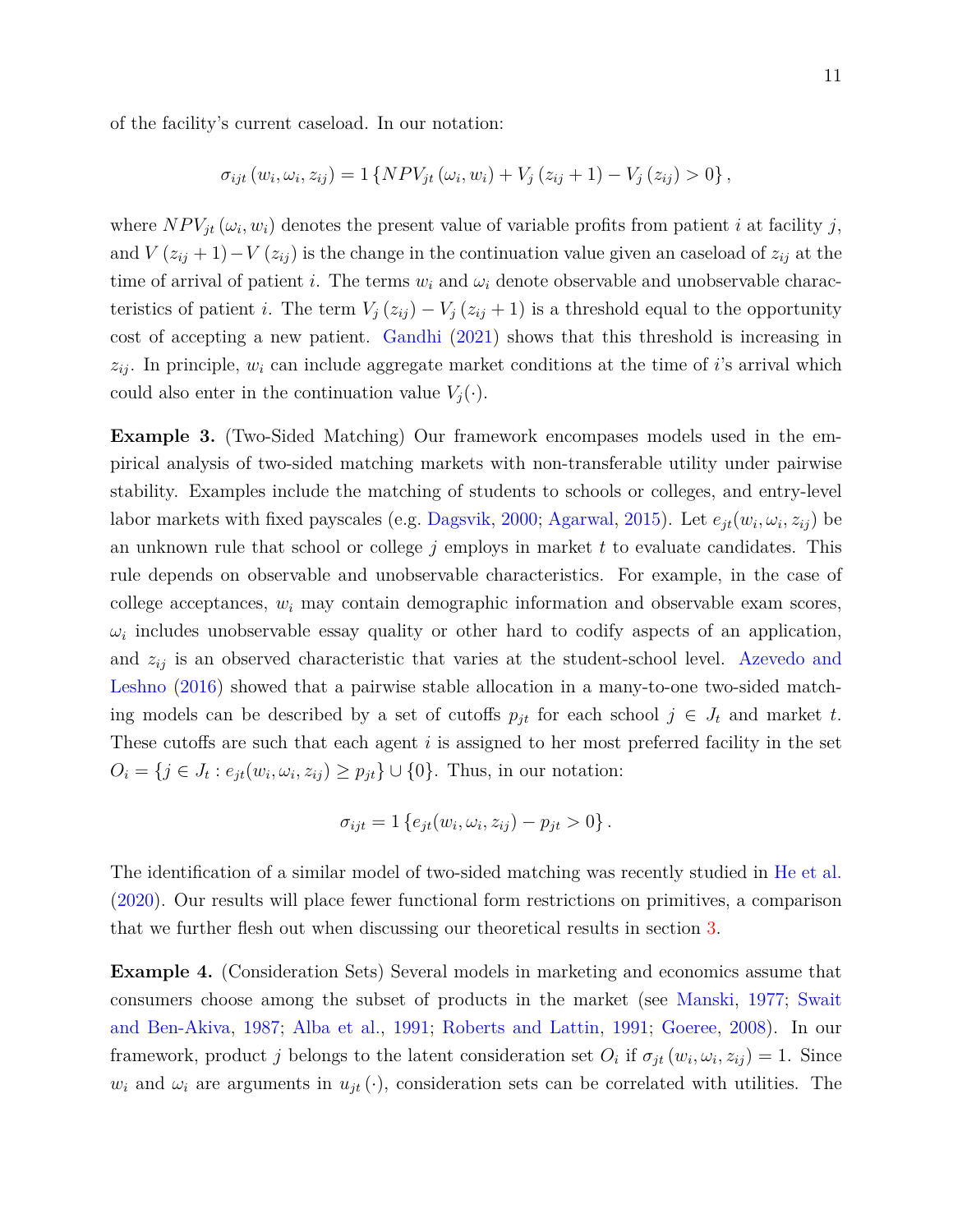main requirement of our model is that there are consumer-product specific characteristics  $z_{ij}$ that affect the probability that product *j* belongs to *i*'s consideration set. This requirement is satisfied by a number of microfoundations. We discuss a few below:

Brand Awareness: [Butters](#page-50-8) [\(1977\)](#page-50-8) and [Eliaz and Spiegler](#page-51-9) [\(2011\)](#page-51-9) model advertising as affecting the probability with which a consumer is informed about a product. [Goeree](#page-51-2) [\(2008\)](#page-51-2) estimates an empirical model that uses the interaction between a product's advertizing expenditure and a consumer's exposure to advertizing to construct a variable analogous to  $z_{ij}$ . Another example is [Gaynor et al.](#page-51-10) [\(2016\)](#page-51-10), who model a physician who decides whether a patient should have hospital *j* in their consideration set. It is natural to expect the consideration sets to be correlated with preferences in this setting, as is allowed in our framework.

Inattention and Defaults: Consumers in some models are inattentive and choose a default unless sprung into action (e.g. [Heiss et al.,](#page-51-1) [2021;](#page-51-1) [Ho et al.,](#page-51-11) [2017;](#page-51-11) [Hortaçsu et al.,](#page-52-0) [2017\)](#page-52-0). These models often feature strong defaults where only the characteristics or utility of the default option influences attention.<sup>[4](#page-13-0)</sup> Our framework allows for a weaker version of defaults with certain products being much more likely a part of the consideration set than others, but it will require that characteristics of any of the products that are excluded from preferences, *zij* , to influence consideration.

Fixed Sample Search: A number of papers model fixed sample search by modeling choice over a latent subset of heterogeneous products (see [Honka,](#page-51-12) [2014;](#page-51-12) [Honka et al.,](#page-52-8) [2017,](#page-52-8) for example). Assume that consumers know their preferences for the products except that they do not know the price that they will be quoted for a product. The consumer decides the portfolio of products for which to obtain a the price quote based on its ex-ante distribution [\(Chade and Smith,](#page-50-9) [2006\)](#page-50-9). The consumer incurs a search cost for each quote. Thus, the decision to search for a product is given by the search policy function  $\sigma_{jt}(\cdot)$ .

In our framework, let *yij* be the price that is unobserved by the consumer prior to search. The realized values of  $\sigma_{ijt}$  can depend on the ex-ante price distribution, the other components of indirect utility, and search costs. Thus,  $\sigma_{ijt}$  can be correlated with  $v_{ijt}$ , but it is not a deterministic function of  $v_{ijt}$ <sup>[5](#page-13-1)</sup>. We also require an observable  $z_{ij}$  that is excluded from preferences, but shifts the probability that consumer *i* searches for product *j*. For example, informative advertizing or distance to the product may affect search probabilities – the former through awareness and the latter through search costs – while being independent of preferences.

Stock-outs: Consider a case in which a product may not be available on the shelves when

<span id="page-13-1"></span><span id="page-13-0"></span><sup>4</sup>See the default specific consideration and hybrid cases in [Abaluck and Adams-Prassl](#page-48-2) [\(2021\)](#page-48-2).

<sup>&</sup>lt;sup>5</sup>Models of sequential search do not naturally fit our framework because the decision to continue searching depends on the highest utility amongst the goods already searched [\(Weitzman,](#page-53-9) [1979\)](#page-53-9). In this case, *yij* cannot be excluded from  $\sigma_{jt}(\cdot)$ .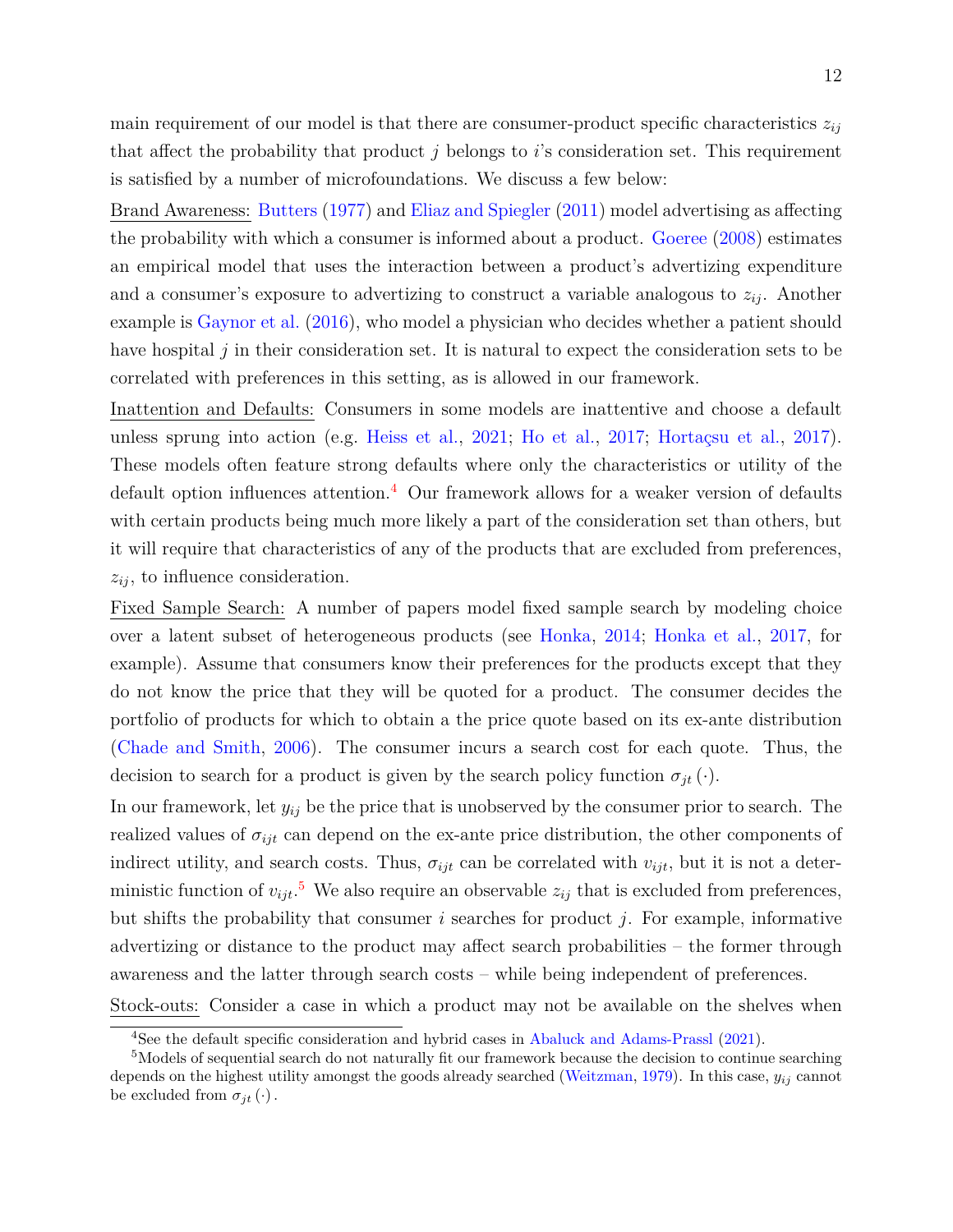a consumer arrives. [Hickman and Mortimer](#page-51-8) [\(2016\)](#page-51-8) distinguish two data environments depending on whether stock-out events are observed and recorded in the data. When stock-out events are observed, they provide an opportunity to estimate demand cross-elasticities as in [Conlon and Mortimer](#page-50-7) [\(2013\)](#page-50-7). However, when the dataset does not record specific stock-out events, consumer choice sets are latent and cross-elasticities are generally not identified. We model latent choice sets by letting  $\sigma_{ijt}$  denote whether product *j* was available at the time agent *i* arrived at store *t*. The choice set shifter  $z_{ij}$  may be the time-lag between when product *j* was last restocked and when consumer *i* checked out. We show that variation in  $z_{ij}$  can restore identification of demand.

# <span id="page-14-0"></span>**3 Identification and Estimation**

We start by studying identification of the joint distribution of  $\sigma_{it}$  and  $v_{it}$  and the necessity of choice-set shifters in sections [3.1](#page-14-1) and [3.2](#page-23-0) respectively. These results use only within-market variation and we therefore drop explicity conditioning on *t*. In section [3.3](#page-24-0) we derive results exploiting both within and across market variation and reintroduce explicit conditioning on *t*..

## <span id="page-14-1"></span>**3.1 Identification within a market**

Our main result – Theorem  $1$  – shows identification of the joint distribution of indirect utilities  $v_{ij}$  and acceptance decisions  $\sigma_{ij}$  given observable agent characteristics  $(w_i, y_i, z_i)$  for each market as well as the function  $g_i(\cdot)$ . Identifying these quantities is sufficient for conducting a number of counterfactuals and calculations of interest. For example, identifying the joint distribution of *v<sup>i</sup>* and is sufficient for identifying changes in demand in response to changes in  $y_i$  and to perform welfare analysis if  $g_j(w_i, y_i)$  is an appropriate numeriare. Identification of  $\sigma_{ij}$  yields product-specific acceptance policy functions, which can be used to infer acceptance payoffs for a product in several of our examples.[6](#page-14-2)

We start by introducing some notation and assumptions that we use throughout this subsection:

<span id="page-14-3"></span>**Assumption 2.** The function  $\sigma_j(w_i, \omega_i, z_{ij})$  is non-increasing in  $z_{ij}$ . Moreover, for all j,  $w_i$  $and \omega_i$ ,  $\lim_{z\to-\infty} \sigma_j(w_i,\omega_i,z) = 1 \text{ and } \lim_{z\to\infty} \sigma_j(w_i,\omega_i,z) = 0.$ 

<span id="page-14-2"></span><sup>6</sup>For example, the acceptance policy function directly yields preferences in the case of static two-sided matching models. In the case of a dynamic acceptance policy, we may use [Hotz and Miller](#page-52-9) [\(1993\)](#page-52-9) inversion to recover payoffs.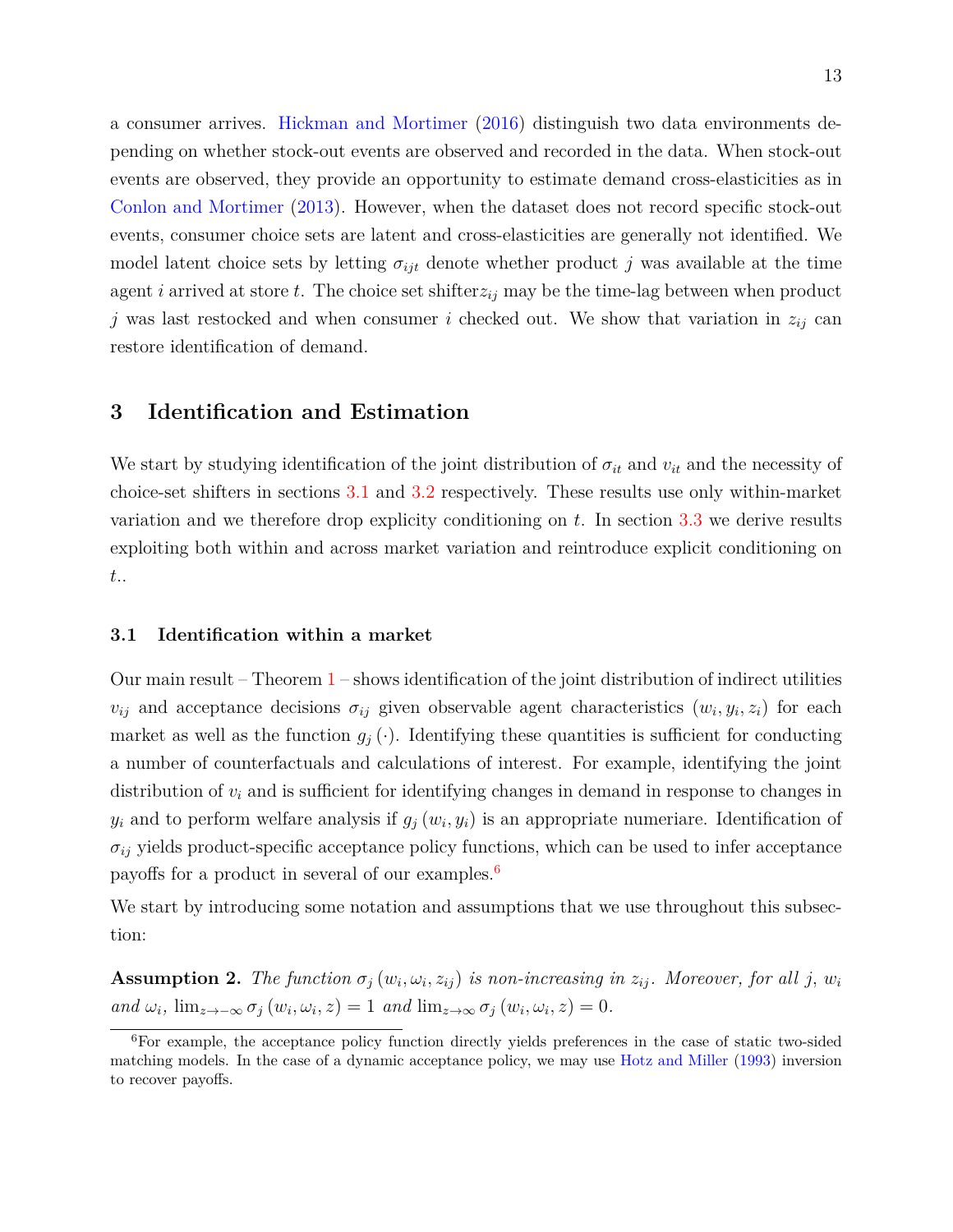Monotonicity requires that product  $j$  is more likely to accept consumer  $i$  if the value of  $z_{ij}$  is lower. This assumption is natural in the examples discussed in section [2.2](#page-11-0) above. In addition, we assume that the acceptance decision changes from 0 to 1 for some value of *z* for each value of the other variables. This latter restriction rules out certain models – e.g. inattention with strong defaults discussed in section  $2.2$  – where the choice-set shifter for a set of the products is irrelevant.

Define the cut-off quantity,  $\pi_j(w_i, \omega_i) = \sup \{z : \sigma_j(w_i, \omega_i, z) = 1\}.$  Under assumption [2,](#page-14-3) the function  $\pi_i(\cdot)$  determines product *j*'s acceptance policy for almost every *z* since  $z <$  $\pi_j(w_i,\omega_i)$  implies  $\sigma_j(w_i,\omega_i,z) = 1$ , and  $z > \pi_j(w_i,\omega_i)$  implies  $\sigma_j(w_i,\omega_i,z) = 0$ . However, the acceptance policy function can take any value when  $z = \pi_j(w_i, \omega_i)$ .

We will build our main result (theorem [1\)](#page-22-0) in two steps. First, lemma [1](#page-15-0) shows identification given that the functions  $g_j(\cdot)$  are known (section [3.1.1\)](#page-15-1). Second, lemma [2](#page-20-0) shows that the functions  $g_j(\cdot)$  are identified under slightly stronger assumptions (section [3.1.2\)](#page-18-0). These two results together will imply our main theorem (section [3.1.3\)](#page-22-1).

#### <span id="page-15-1"></span>*3.1.1 Identification with known g* (·)

Identification in the case when  $g(\cdot)$  is known can be achieved without any further assumptions:

<span id="page-15-0"></span>**Lemma [1](#page-10-0).** *Fix*  $w_i$ *. Suppose that assumptions*  $1 - 2$  $1 - 2$  *are satisfied, and*  $q(\cdot)$  *is known. Let*  $\chi$ *be the interior of the support of*  $(g, z)$  *given*  $w_i$ *. The joint distribution of*  $(u_i, \pi_i)$  *conditional on*  $(u_i, \pi_i) \in \chi$  *and w is identified.* 

*Proof.* See appendix [A.1](#page-54-0)

The idea of the proof is best described with the aid of two figures. Assume for this illustration that  $(\pi, u)$  admits a density, a requirement that our formal results dispense with but is useful for exposition to avoid carefully tracking zero-measure sets with mass points in the distribution of  $(u, \pi)$ . Consider the probability that an agent is not matched to any of the products in the market. This probability, which is observed, is equal to the probability that either  $u_{ij} < g_{ij}$  or  $\pi_{ij} < z_{ij}$ , where ties are zero probability events. The cross-hashed region in figure [1](#page-16-0) shows this set projected on the  $u_1 - \pi_1$ -hyperplane. That is, the random variables  $u_2, \ldots, u_J$  and  $\pi_2, \ldots, \pi_J$  are marginalized. The point  $(\bar{z}_1, \bar{g}_1)$  collects the first components of  $\bar{z}$  and  $\bar{g}$ . Now, consider a small  $\Delta > 0$  such that all points that are at most  $\Delta$  away from each component of  $(\bar{g}, \bar{z})$  belong to the interior of the support of  $g(\cdot)$  and  $z$ . Perturb  $\bar{z}_1$  by  $\Delta$ to obtain the region between  $\bar{z}_1$  and  $\bar{z}_1 + \Delta$  that lies above  $\bar{g}_1$ . The probability that  $(\pi_1, u_1)$ 

 $\Box$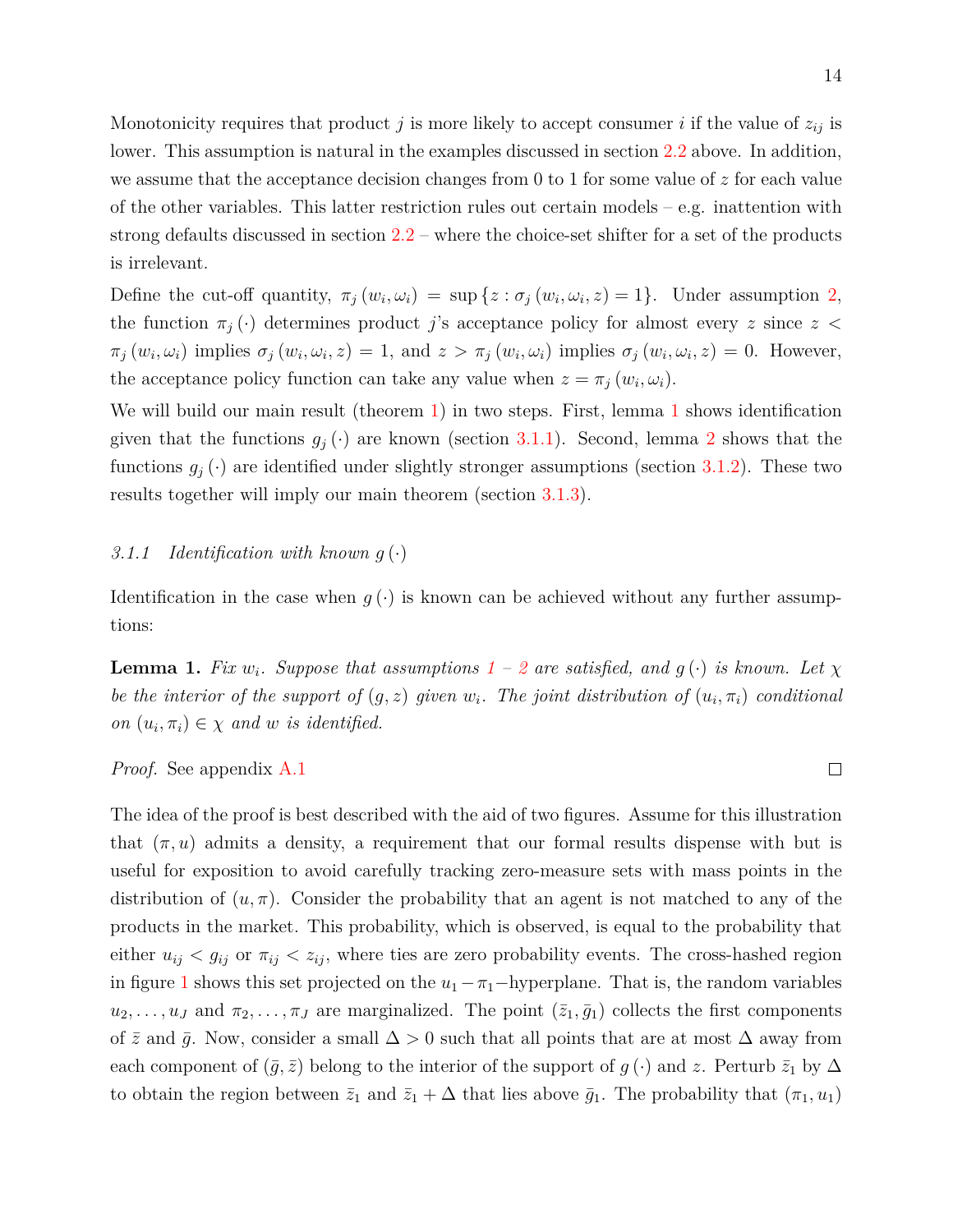<span id="page-16-0"></span>

Figure 1: Two Dimensions

falls within this region is equal to the increase in the probability from an agent remaining unmatched at  $(\bar{g}, \bar{z})$  to remaining unmatched when  $\bar{z}_1$  is increased by  $\Delta$ . This is because product 1 is not in the choice set at  $\bar{z}_1 + \Delta$ . Since this increase in probability is observed, we can determine the probability that  $(\pi_1, u_1)$  belongs to the set  $[\bar{z}_1, \bar{z}_1 + \Delta] \times [\bar{g}_1, \infty)$ . Using a similar argument and subtracting observed probabilities, we can determine the probability that  $(\pi_1, u_1)$  belongs to the yellow square, with  $u_2, \ldots, u_J$  and  $\pi_2, \ldots, \pi_J$  marginalized as before. We can determine the density at the point  $(\bar{g}_1, \bar{z}_1)$ , marginalized over the other components, by considering an arbitrary small  $\Delta$ .

In the special case when  $J = 1$  so that there is only one inside option, the perturbations above have intuitive interpretations. Specifically, variation in  $\bar{g}_1$  only affects the match of agents on the margin between choosing the sole inside option and the outside option, and variation in  $\bar{z}_1$  affects the match of agents that are on the margin of being acceptable for product 1. Thus, the two pertubations together yield the density at the point  $(\bar{g}_1, \bar{z}_1)$ .

The argument outlined above only provides us with only the marginal density of  $(\pi_1, u_1)$ . This is because the shaded yellow box from figure [1](#page-16-0) is the projection on the  $u_1 - \pi_1$ -hyperplane. In higher dimensions, this region represents a tube with a square cross-section. The yellow region in figure [2](#page-17-0) illustrates this set projected on the  $u_1 - u_2 - \pi_2$  hyperplane for a particular value of  $(\bar{z}, \bar{g})$ . Observe that this region conditions on the event that  $u_2 < \bar{g}_2$  or  $\pi_2 < \bar{z}_2$  in order to focus on the set of agents that would not be matched with product 2 if  $\bar{z}_1$  or  $\bar{g}_1$  were perturbed.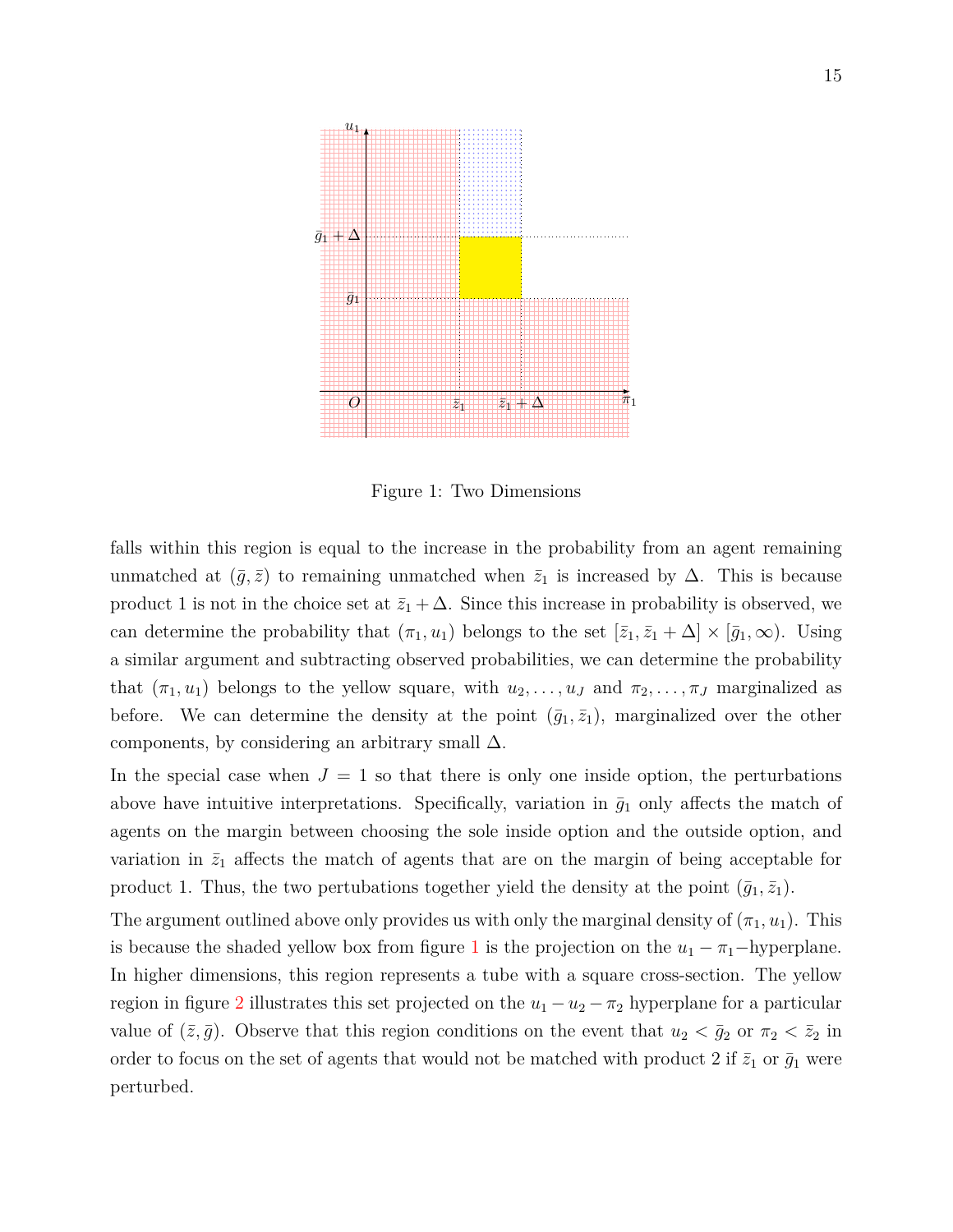<span id="page-17-0"></span>

Figure 2: Three Dimensions

Our approach uses mathematical induction to extend this argument to higher dimensions, ultimately recovering the joint distribution of  $(\pi, u)$ . The inductive step is also illustrated in figure [2.](#page-17-0) We can perturb  $\bar{z}_2$  to  $\bar{z}_2 + \Delta$  and repeat the steps of perturbing  $\bar{z}_1$  and  $\bar{g}_1$  at the value  $\bar{z}_2 + \Delta$  to obtain the probability that  $u_2 < \bar{g}_2$  or  $\pi_2 < \bar{z}_2 + \Delta$ , while focusing on agents such that  $(u_1, \pi_1) \in [\bar{z}_1, \bar{z}_1 + \Delta] \times [\bar{g}_1, \bar{g}_1 + \Delta]$ . Similarly, we can perturb  $\bar{g}_2$  to  $\bar{g}_2 + \Delta$  to obtain the analogous quantity at  $\bar{g}_2 + \Delta$ . Subtracting these two quantities yields the probability that  $(\pi_2, u_2) \in [\bar{z}_2, \bar{z}_2 + \Delta] \times [\bar{g}_2, \bar{g}_2 + \Delta]$  and  $(u_1, \pi_1) \in [\bar{z}_1, \bar{z}_1 + \Delta] \times [\bar{g}_1, \bar{g}_1 + \Delta]$ . This set is the cross-hashed cube in Figure [2.](#page-17-0)

Although an illustration in higher dimensions is challenging, this process can be used to determine the probability that  $(\pi, u)$  belongs to the set  $\prod_{j=1}^{J} [\bar{z}_j, \bar{z}_j + \Delta] \times [\bar{g}_j, \bar{g}_j + \Delta]$ . This probability, for arbitrarily small  $\Delta$ , yields the density of  $(\pi, u)$  if it exists. The proof formalizes this intuition without requiring that  $(\pi, u)$  admits a density by identifying the mass accumulated in sets that generate the Borel sigma algebra.

The message of the result is intuitive. When two sets of instruments are present, one that shifts choice sets and one that shifts preferences, they can be used together to identify the distribution of utilities and acceptance decisions. The argument uses the variation in match probabilities with respect to the shifters *z* and *g* for acceptance decisions and preferences respectively. Assumption [1](#page-10-0) implies that each shift leaves the joint distribution of  $(\pi, u)$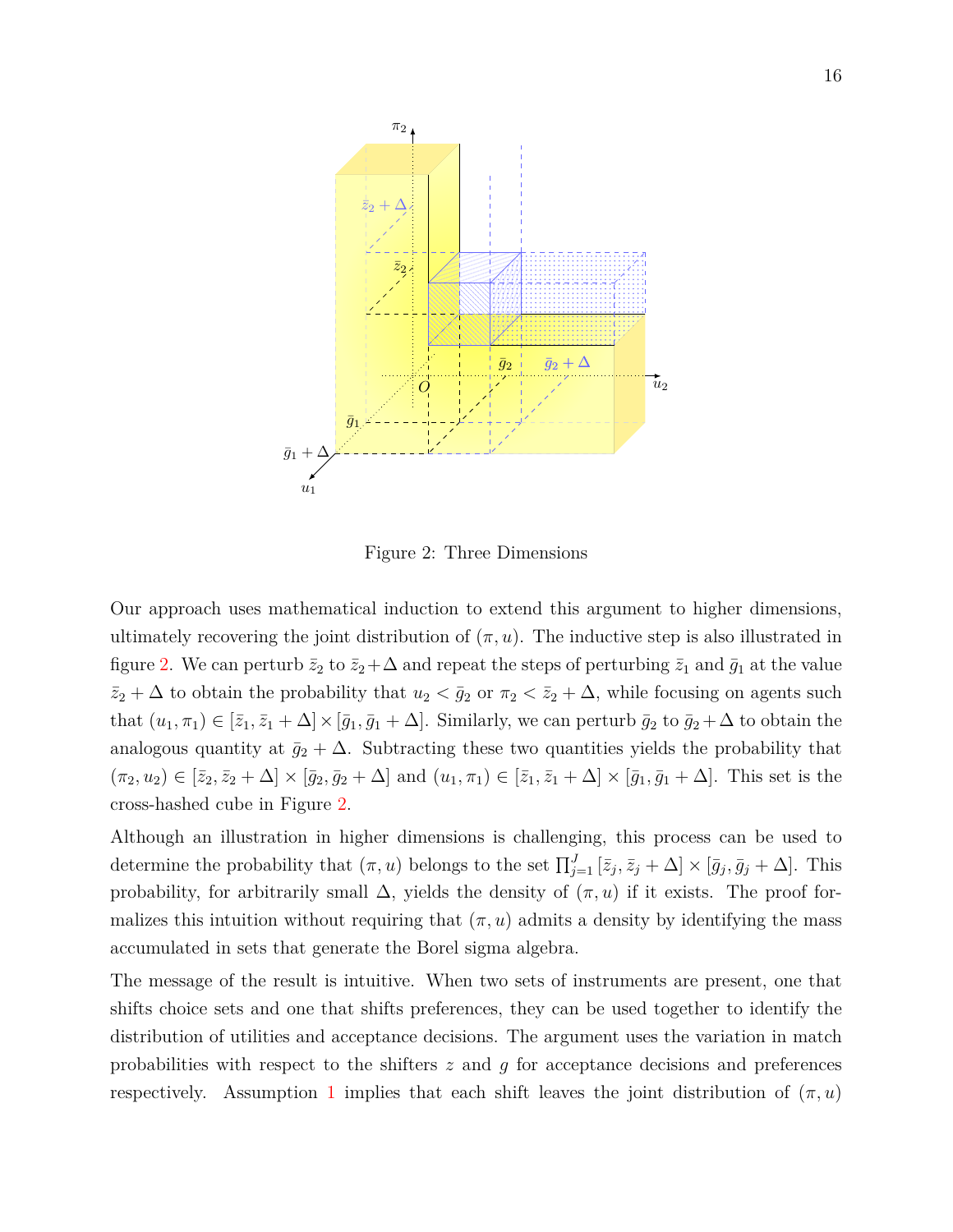unchanged. And, since  $\pi$  simply re-writes the vector of acceptance decisions  $\sigma$ , the result implies the identification of acceptance decisions jointly with the distribution of indirect utilities, *u*.

This argument is inspired by those pertaining to two-sided matching in [He et al.](#page-51-4) [\(2020\)](#page-51-4), which relaxes restrictions of preference heterogeneity (e.g. [Diamond and Agarwal,](#page-50-1) [2017\)](#page-50-1) or on tail behavior on unobservables (e.g. [Menzel,](#page-52-5) [2015\)](#page-52-5). Relative to lemma [1,](#page-15-0) the results in [He et al.](#page-51-4) [\(2020\)](#page-51-4) rely on a non-primitive rank condition and apply to a more restrictive specification of preferences. Our model incorporates endogenous product characteristics, and allows for non-separable, multi-dimensional unobserved heterogeneity.<sup>[7](#page-18-1)</sup> It allows for general random utility models, including models in which there is perfect correlation between (components of) *u* and  $\pi$ , and models that yield non-differentiable market share functions. In addition, we only need local variation in the shifters to identify the distribution of  $(u, \pi)$ .

## <span id="page-18-0"></span>3.1.2 Identification of  $g(\cdot)$

The results above assume that the functions  $g_{it}(\cdot)$  are known. A commonly-studied special case is that of a special regressor,  $g_j(w_i, y_{ij}) = y_{ij}$  [\(Lewbel,](#page-52-10) [2007\)](#page-52-10). This functional form restriction does not always yield from desirable primitive economic assumptions. Thus, we will now show that  $g_i(\cdot)$  is also non-parametrically identified under weak assumptions. In order to develop this result, we need to introduce further notation and assumptions.

**Definition 1.** Goods j and k are strict substitutes in y at  $(w_i, y_i, z_i)$  if  $\frac{\partial}{\partial y_{ik}} s_j(w_i, y_i, z_i)$  and *∂*  $\frac{\partial}{\partial y_{ij}} s_k (w_i, y_i, z_i)$  exist and are strictly positive.

Thus, our notion of substitution between two goods requires the existence of cross-partials that are strictly positive. Moreover, it assumes that if  $j$  is a strict substitute for  $k$ , then the reverse is also true.<sup>[8](#page-18-2)</sup>

Let  $\Sigma(w_i, y_i, z_i)$  be a matrix with one in the  $(j, k)$  entry if the pair of goods are strict substitutes at  $(w_i, y_i, z_i)$ , but zero otherwise. Note that the definition above implies that  $\Sigma(w_i, y_i, z_i)$  is symmetric. Observe that  $\Sigma(w_i, y_i, z_i)$  defines an undirected graph where the

<span id="page-18-1"></span> $^7$ Specifically, [He et al.](#page-51-4) [\(2020\)](#page-51-4) assume  $v_{ijt}$  =  $u_{jt}(w_i) - g_{jt}(y_{ij}) + \omega_{ijt}, \sigma_{ijt}$  =  $1\{\pi_{jt}(w_i) - h_{jt}(z_{ij}) + \eta_{ijt} > 0\}$ . Their results assume a rank condition on the matrix of derivatives of market shares with respect to each of the observable characteristics (Condition 3.4, [He et al.,](#page-51-4) [2020\)](#page-51-4). One interpretation of lemma [1](#page-15-0) is that it provides a primitive condition for their results in a more general model. In appendix B, [He et al.](#page-51-4) [\(2020\)](#page-51-4) also show identification of certain derivatives of indirect utility functions with non-separable unobserved heterogeneity. However, these results are not sufficient for identification of the distribution of preferences.

<span id="page-18-2"></span><sup>&</sup>lt;sup>8</sup>[Berry et al.](#page-49-9) [\(2013\)](#page-49-9) show that invertibility of demand does not require smoothness. The purpose of the assumption in our exercise is different from invertibility.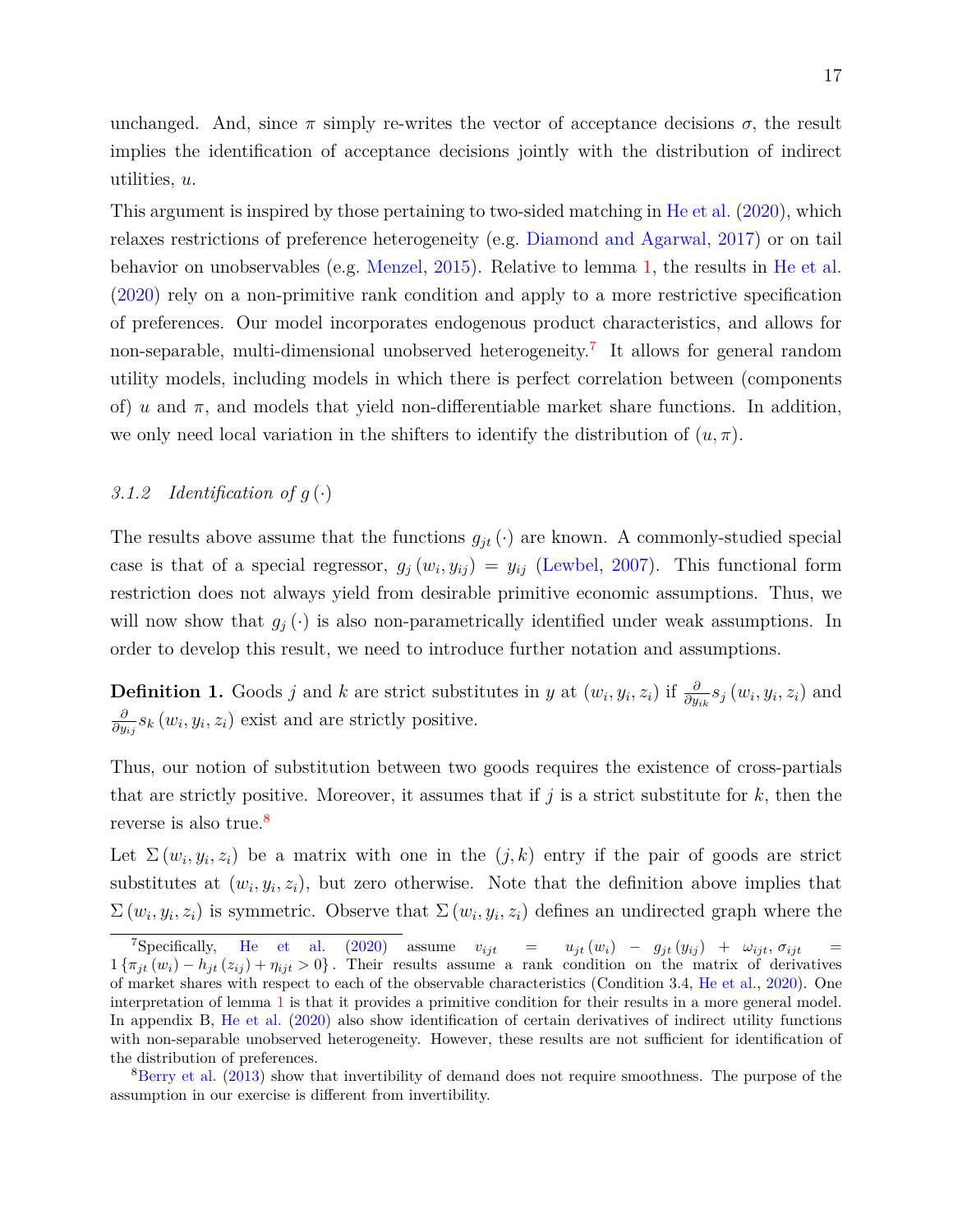nodes are the set of products and an edge exists between *j* and *k* if and only if the corresponding element in  $\Sigma(w_i, y_i, z_i)$  is 1. Finally, define  $\Sigma(w_i, y_i) = \vee_{z \in Z} \Sigma(w_i, y_i, z)$ . The graph of  $\Sigma(w_i, y_i)$  has an edge between *j* and *k* if and only if there exists *z* in its support such that the  $j - k$  entry of  $\Sigma(w_i, y_i, z)$  is equal to 1.

<span id="page-19-0"></span>**Assumption 3.** For every  $w_i$  and all but a finite set of  $y_i$  in its support, the graph of  $\Sigma(w_i, y_i)$ *has a path connecting any pair of products.*

This assumption on the substitution patterns is related to but stronger than the one in [Berry](#page-49-9) [et al.](#page-49-9) [\(2013\)](#page-49-9). Yet, it is both testable and significantly weaker than a requirement in which all pairs of goods are substitutes. In models of unit demand with latent choice sets, there are at least two important reasons why a given pair of goods *j* and *k* may not be substitutes. First, preferences for goods may restrict substitution patterns between goods that are considered. Salient examples include models with vertical preferences where consumers only subtitute to goods that are adjacent in quality ranking or the pure characteristics model of [Berry and](#page-49-10) [Pakes](#page-49-10) [\(2007\)](#page-49-10). Nonetheless, these models often admit a path connecting any pair of goods, thereby satisfying assumption [3](#page-19-0) (see [Berry et al.,](#page-49-9) [2013,](#page-49-9) for related ideas). Second, choice sets may restrict substitution in demand. For example, if latent choice sets are of the form that goods *j* and *k* never appear in the choice set together then the relevant cross-partials the shares of these goods would be zero. However, there will still be a path from *j* to *k* in  $\Sigma(w_i, y_i)$  if there is a third good, *l*, such that the pairs  $(j, l)$  and  $(l, k)$  are strict substitutes at some *z<sup>i</sup>* .

Assumption [3](#page-19-0) is closely related to monotonicity of  $g_j(w_i, \cdot)$  in the second argument. Equation [\(1\)](#page-8-1) and assumption [1](#page-10-0) together imply that the market share of each good *k* is weakly increasing in  $y_{ij}$  if  $g_j(w_i, y_{ij})$  is weakly increasing in  $y_{ij}$ . Moreover, in several models, goods *j* and *k* will be strict substitutes if and only if  $g_j(w_i, y_{ij})$  and  $g_k(w_i, y_{ik})$  are differentiable and strictly increasing in  $y_{ij}$  and  $y_{ik}$  respectively. One such model occurs when every pair of products  $\{j, k\}$  belongs to some choice set  $O_i$  with non-zero probability and the conditional distribution of  $u_i$  given  $O_i$  admits a density with full-support on  $\mathbb{R}^J$  (see corollary [4](#page-58-0) in the appendix). If this requirement holds for every pair  $(j, k)$  then there is an edge between all pairs of goods in  $\Sigma(w_i, y_i)$ .

However, the example above rules out important cases such as a model with vertical preferences or, more generally, the pure characteristics model. Proposition [3](#page-57-0) in the appendix shows weaker conditions under which goods *j* and *k* are strict substitutes if and only if each

<span id="page-19-1"></span><sup>&</sup>lt;sup>9</sup>We can also consider the case where  $g_j(w_i, y_{ij})$  is decreasing in the second argument by requiring that the cross-partials in assumption [3](#page-19-0) are strictly negative. This case is covered in our analysis by redefining the observed covariate  $y_{ij}$  to be  $-y_{ij}$ .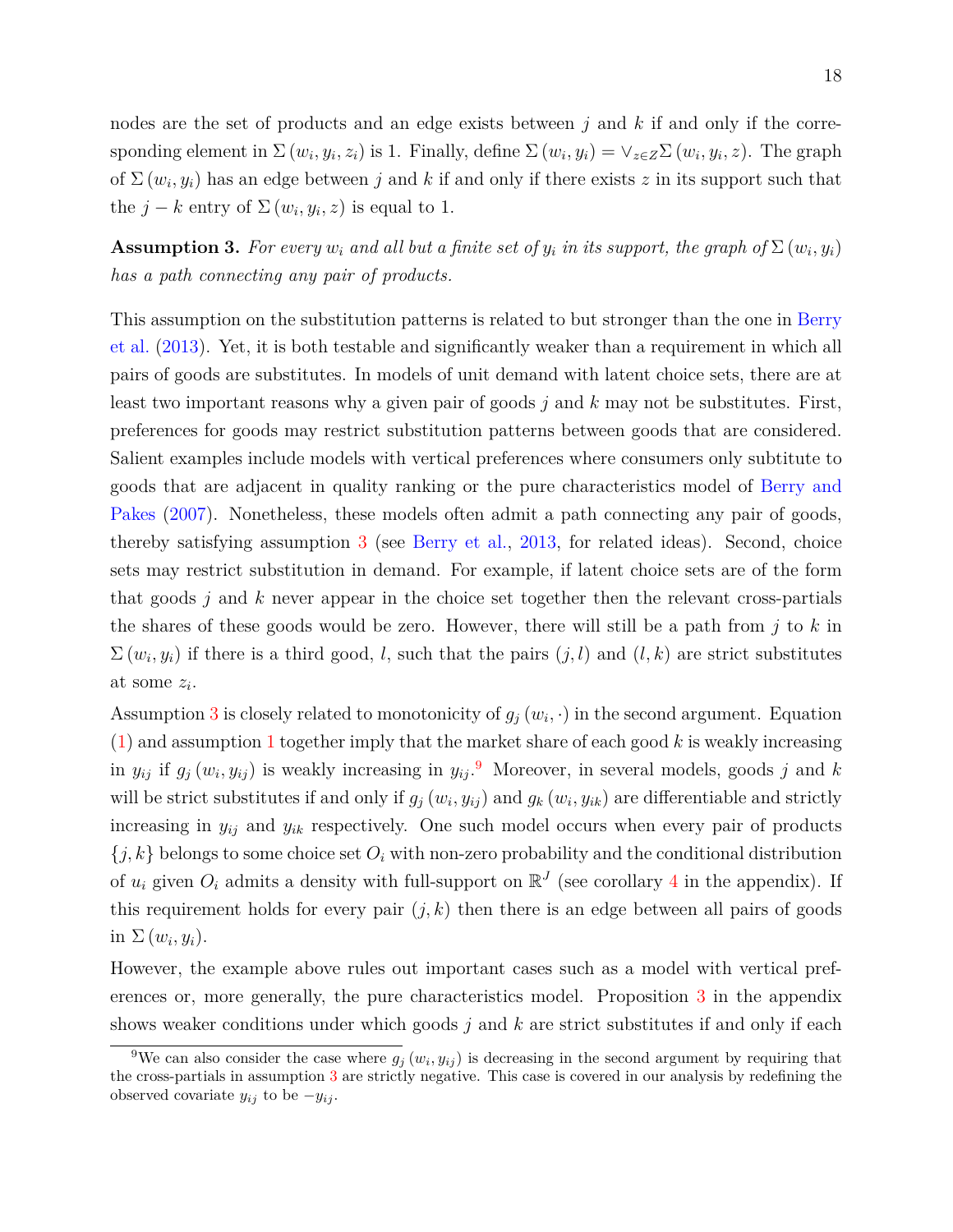$g_j(w_i, y_{ij})$  is strictly increasing and differentiable in  $y_{ij}$ . The conditions require that whenever the pair of goods  $\{j, k\}$  belong to the choice set  $O_i$  with non-zero probability and that the joint distribution of indirect utilities is such that consumers substitute smoothly between the goods. Thus, it provides weaker conditions under which the is an edge between goods *j* and *k* in the graph of  $\Sigma(w_i, y_i)$ . Hence, a researcher may justify assumption [3](#page-19-0) either by evaluating the assumption directly in the data or by arguing for the sufficient conditions based on Proposition [3](#page-57-0) in the appendix.

While assumptions [1](#page-10-0) and [2](#page-14-3) have allowed for atoms in the joint distribution of  $(u_i, \pi_i)$ , as-sumption [3](#page-19-0) restricts the number of atoms to be finite. Specifically, if the distribution of  $u_i$ (conditional on  $w_i$ ) has an atom at  $g(w_i, y_i)$ , then  $s(w_i, y_i, z_i)$  may not be differentiable with respect to  $y_i$  at that value even if the function  $g(w_i, y_i)$  is differentiable. In this case, goods *j* and *k* may not be strict substitutes. We view this restriction as mild.

Finally, our proof requires the following weak support and regularity conditions:

<span id="page-20-1"></span>**Assumption 4.** *(i) The support of the random vector yi, denoted Y , is rectangular with non-empty interior.*

*(ii)* For each  $w_i$  and  $j$ , the function  $g_j(w_i, y_j)$  is continuously differentiable in  $y_j$  with  $g'_{j}(w_{i}, y_{j}) \neq 0$  *for all*  $y_{j}$ *.* 

Part (i) places a weak requirement on the support of *Y* that is used mostly for tractability. Part (ii) implies that the functions  $g_j(w_i, y_j)$  are smooth and strictly monotone with respect to the second argument. Together with assumption [3,](#page-19-0) this restriction implies that  $g_j(w_i, y_{ij})$ is strictly increasing in  $y_{ij}$ . We are now ready to show that each function  $g_j(\cdot)$  is identified on its support:

<span id="page-20-0"></span>**Lemma 2.** *Suppose that assumptions* [1,](#page-10-0) [3](#page-19-0) and [4](#page-20-1) hold and  $|J| > 1$ . Then, for every  $j \in J$ , *the function*  $g_j(w_i, \cdot)$  *is identified for all*  $y_j \in Y_j$ *.* 

*Proof.* See appendix [A.3.](#page-58-1)

The argument first identifies the ratio of  $g'_k(w_i, y_{ik})$  and  $g'_j(w_i, y_{ij})$  for goods *j* and *k* with an edge in  $\Sigma(w_i, y_i, z_i)$  for some  $z_i$ . Consider the inclusive value of a consumer conditional on  $(w_i, z_i, y_i)$ . Dropping the conditioning on  $w_i$  and  $z_i$ , this inclusive value is given by

$$
V^*\left(g\left(y_i\right)\right) = \sum_{O \in \mathcal{O}} E\left(\max_{j \in O} u_j\left(\omega_i\right) - g_j\left(y_{ij}\right)\middle| O, g\left(y_i\right)\right) P\left(O\right),\,
$$

 $\Box$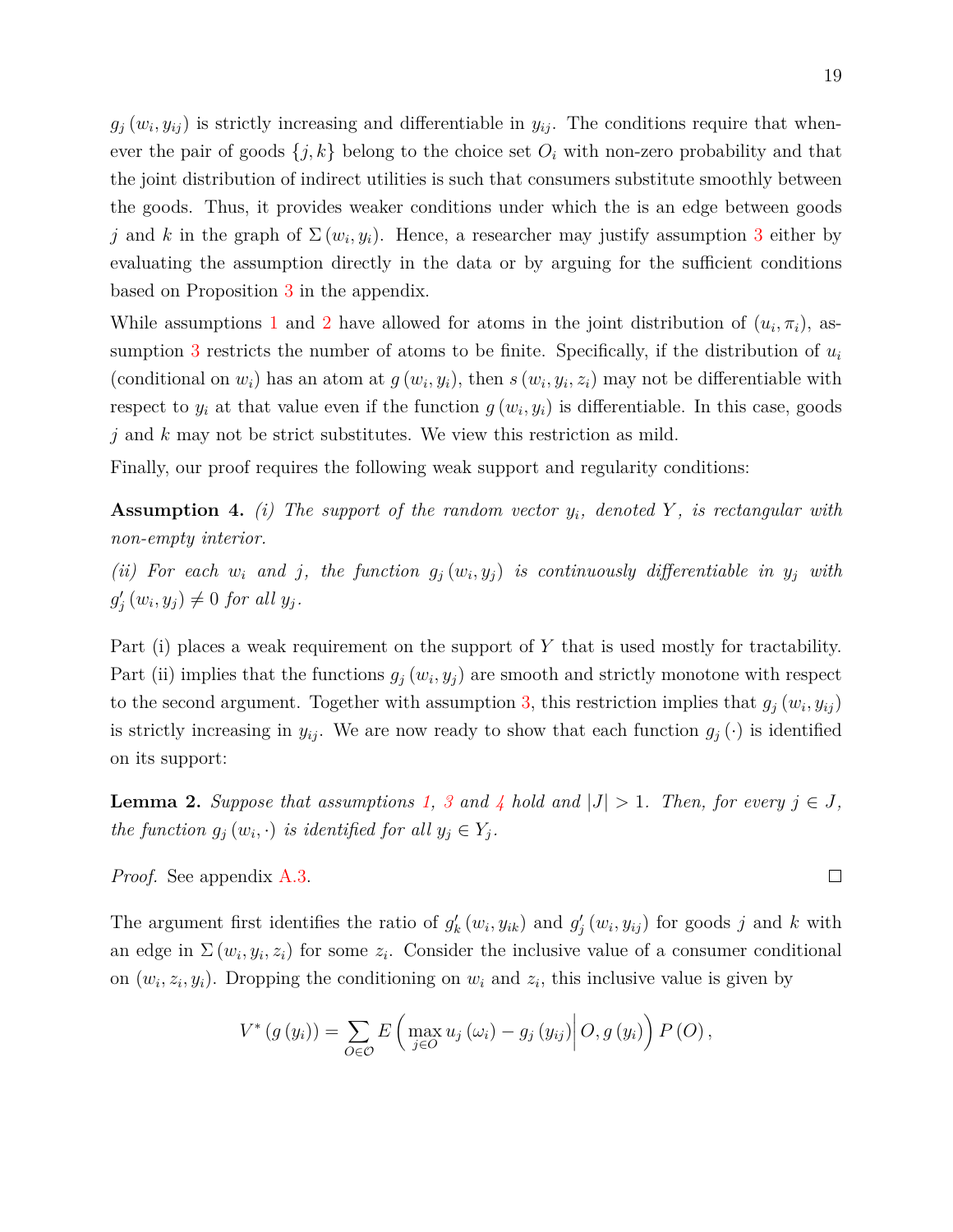where  $g(y_i) = (g_1(y_{i1}), \ldots, g_J(y_{i|J|}))$  $g(y_i) = (g_1(y_{i1}), \ldots, g_J(y_{i|J|}))$  $g(y_i) = (g_1(y_{i1}), \ldots, g_J(y_{i|J|}))$  and assumption 1 implies that the probability that *P* (*O*) does not depend on *y<sup>i</sup>* . We first use the envelope theorem to show that

$$
\frac{\partial V^*\left(g\left(y_i\right)\right)}{\partial g_j} = -s_j\left(y_i\right).
$$

This result is a version of Roy's identity for stochastic choice models (see [McFadden,](#page-52-11) [1981\)](#page-52-11), but for models with latent choice set constraints.<sup>[10](#page-21-0)</sup> Taking the partial derivative of this equation with respect to *yik* yields that

$$
\frac{\partial s_j(y_i)}{\partial y_{ik}} = -\frac{\partial^2 V^*(g(y_i))}{\partial g_j \partial g_k} g'_k(y_{ik}).
$$

This derivative exists and is non-zero under assumption [3.](#page-19-0) Taking the ratio of the partial derivatives of  $s_j(\cdot)$  with respect to  $y_{ik}$  and of  $s_k(\cdot)$  with respect to  $y_{ij}$ , and applying Young's theorem, we get that the ratio

<span id="page-21-1"></span>
$$
\frac{g_k'(y_{ik})}{g_j'(y_{ij})} = \frac{\partial s_j(y_i)}{\partial y_{ik}} / \frac{\partial s_k(y_i)}{\partial y_{ij}}
$$
\n(4)

is identified.

If all pairs of goods are strict substitutes at all values of  $(y_i, z_i)$  (for each  $w_i$ ), we could directly use the normalizations that  $g_j(y_0) = 0$ ,  $|g'_j(y)| = 1$  and assumption [4](#page-20-1) to solve for  $g_k(\cdot)$  and  $g_j(\cdot)$ . While not all pairs of good are strict substitutes, assumption [3](#page-19-0) guarantees that there is a path  $(k = j_0, j_1, \ldots, j_n = j)$  in  $\Sigma(y_i)$  between any pair of goods *j* and *k*. Thus, the ratio of derivatives  $\frac{g'_k(y_{ik})}{g'(y_{ik})}$  $\frac{g'_{k}(y_{ik})}{g'_{j}(y_{ij})} = \prod_{l=1}^{n}$  $g'_{j_l}\big(y_{ij_l}\big)$  $g_{j_l}(y_{i_l})$  is identified. The normalizations that  $g_j(y_0) = 0$ ,  $|g'_{j}(y)| = 1$  and assumption [4](#page-20-1) can again be used to solve for  $g_{k}(\cdot)$  and  $g_{j}(\cdot)$ .

As argued above, each function  $g_{jt}(w_i, \cdot)$  can be identified when  $J > 1$  under the assumptions outlined earlier. In the case when  $|J| = 1$ , we can assume without loss that  $g_j(w_i, \cdot)$  is known as long as it is monotonic since the outside option is normalized to zero.

This result, which shows the identification of  $g(\cdot)$ , allows us to achieve identification wihout relying on quasi-linear special regressors. This differentiates our approach from that

<span id="page-21-0"></span> $10$ This proof technique is also related to methods used in [Allen and Rehbeck](#page-49-11) [\(2019\)](#page-49-11) to consider latent utility models with additive heterogeneity. There are three differences worth noting. First, we avoid the representative agent's problem that is central to the arguments in [Allen and Rehbeck](#page-49-11) [\(2019\)](#page-49-11), resulting in a more direct approach to results on identification. Second, our model involves a two-sided problem with latent consumer-specific choice sets whereas choice sets are observed in [Allen and Rehbeck](#page-49-11) [\(2019\)](#page-49-11) and [McFadden](#page-52-11) [\(1981\)](#page-52-11). Third, we provide testable or primitive conditions – assumption [3](#page-57-0) and proposition  $3$  – that imply the required sufficient conditions on the cross-partials of  $V^*(g(y_i))$ .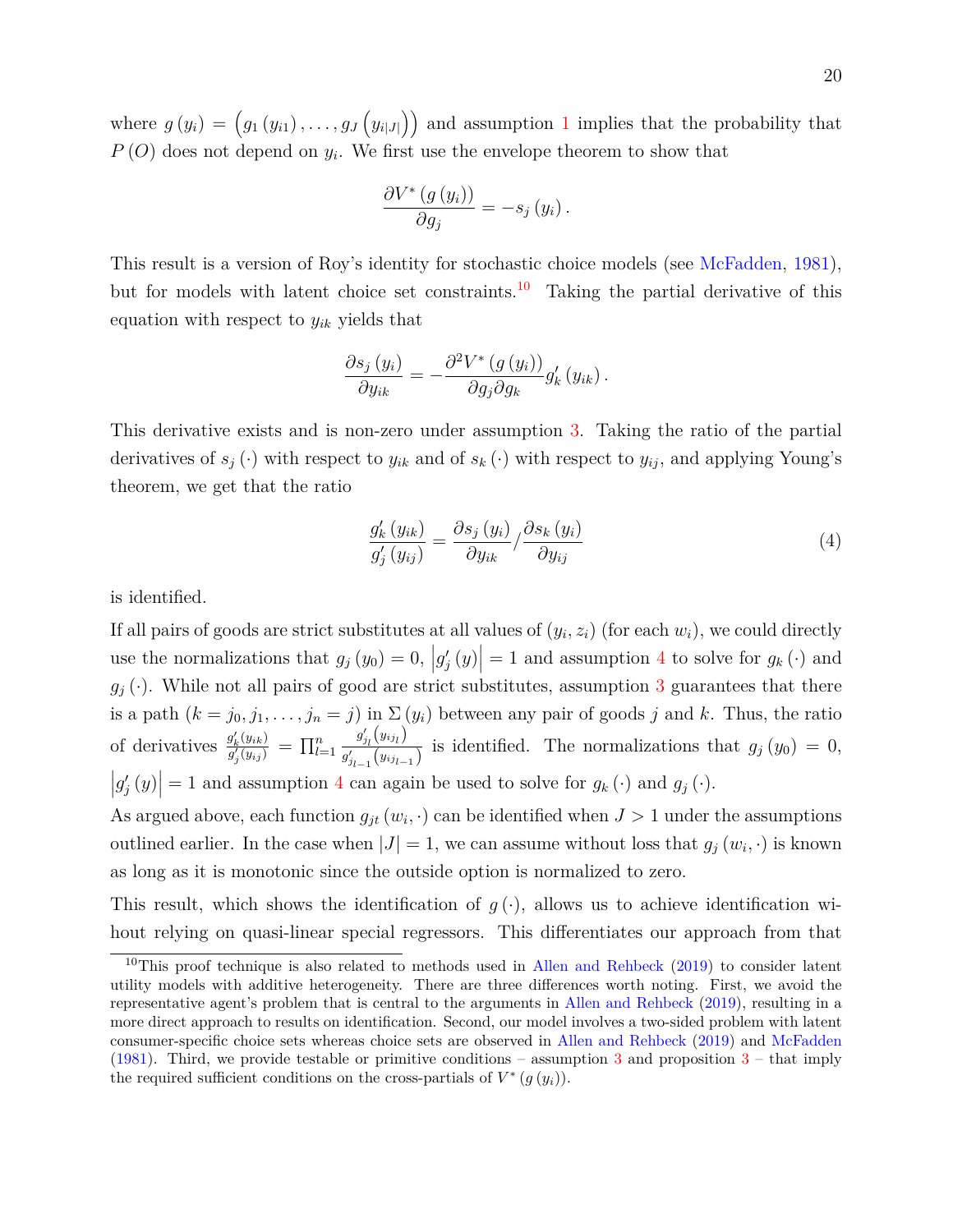of [Abaluck and Adams-Prassl](#page-48-2) [\(2021\)](#page-48-2), which uses the assumption that true choice probabilities exhibit Slutsky symmetry (e.g. in *y*) to identify three specific models of consideration set formation.<sup>[11](#page-22-2)</sup> Instead, we use a reduced-form model of latent choice sets and allow for asymmetries to arise from non-linearity of indirect utilities in  $y_{ij}$ . As before, the cost of this greater generality is the need for choice-set shifters.

#### <span id="page-22-1"></span>*3.1.3 Main Result*

Lemmas [1](#page-15-0) and [2](#page-20-0) above yield the main identification result of the paper:

<span id="page-22-0"></span>**Theorem [1](#page-10-0).** If assumptions  $1 - 4$  $1 - 4$  hold and  $|J| > 1$ , then for every w, (i) the function  $g_j(w, \cdot)$  *is identified for every*  $j \in J$  *and*  $y_j \in Y_j$ *, and (ii) the joint distribution of*  $u_i$  *and*  $\pi_i$ *is identified for every value*  $(u, \pi)$  *in the interior of*  $g(w, Y) \times Z = \prod_{j=1}^{J} g_j(w, Y_j) \times Z$ , where  $g_j(w, Y_j)$  *is the image of the set*  $Y_j$  *under*  $g_j(w, \cdot)$  *and*  $Z$  *is the support of the random vector zi.*

*Proof.* Condition on *w<sup>i</sup>* and drop it from the notation. Lemma [2](#page-20-0) directly implies part (i). For part (ii), take any  $\bar{g} \in int g(w_i, Y)$  and  $\bar{z} \in int Z$ . By lemma [1,](#page-15-0) the distribution of  $(u, \pi)$ conditional on *w* and  $(u, \pi)$  in the interior of  $g(w, Y) \times Z$  is identified.  $\Box$ 

It is worth noting that the techniques used in this section rely only on local variation in the shifters  $y_i$  and  $z_i$ . Thus, we do not lean on "identification at infinity" arguments. For example, an alternative method for identifying the distribution of indirect utilities would be to focus on extreme values of *z<sup>i</sup>* under which consumers can choose any product in the market and then rely on previous results. Such an argument would extrapolate the preferences of all consumers from a subset. Our proofs show that the identification results do not rely on such extreme values belonging to the support of the shifters  $y_i$  and  $z_i$ . Of course, we can learn about the distributions of  $u_i$  and  $\pi_i$  in only the regions that correspond to the support of the observables. When the observables have full support, we can identify the joint distribution of  $(\pi_i, u_i)$  everywhere. We formalize this point in following corollary to theorem [1:](#page-22-0)

<span id="page-22-3"></span>**Corollary [1](#page-22-0).** *Suppose the hypotheses of theorem 1 hold. If the support of*  $(u_i, \pi_i)$  *is a subset of*  $int(g(w_i, Y) \times Z)$ , the *joint distribution of*  $u_i$  *and*  $\pi_i$  *conditional on*  $w_i$  *is identified.* 

<span id="page-22-2"></span><sup>&</sup>lt;sup>11</sup>Slutsky symmetry requires that if all options are in the choice set, then  $\partial s_j(y_i)/\partial y_{ik} = \partial s_k(y_i)/\partial y_{ij}$ . A necessary and sufficient condition for the above in our model is that  $g_{jt}(\cdot)$  is linear in  $y_{ij}$  (see equation [4\)](#page-21-1). [Abaluck and Adams-Prassl](#page-48-2) [\(2021\)](#page-48-2) uses departures from Slutsky symmetry combined with specific models of consideration to identify incomplete consideration sets.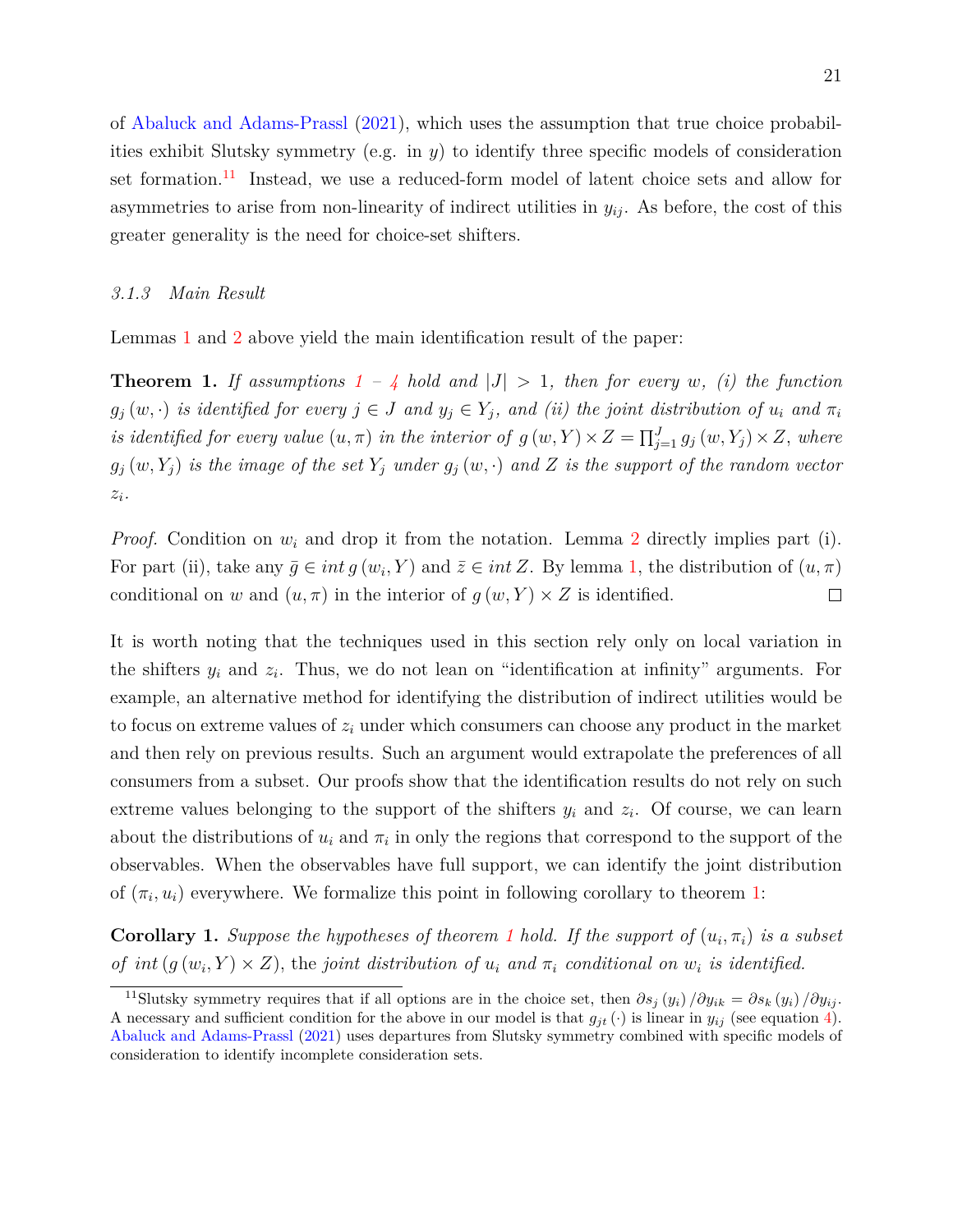This joint distribution of  $u_i$  and  $\pi_i$  contains information about a host of economic phenomena based on unobservable factors. For example, correlation between  $u_{ij}$  and  $u_{ij'}$  implies that products  $j$  and  $j'$  are close substitutes., i.e. agents who like one tend to also like the other one. Correlation between  $v_{ji}$  and  $v_{j'i}$  suggests that products *j* and *j*' tend to prefer the same set of agents. Moreover, correlation between  $u_{ij}$  and  $v_{ji}$  suggests that agents tend to prefer products that are likley to admit them.

## <span id="page-23-0"></span>**3.2 Necessity of Choice Set Shifters for Identification**

An advantage of the results above is that they do not need to rely on strong assumptions on the latent choice set formation, but they come at the cost of greater demands on the data in terms of the choice set shifters. Thus, a natural question is whether we can achieve identification without these shifters.

One might conjecture that choice set shifters may not be necessary because a model with full choice sets is testable as long as an additively separable shifter of preferences is available. To see this, suppose that assumption [1](#page-10-0) is satisfied, the joint distribution of  $(\pi_i, u_i)$  admits a continuous density function, and that  $P(O = J) = 1$ . The density of indirect utilities at a point  $g \in \mathbb{R}^J$  can be recovered either by using only local variation in *g* in the market share of the outside good or the market share in any good  $j$ <sup>[12](#page-23-1)</sup>. Since the densities recovered in these two alternative ways must be equal to each other, the model is over-identified. This observation suggests that it may be possible for the restrictions implicit in the model to be informative about latent choice sets.

Our next result shows that this conjecture is false. That is, without further restrictions, it is not possible to identify both the distribution of latent choice sets and indirect utilities unless both sets of shifters are available.

**Proposition 1.** *Suppose assumption [1](#page-10-0) is satisfied, and the joint distribution of u<sup>i</sup> admits a* density function. Further assume that the support of  $z_i$  is a singleton  $\{\bar{z}\}\$  and  $g(w_i, y_i)$ *is observed and has full support on*  $\mathbb{R}^{|J|}$ . If there exists an open set  $B \subset \mathbb{R}^{|J|}$  and a choice set  $O \subseteq J$  such that for all  $u \in B$ ,  $f_U(u) > 0$  and  $P(O|u) > \kappa > 0$ , then  $f_U(u)$  is not *identified.*

$$
\frac{\partial^{|J|} s_0}{\partial g_1 \dots \partial g_{|J|}}(g) = \frac{\partial^{|J|} s_0}{\partial \tilde{g}_1 \dots \partial \tilde{g}_{j-1} \partial g_j \partial \tilde{g}_k \dots \partial \tilde{g}_{|J|}}(g) = f_U(g).
$$

<span id="page-23-1"></span><sup>&</sup>lt;sup>12</sup>Observe that  $s_0(g) = \int 1\{u \le g\} f_U(u) du$  and  $s_j(g) = \int 1\{u_j - g_j > 0\} \prod_{k \ne j} 1\{u_k \le u_j + \tilde{g}_k\} f_U(u) du$ where  $\tilde{g}_k = g_k - g_j$ . Using these expressions, it is easy to see that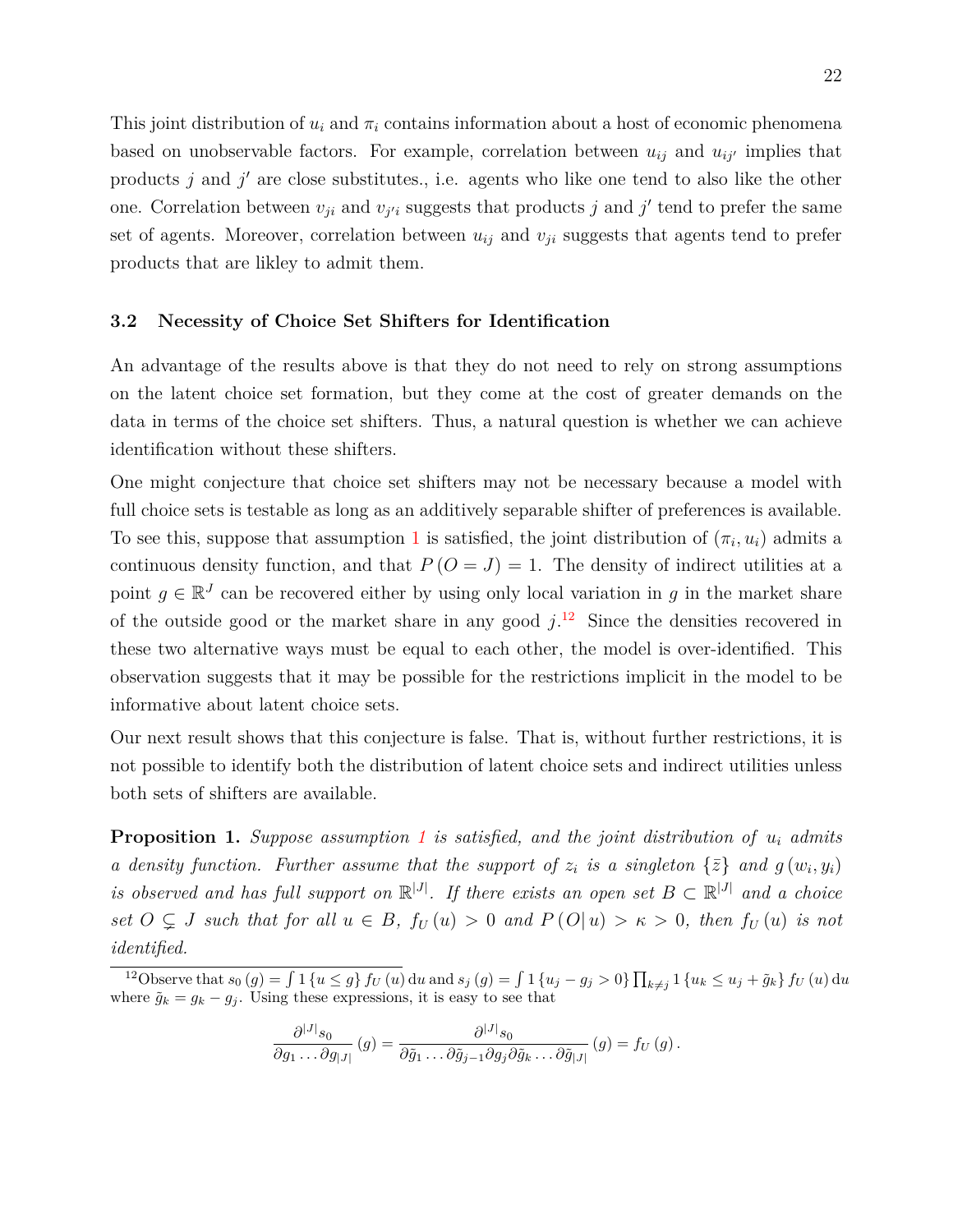#### *Proof.* See appendix [A.4.](#page-60-0)

The result shows that if variation from a shifter of choice sets is not available, then we cannot recover the distribution of utilities if we allow for incomplete latent choice sets. Therefore, the conclusions of lemma [1](#page-15-0) and theorem [1](#page-22-0) do not hold. Our proof explicitly constructs an alternative distribution of indirect utilities and latent choice set probabilities that result in an identical market share function. Intuitively, we can explain the probability that a product is chosen either using preferences conditional on a choice set or using the probability that a product is in the choice set.

This failure occurs even though we allow for the shifter of preferences to have full support on its domain. The main requirement is that choice sets cannot be complete for all *u*. As discussed above, the distribution of preferences is over-identified under the remaining assumptions if latent choice sets are complete. Of course, the under-identification issue would be more severe if the support of  $g(w_i, y_i)$  is more limited or if  $g(\cdot)$  were unknown.

This result implies that complete choice sets are essentially the only case when the other restrictions of our model are sufficient for identification. Since simply allowing for incomplete latent choice sets results in under-identification, the results indicate that the conditions in theorem [1](#page-22-0) are sharp.

The alternative to using shifters of choice sets would therefore require further restrictions on the model. There are two existing approaches that we are aware of. The first, proposed in [Abaluck and Adams-Prassl](#page-48-2) [\(2021\)](#page-48-2) uses specific models of choice set formation and assumes that the functions  $g_j(\cdot)$  are known. The models of choice set formation include those in which the probability that an alternative is in the choice set is independent across alternatives and independent of preferences, or models in which the consumer is either inattentive or picks from the full set of available alternatives. The second approach, proposed in [Barseghyan et](#page-49-1) [al.](#page-49-1) [\(2021a\)](#page-49-1) and [Aguiar et al.](#page-48-4) [\(2022\)](#page-48-4), uses a characteristic space model for the distribution of preferences. In this approach the distribution of indirect utilities lies in a lower-dimensional manifold of  $\mathbb{R}^{|J|}$ . An example is the pure characteristic model of [Berry and Pakes](#page-49-10) [\(2007\)](#page-49-10), which cannot allow for idiosyncratic product-specific preferences. Our approach does not require these *a priori* restriction.

## <span id="page-24-0"></span>**3.3 Introducing Endogeneity**

A challenge in estimating discrete choice demand systems is that certain characteristics may be correlated with unobservable demand shocks [\(Berry,](#page-49-4) [1994;](#page-49-4) [Berry et al.,](#page-49-5) [1995\)](#page-49-5). Such correlation may occur because products may choose some characteristics based on demand shocks

 $\Box$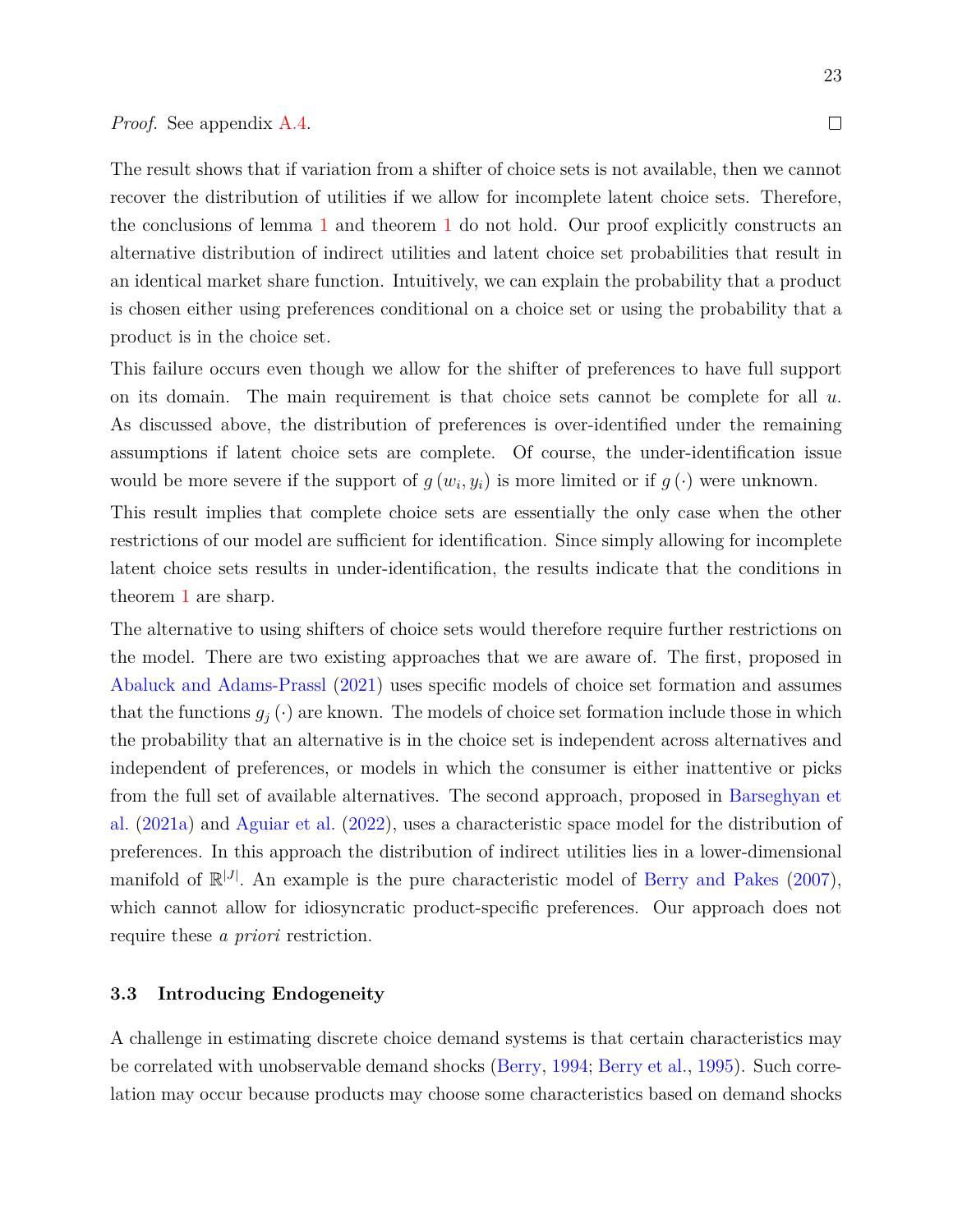that are unobservable to the econometrician. For example, products may set prices strategically in oligopolistic markets. This type of endogeneity is usually analyzed using models in which indirect utilities depend on both observable and unobservable product characteristics (see [Berry and Haile,](#page-49-12) [2014,](#page-49-12) for example).

Our identification arguments in the presence of such endogeneity closely follow [Berry and](#page-49-6) [Haile](#page-49-6)  $(2010)$ . We now assume that equation  $(1)$  can be written as follows

$$
v_{ijt} = u(x_{jt}, \xi_{jt}(w_i), w_i, \omega_i) + g(x_{jt}, \zeta_{jt}(w_i, y_{ij}), w_i, y_{ij}),
$$

where  $\xi_{jt}(w_i)$  and  $\zeta_{jt}(w_i, y_{ij})$  are scalar unobservables,  $x_{jt}$  denotes a vector of observable product characterstics that are potentially correlated with  $\xi_{jt}(w_i)$  and  $\zeta_{jt}(w_i, y_{ij})$ , and  $u(\cdot)$ and  $q(\cdot)$  are unknown functions. We will reintroduce the market index t to remind the reader that we will allow for both within and cross-market variation in the results below.

The combination of the assumptions that (i) the unobservables are scalars and (ii) the functions  $u(\cdot)$  and  $g(\cdot)$  are not indexed by *j* and *t*, makes this specification more restrictive than the one in equation  $(1)$ . Yet, this model is more general than commonly estimated demand models because it allows  $g(x_{jt}, w_i, \zeta_{jt}(w_i, y_{ij}), y_{ij})$  to be both non-linear in  $y_{ij}$  and interact with product-level observables and unobservables  $(x_{jt}, \zeta_{jt}(w_i, y_{ij}))$ .

Our goal is to identify the joint distribution of

$$
v_{it} | w_i, y_i, \{x_{jt}, \xi_{jt} (w_i), \zeta_{jt} (w_i, y_{ij})\}_j,
$$

by exploiting variation both across products and across markets. The joint distribution that we previously identified conditioned on the market's identity *t* and implicitly all the products in the market as well, but could not separate the effects of observables and unobservables. Now we want to condition on specific values of  $x_{jt}$ ,  $\xi_{jt}(w_i)$  and  $\zeta_{jt}(w_i, y_{ij})$ . Knowledge of these distributions is sufficient for identification of several quantities of interest. These include identification of choice probabilities under any choice set as well as identification of counterfactual choices with exogenous changes in *x<sup>t</sup>* .

The argument will solve the endogeneity problem and recover  $\xi_{jt}(w_i)$  and  $\zeta_{jt}(w_i, y_{ij})$ . Once we recover these unobservables, we can get the joint distrubiton of *vit* conditional on the full vector of observed and unobserved characteristics. Since the unobservables  $\xi_{it}(w_i)$  and  $\zeta_{jt}(w_i, y_{ij})$  only affect the utilities of product *j* in market *t*, it will be sufficient to work with the marginal distribution of  $u_{ijt} = u(x_{jt}, \xi_{jt}(w_i), w_i, \omega_i)$  conditional on  $w_i, x_{jt}, \xi_{jt}(w_i)$  and the function  $g(x_{jt}, \zeta_{jt}(w_i, y_{ij}), w_i, y_{ij})$ . Recall that corollary [1](#page-22-3) and lemma [2](#page-20-0) imply identification of the marginal distribution of  $u_{ijt}$  and the function  $g_{jt}(w_i, y_{ij})$  for a fixed value of  $w_i$  and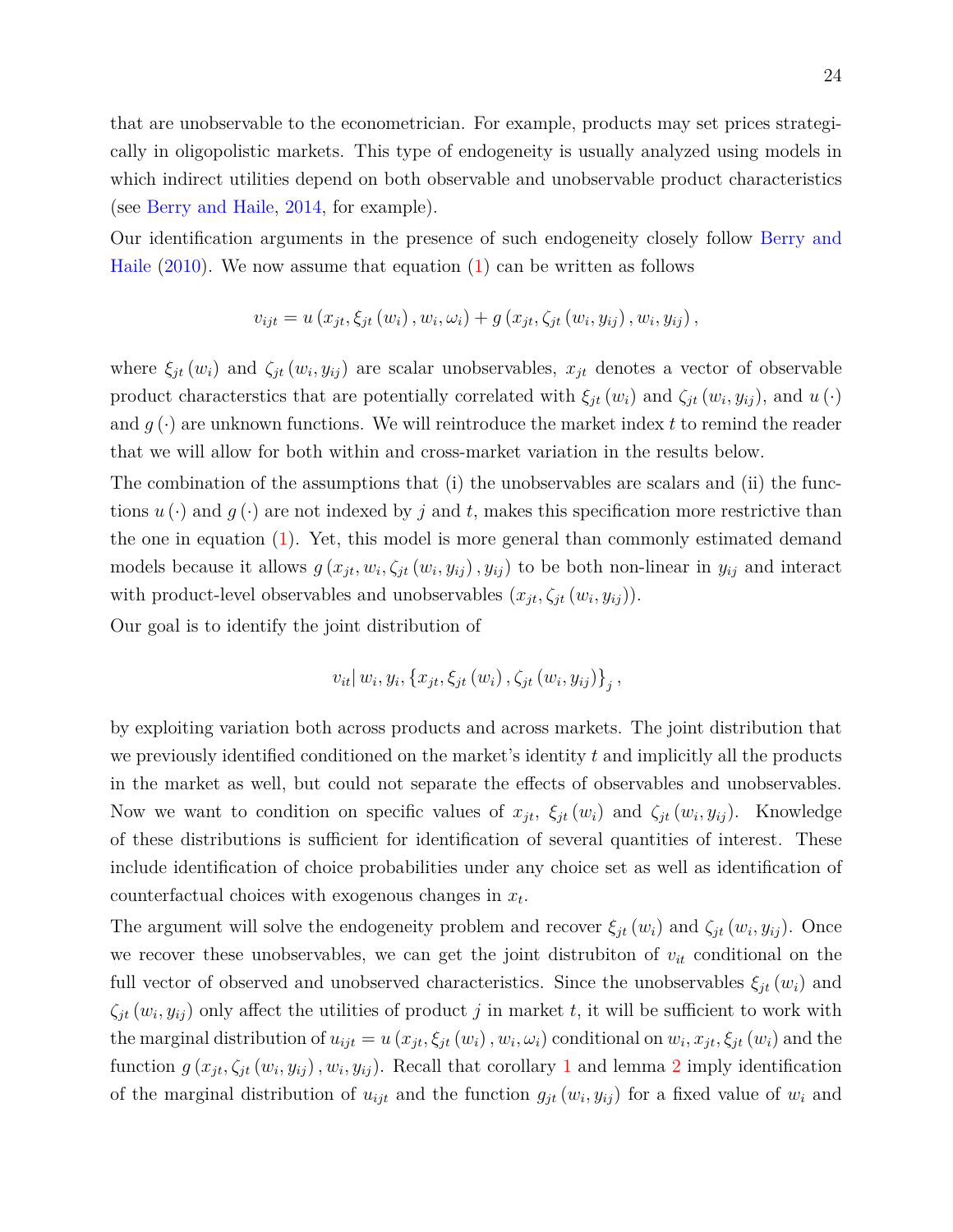market *t*, which conditions on  $w_i$  and  $x_{jt}$ ,  $\xi_{jt}(w_i)$ ,  $\zeta_{jt}(w_i, y_{ij})$ . The remaining challenge is that the unobservables  $\xi_{jt}(w_i)$  and  $\zeta_{jt}(w_i, y_{ij})$  may be correlated with  $x_{jt}$ .

We now adapt arguments from [Berry and Haile](#page-49-6) [\(2010\)](#page-49-6) to show identification in the simplest case, relegating extensions under less restrictive functional form assumptions to appendix [A.5.](#page-62-0) To maintain the focus on product-level observables and unobservables we condition on agent's characteristics  $w_i$  and  $y_i$ , and omit them from notation, referring to  $\xi_{jt}$  and  $\zeta_{jt}$  instead of functions with these arguments. We make the following assumption:

<span id="page-26-0"></span>**Assumption 5.** *(i) Additive separability of product unobservables in mean utility:*  $E[u_{ijt}|x_{jt}, \xi_{jt}] =$  $\tilde{u}(x_{jt}) + \xi_{jt}$ .

*(ii)* Additive separability of product unobservables in  $g(\cdot)$ :  $g(x_{jt}, \zeta_{jt}) = \tilde{g}(x_{jt}) + \zeta_{jt}$ .

*(iii)* Availability of instruments:  $E[(\xi_{jt}, \zeta_{jt}) | r_{jt}] = 0$  for all *j* and  $r_{jt}$ .

(*iv*) Completeness condition: For any function  $B(x_{jt})$  with  $E[B(x_{jt})|r_{jt}] = 0$  a.e. in  $r_{jt}$ *implies that*  $B(x_{it}) = 0$  *a.e. in*  $x_{it}$ .

Assumption [5](#page-26-0) makes three types of restrictions. First, parts (i) and (ii) require that the mean of  $u_{itj}$  conditional on  $(x_{jt}, \xi_{jt})$  and the function  $g(\cdot)$  are additively separable in  $\xi_{jt}$  and  $\zeta_{jt}$  respectively. We can relax these requirements to instead place analogous restrictions on known transformations of  $u_{ijt}$  and  $g(\cdot)$ . Second, part (iii) imposes an exclusion restriction by assuming mean-independence of the instrument  $r_{jt}$ . Third, part (iv) imposes a completeness condition, which an infinite dimensional analog of the familiar rank condition (see [Newey](#page-53-10) [and Powell,](#page-53-10) [2003\)](#page-53-10).

As was shown in [Berry and Haile](#page-49-6) [\(2010\)](#page-49-6), this assumption and knowledge of the distribution of  $u_{ijt}$  is sufficient to identify  $\tilde{u}(\cdot)$  and  $\tilde{g}$ :

<span id="page-26-1"></span>**Proposition 2.** *[\(Newey and Powell,](#page-53-10) [2003;](#page-53-10) [Berry and Haile,](#page-49-6) [2010\)](#page-49-6). If the marginal distribution of*  $u_{ijt}$  *and*  $g_{jt}(\cdot)$  *are identified for every j and t*, *and Assumption* [5](#page-26-0) *is satisfied, then the functions*  $\tilde{u}(\cdot)$  *and*  $\tilde{g}(\cdot)$ *, and the unobservables*  $\xi_{jt}$  *and*  $\zeta_{jt}$  *are identified for each j and t.* 

*Proof.* Follows from assumption [5](#page-26-0) and Proposition 2.1 in [Newey and Powell](#page-53-10) [\(2003\)](#page-53-10).  $\Box$ 

Now we present the a result that shows identification of the distribution of  $v_{it}$  in the presence of latent choice constraints and endogenous product characteristics. The result follows from Corollary [1](#page-22-3) and Proposition [2](#page-26-1) We reintroduce  $w_i$  in the notation for completeness.

**Corollary 2.** *For every w<sup>i</sup> in its support and every t, assume that the hypotheses of corollary [1](#page-22-3)* and assumption [5](#page-26-0) are satisfied. Then, the joint distribution of  $v_{it}$  conditional on  $x_t, \xi_t, w_i$ *and*  $y_i$  *is identified for every tuple*  $(x_t, \xi_t, w_i, y_i)$  *in its support.*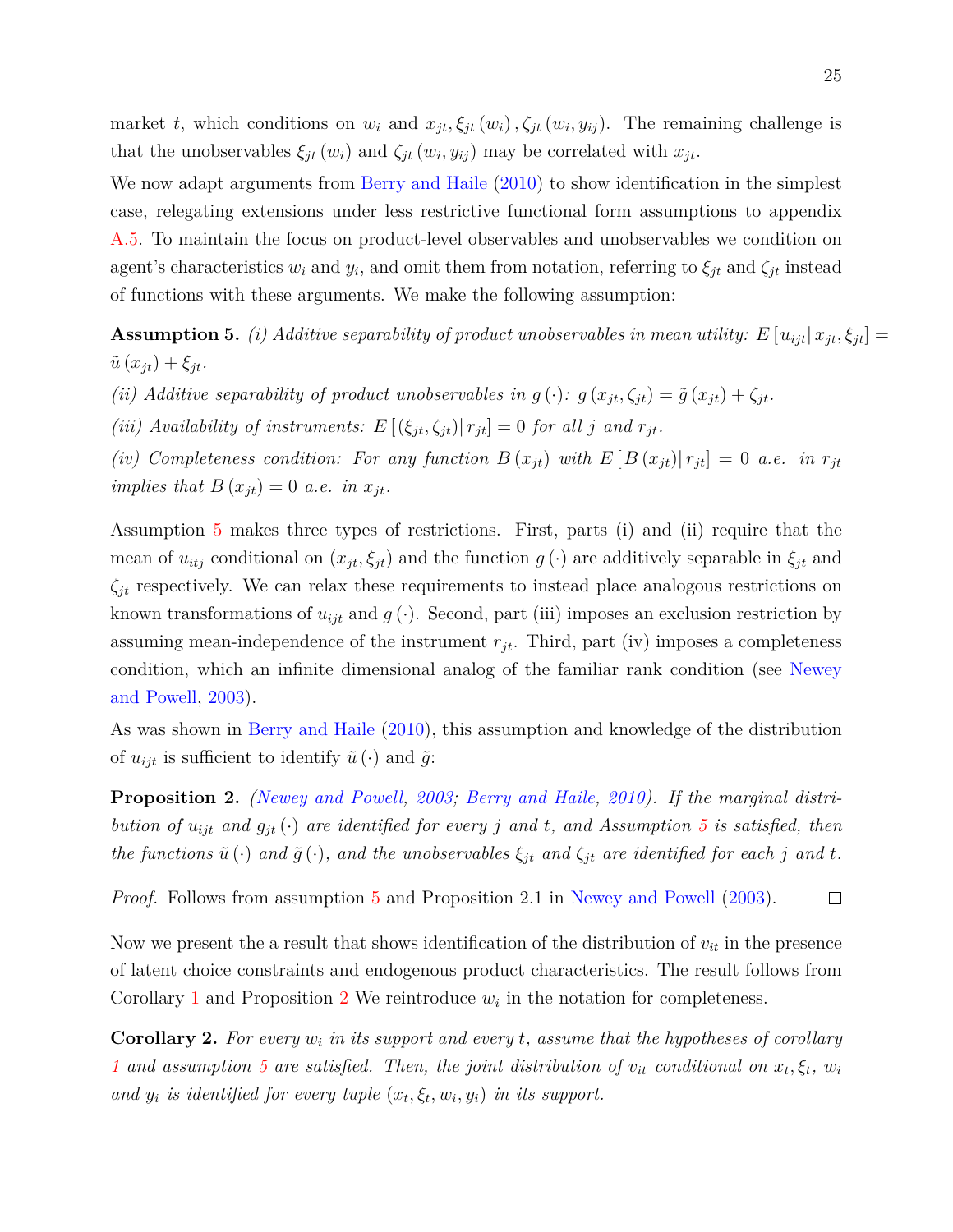[Berry and Haile](#page-49-6) [\(2010\)](#page-49-6) also present a second result that allows for unobservables  $\xi_{jt}$  and *ζjt* to enter non-linearly at the expense of the stronger assumption of independence of the instrument. We replicate their arguments in the appendix [A.5.](#page-62-0)

Finally, observe that while we addressed endogeneous characteristics only on the demand side, an analogous approach can be used to introduce endogenous characteristics into the supply side, by setting  $\sigma_{ijt} = \sigma(x_{jt}, \chi_{jt}(w_i), w_i, \omega_i, z_{ij})$ , where  $\chi_{jt}(w_i)$  is unobserved. This would require restrictions analogous to those in assumption [5](#page-26-0) to be made on the distribution of  $\pi_{ijt}$  instead of on  $u_{ijt}$ . We do not flesh out these details as they are repetitive with the arguments already presented.

These results, which allow for endogenous characteristics in the presence of constrained choices, can be relevant for a number of applications. For example, a growing literature uses estimates of school demand to study the effects of school investment [\(Dinerstein and](#page-50-2) [Smith,](#page-50-2) [2021\)](#page-50-2) or the effects of competition between schools in prices and quality [\(Neilson,](#page-53-5) [2020;](#page-53-5) [Allende,](#page-49-7) [2019\)](#page-49-7). An important goal is to estimate the elasticity of school demand with respect to these observables in order to predict equilibrium effects of various policy reforms. While this work incorporates unobserved factors that affect school demand, it abstracts away from the possibility that schools select students by assuming that each student is matched with their most preferred school in equilibrium. This assumption may not be reasonable in markets with selective school admissions. Our framework, to our knowledge, is the first to accomodate both these features.

## <span id="page-27-0"></span>**4 Data and Descriptive Analysis**

#### **4.1 Background**

Dialysis is the predominant form of treatment for patients with End Stage Renal Disease (ESRD). It is a procedure that removes toxins that are otherwise filtered by a functioning kidney. Even with dialysis, median survival for ESRD patients is about five years (Figure 5.7, [U. S. Renal Data System,](#page-53-3) [2020\)](#page-53-3). Although kidney transplantation has much better outcomes, organs for transplantation are scarce, making dialysis the only feasible option for the majority of patients.

There are two ways in which dialysis can be performed. The first and most commonly used method in the US is hemodialysis, accounting for about 90% of dialysis patients (Figure 1.2, [U. S. Renal Data System,](#page-53-3) [2020\)](#page-53-3). This method circulates the patient's blood through an extracorporeal artificial kidney. Hemodialysis is usually performed in an outpatient facility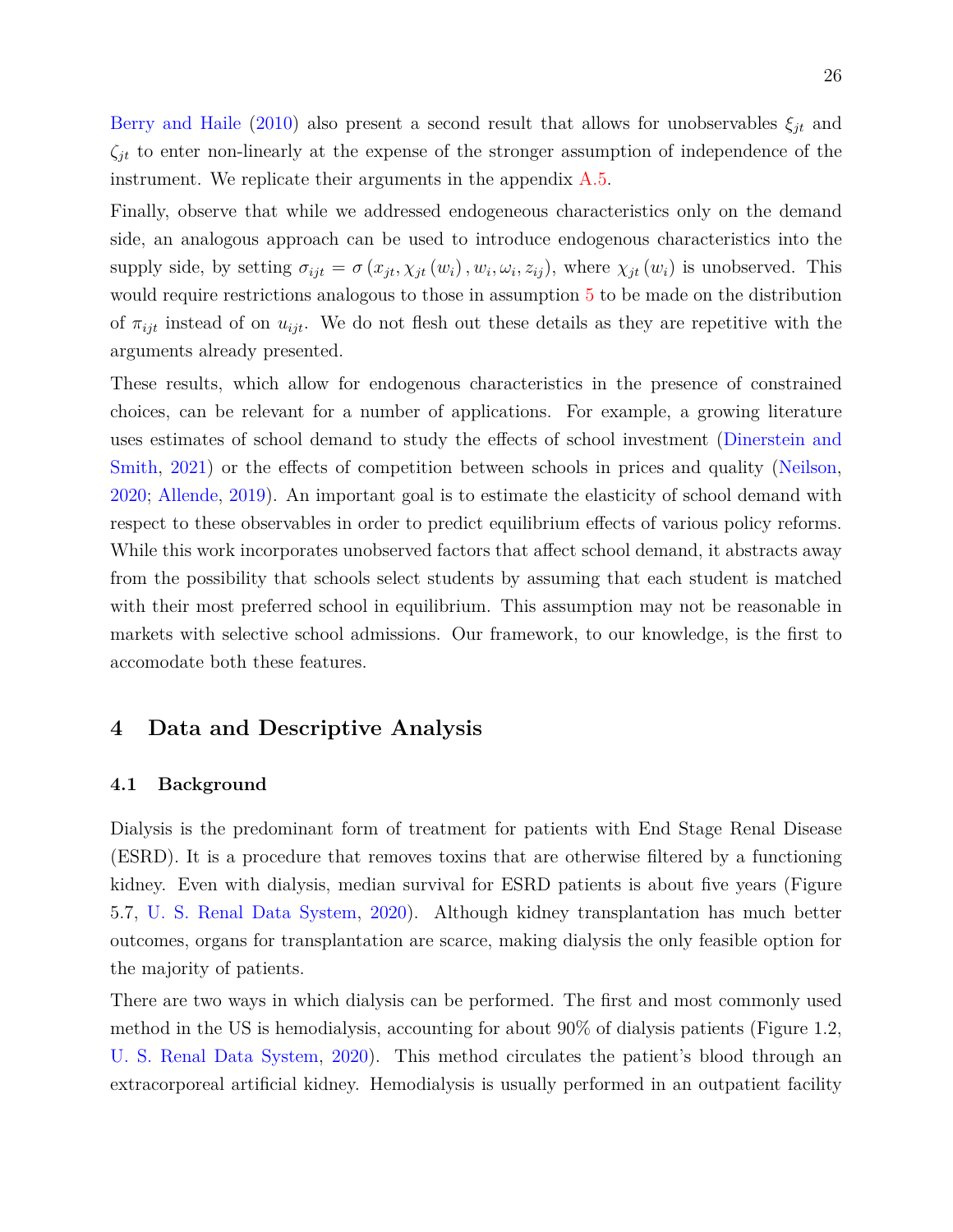that focuses exclusively on dialysis treatments. It lasts between three to four hours and must be performed two to three times a week depending on the patient's residual kidney function. The second method, peritoneal dialysis, requires a catheter to be surgically inserted into the patient's body which is then used to administer a cleansing fluid and to collect waste. A patient's choice between the two dialysis modalities depends on numerous factors, including medical conditions, lifestyle and preferences [\(Lee et al.,](#page-52-12) [2008\)](#page-52-12). Our study focuses on facilitybased hemodialysis patients, considering the choice of alternative treatment modalities as part of the outside option.

Facilities performing hemodialysis are regulated – they are required to employ skilled staff, use highly specific capital and adhere to health and safety requirements [\(Department of](#page-50-10) [Health and Human Services: Centers for Medicare and Medicaid Services,](#page-50-10) [2008\)](#page-50-10). The most binding constraint in the medium-term is the number of kidney dialysis stations in the facility. Dialysis machines are large, dedicated to a single patient at a time, and must be placed adjacent to a chair or a bed where a patient can be stationed for several hours. Short-term inputs influencing capacity include nursing staff and technicians that can operate the machines. The staff monitors patients, provides medications, administers injections, and cleans and services the machines prior to use by every patient. These staffing, capital and space requirements make capacity adjustments to demand fluctuations a slow response [\(Eliason,](#page-51-6) [2019;](#page-51-6) [Grieco and McDevitt,](#page-51-5) [2017\)](#page-51-5).

Medicare provides insurance for costs related to ESRD for all US patients, irrespective of age. This coverage is secondary for patients with a private or employer health insurance plan during first 30 months after diagnosis of ESRD, called the coordination period. Each patient on hemodialysis costs approximately \$90,000 at Medicare rates, and higher at private rates (Chapter 10, [U. S. Renal Data System,](#page-53-3) [2020\)](#page-53-3). With approximately 750,000 patients suffering from ESRD in the US, Medicare costs of patients with kidney failure totaled to \$49.2 billion in 2018 (Chapter 1 and 10, [U. S. Renal Data System,](#page-53-3) [2020\)](#page-53-3). This figure is more than 7% of all Medicare claims and more than 1% of national health care spending (Chapter 10, [U. S.](#page-53-3) [Renal Data System,](#page-53-3) [2020\)](#page-53-3).

## **4.2 Data**

The data for this study are taken from the US Renal Data System [\(U.S. Renal Data System,](#page-53-11) [2021\)](#page-53-11). These data are assembled from various sources, including Medicare claims, facility reports and data on patient outcomes collected as part of the regulatory process. There are two important pieces of information that we will use for our study. First, we observe the residential zip-code, demographics, employment status and co-morbidities of each patient, as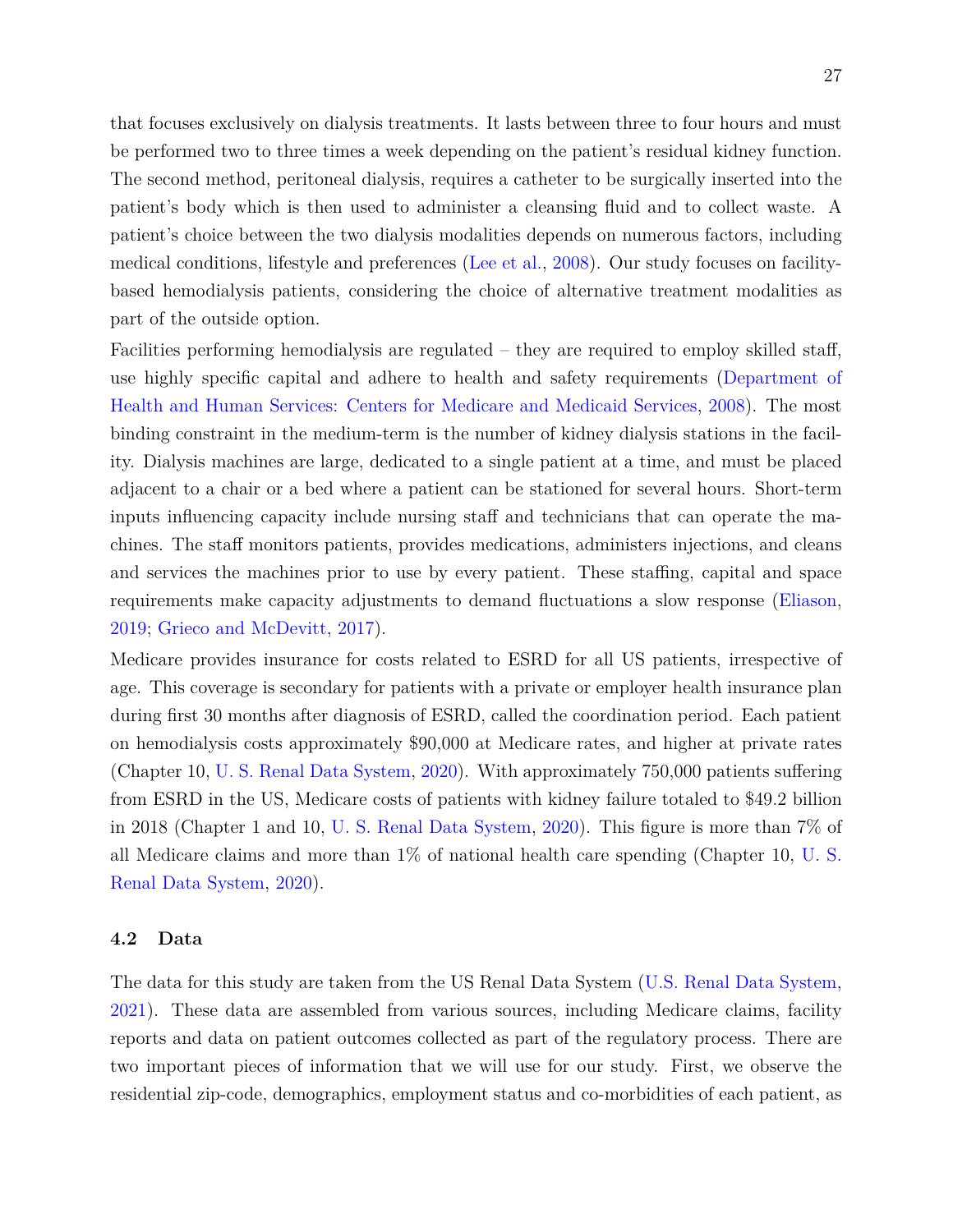well as the facility where each patient is being treated. These data include patients who are initially covered by a private or employer health insurance plan because the start of dialysis determines the date at which a patient becomes eligible for full coverage by Medicare.

Second, the role of Medicare as the near-universal insurer in this market allows us to track the number of patients that are being treated in each facility on any given day. Further, we can determine whether an ESRD patient was cared for using hemodialysis or peritoneal dialysis.

Our analysis sample focuses on patients whose first treatment commenced at a facility in California between 2015 and 2018. There are two main restrictions imposed by this choice. First, the restriction to a single state is for tractability. Although we chose California since it is the largest state in terms of population, it also happens to be the case that the vast majority of its population does not live close to a neighboring state. Given the role of Medicare in this part of the healthcare sector, idiosyncracies regarding California's healthcare sector are less relevant for our study. Our sample selection procedure is further described in appendix [B.](#page-63-0)

Second, we focus on the first facility where a patient begins dialysis to abstract away from considerations that are unique to switching facilities.<sup>[13](#page-29-0)</sup> In our sample,  $77.9\%$  of patients are treated at only one facility and the average patient only visits 1.22 facilities. Our approach is consistent with facility moves being unexpected, say due to residential moves or other changes that are unexpected at the time when the patient begins dialysis.

## **4.3 Description of Sample and Choices**

Table [1](#page-30-0) describes the hemodialysis facilities in our sample. There are 552 facilities, most of them owned by one of the two large chains, Fresenius and DaVita. These and the vast majority of other facilities are for-profit and freestanding in that they are not associated with a hospital. In fact, these establishments usually focus exclusively on dialysis care and are not directly associated with another hospital or healthcare system. The average facility cares for just under 100 patients at a time, with chains and freestanding facilities caring for more patients per facility. The ratio of the number of stations to the number of patients is approximately five. This ratio is consistent with an average of two four-hour treatments per station per day since most patients require three treatments per week. Indeed, figure [3](#page-30-1) shows that the number of patients per station is almost constant at five patients per station over the size distribution of facilities.

<span id="page-29-0"></span><sup>&</sup>lt;sup>13</sup>We drop the certain quarters in which a facility enters, exits, moves or rapidly expands or contracts. See appendix [B](#page-63-0) for further details. Patients matched to one of these facilities during this time-period are considered to be matched to the outside option.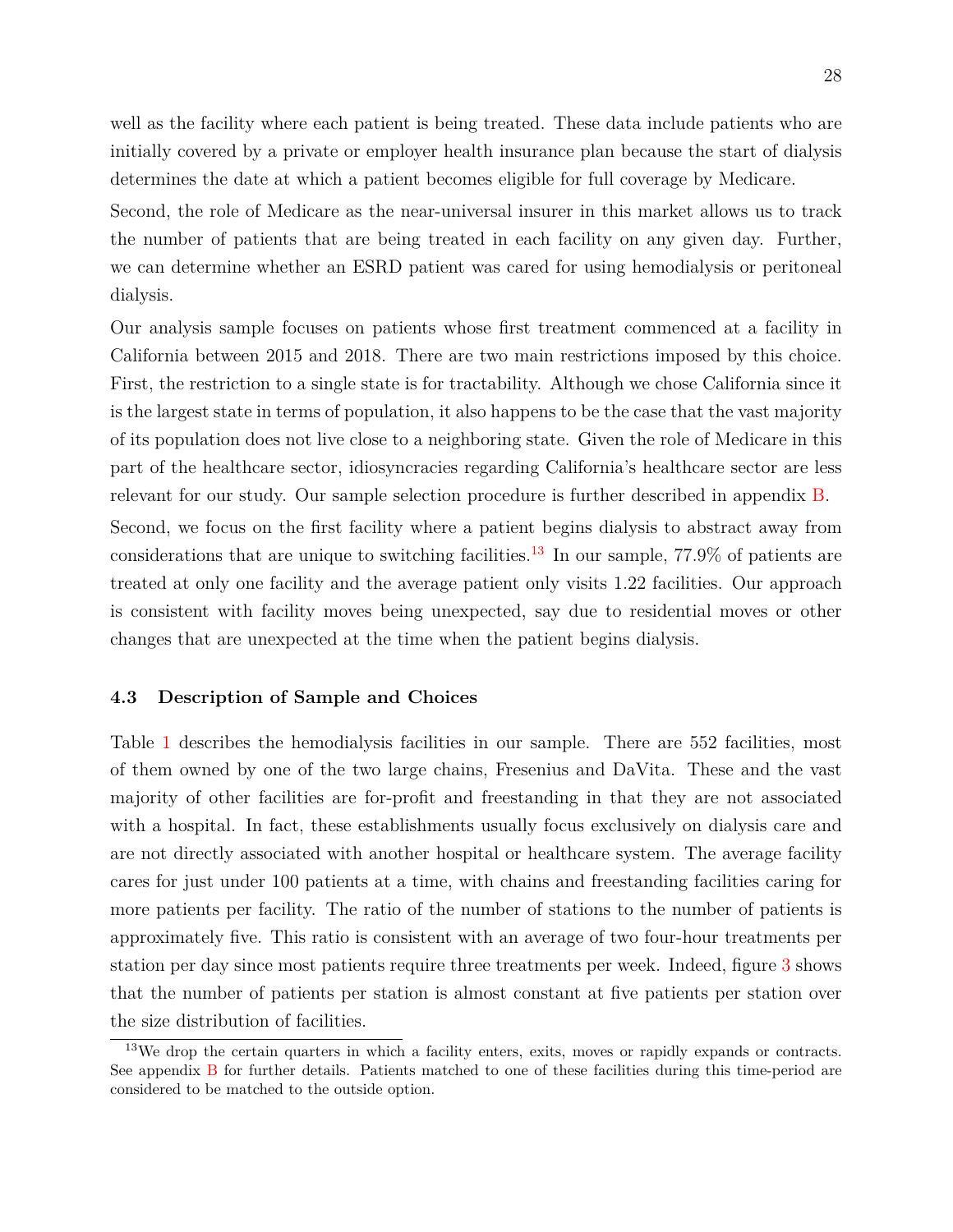<span id="page-30-0"></span>

|                    | All facilities | Ownership               |                          |      |  |
|--------------------|----------------|-------------------------|--------------------------|------|--|
|                    |                | Fresenius and<br>Davita | Other chains Independent |      |  |
| Facility           |                |                         |                          |      |  |
| N                  | 552            | 377                     | 114                      | 77   |  |
| Facility-year      | 2101           | 1418                    | 385                      | 298  |  |
| Number of patients |                |                         |                          |      |  |
| Mean               | 108.5          | 113.0                   | 100.2                    | 97.8 |  |
| Std. dev           | 46.7           | 46.3                    | 38.9                     | 54.6 |  |
| Number of stations |                |                         |                          |      |  |
| Mean               | 22.3           | 22.3                    | 22.0                     | 22.9 |  |
| Std. dev           | 7.6            | 7.2                     | 7.2                      | 9.6  |  |

Table 1: Facility Sample

Notes: Sample of all facility-year observations, as described in table **B.1**. The number of patients for a facility is the daily average of enrolled patients undergoing hemodialysis.

<span id="page-30-1"></span>

Figure 3: Patients per Dialysis Station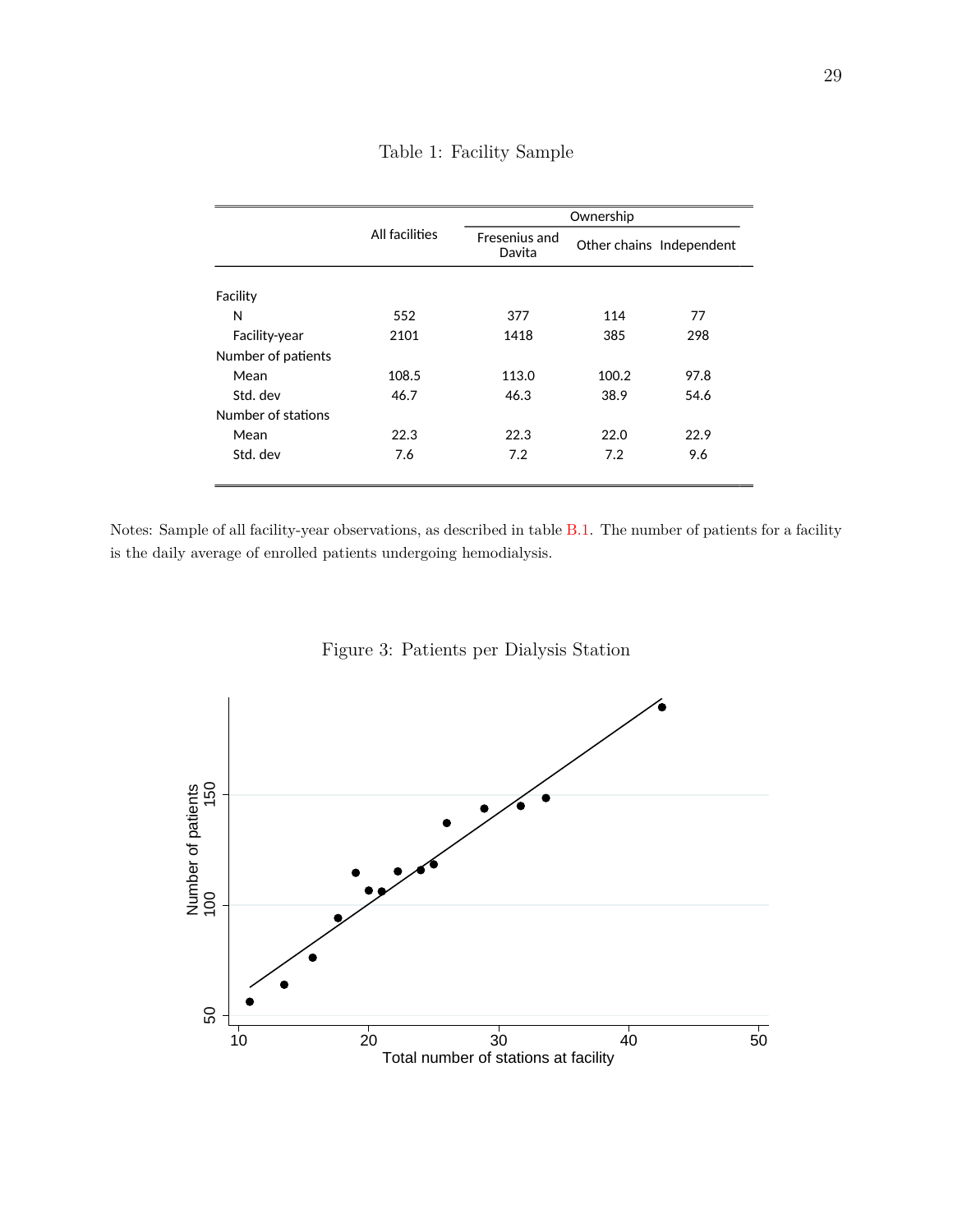Table [2](#page-32-0) describes the patient sample, which contains 41,913 new patients in our sample. Most of these patients choose hemodialysis at a facility in our facility sample. The patients are predominantly white, and the incidence of hypertension and diabetes is high. The majority of patients are on Medicare, an HMO or in the waiting period. The HMO group primarily consists of patients over the age of 65 that are covered by a Medicare Advantage plan. The high share already on a Medicare plan at the start of dialysis is a consequence of the fact that age is a strong correlate of kidney disease. Going forward, we pool all patients who are Medicare eligible. The table also shows that the majority of patients begin dialysis in a freestanding facility. These facilities are not associated with a hospital and most of them are owned by chains. The largest chains are owned by either Fresenius or DaVita.

Table [3](#page-33-0) describes the facilities near the patients in our sample and the chosen facility. The average patient has 6.5 facilities within 5 miles of their home zip-code and 17 facilities within  $10$  miles.<sup>[14](#page-31-0)</sup> The typical patient receives dialysis at a facility with an average distance of  $6.8$ miles, but the median is lower, at 4.4 miles.

### **4.4 Evidence on Supply-Side Rationing**

We now argue that capacity constraints affect the choice sets of patients. Our argument proceeds in two steps. We start by showing that facilities that have an unusually high caseload at a given point in time relative to their baseline are less likely to accept a new patients for a while. After demonstrating this pattern, we turn to analyzing how the facility where a patient starts treatment is affected by these constraints. To do this, we show that the distance to the chosen facility is higher if nearby facilities are more constrained. Moreover, the effects of constraints at facilities of different qualities are different. This latter finding suggests that patients also have preferences over our measures of quality.

## *Effects on flow of new patients*

We hypothesize that the current caseload at a facility influences the facility's decision to accept a new patient. Let  $z_{ij}$  be a measure of the occupancy in facility  $j$  when patient  $i$  enters the dialysis market. If this measure of occupancy is excludable from the patients' utility, conditional on controls that enter the utility function, then the inflow of new patients into facility *j* should be conditionally independent of the facility's caseload given these controls. To see this, consider a model without capacity constraints in which  $\sigma_{ij} = 1$  for all *i* and *j*. In this model, assuming that the patient arrival into the dialysis market is exogenous, the

<span id="page-31-0"></span><sup>14</sup>Distances are measured between the patient's zip-code centroid and the facility's address.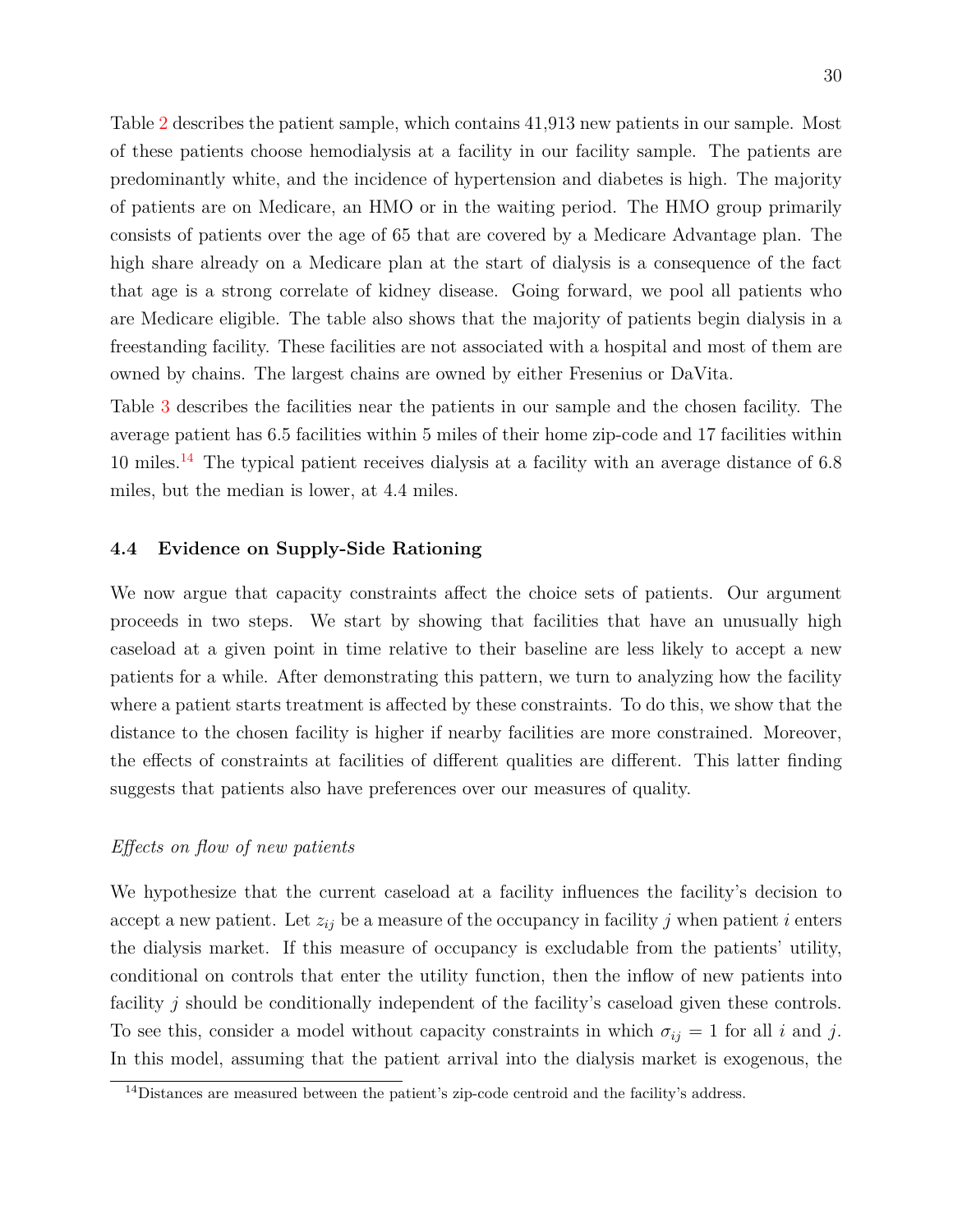<span id="page-32-0"></span>

|                             |              |                                        | Ownership                            |      |                          |  |
|-----------------------------|--------------|----------------------------------------|--------------------------------------|------|--------------------------|--|
|                             | All patients | Treated at an<br>in-sample<br>facility | Fresenius and<br>Davita              |      | Other chains Independent |  |
|                             |              |                                        | Panel A: Patient characteristics     |      |                          |  |
| Patient count               |              |                                        |                                      |      |                          |  |
| ${\sf N}$                   | 33563        | 28629                                  | 18246                                | 5586 | 4797                     |  |
| Age                         |              |                                        |                                      |      |                          |  |
| Mean                        | 63.1         | 63.8                                   | 63.7                                 | 65.0 | 63.1                     |  |
| Std. dev                    | 15.0         | 14.8                                   | 14.8                                 | 14.7 | 15.0                     |  |
| Employed (%)                |              |                                        |                                      |      |                          |  |
| Mean                        | 0.1          | 0.1                                    | 0.1                                  | 0.1  | 0.1                      |  |
| White (%)                   |              |                                        |                                      |      |                          |  |
| Mean                        | 71.0         | 71.6                                   | 73.1                                 | 66.1 | 72.3                     |  |
| Black (%)                   |              |                                        |                                      |      |                          |  |
| Mean                        | 10.4         | 10.6                                   | 10.6                                 | 11.5 | 9.7                      |  |
| <b>BMI</b>                  |              |                                        |                                      |      |                          |  |
| Mean                        | 28.5         | 28.4                                   | 28.5                                 | 28.3 | 28.5                     |  |
| Std. dev                    | 7.3          | 7.5                                    | 7.5                                  | 7.5  | 7.5                      |  |
| Diabetes (%)                |              |                                        |                                      |      |                          |  |
| Mean                        | 39.6         | 40.5                                   | 40.4                                 | 40.2 | 41.4                     |  |
| Hypertension (%)            |              |                                        |                                      |      |                          |  |
| Mean                        | 86.6         | 86.4                                   | 85.7                                 | 86.9 | 88.4                     |  |
|                             |              |                                        | Panel B: Insurance type at admission |      |                          |  |
| Medicare (%)                |              |                                        |                                      |      |                          |  |
| Mean                        | 33.3         | 33.1                                   | 32.7                                 | 37.1 | 30.0                     |  |
| Medicare Advantage (%)      |              |                                        |                                      |      |                          |  |
| Mean                        | 24.5         | 24.6                                   | 25.0                                 | 24.0 | 24.0                     |  |
| Medicare waiting period (%) |              |                                        |                                      |      |                          |  |
| Mean                        | 12.3         | 13.0                                   | 12.3                                 | 13.5 | 15.1                     |  |
| Other (%)                   |              |                                        |                                      |      |                          |  |
| Mean                        | 29.9         | 29.3                                   | 30.1                                 | 25.4 | 30.9                     |  |
|                             |              |                                        |                                      |      |                          |  |

Table 2: Patient Sample

Notes: Sample of patients, as described in patient Table  $B.2$ . BMI is Body Mass Index  $(kg/m<sup>2</sup>)$ . Medicare Waiting Period is the 90-day period before Medicare covers hemodialysis. Other represents patients not covered by Medicare. These patients are typically covered by employer group health plans, the Department of Veteran Affairs, and private insurers. Most of them will become eligible for Medicare as a primary payer after 30-33 months.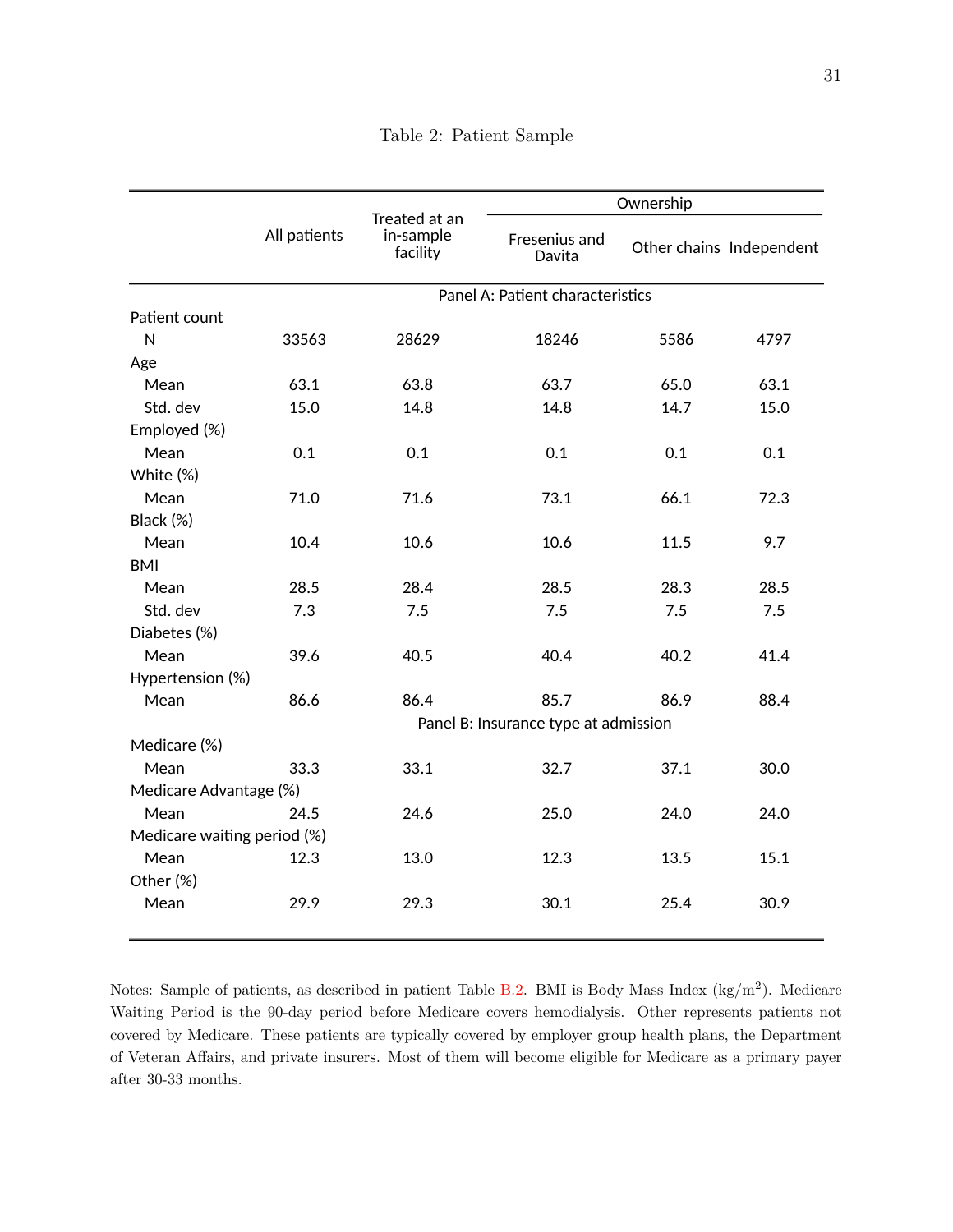<span id="page-33-0"></span>

|                                | Facilities |                |                 |                 |  |
|--------------------------------|------------|----------------|-----------------|-----------------|--|
|                                | Chosen     | Within 5 miles | Within 10 miles | Within 25 miles |  |
| Number of facilities           |            |                |                 |                 |  |
| Mean                           | ---        | 6.5            | 17.8            | 59.1            |  |
| Std. dev                       | ---        | $5.2$          | 17.2            | 54.7            |  |
| Median                         | ---        | $5.0\,$        | 12.0            | 32.0            |  |
| Distance to facility           |            |                |                 |                 |  |
| Mean                           | 6.8        | 3.2            | 6.0             | 14.1            |  |
| Std. dev                       | 7.4        | 0.7            | 1.3             | 3.1             |  |
| Median                         | 4.4        | 3.2            | 6.1             | 14.3            |  |
| 95th percentile                | 21.8       | 4.4            | 8.3             | 18.7            |  |
| Number of patients at facility |            |                |                 |                 |  |
| Mean                           | 119.1      | 120.3          | 117.1           | 114.3           |  |
| Std. dev                       | 46.7       | 27.3           | 24.4            | 18.4            |  |
| Median                         | 115.0      | 121.0          | 119.3           | 120.7           |  |
| <b>Total stations</b>          |            |                |                 |                 |  |
| Mean                           | 23.7       | 23.5           | 23.2            | 22.8            |  |
| Std. dev                       | 6.9        | 4.3            | 3.3             | 2.3             |  |
| Median                         | 24.0       | 23.3           | 23.2            | 23.4            |  |
| Chain (%)                      |            |                |                 |                 |  |
| Overall mean                   | 87.5       | 89.9           | 89.1            | 88.2            |  |
| Fresenius                      | 17.9       | 22.3           | 22.0            | 21.4            |  |
| Davita                         | 49.4       | 48.9           | 48.4            | 49.0            |  |

Table 3: Patient Choices

 $N$  sample of Patient-Facility pairs where the patient is in our patient sample and the facility is in our facility is in our facility is in our facility is in our facility is in our facility is in our facility is in our patient's zip code. The number of patients at a facility is the sum of all patients enrolled at a facility that  $\mu$ under $\sigma$ oing hemodialysis are undergoing hemodialysis. Notes: Sample of patient-facility pairs. Distance is measured in miles from the facility to the centroid of a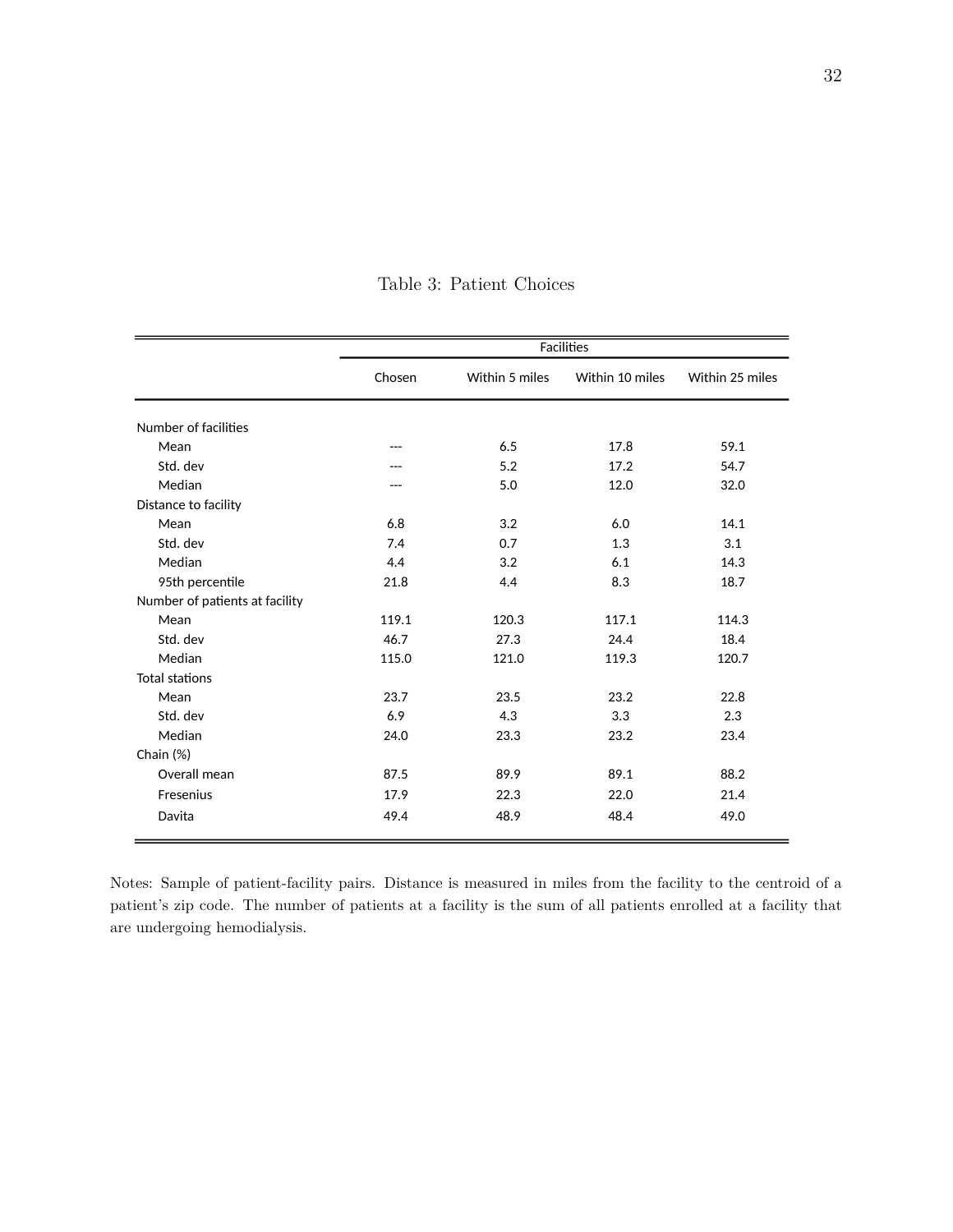probability that a new patient arrives into facility *j* is given by the unconditional probability that  $u_{ij} > u_{ij'}$  for all *j'*, which is independent of  $z_{ij}$ . However, if facilities are less likely to accept a patient when  $z_{ij}$  is high, then the in flow of new patients will be negatively correlated with caseload. As discussed in Section [2,](#page-8-0) [Gandhi](#page-51-3) [\(2021\)](#page-51-3) presents one micro-foundation for this relationship.

We will test this hypothesis using two sets of dependent variables measuring patient inflow on occupancy and excess occupancy. In the first set, the dependent variable is whether a facility *j* accepts a new patient on day *t*. We estimate this set using data from all days a facility is operating during our sample period. The dependent variable in the second set is the number of the days until the next patient begins treatment at facility *j*. This set is estimated using the subset of days in which a new patient began treatment. The regressions control for either facility-year or facility-month level fixed effects, and cluster standard errors at the facility level. In a subset of regressions, we also control for the average occupancy in other facilities within five miles of facility *j*.

Facility occupancy is measured as the number of patients being treated on date *t* at facility *j* and the excess occupancy is the difference between occupancy and a measure of target occupancy. An examination of the time series of the number of patients at a facility reveals that several facilities undergo periods of expansion or contraction. These periods may correspond to investment in capital, increases in staffing or restructuring of the facility's operations and could confound the results. To account for these changes, we need to construct a measure of target capacity given the facility's operational setup on a given day. One way forward would be to use high-frequency data on facility inputs and investments in order to estimate facility capacity. Unfortunately, labor inputs and capital investment are recorded only annually, and their timing is unknown. Instead, we estimate target occupancy using a regime-switching autoregressive model with a linear trend on the occupancy time series for each facility. The model detects breaks in each facility's occupancy trend to identify points at which the facility's occupancy process changes. We construct the target occupancy on a given date as the expected value on a given day.<sup>[15](#page-34-0)</sup> We do not detect any breaks in trends for 498 of 552 facili-

<span id="page-34-0"></span><sup>&</sup>lt;sup>15</sup>Specifically, let  $n_{i\tau}$  be the number of patients being treated at facility *j* on day  $\tau$ . Assume that  $n_{j\tau}$ follows the following time series model with  $m \ge 1$  regimes  $n_{j\tau} = \alpha_{jk(\tau)} + \beta_{jk(\tau)}\tau + \gamma_{jk(\tau)}n_{j\tau-1} + e_{j\tau}$ , where  $k(\tau)$  is a weakly increasing function that maps days  $\tau = 1, ..., T$  to regimes  $k = 1, ..., m$ . The disturbance  $e_{j\tau}$ has mean zero, constant variance, and follows an ergodic process. This model is consistent with a birth-death process in which departure rates are proportional to  $n_{jt}$  and arrival rates are a function of  $n_{j\tau} - n_{j\tau}^*$ . The target occupancy on date  $\tau$  is defined as  $n_{j\tau}^* = \frac{\alpha_{jk(\tau)} + \beta_{jk(\tau)}\tau}{1 - \gamma_{ik(\tau)}}$  $\frac{1-(\tau)^{\tau}P_{jk}(\tau)^{\tau}}{1-\gamma_{jk}(\tau)}$ . We estimate the parameters of this model, which include the dates on which the regimes changes. The regime changes for each facility are estimated using a modified Schwartz criterion proposed in [Liu et al.](#page-52-13) [\(1997\)](#page-52-13) and analyzed in [Bai and Perron](#page-49-13) [\(2003\)](#page-49-13). We winsorize  $n_{j\tau} - n_{j\tau}^*$  by censoring the top and bottom 5% for each facility *j* in order to limit the influence of outlier estimates of excess occupancy.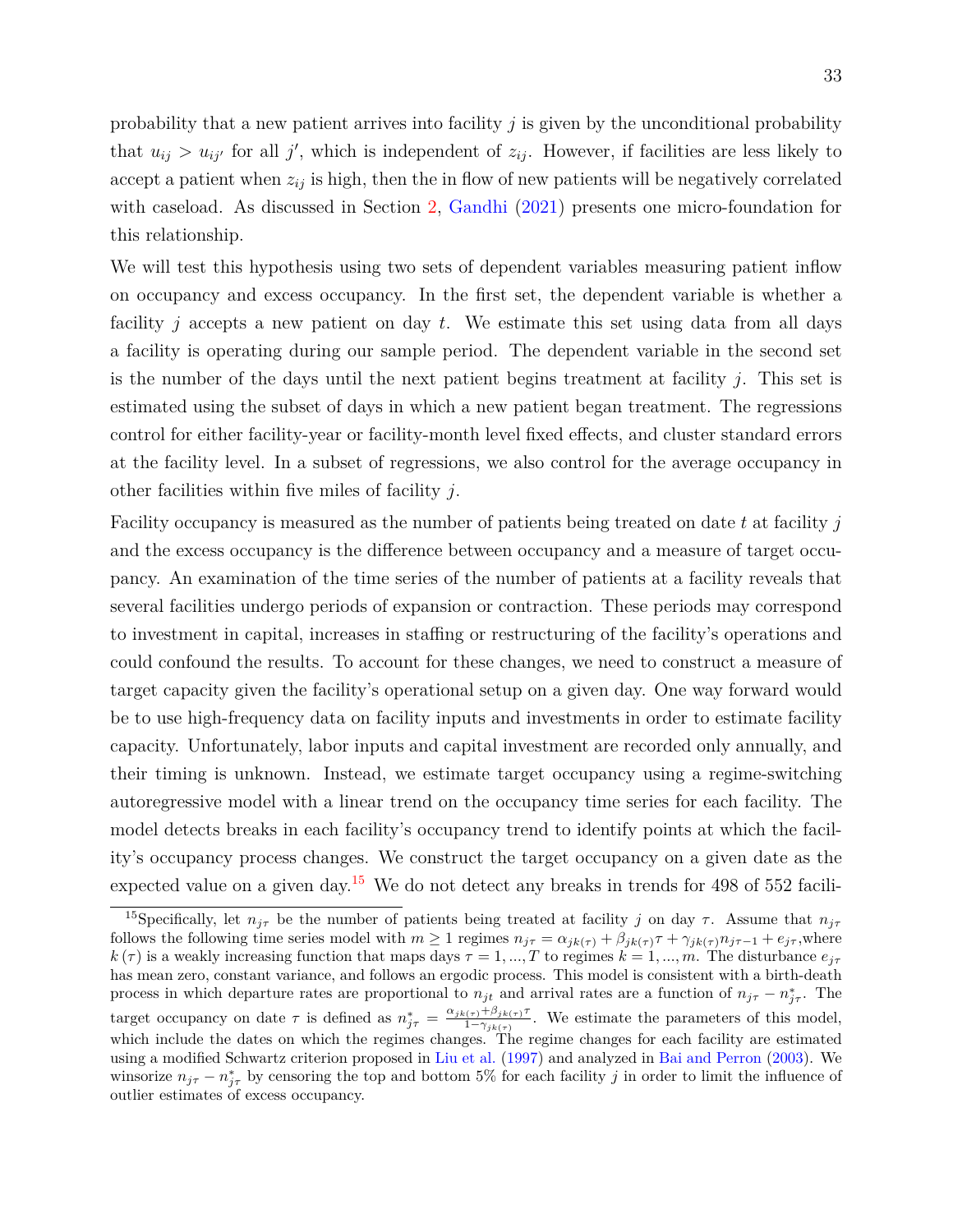ties. Conditional on finding a break in the trend, the average number of breaks is 2.17. Thus, while not rare, the breaks in trend are not relevant for the vast majority of facilities. Table [B.3](#page-68-0) in the appendix shows that our estimate of target occupancy is positively correlated with the (low-frequency) measures of facility inputs available in our dataset, even conditional on facility fixed effects. The daily within-facility standard deviation of excess occupancy is 4.26. There are three notable findings from the regressions of patient inflows on our measures of occupancy (see table [4\)](#page-36-0). First, controlling for facility-year fixed effects, higher occupancy is negatively correlated with the probability of a new patient begining dialysis at the facility and positively correlated with the expected waiting time until the next patient (columns 3-6). This relationship is robust to the inclusion of occupancy at other nearby facilities. Although not reported, this negative relationship between occupancy and patient inflow is robust to the inclusion of finer controls, such as facility-quarter or facility-month fixed effects.

Second, we observe that including facility-time controls appears to be important. The results in columns (1) and (2) are analogous to those in columns (3) and (5), but use only facilityspecific fixed effects instead of facility-year fixed effects. The estimated relationship between the probability of new patient begining dialysis and the facility's occupancy is now positive. When combined with the result that facility-time controls yield a robust negative co-efficient, it suggests that fluctuations in a facility's target occupancy may be important.

Third, our measure of excess occupancy purges some of the confounding variation in the raw measure of occupancy that resulted in a positive co-efficient in column (1). This variation was absorbed in specifications that employed fixed effects at the facility-year or finer levels. Since including a richer set of fixed effects will not be feasible in the non-linear model that we will ultimately estimate, our empirical specifications will use this measure of excess occupancy in the acceptance policy function.

Fourth, these regressions also speak to the effect of capacity constraints at other facilities close to facility *j*. There are two opposing forces. Contraints at other facilities close to *j* can increase the demand for facility *j*. But, this force can also push facility *j* to be more selective and turn away less profitable patients because it expects a higher flow of patients, allowing the facility to cream-skim the most desirable patients. Our results show that the number of patients being treated at other facilities close to facility *j* increases the probability that new patients start treatment at facility  $j$  (see columns 8 and 10 in table [4\)](#page-36-0). This evidence weighs in favor of increased demand at the facility rather than the hypothesis that constraints at nearby facilities create a strong enough push for a facility to be more selective, although we cannot rule out this latter possibility because of the offsetting effects. Because our results are consistent with facility strategies that are not responsive to short-term constraints faced by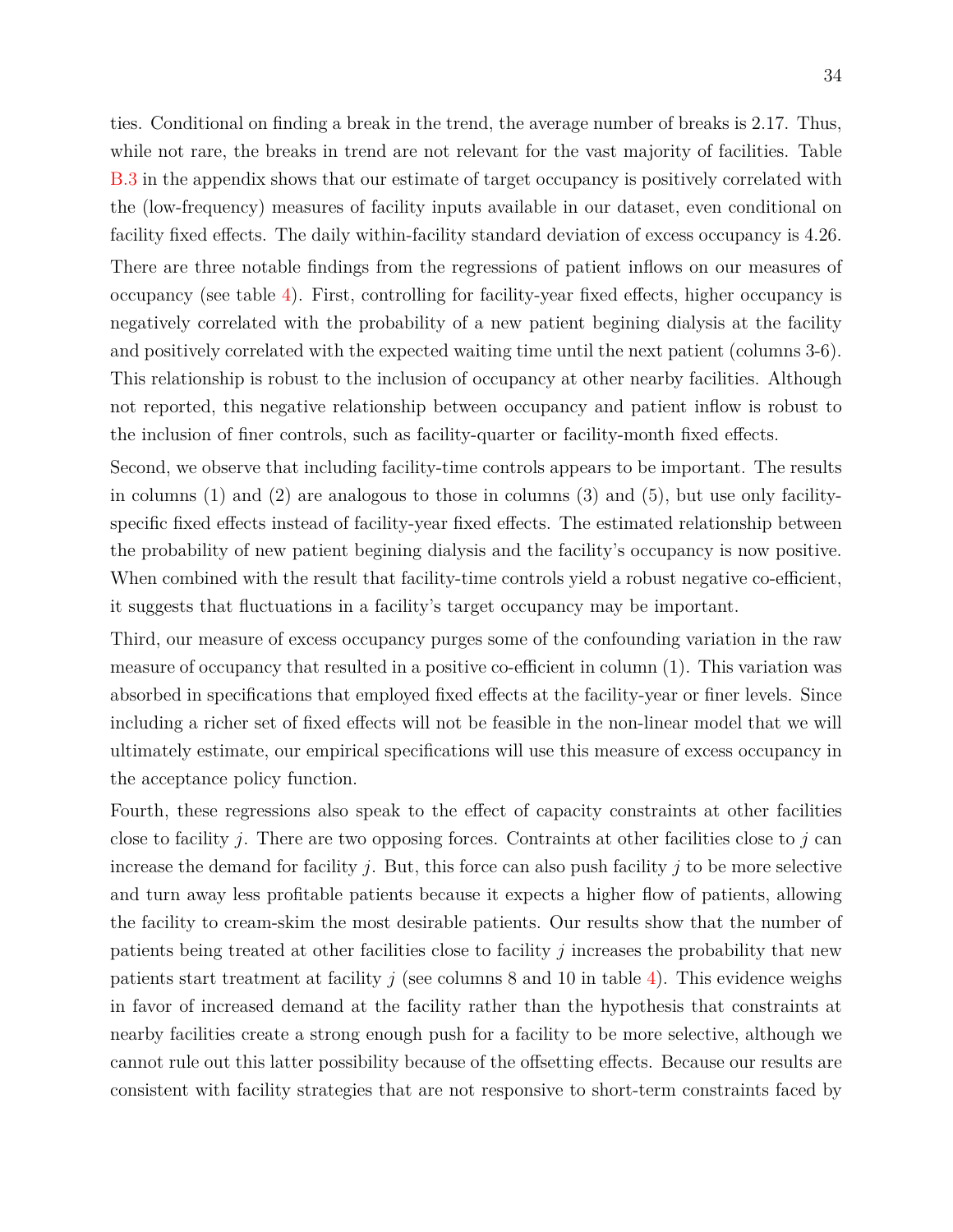Table 4: Evidence of Capacity Constraints Table 4: Evidence of Capacity Constraints

|                          | Any new<br>patient | Log(days to<br>next patient) | Any new patient          |                          |                       | Log(days to next patient) |                            | Any new patient         | Log(days to next patient) |                       |
|--------------------------|--------------------|------------------------------|--------------------------|--------------------------|-----------------------|---------------------------|----------------------------|-------------------------|---------------------------|-----------------------|
|                          | $\widehat{\Xi}$    | $\widetilde{\Omega}$         | $\widehat{\mathcal{C}}$  | £                        | $\overline{5}$        | $\widehat{\mathcal{C}}$   | $\widehat{\triangleright}$ | $\circledR$             | $\widehat{e}$             | (10)                  |
| Occupancy                | (0.0001)<br>0.0001 | $0.004***$<br>(0.001)        | $-0.0008***$<br>(0.0001) | $-0.0008***$<br>(0.0001) | $0.017***$<br>(0.002) | $0.016***$<br>(0.002)     |                            |                         |                           |                       |
| Excess occupancy         |                    |                              |                          |                          |                       |                           | $-0.0003**$<br>(0.0001)    | $-0.0003**$<br>(0.0001) | $0.017***$<br>(0.002)     | $0.016***$<br>(0.002) |
| Occupancy within 5 miles |                    |                              |                          | (0.0001)<br>$-0.0001$    |                       | (0.003)<br>0.004          |                            | $0.0003***$<br>(0.0001) |                           | $0.003**$<br>(0.001)  |
| Facility FE              |                    | ×                            |                          |                          |                       |                           | ×                          | ×                       | ×                         | ×                     |
| Facily-Year FE           |                    |                              | $\times$                 | $\times$                 | $\times$              | $\times$                  |                            |                         |                           |                       |
| Observations             | 708,969            | 23,666                       | 708,969                  | 708,969                  | 23,666                | 23,666                    | 708,969                    | 708,969                 | 23,666                    | 23,666                |
| R-squared                | 0.0237             | 0.122                        | 0.0418                   | 0.0418                   | 0.159                 | 0.159                     | 0.0237                     | 0.0237                  | 0.125                     | 0.126                 |

Notes: Sample of facilities as described in table 1. An observation is a day-facility pair, where the facility is open over the entire sample. Regressions with Log(days to next patient) consider the subset of days on which a facility admitted a new patient. The patients included are described in table Notes: Sample of facilities as described in table [1.](#page-30-0) An observation is a day-facility pair, where the facility is open over the entire sample. Regressions with Log(days to next patient) consider the subset of days on which a facility admitted a new patient. The patients included are described in table (day,facility) pair, where the facility is open over the entire sample. The patients included are those described in the patient sample table. 2.  $\ast p < 0.1$ ,  $\ast \ast p < 0.05$ ,  $\ast \ast \ast p < 0.01$ . Standard errors are clustered at the facility level. [2.](#page-32-0) ∗*p <* 0*.*1, ∗ ∗ *p <* 0*.*05, ∗ ∗ ∗*p <* 0*.*01. Standard errors are clustered at the facility level.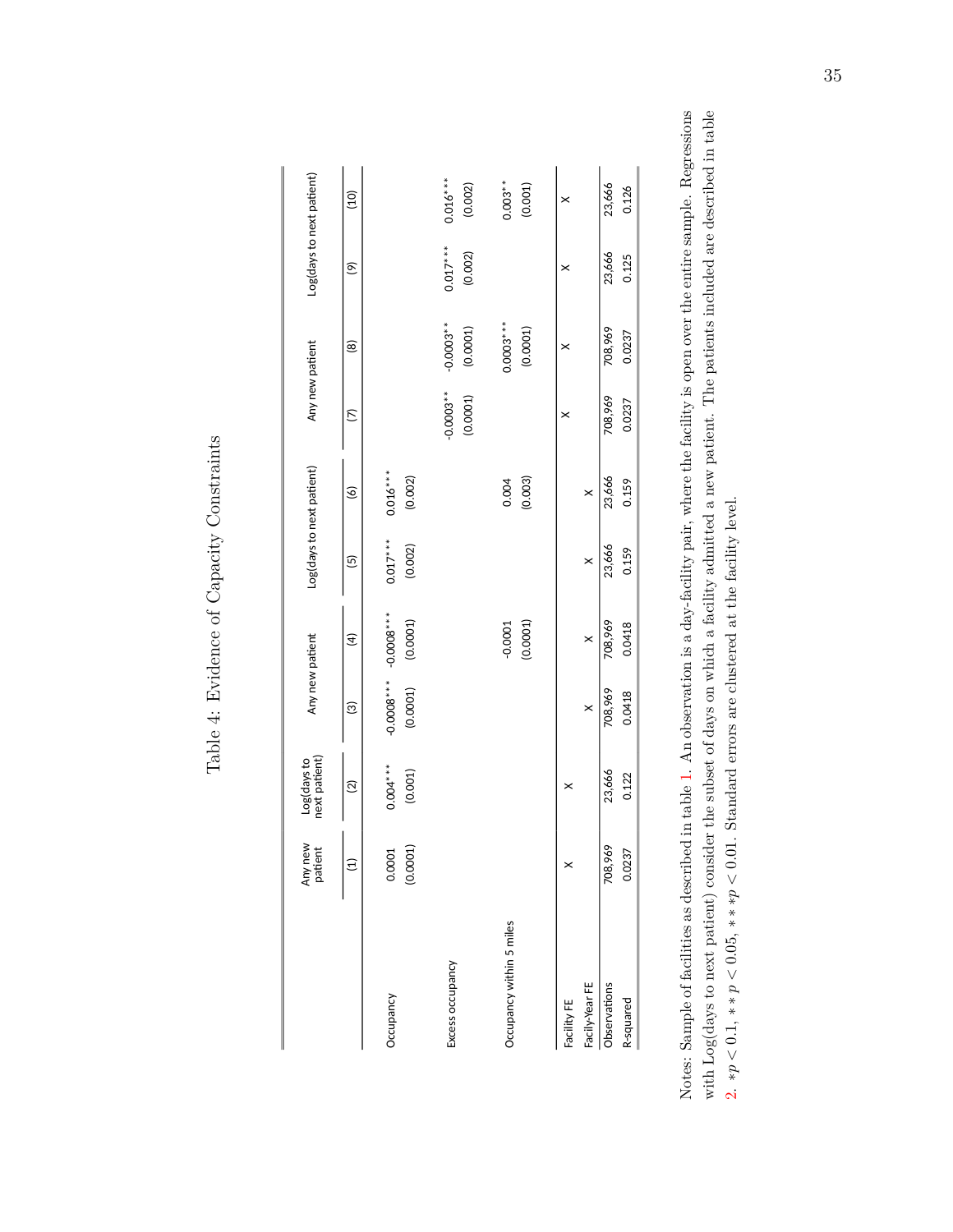<span id="page-37-0"></span>

#### Figure 4: Distance to Chosen Facility

Notes: Binscatter with twenty bins, residualized against patient zip-code and quarter-year fixed effects using the estimator in [Cattaneo et al.](#page-50-0) [\(2021\)](#page-50-0).

competitors, we will ignore strategic interactions of this nature in our model. This assumption is also made in [Gandhi](#page-51-0) [\(2021\)](#page-51-0) for tractability, which studies selective patient acceptance in nursing homes.

#### *Effects on where patients are treated*

Having shown that capacity constraints affect the inflow of patients, we now investigate the effects of capacity constraints on where patients receive treatment. Figure [4](#page-37-0) presents a binscatter indicating that the distance to the chosen facility is increasing in the average occupancy of facilities within five miles of the patient's zip-code centroid. This exhibit residualizes fixed effects at the zip-code-quarter level in order to control for confounding trends in the facilities' target occupancy. Again, we find that facility capacity constraints influences outcomes in this market.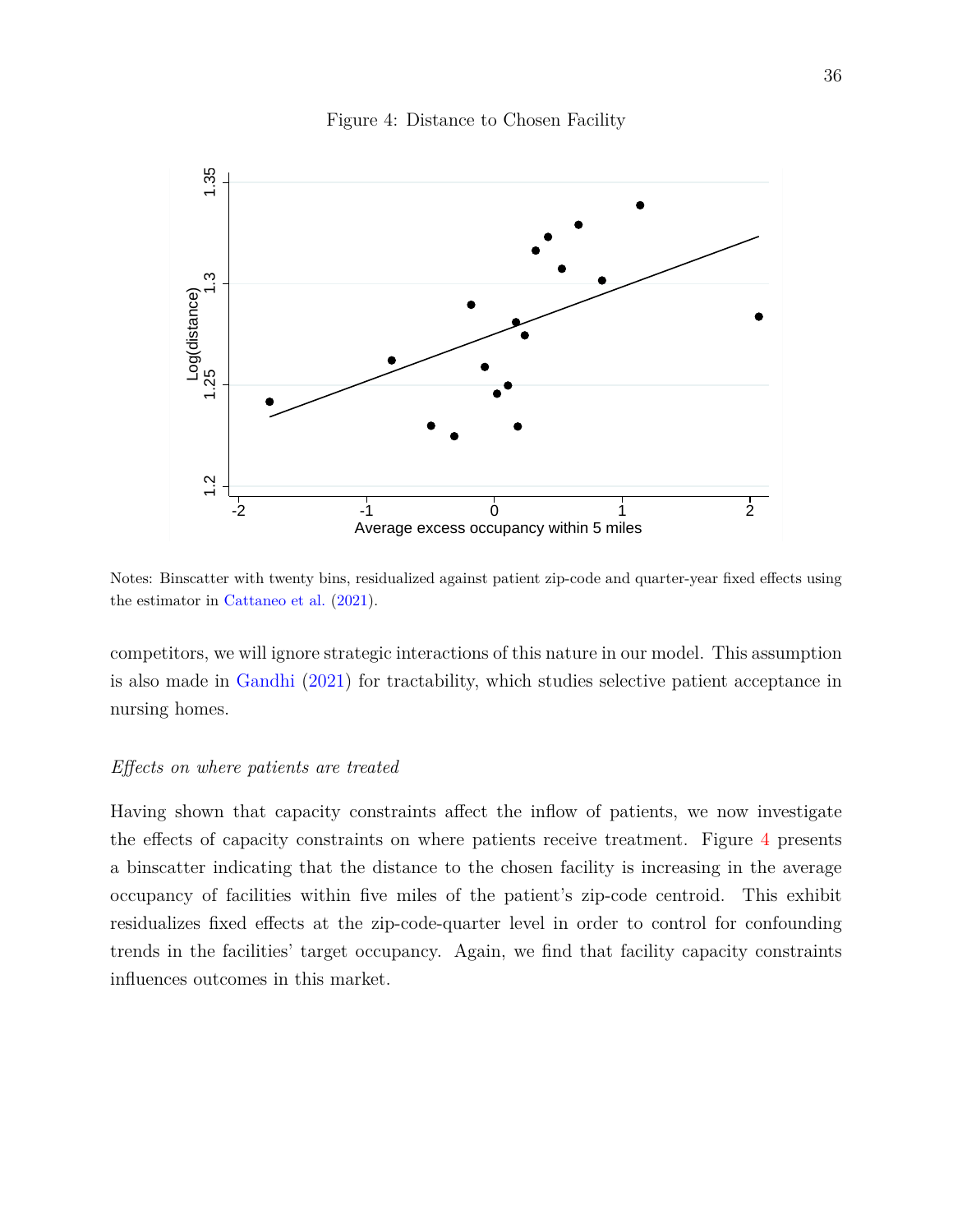#### *Discussion*

Taken together, the qualitative results indicate that capacity constraints are important drivers of market outcomes if fluctuations in occupancy are not correlated with preferences for the facility. The main potential threat is that crowded facilities may be undesirable. However, this concern is limited if patients primarily determine their decisions on longer-term crowding than the finer variation that we leverage in these estimates. The annual withinfacility correlation in excess occupancy is 0.07, suggesting that utilization on a specific day is not strongly correlated with the long-term occupancy.

Without further institutional context, a potential alternative interpretation of our results is that capacity constraints manifest themselves in increased waiting time rather than a binary accept/reject decision by a facility. Dialysis, however, is a time-sensitive treatment and either delaying or advancing treatment by more than a few days relative to an optimal start can pose substantial health costs. This feature of the market favors our interpretation over an unobserved waiting time as the instrument rationing demand.

### **5 Estimates**

#### **5.1 Parametric Specification and Estimation**

Although our identification results are non-parametric, estimating models with latent choice sets non-parametrically can be exceedingly difficult. Estimating the distribution of preferences non-parametrically is challenging to begin with, even without constraints on choice sets, if there are more than a few products in the market (see [Compiani,](#page-50-1) [2021,](#page-50-1) for example). Latent choice sets only add to this difficulty because the number of potential choice sets is large even for relatively small *J*. [16](#page-38-0) Thus, enumerating all possible latent choice sets in order to compute the likelihood is often computationally infeasible.<sup>[17](#page-38-1)</sup>

Our parametric specification is chosen in light of this issue. First, we address the curse of dimensionality due to the large number of potential choice sets using a Gibbs sampler (see also [Logan et al.,](#page-52-0) [2008;](#page-52-0) [Menzel and Salz,](#page-52-1) [2013;](#page-52-1) [He et al.,](#page-51-1) [2020\)](#page-51-1). It modifies the sampler from [McCulloch and Rossi](#page-52-2) [\(1994\)](#page-52-2) with a data augmentation step to accomodate the case

<span id="page-38-0"></span><sup>&</sup>lt;sup>16</sup>Recall that the likelihood of observing agent  $i$  in facility  $j$  given agent  $i$ 's observable characteristics  $(w_i, y_i, z_i)$  is given by equation [\(3\)](#page-10-0). The number of terms in this sum is equal to the number choice possible choice sets, which is equal to  $2^{|J|}$ . With only fourteen facilities, which is approximately the average number of facilities within ten miles for a patient, the number of choice sets is 16,384.

<span id="page-38-1"></span><sup>&</sup>lt;sup>17</sup>Simulation studies also often limit the number of goods to a small number for these reasons. [Abaluck](#page-48-0) [and Compiani](#page-48-0) [\(2020\)](#page-48-0), for example, conduct their monte carlo simulations with 10 goods or less.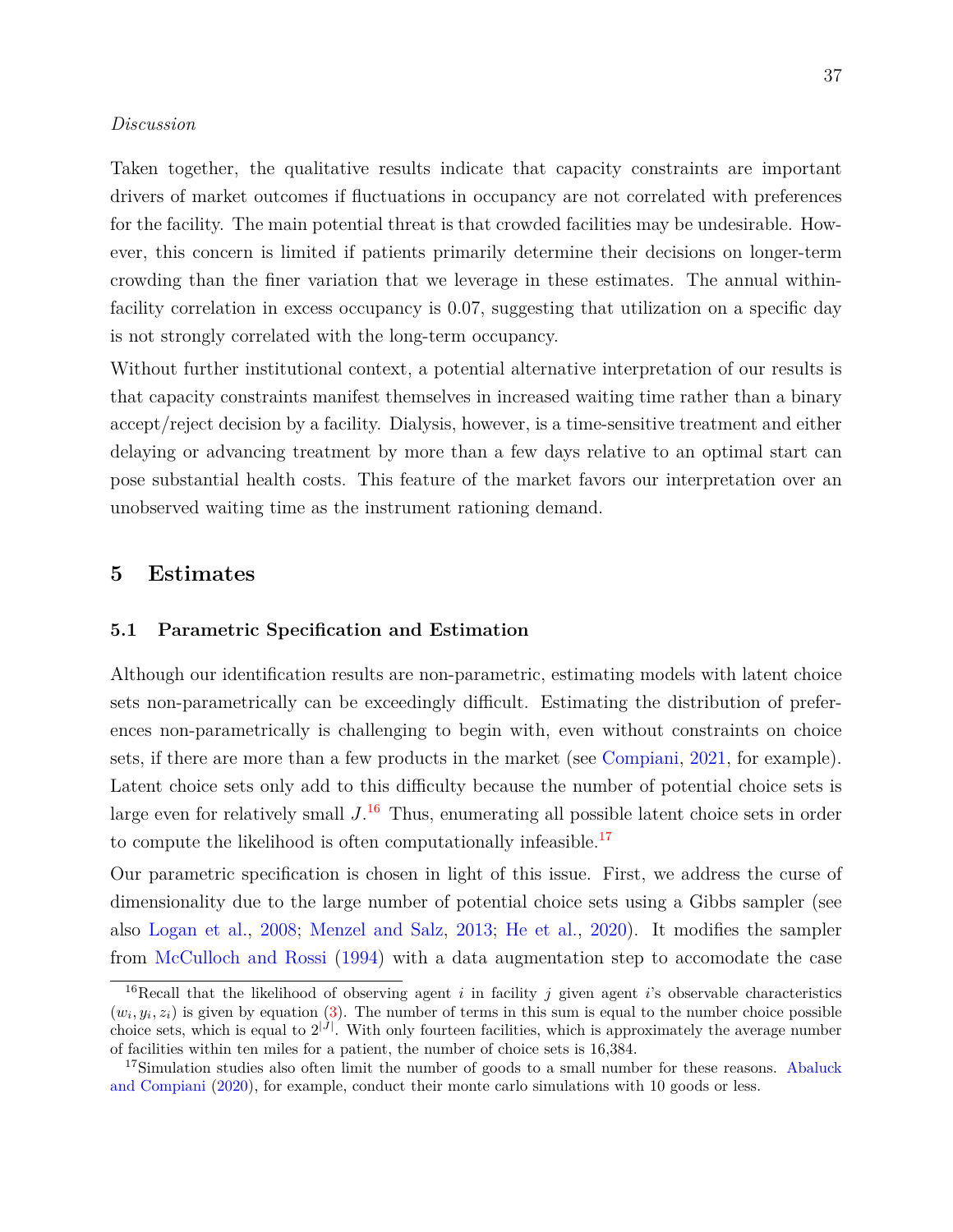with latent choice sets. This will motivate distributional assumptions that admit closedform solutions of certain conditional distributions. Second, we allow for correlations between preferences and choice sets via unobservables  $(\omega_i)$  in our notation). As mentioned earlier, the prior literature often assumes that choice sets are independent of preferences in order to further simplify computation.

Based on these considerations, we make the following assumptions on the preferences and acceptance functions:

<span id="page-39-1"></span>
$$
v_{ij} = \delta_j + \beta_w w_i - g(w_i, y_{ij}) + \varepsilon_{i0} + \varepsilon_{ij}
$$
\n
$$
(5)
$$

<span id="page-39-2"></span>
$$
\sigma_{ij} = 1 \{ \eta_j + \alpha w_i - z_{ij} + \nu_{ij} > 0 \}, \tag{6}
$$

where  $\delta_j$  and  $\eta_j$  are facility fixed effects, and  $\varepsilon_{i0}$ ,  $\varepsilon_{ijt}$  and  $\nu_{i0}$ ,  $\nu_{ij}$  are idiosyncratic shocks. We adopt the normalizations that  $g'(w_i, y_{ij}) = 1$  at  $y_{ij} = 1$  and  $g(w_i, y_{ij}) = 0$  at  $y_{ij} = 0$  for all  $w_i$ , and that the admission index is expressed in units of  $z_{ij}$ . As before,  $w_i$  is a vector of agent *i*'s characteristics. We parametrize  $g(\cdot)$  as a quadratic function given  $w_i$ , with parameters  $\beta_g$  and collect  $\beta = (\beta_w, \beta_g)$ . The specific observables *w*, *y* and *z* are described in section [5.2.](#page-40-0) We allow for unobserved match-specific correlations by allowing for  $\varepsilon_{ij}$  and  $\nu_{ij}$  to be jointly normally distributed with mean zero and an estimated covariance matrix  $\Sigma$ . The term  $\varepsilon_{i0}$ captures individual heterogeneity in preferences for the facilities in the market relative to the outside option. A restriction in our model, relative to the non-parametric identification result, is that we do not allow  $\nu_{ij}$  and  $\nu_{ij'}$  to be correlated with each other.<sup>[18](#page-39-0)</sup>

The parametric assumptions on the error terms allow us to use a Gibbs sampler for estimation because, under conjugate prior distributions, the conditional distributions of any of the latent error terms given the others can be obtained in closed form. Moreover, the conditional distributions of each of the parameters  $(\alpha, \beta, \Sigma, \delta, \eta)$  given the errors and the other parameters can be obtained in closed form. The procedure iterates through each of these parameters, obtaining draws from their conditional posteriors to obtain a Markov Chain of draws of  $(\alpha, \beta, \Sigma, \delta, \eta)$ . The mean of this chain is asymptotically equivalent to the maximum likelihood estimator (see [van der Vaart,](#page-53-0) [2000,](#page-53-0) Theorem 10.1 (Bernstein-von-Mises)). We check for convergence by ensuring that the number of effective draws is large, the potential scale reduction factor is close to 1, and by visually inspecting the chains.

<span id="page-39-0"></span><sup>&</sup>lt;sup>18</sup>We found specifications that included such correlations to be difficult to estimate and unstable in our empirical application. This problem did not exist in Monte Carlo simulations that we used to test our code. It is possible that the issue may be specific to our empirical setting.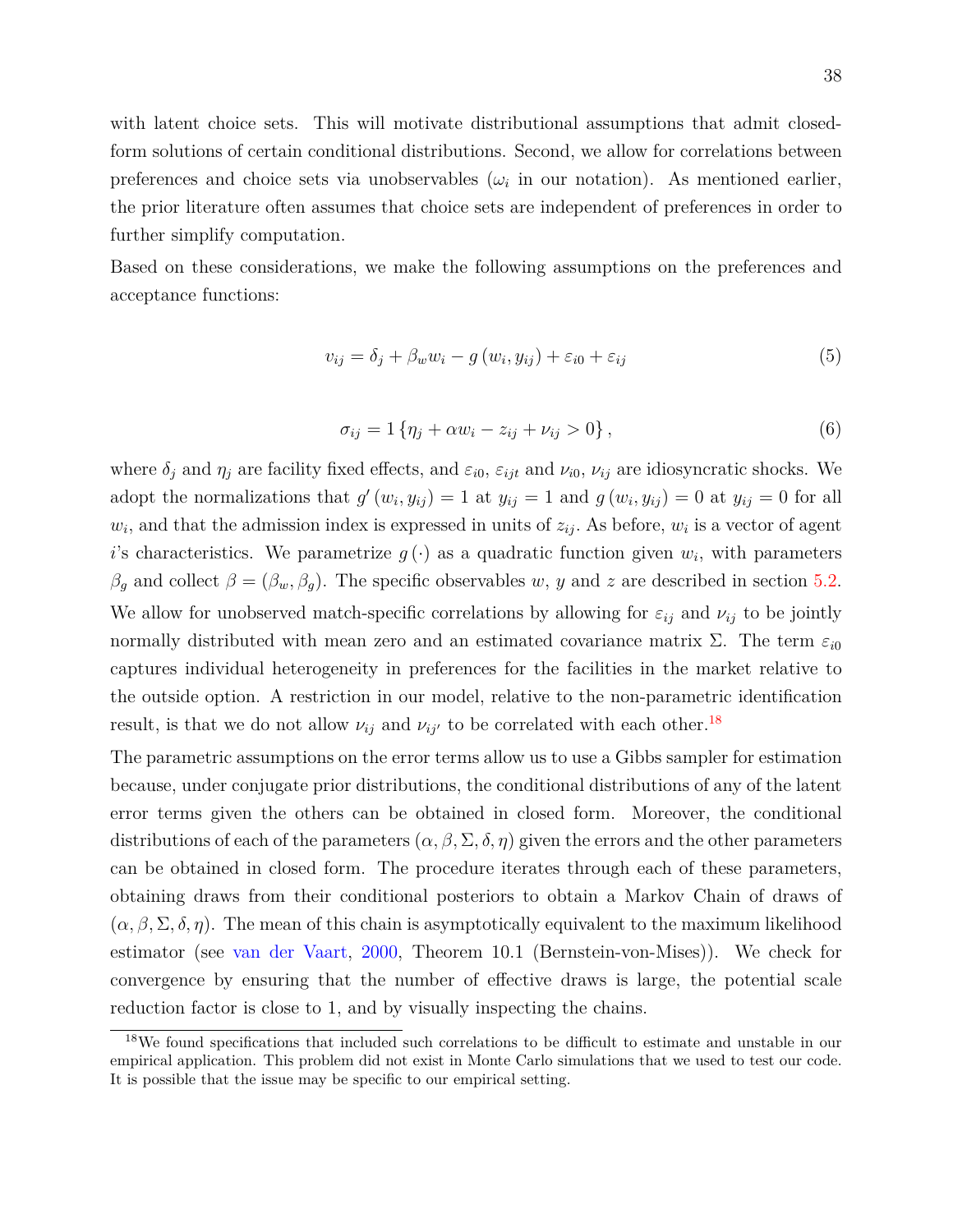The key modification from [McCulloch and Rossi](#page-52-2) [\(1994\)](#page-52-2) involves a data augmentation step in order to avoid calculating the likelihood of choices for each possible latent choice set. Given our model, the likelihood of agent *i* matching with facility *j* is equal to the probability of the event that  $\pi_{ij} \geq z_{ij}$ ,  $v_{ij} \geq 0$  and that for all  $j' \in J_t$ , either  $\pi_{ijt} < z_{ij}$  or  $v_{ij} \geq v_{ij'}$ . That is, facility *j* admits patient *i*, patient *i* finds facility *j* acceptable, and every other facility in the market satisfies at least one of two conditions: either it does not admit *i* or *i* prefers *j* to it. To the best of our knowledge, closed-form solutions for this probability are not known. However, the problem is standard and tractable once we condition on either the vector  $\pi_i = (\pi_{i1}, \ldots, \pi_{iJ})$  or  $u_i = (u_{i1}, \ldots, u_{iJ})$ . This is because  $\pi_i$  determines the latent choice set, making the remaining problem a standard discrete choice problem. And, conditional on *u<sup>i</sup>* , *i* matches with *j* if and only if  $\pi_{ij} > 0$  and  $\pi_{ij'} < 0$  for all *j*' with  $u_{ij'} > u_{ij'}$ . This set of  $\pi_i$  is a standard orthant. Thus, our sampler will iterate between data augmentation steps for  $\pi_i$ and  $u_i$ . Further details on the Gibbs sampler are provided in appendix  $C$ .

Our approach differs from the literature on estimating models with latent choice sets, which typically simulates latent choice sets and choice probabilites [\(Honka,](#page-51-2) [2014;](#page-51-2) [Honka et al.,](#page-52-3) [2017;](#page-52-3) [Gandhi,](#page-51-0) [2021;](#page-51-0) [Barseghyan et al.,](#page-49-0) [2021a\)](#page-49-0). Even so, simulating the likelihood without introducing simulation bias [\(Train,](#page-53-1) [2009\)](#page-53-1) may be computationally demanding in markets with many possible options.

#### <span id="page-40-0"></span>**5.2 Estimates**

#### *5.2.1 Parameter estimates*

In all the specifications we consider, the patient's utility for the inside versus the outside option depends on whether the patient has part-time or full-time employment as it may affect preferences for in-center versus home dialysis, and whether the patient is eligible for Medicare when she begins dialysis. The variable *yij* is the distance between the centroid of the patient's zip code and the facility. We specify  $g(\cdot)$  as a quadratic function with the coefficient on the linear term normalized to 1. The slope is allowed to depend on employment status and on the population density of the county where the patient lives. The variable  $z_{ij}$ is the excess occupancy of facility *j* when patient *i* begins dialysis. Fixed effects are included for each facility. The unconstrained choice set for each patient is the set of facilities within a 50 mile radius of their home zip-code centroid.

We compare estimates from three specifications. The first specification, which is our preferred specification, models both preferences and acceptance policies (equations [5](#page-39-1) and [6\)](#page-39-2). Patient characteristics that affect acceptance policies include whether or not a patient is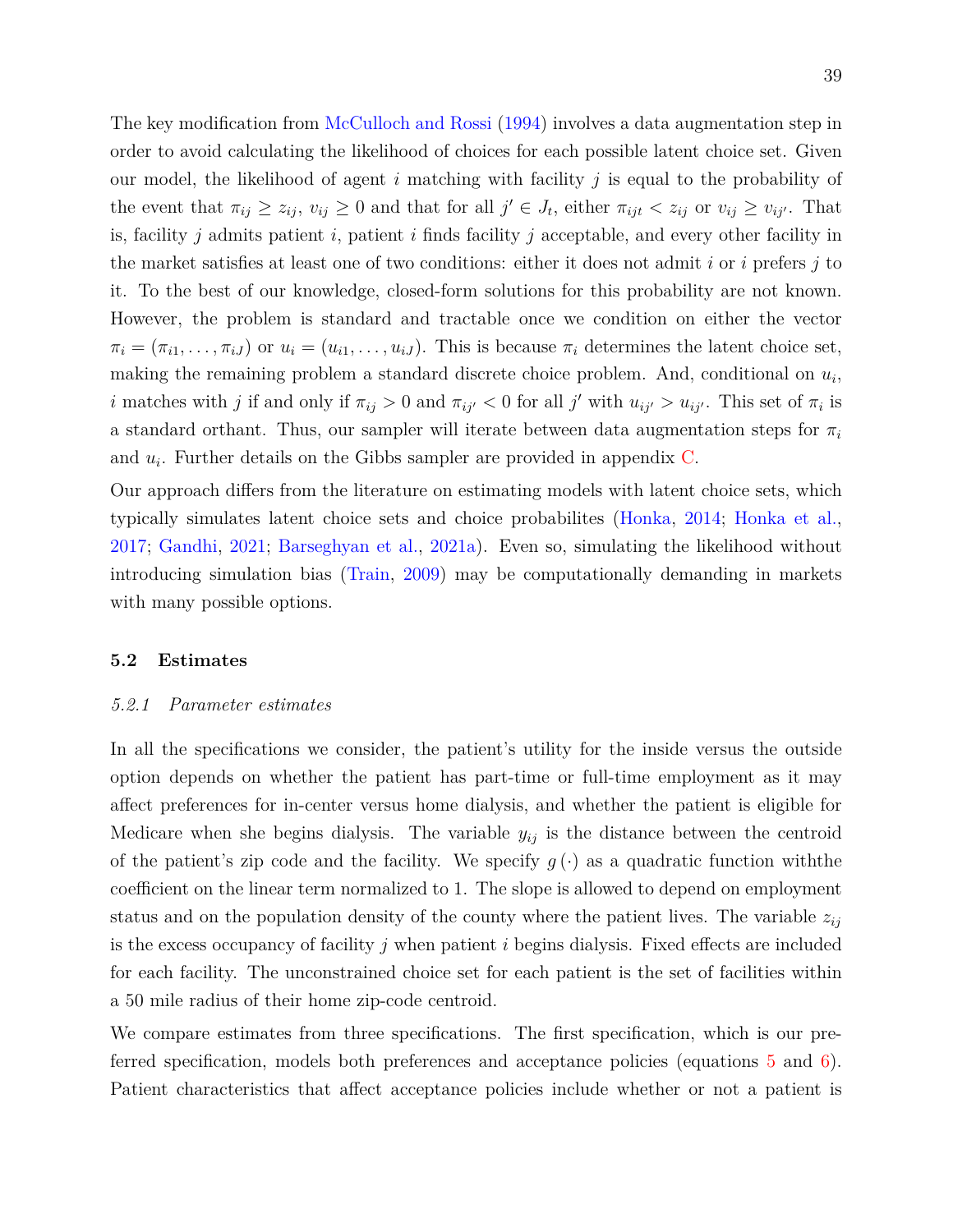Medicare eligible when she begins dialysis, bins of body-mass-index, age, diabetic status and hypertension. Facility fixed effects are included in the acceptance policy equation.

The second specification, which we refer to as the unconstrained demand model, omits capacity constraints by setting  $\sigma_{ij} = 1$  for all *i* and *j* in equation [\(6\)](#page-39-2). This specification serves as a comparison of the methods in this paper to a standard approach which does not account for latent choice constraints.

Finally, the third specification, which we refer to as the naive model, modifies the second by adding a term  $\gamma z_{ijt}$  in equation [\(5\)](#page-39-1), where  $\gamma$  is to be estimated. There are two interpretations of this specification. The first is that patients do not face choice constraints, but dislike facilities with high values of  $z_{ijt}$  (if  $\gamma$  is negative). Since this interpretation does away with capacity constraints, access to desirable facilities is not influenced by supply-side rationing. This implication may not be a good description for several markets. The second interpretation is that the specification represents a reduced-form approach that corrects for latent choice set constraints. Section [5.2.3](#page-45-0) discusses an undesirable feature of this interpretation.

We start by describing and comparing the estimates that result from these specifications, before turning to a discussion of potential biases in section [5.2.2.](#page-43-0) Table [5](#page-42-0) presents the estimates from the three specifications. As expected, the estimates indicate that the marginal disutility of distance is decreasing with distance. This and several other estimates are robust across specifications. Consistent with the descriptive evidence in section [4.4,](#page-31-0) the co-efficient on excess occupancy in the naive specification is negative.

There are some notable differences between our preferred specification and the rest. First, the mean utility of facilities (at a distance of zero) is higher in our preferred specification than the other specifications. This reflects the idea that some patients in our specification prefer one of the inside option facilities but are forced to an outside option because of capacity constraints at the inside options. Second, the standard deviations of the facility mean utilities, the outside option utility  $\varepsilon_{i0}$ , and preference shocks  $\varepsilon_{ij}$  are lower in our preferred specification than the others. This is expected because a model with unconstrained demand would attribute latent choice constraints to unobserved preference heterogeneity, requiring larger shocks in order to rationalize the observed data.

Turning to the acceptance policy function, we find that measures of patient health conditions and insurance status are correlated with acceptance. Figure [5](#page-43-1) shows the estimated distribution of aceptance probabilities for each facility, averaged over all patients for whom the facility is in the patient's choice set. The probability of acceptance is calculated based on the excess occupancy at the facility on the date when the patient begins dialysis. That is, the probability that  $\sigma_{ijt} = 1$  is calculated using time-varying characteristics  $z_{ij}$  as relevant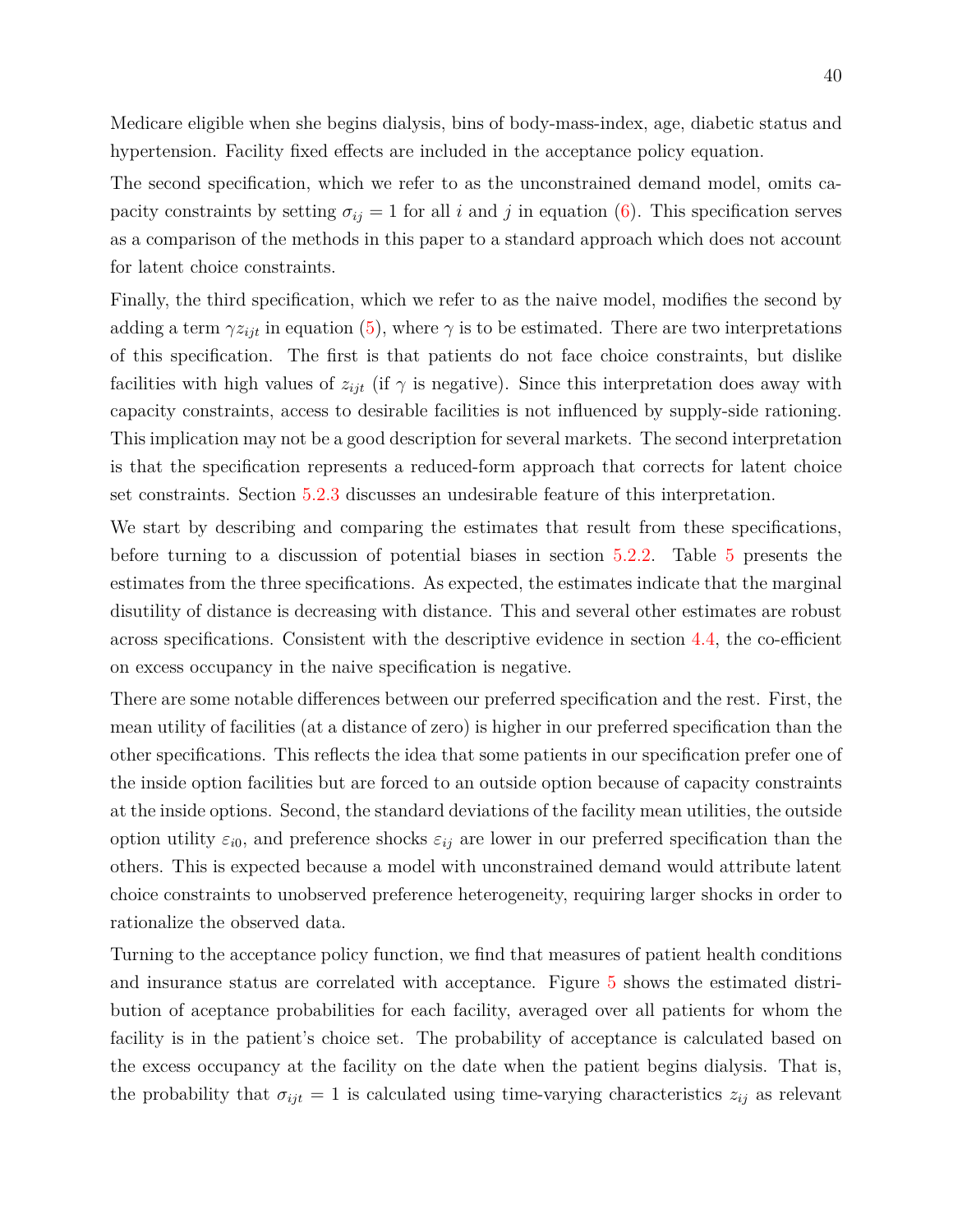<span id="page-42-0"></span>

|                                                     | Preferred Specification |                | Unconstrained | Naïve    |
|-----------------------------------------------------|-------------------------|----------------|---------------|----------|
|                                                     | (1)                     |                | (2)           | (3)      |
|                                                     | Acceptance              | <b>Utility</b> | Utility       | Utility  |
| <b>Diabetes</b>                                     | 7.868                   | 0.654          | 1.066         | 1.104    |
|                                                     | (1.142)                 | (0.206)        | (0.204)       | (0.206)  |
| Hypertension                                        | 10.051                  | $-1.488$       | $-0.980$      | $-0.998$ |
|                                                     | (1.524)                 | (0.275)        | (0.281)       | (0.292)  |
| <b>BMI&lt;20</b>                                    | 2.605                   | $-0.068$       | 0.057         | 0.058    |
|                                                     | (1.369)                 | (0.392)        | (0.398)       | (0.405)  |
| 25 <= BMI < 30                                      | $-0.397$                | $-0.109$       | $-0.144$      | $-0.143$ |
|                                                     | (0.845)                 | (0.245)        | (0.245)       | (0.253)  |
| $30 < B$ MI                                         | $-1.076$                | 0.477          | 0.422         | 0.439    |
|                                                     | (0.947)                 | (0.248)        | (0.246)       | (0.258)  |
| Age                                                 | $-0.388$                | 0.000          | 0.001         | 0.001    |
|                                                     | (0.141)                 | (0.000)        | (0.000)       | (0.000)  |
| Age squared                                         | 0.004                   | $-2.392$       | $-2.161$      | $-2.224$ |
|                                                     | (0.001)                 | (0.284)        | (0.279)       | (0.297)  |
| Medicare                                            | 5.521                   | 0.080          | 0.059         | 0.061    |
|                                                     | (1.193)                 | (0.039)        | (0.040)       | (0.040)  |
| Medicare Advantage                                  | $-7.750$                | $-2.145$       | $-2.631$      | $-2.708$ |
|                                                     | (1.525)                 | (0.334)        | (0.318)       | (0.336)  |
| Medicare waiting period                             | $-1.475$                | 3.600          | 3.610         | 3.715    |
|                                                     | (1.078)                 | (0.352)        | (0.350)       | (0.372)  |
| Employed                                            |                         | $-6.878$       | $-7.035$      | $-7.212$ |
|                                                     |                         | (0.386)        | (0.363)       | (0.428)  |
| Employed x distance                                 |                         | 0.002          | $-0.002$      | $-0.002$ |
|                                                     |                         | (0.008)        | (0.008)       | (0.008)  |
| Population density x distance                       |                         | 0.003          | 0.002         | 0.002    |
|                                                     |                         | (0.001)        | (0.001)       | (0.001)  |
| Distance squared                                    |                         | 0.013          | 0.013         | 0.013    |
|                                                     |                         | (0.000)        | (0.000)       | (0.000)  |
| <b>Excess Occupancy</b>                             |                         |                |               | $-0.053$ |
|                                                     |                         |                |               | (0.004)  |
| Mean of $\delta$ .                                  |                         | 4.062          | 1.853         | 1.935    |
|                                                     |                         | (1.159)        | (1.175)       | (1.217)  |
| Standard deviation of $\delta_i$                    |                         | 3.036          | 3.204         | 3.186    |
|                                                     |                         | (0.127)        | (0.118)       | (0.119)  |
| Standard deviation of $\varepsilon_{i0}$            |                         | 11.445         | 11.772        | 12.136   |
|                                                     |                         | (0.470)        | (0.401)       | (0.570)  |
| Standard deviation of $\varepsilon_{ii}$            |                         | 4.274          | 4.775         | 4.769    |
|                                                     |                         | (0.044)        | (0.033)       | (0.033)  |
| Mean of $\eta_i$                                    | 20.437                  |                |               |          |
|                                                     | (4.791)                 |                |               |          |
| Standard deviation of $\eta_i$                      | 32.142                  |                |               |          |
|                                                     | (3.601)                 |                |               |          |
| Standard deviation of $v_{ii}$                      | 21.850                  |                |               |          |
|                                                     | (2.105)                 |                |               |          |
| Correlation between $\varepsilon_{ij}$ and $v_{ij}$ | $-0.138$                |                |               |          |
|                                                     | (0.042)                 |                |               |          |
|                                                     |                         |                |               |          |

Notes: All specifications include distance with a coefficient normalized to -1 in the utility equation. Specification (1) includes "Excess occupancy" in the acceptance equation. Standard errors in parentheses.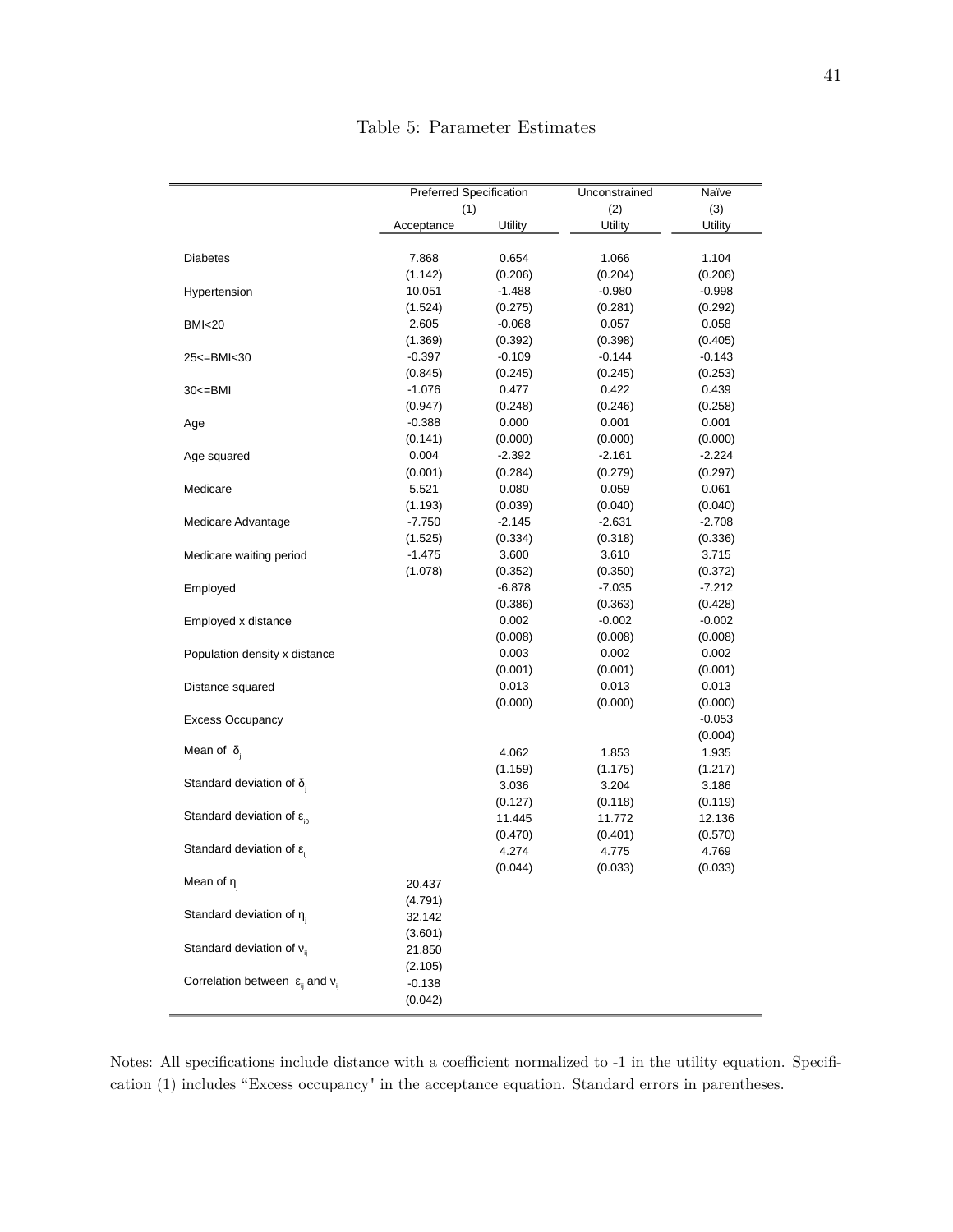#### Figure 5: Acceptance Probabilities

<span id="page-43-1"></span>

for patient *i*. Our results indicate that while the acceptance probabilities are close to 1 for a significant portion of facilities, there are a large number of facilities where the average acceptance probability is much lower than 1. Thus, constraints on choices due to supply-side rationing is non-trivial.

#### <span id="page-43-0"></span>*5.2.2 Biases in demand estimates*

The capacity constraints estimated above imply a bias in estimated demand using standard approaches. In particular, estimates of demand based on observed market share have the property that, within a market, the product with the highest market share provides the highest indirect utility to the average consumer. Figure [6](#page-44-0) shows the estimated relationship between (the log of) market shares and the estimated mean utility (in miles) for our preferred and unconstrained specficiations. The relationship between these two quantities is positive in both specifications, but steeper in the unconstrained specification.<sup>[19](#page-43-2)</sup> This difference occurs both because constraints at desirable facilities can force patients to choose less desirable ones and because the inflow of patients at more desirable facilities can be limited. Therefore, an

<span id="page-43-2"></span> $19$ Even in the unconstrained specification, we observe dispersion around the central relationship between market shares and mean utility because patient heterogeneity, both in choice sets and in characteristics. For example, not all patients have the same distance to each facility. A strictly monotonic relationship holds in the unconstrained model only conditional on consumer observable characteristics and choice sets (see [Berry](#page-49-1) [et al.,](#page-49-1) [2013\)](#page-49-1).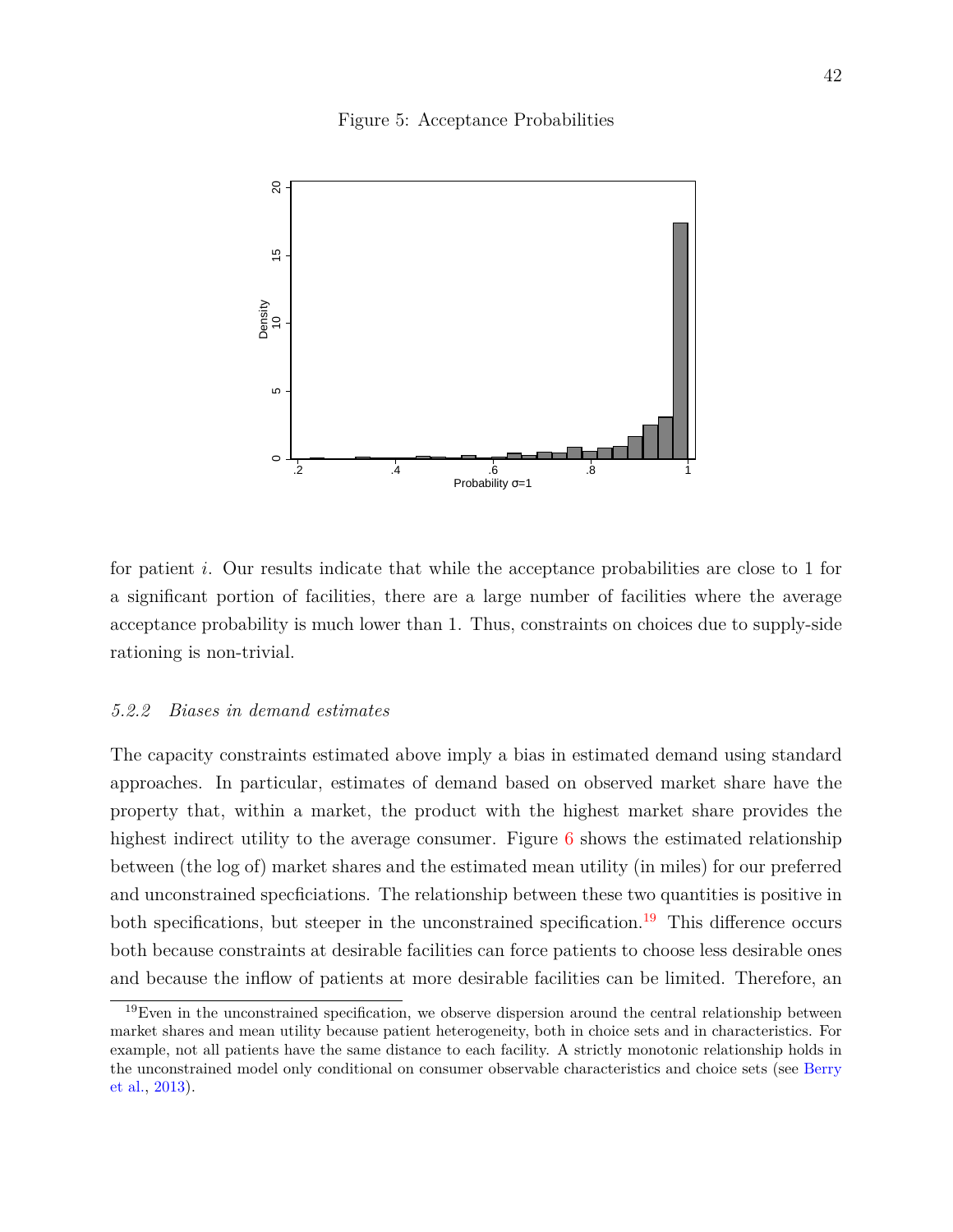<span id="page-44-0"></span>

Figure 6: Willingness to Travel and Market Shares

analyst who ignores latent choice set constraints may incorrectly deduce a higher desirability for facilities with greater inflows of patients.

The biased relationship between market shares and utility reflects into a bias in the estimated demand for a facility. One way in which demand estimates are biased is that the number of patients for which the facility is the patients' first choice is misestimated. The unconstrained specification equates demand – at fixed values of  $y$  and  $z$  – to the observed market shares. Figure [7\(](#page-45-1)a) compares the latent demand estimated using the preferred and the unconstrained specifications. It shows that the latent demand for some facilities is higher for some and lower for others. The former bias is clear, as a desirable facility may have to turn away some patients for whom the facility is their first choice. The latter bias occurs because these patients then start treatment at a different facility, increasing the numbers of patients that start treatment there. The results from the naive correction are similar, suggesting that they do little to reduce this bias.

Another way to illustrate this bias in demand is to evaluate the estimated willingness to travel for various dialysis facilities. Figure [7\(](#page-45-1)b) compares the average estimated willingness to travel – as compared to taking the outside option – from specifications 1 and 2. Since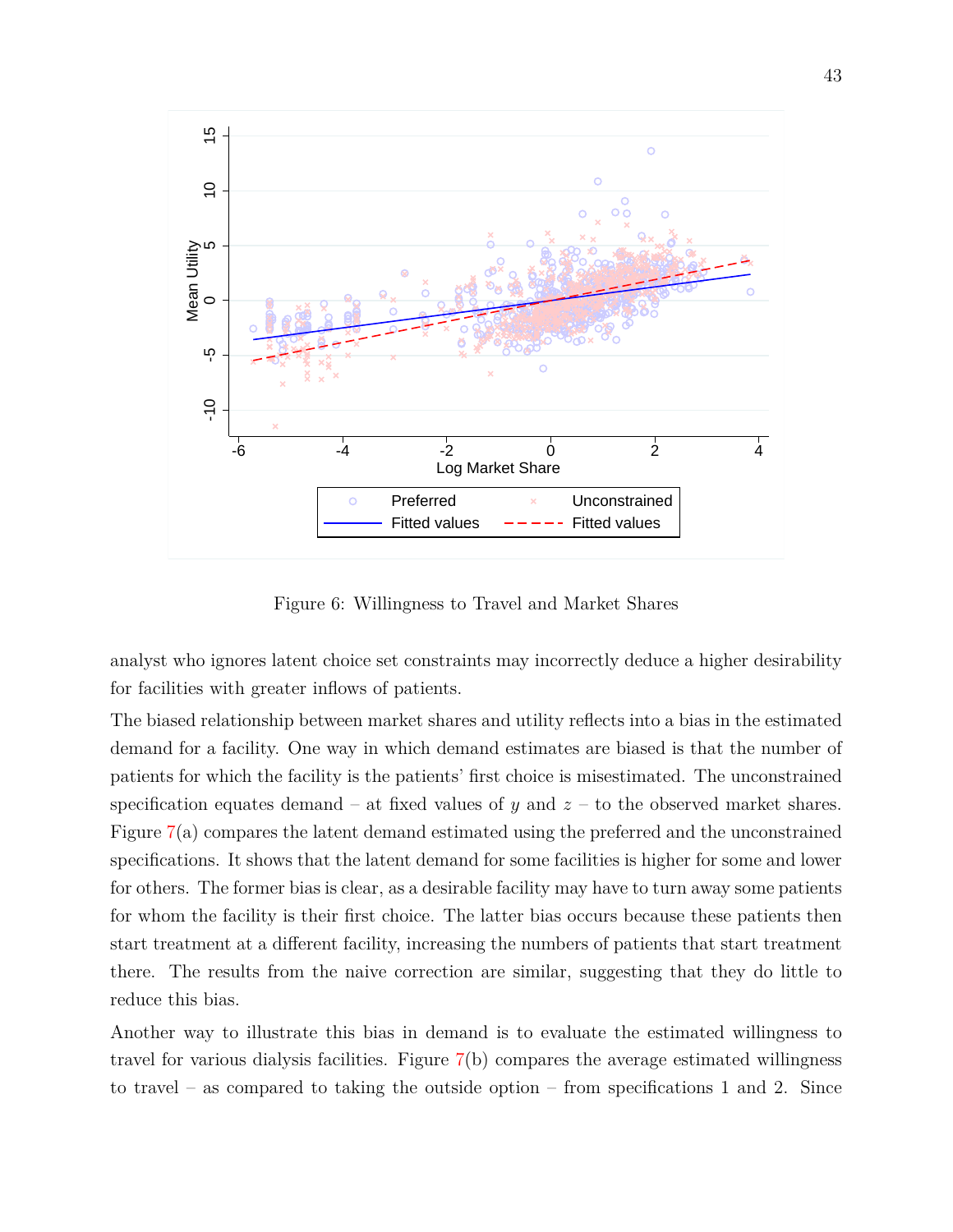<span id="page-45-1"></span>

Figure 7: Bias in Demand

the proportion of patients for whom a facility is their first choice is a monotonic function of the mean utility [\(Berry et al.,](#page-49-1) [2013\)](#page-49-1), this figure reflects the same biases as in Figure [7\(](#page-45-1)a). As before, latent choice constraints feed into biased estimates of demand.<sup>[20](#page-45-2)</sup> Thus, similar sources of bias affect estimates of patient welfare or the desirability of various facilities.

Our model and analysis suggest that the relationship between shares and desirability that is commonly used to estimate demand is suspect in the presence of supply-side rationing, not only in the dialysis industry but also in other settings where market shares may be driven by capacity instead of quality. Because demand often plays a central role in empirical studies, potential biases in demand estimates can propagate into final conclusions.

#### <span id="page-45-0"></span>*5.2.3 Implications of choice constraints on diversion ratios*

We close this section by noting that there can also be economic grounds on which naive corrections for latent choice constraints are unappealing. We illustrate this point by showing that the naive specification (of the form in specification 3) restricts the comparison between diversion ratios arising from demand-side factors and acceptance decisions.

Specifically, let  $s_j(z_i, y_i)$  be the market share of product *j*, where  $w_i$  and *t* have been dropped from the notation for simplicity, and  $z_i = (z_{i1}, \ldots, z_{iJ})$  and  $y_i = (y_{i1}, \ldots, y_{iJ})$ . The diversion ratio of *j* with respect to *k*, in principle depends on whether *j* loses a customer because of changes in choice constraints, equivalently *z*, or changes in preferences, equivalently *y*. The

<span id="page-45-2"></span><sup>&</sup>lt;sup>20</sup>Figure  $D.2$  in the Appendix homes in on this point by showing the difference in estimated mean utility for facility *j* and the probability that  $\sigma_{ijt} = 1$  for facility *j*.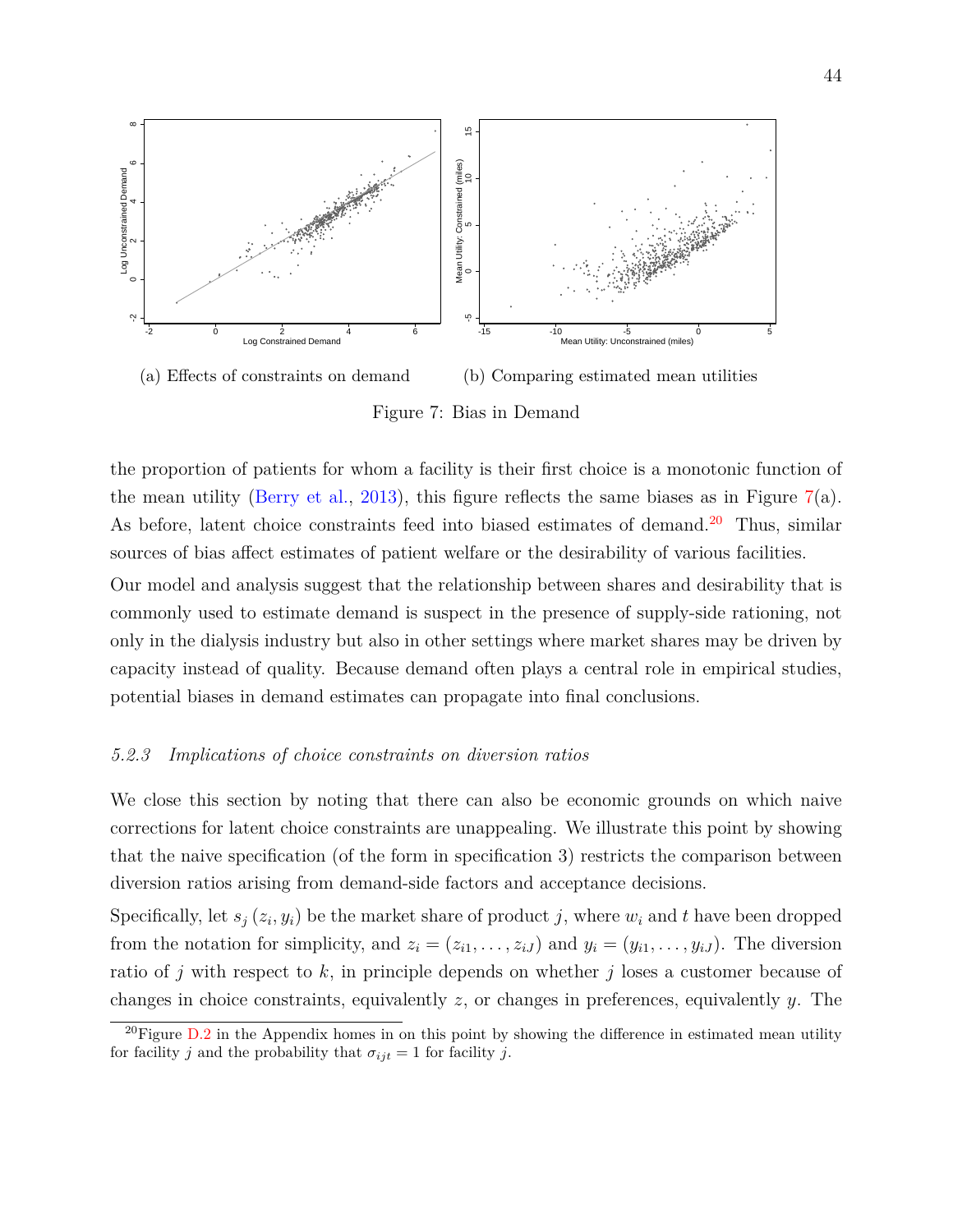#### Figure 8: Diversion Ratios

<span id="page-46-0"></span>

two diversion ratios are

$$
\frac{\partial s_k}{\partial z_{ij}} / \frac{\partial s_j}{\partial z_{ij}}
$$
 and 
$$
\frac{\partial s_k}{\partial y_{ij}} / \frac{\partial s_j}{\partial y_{ij}}.
$$

In our empirical specification, the latter diversion ratio is equivalent to the diversion ratio obtained based on changes in mean utility  $\delta_j$ .

Notice that there are no a priori reasons why these two diversion ratios need to be the same. To see this, observe that following a marginal change in  $y_{ij}$ , product *j* loses customers that are indifferent between *j* and another good. The consumers that switch between *k* and *j* following a change in  $y_{ij}$  are consumers that (i) are indifferent between *j* and *k*, (ii) have both *j* and *k* in their choice sets, and (iii) do not have any other more preferable options in their choice set. Contrast this with consumers that switch between these two products following a change in  $z_{ij}$ . These consumers (i) strictly prefer *j* to *k*, (ii) are on the margin of being accepted by  $j$ , and (iii) do not have any other more preferable options in their choice set. Notice that the first two requirements select consumers on different dimensions – on the preference margin following changes in *yij* and on the acceptance margin following changes in  $z_{ij}$ . Thus, the diversion ratios on these two margins may be different.

Figure [8](#page-46-0) compares these two types of diversion ratios using our preferred specification. Each point in the figure represents a facility *j* in California, where we sum the diversion ratios over all facilities *k* that are either run by DaVita or Fresenius, the two largest dialysis chains in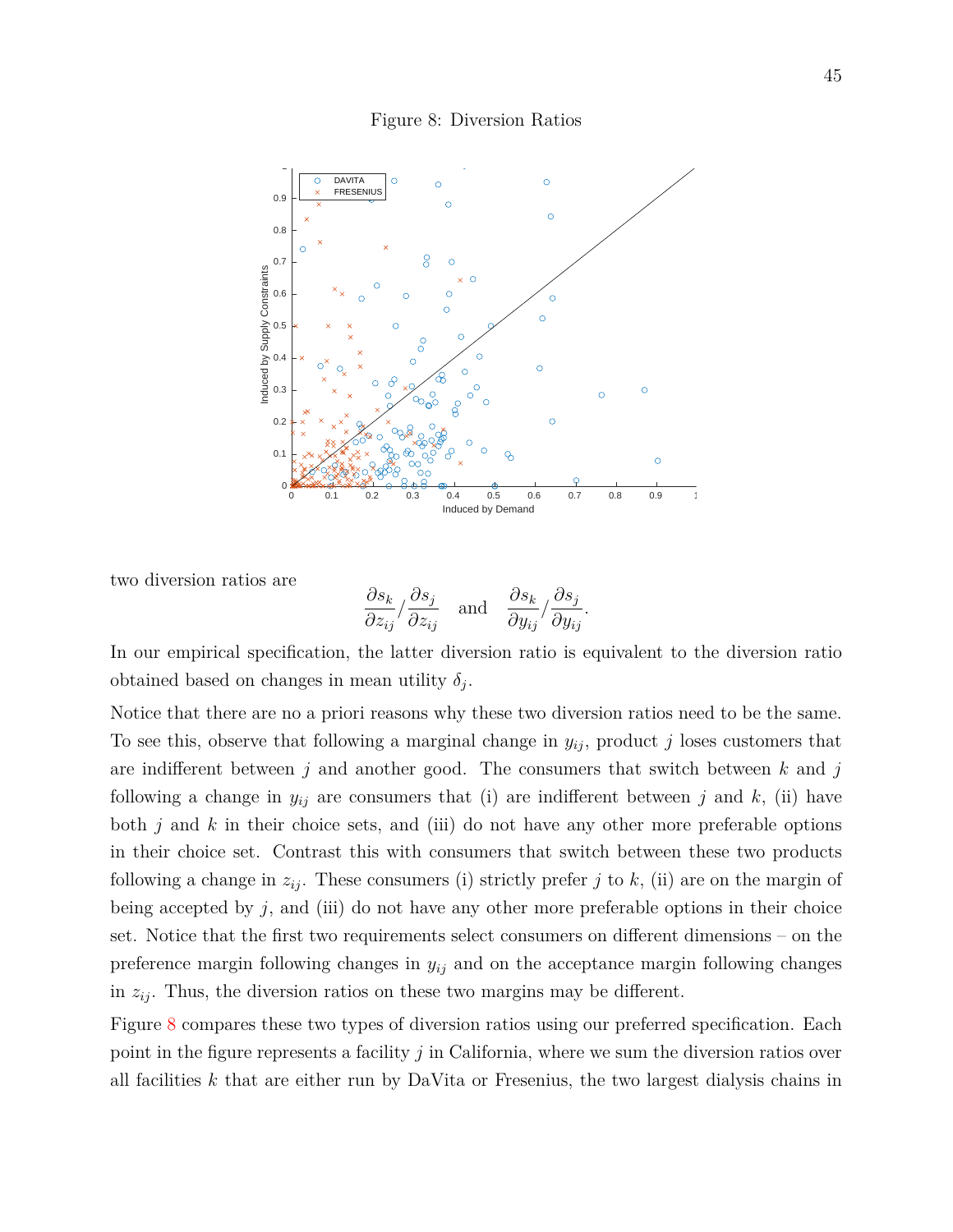the US. As can be seen, these two diversion ratios are substantially different across the two margins. The diversion with respect to demand factors is usually higher than diversion with respect to factors affecting supply constraints, with larger diversion with respect to demand for DaVita than for Fresenius. These differences speak to whether competitive incentives to strategically choose capacity or quality are more predominant in the market.

In contrast to the differences measured here, naive corrections can directly restrict these two diversion ratios to be identical, even under flexible functional forms. Consider the generalized version of specification 3 in which we assume that  $\sigma_{ij} = 1$  for all *i* and *j*, and we set

$$
v_{ij} = u_j(\omega_i) - g(z_{ij}, y_{ij}).
$$

Assume that  $\omega_i \perp z_{ij}$ ,  $u(\omega_i) = (u_1(\omega_i), \ldots, u_j(\omega_i))$  admits a density, and  $g_j(\cdot)$  is differentiable with respect to the first two arguments. Thus, the observed market share for product j is  $s_j(z_{ij}, y_{ij}) = P(v_{ij} > v_{ij'} | z_{ij}, y_{ij})$ . And, notice that  $\frac{\partial s_l}{\partial z_{ij}}/g_z(z_{ij}, y_{ij}) = \frac{\partial s_l}{\partial y_{ij}}/g_y(z_{ij}, y_{ij})$  for *l* ∈ {*j*, *k*}. Therefore,  $\frac{\partial s_k}{\partial z_{ij}} / \frac{\partial s_j}{\partial z_{i_j}}$  $\frac{\partial s_j}{\partial z_{ij}} = \frac{\partial s_k}{\partial y_{ij}}$  $\frac{\partial s_k}{\partial y_{ij}}$ /  $\frac{\partial s_j}{\partial y_{ij}}$ *∂yij* and all the points on figure [8](#page-46-0) would be restricted to lie on the  $45$ -degree line.<sup>[21](#page-47-0)</sup> Restrictions, such as this one, can have important implications and go beyond the biases in estimated quantities described above.

### **6 Conclusion**

Consumers often face restricted choice sets for reasons other than monetary budget constraints. Examples include information or search frictions, preferences of the other side in two-sided matching markets, and selective admission practices. These constraints are usually unobserved to the analyst. We developed a unified model for analyzing discrete choice demand in the presence of latent constraints on choice sets that encompases many of the models discussed earlier.

We show how to point identify the joint distribution of preferences and latent choice constraints in the presence of two sets of observable shifters, one that influences preferences and the other that influences choice sets. Each set of shifters must be excluded from the other side of the model. Relative to the prior literature, our approach achieves point identification while placing minimal restrictions on functional forms, on the statistical dependence between

<span id="page-47-0"></span> $21$ An alternative approach for obtaining differences in diversion ratios between factors affecting supply constraints and demand constraints would be to introduce random co-efficients that interact with some of these factors, but not others. While it is plausible that such preference heterogeneity is present, it is less clear whether differing competitive incentives for choosing capacity and quality are solely intermediated through demand instead of also through capacity constraints.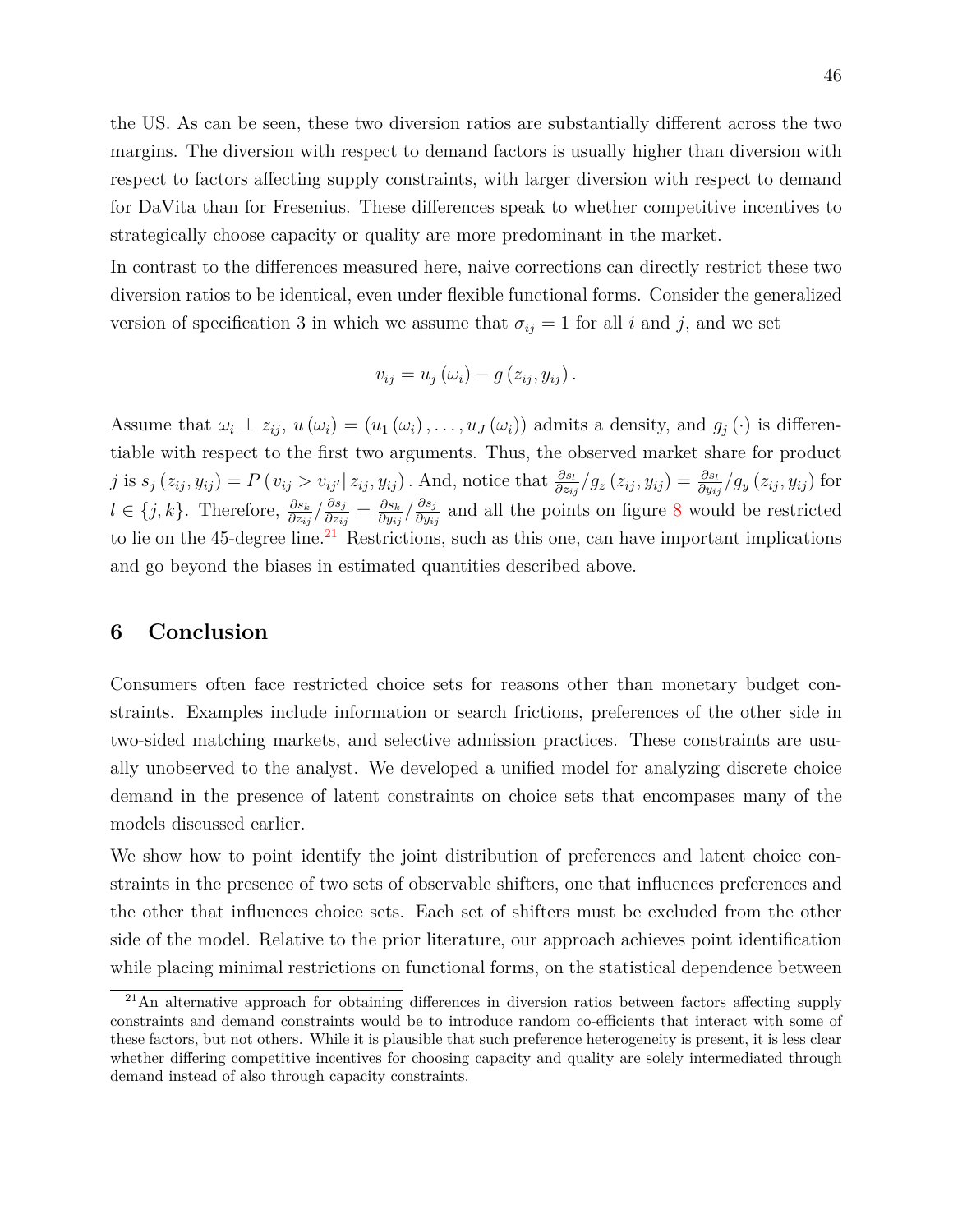choice sets and preferences, and allows for the endogeneity of product characteristics. The cost is that our results require access to the shifters mentioned above. However, we show that our results are sharp in the sense that additional restrictions on the model are necessary for identification if either set of shifters are not available.

As an illustrative example, we estimate the demand for hemodialysis facilities. The data shows clear evidence of supply-side rationing – facilities with a higher than usual occupancy are less likely to admit new patients, and patients that begin dialysis when nearby centers are constraints are observed to travel further away. Next, we use patient enrollment outcomes to estimate a joint model of preferences and supply-side rationing using a Gibbs sampler. Our results show that ignoring supply-side constraints when present can lead to significant bias in estimates and yield misleading answers to important economic quantities.

Our approach stops at specifying a reduced-form for the supply-side acceptance decision. This reduced form immediately yields a structural object in certain models, such as in empirical models of two-sided matching [\(Agarwal,](#page-48-1) [2015;](#page-48-1) [He et al.,](#page-51-1) [2020\)](#page-51-1). The reduced-form yields a first-stage estimate in models with more complex supply-side behavior. For example, [Gandhi](#page-51-0) [\(2021\)](#page-51-0) interprets acceptance probabilities as conditional choice probabilities [\(Hotz and Miller,](#page-52-4) [1993\)](#page-52-4) when estimating a dynamic model of selective admission practices. Fleshing out this link between the reduced-form model that we identify and a structural model of acceptance policies is left for future research, but it is important for evaluating some counterfactuals that involve changes in equilibrium supply-side behavior.

### **References**

- **Abaluck, Jason and Abi Adams-Prassl**, "What Do Consumers Consider Before They Choose? Identification from Asymmetric Demand Responses," *The Quarterly Journal of Economics*, 2021, pp. 1611–1663.
- <span id="page-48-0"></span>**and Giovanni Compiani**, "A Method to Estimate Discrete Choice Models that is Robust to Consumer Search," *Working Paper*, 2020.
- <span id="page-48-1"></span>**Agarwal, Nikhil**, "An Empirical Model of the Medical Match," *American Economic Review*, 2015, *105* (7), 1939–78.
- **and Paulo Somaini**, "Demand Analysis Using Strategic Reports: An Application to a School Choice Mechanism," *Econometrica*, 2018, *86* (2), 391–444.
- **Aguiar, Victor, Levon Barseghyan, and Francesca Molinari**, "Discrete Choice Models with Heterogeneous Preferences and Consideration," *Working Paper*, 2022.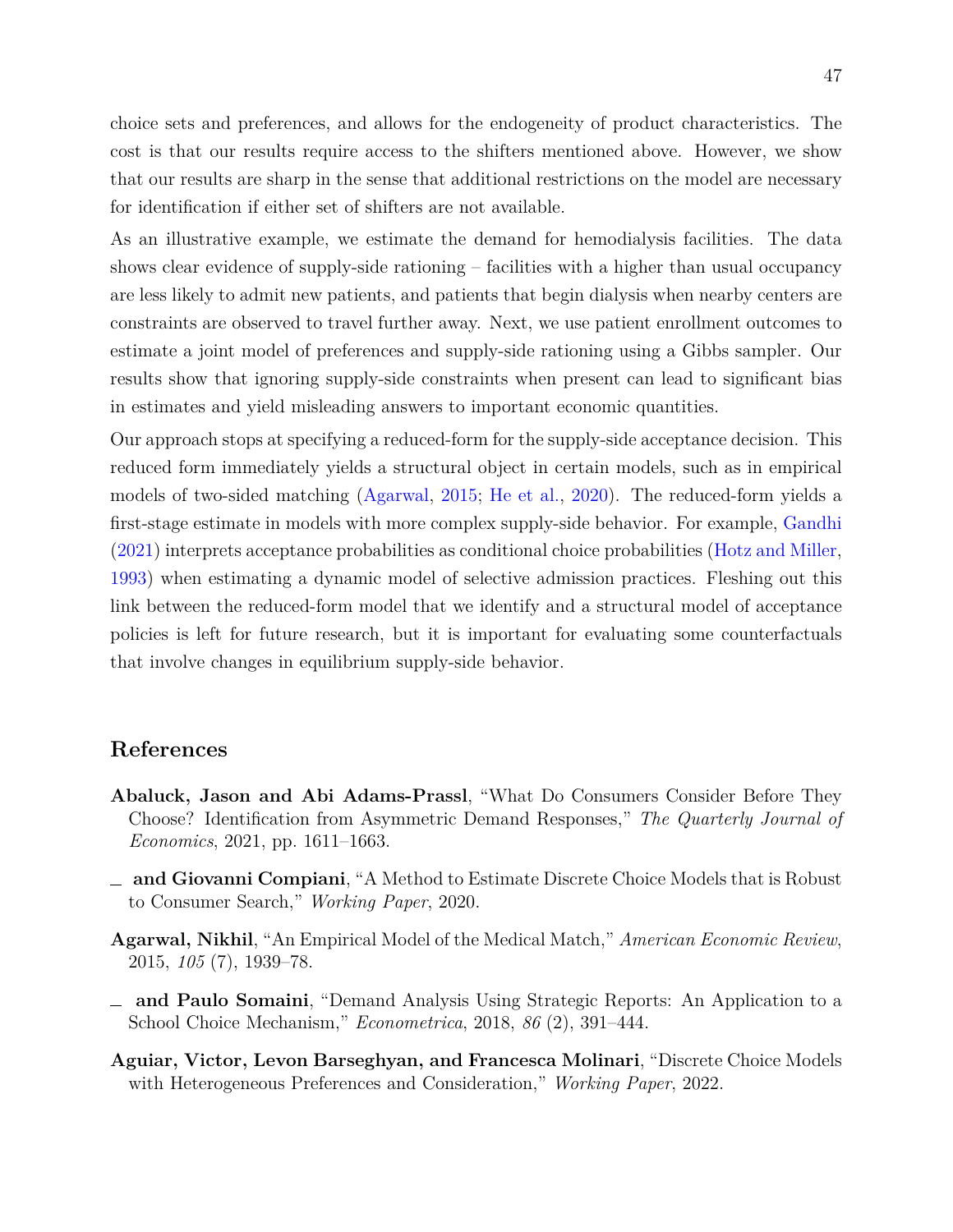- **Alba, Joseph W, J Wesley Hutchinson, and John G Lynch**, "Memory and Decision Making," in Thomas S. Robertson and Harold H. Kassarjian, eds., *Handbook of Consumer Behavior*, Englewood Cliffs, NJ: Prentice-Hall, 1991, chapter 1, pp. 1–49.
- **Allen, Roy and John Rehbeck**, "Identification With Additively Separable Heterogeneity," *Econometrica*, 2019, *87* (3), 1021–1054.
- **Allende, Claudia**, "Competition Under Social Interactions and the Design of Education Policies," *Working Paper*, 2019.
- **Azevedo, Eduardo M. and Jacob Leshno**, "A Supply and Demand Framework for Two-Sided Matching Markets," *Journal of Political Economy*, 2016, *124* (5), 1235–1268.
- **Bai, Jushan and Pierre Perron**, "Computation and analysis of multiple structural change models," *Journal of Applied Econometrics*, 2003, *18* (1), 1–22.
- <span id="page-49-0"></span>**Barseghyan, Levon, Francesca Molinari, and Matthew Thirkettle**, "Discrete Choice under Risk with Limited Consideration," *American Economic Review*, 2021, *111* (6), 1972– 2006.
- **, , Maura Coughlin, and Joshua C. Teitelbaum**, "Heterogeneous Choice Sets and Preferences," *Econometrica*, 2021, *89* (5), 2015–2048.
- **Berry, Steven and Ariel Pakes**, "The Pure Characteristics Demand Model," *International Economic Review*, 2007, *48* (4), 1193–1225.
- **Berry, Steven T.**, "Estimating Discrete-Choice Models of Product Differentiation," *The RAND Journal of Economics*, 1994, *25* (2), 262.
- <span id="page-49-1"></span>**, Amit Gandhi, and Philip A. Haile**, "Connected Substitutes and Invertibility of Demand," *Econometrica*, 2013, *81* (5), 2087–2111.
- <span id="page-49-3"></span>**and Philip A. Haile**, "Nonparametric Identification of Multinomial Choice Demand Models with Heterogeneous Consumers," *Working Paper*, 2010.
- **Berry, Steven T and Philip A Haile**, "Identification in Differentiated Products Markets Using Market Level Data," *Econometrica*, 2014, *82* (5), 1749–1797.
- **Berry, Steven T., James Levinsohn, and Ariel Pakes**, "Automobile Prices in Market Equilibrium," *Econometrica*, 1995, *63* (4), 841 – 890.
- <span id="page-49-2"></span>**Billingsley, Patrick**, *Probability and Measure*, 3 ed., New York: John Wiley and Sons., 1995.
- **Block, H and J Marshak**, "Random Orderings and Stochastic Theories of Responses," in I Olkin, S Ghurye, W Hoeffding, W.G. Mado, and H.B. Mann, eds., *Contributions to Probability and Statistics: Essays in Honor of Harold Hotelling*, Stanford, CA: Stanford University Press, 1960, pp. 97–132.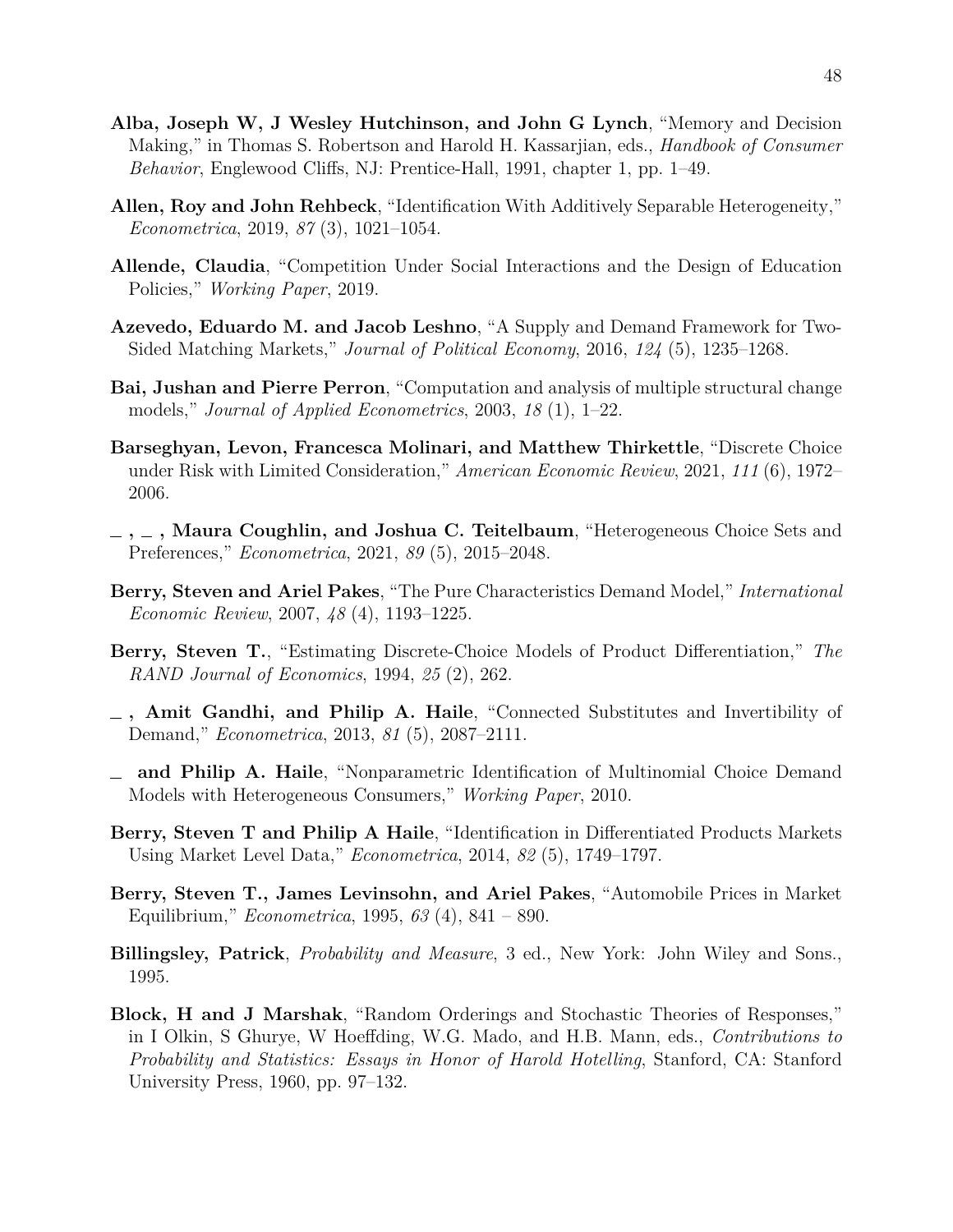- **Boyd, Donald, Hamilton Lankford, Susanna Loeb, and James Wyckoff**, "Analyzing the determinants of the matching of public school teachers to jobs: Disentangling the preferences of teachers and employers," *Journal of Labor Economics*, 2013, *31* (1), 83–117.
- **Butters, Gerard R.**, "Equilibrium Distributions of Sales and Advertising Prices," *Review of Economic Studies*, 1977, *44* (3), 465–491.
- <span id="page-50-0"></span>**Cattaneo, Matias D., Richard K. Crump, Max Farrell, and Yingjie Feng**, "On Binscatter," 2021.
- **Chade, Hector and Lones Smith**, "Simultaneous Search," *Econometrica*, 2006, *74* (5), 1293–1307.
- <span id="page-50-2"></span>**Chernozhukov, Victor and Christian Hansen**, "An IV Model of Quantile Treatment Effects," *Econometrica*, 2005, *73* (1), 245–261.
- **Ching, Andrew T., Fumiko Hayashi, and Hui Wang**, "Quantifying the Impact of Limited Supply: The Case of Nursing Homes," *International Economic Review*, 2015, *56* (4), 1291–1322.
- <span id="page-50-1"></span>**Compiani, Giovanni**, "Market Counterfactuals and the Specification of Multi-Product Demand: A Nonparametric Approach," *Working Paper*, 2021.
- **Conlon, Christopher T. and Julie Holland Mortimer**, "Demand Estimation under Incomplete Product Availability," *American Economic Journal: Microeconomics*, 2013, *5*  $(4), 1-30.$
- **Dafny, Leemore S., David Cutler, and Christopher Ody**, "How Does Competition Impact Quality of Care? A Case Study of the U.S. Dialysis Industry," *Working Paper*, 2018.
- **Dagsvik, John K.**, "Aggregation in Matching Markets," *International Economic Review*, 2000, *41* (1), 27–58.
- **de Palma, André, Nathalie Picard, and Paul Waddell**, "Discrete Choice Models with Capacity Constraints: An Empirical Analysis of the Housing Market of the Greater Paris Region," *Journal of Urban Economics*, 2007, *62* (2), 204–230.
- **Department of Health and Human Services: Centers for Medicare and Medicaid Services**, "Medicare and Medicaid Programs; Conditions for Coverage for End-Stage Renal Disease Facilities, 42 Federal Register," 2008.
- **Diamond, W. and N. Agarwal**, "Latent indices in assortative matching models," *Quantitative Economics*, 2017, *8* (3), 685–728.
- **Dinerstein, Michael and Troy Smith**, "Quantifying the Supply Response of Private Schools to Public Policies," *American Economic Review*, 2021, *111* (10), 3376–3417.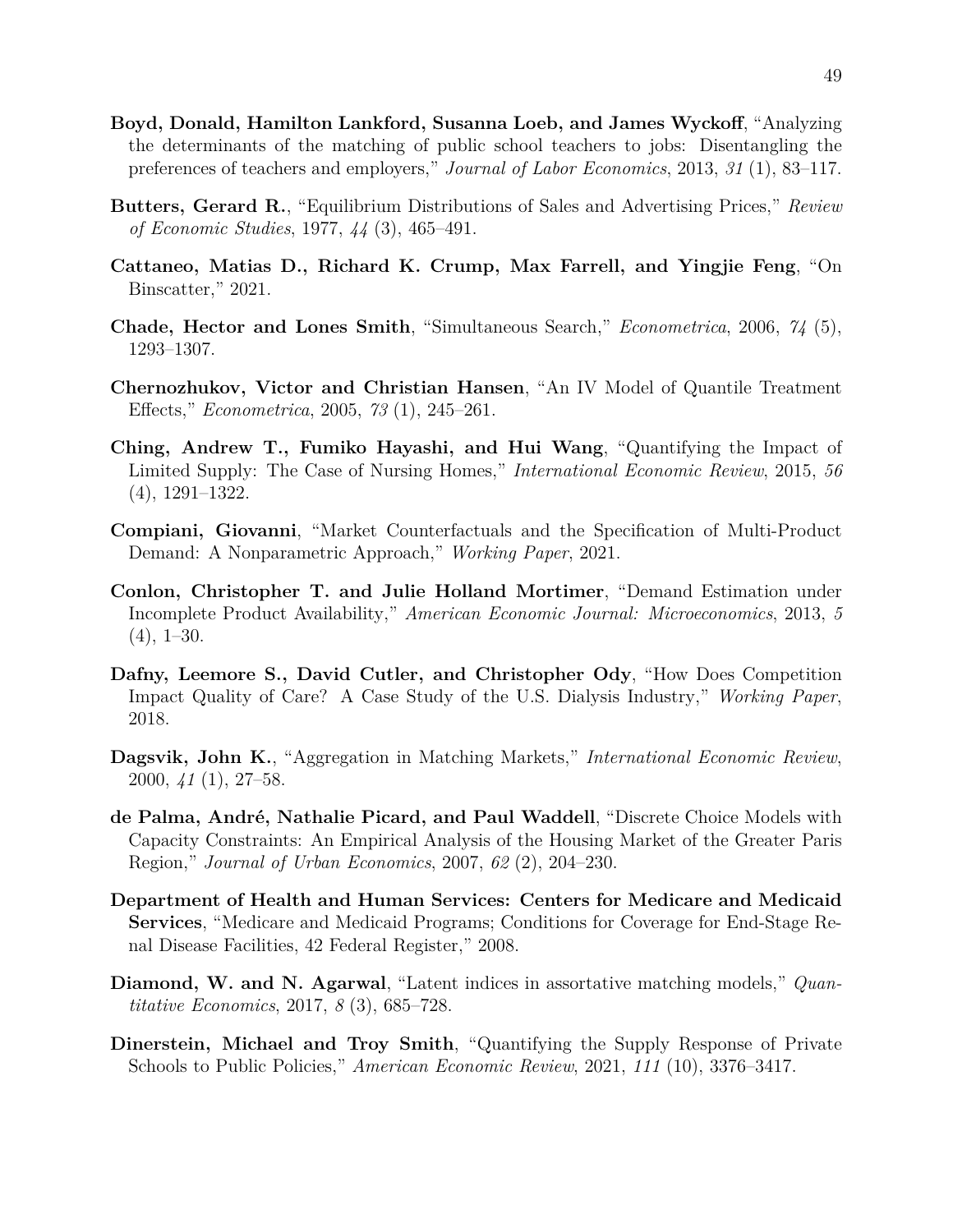- **Eliason, Paul**, "Market Power and Quality: Congestion and Spatial Competition in the Dialysis Industry," *Working Paper*, 2019.
- **Eliason, Paul J, Benjamin Heebsh, Ryan C McDevitt, and James W Roberts**, "How Acquisitions Affect Firm Behavior and Performance: Evidence from the Dialysis Industry," *The Quarterly Journal of Economics*, 2020, *135* (1), 221–267.
- **Eliaz, K. and R. Spiegler**, "Consideration Sets and Competitive Marketing," *The Review of Economic Studies*, 2011, *78* (1), 235–262.
- **Fack, Gabrielle, Julien Grenet, and Yinghua He**, "Beyond Truth-Telling: Preference Estimation with Centralized School Choice and College Admissions," *American Economic Review*, 2019, *109* (4), 1486–1529.
- <span id="page-51-0"></span>**Gandhi, Ashvin**, "Picking Your Patients: Selective Admissions in the Nursing Home Industry," *Working Paper*, 2021.
- **Gaynor, Martin, Carol Propper, and Stephan Seiler**, "Free to Choose? Reform, Choice, and Consideration Sets in the English National Health Service," *American Economic Review*, 2016, *106* (11), 3521–3557.
- <span id="page-51-3"></span>**Gelman, Andrew, John B. Carlin, Hal S. Stern, David B. Dunson, Aki Vehtari, and Donald B. Rubin**, *Bayesian Data Analysis*, 3 ed., Boca Raton, FL: CRC Press, 2014.
- **Goeree, Michelle Sovinsky**, "Limited Information and Advertising in the U.S. Personal Computer Industry," *Econometrica*, 2008, *76* (5), 1017–1074.
- **Grieco, Paul L. E. and Ryan C. McDevitt**, "Productivity and Quality in Health Care: Evidence from the Dialysis Industry," *The Review of Economic Studies*, 2017, *84* (3), 1071–1105.
- <span id="page-51-1"></span>**He, Yinghua, Shruti Sinha, and Xiaoting Sun**, "Identification and Estimation in Manyto-One Two-sided Matching without Transfers," *Working Paper*, 2020.
- **Heiss, Florian, Daniel McFadden, Joachim Winter, Amelie Wuppermann, and Bo Zhou**, "Inattention and Switching Costs as Sources of Inertia in Medicare Part D," *American Economic Review*, 2021, *111* (9), 2737–2781.
- **Hickman, William and Julie Holland Mortimer**, "Demand Estimation with Availability Variation," in Emek Basker, ed., *Handbook on the Economics of Retailing and Distribution*, Cheltenham, UK: Edward Elgar Publishing Ltd., 2016, chapter 13, pp. 306–339.
- **Ho, Kate, Joseph Hogan, and Fiona Scott Morton**, "The impact of consumer inattention on insurer pricing in the Medicare Part D program," *The RAND Journal of Economics*, 2017, *48* (4), 877–905.
- <span id="page-51-2"></span>**Honka, Elisabeth**, "Quantifying search and switching costs in the US auto insurance industry," *The RAND Journal of Economics*, 2014, *45* (4), 847–884.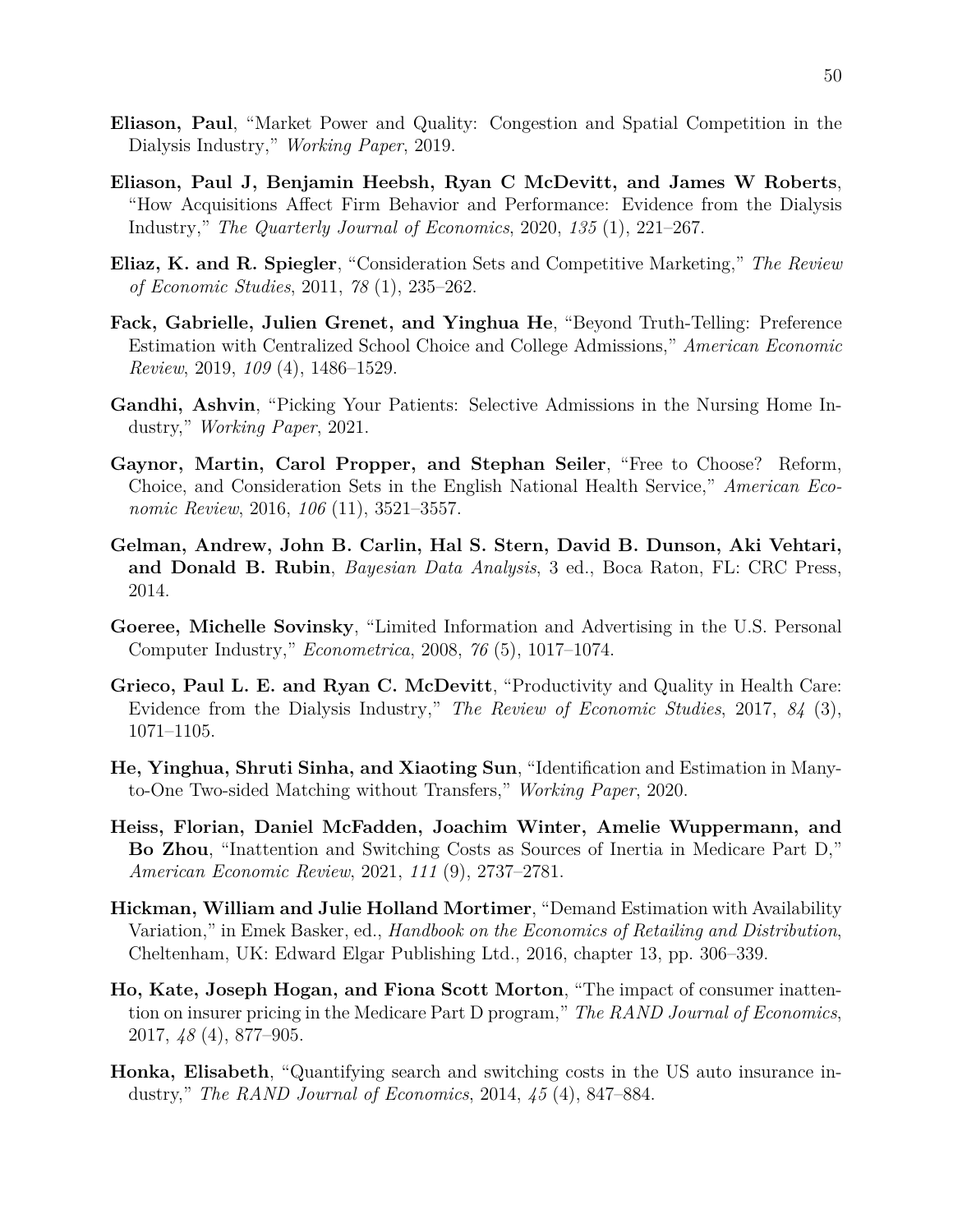- <span id="page-52-3"></span>**, Ali Hortaçsu, and Maria Ana Vitorino**, "Advertising, Consumer Awareness, and Choice: Evidence from the U.S. Banking Industry," *The RAND Journal of Economics*, 2017, *48* (3), 611–646.
- **Hortaçsu, Ali, Seyed Ali Madanizadeh, and Steven L. Puller**, "Power to Choose? An Analysis of Consumer Inertia in the Residential Electricity Market," *American Economic Journal: Economic Policy*, 2017, *9* (4), 192–226.
- <span id="page-52-4"></span>**Hotz, V Joseph and Robert A Miller**, "Conditional Choice Probabilities and the Estimation of Dynamic Models," *Review of Economic Studies*, 1993, *60* (3), 497–529.
- **Kepler, John D., Valeri V. Nikolaev, Nicholas Scott-Hearn, and Christopher R. Stewart**, "Quality Transparency and Healthcare Competition," *Working Paper*, 2022.
- **Lee, Anne, Claire Gudex, Johan V. Povlsen, Birgitte Bonnevie, and Camilla P. Nielsen**, "Patients' views regarding choice of dialysis modality," *Nephrology Dialysis Transplantation*, 2008, *23* (12), 3953–3959.
- **Lewbel, Arthur**, "Endogenous Selection or Treatment Model Estimation," *Journal of Econometrics*, 2007, *141* (2), 777–806.
- **Liu, Jian, Shiying Wu, and James V. Zidek**, "On Segmented Multivariate Regression," *Statistica Sinica*, 1997, *7* (2), 497–525.
- <span id="page-52-0"></span>**Logan, John Allen, Peter D Hoff, and Michael A Newton**, "Two-Sided Estimation of Mate Preferences for Similarities in Age, Education, and Religion," *Journal of the American Statistical Association*, 2008, *103* (482), 559–569.
- **Manski, Charles F.**, "The structure of random utility models," *Theory and Decision*, 1977, *8* (3), 229–254.
- **Matzkin, Rosa L.**, "Nonparametric identification and estimation of polychotomous choice models," *Journal of Econometrics*, 1993, *58* (1-2), 137–168.
- <span id="page-52-5"></span>, "Nonparametric identification," in James J. Heckman and Edward E. Leamer, eds., *Handbook of Econometrics*, Vol. 6B, Amsterdam: Elsevier, 2007, chapter 73, pp. 5307–5368.
- <span id="page-52-2"></span>**McCulloch, Robert and Peter E Rossi**, "An exact likelihood analysis of the multinomial probit model," *Journal of Econometrics*, 1994, *64* (1-2), 207–240.
- **McFadden, Daniel**, "Econometric Models of Probabilistic Choice," in Charles F. Manski and Daniel L. McFadden, eds., *Structural Analysis of Discrete Data and Econometric Applications*, Cambridge: The MIT Press, 1981, chapter 5.
- **Menzel, Konrad**, "Large Matching Markets As Two-Sided Demand Systems," *Econometrica*, 2015, *83* (3), 897–941.
- <span id="page-52-1"></span>**and Tobias Salz**, "Robust Decisions For Incomplete Structural Models Of Social Interactions," *Working Paper*, 2013.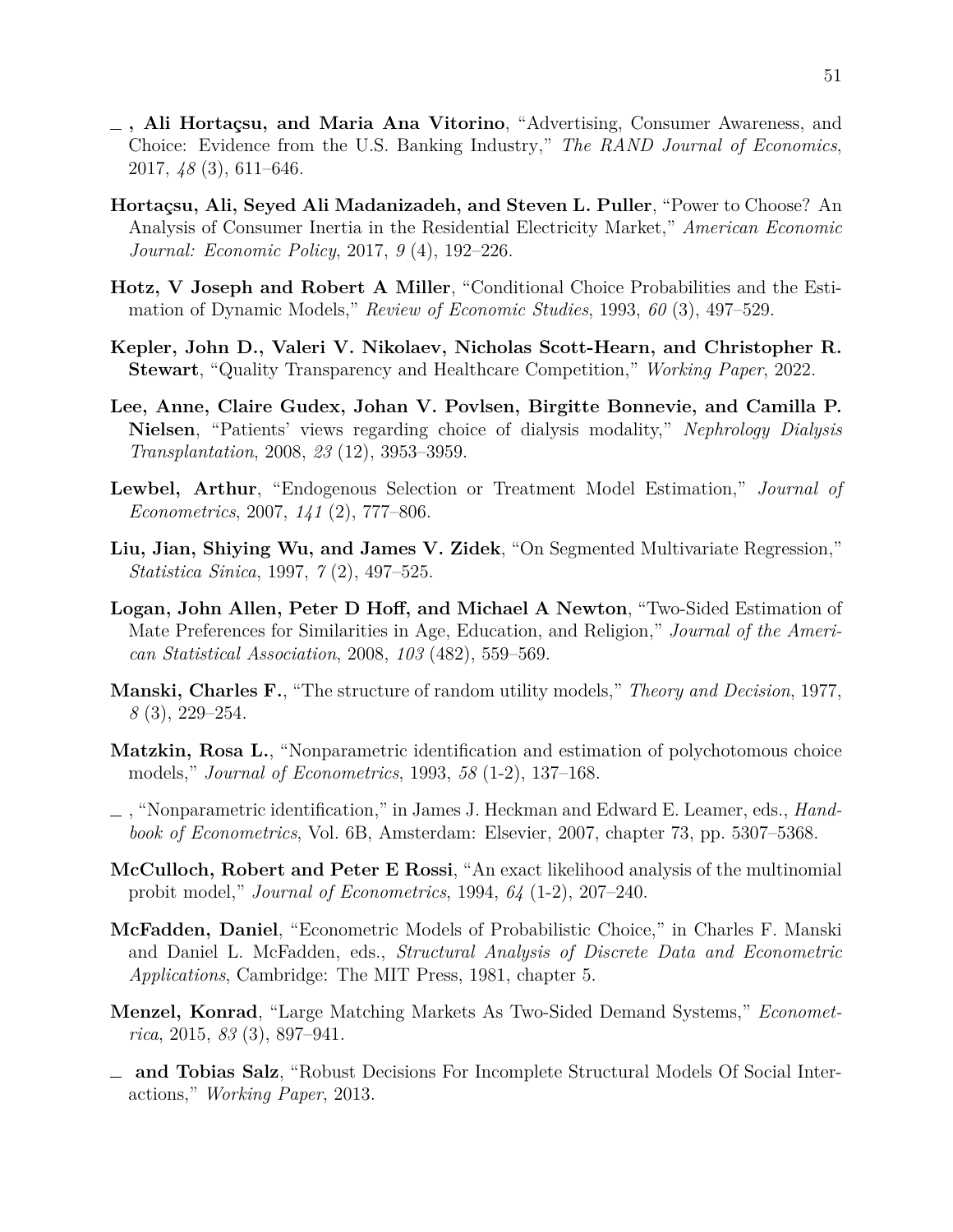- <span id="page-53-2"></span>**Milgrom, Paul and Ilya Segal**, "Envelope Theorems for Arbitrary Choice Sets," *Econometrica*, 2002, *70* (2), 583 – 601.
- **Neilson, Christopher**, "Targeted Vouchers, Competition Among Schools, and the Academic Achievement of Poor Students," *Working Paper*, 2020.
- **Newey, Whitney K. and James L. Powell**, "Instrumental Variable Estimation of Nonparametric Models," *Econometrica*, 2003, *71* (5), 1565–1578.
- **Petrin, Amil,** "Quantifying the Benefits of New Products: The Case of the Minivan," *Journal of Political Economy*, 2002, *110* (4), 705–729.
- **Roberts, John H. and James M. Lattin**, "Development and Testing of a Model of Consideration Set Composition," *Journal of Marketing Research*, 1991, *28* (4), 440.
- **Roth, Alvin E. and Marilda A. Oliveira Sotomayor**, *Two-Sided Matching: : A Study in Game Theoretic Modeling and Analysis*, Cambridge: Cambridge University Press, 1990.
- **Swait, Joffre and Moshe Ben-Akiva**, "Incorporating random constraints in discrete models of choice set generation," *Transportation Research Part B: Methodological*, 1987, *21* (2), 91–102.
- <span id="page-53-1"></span>**Train, Kenneth E.**, *Discrete Choice Methods with Simulation*, Cambridge: Cambridge University Press, 2009.
- **U. S. Renal Data System**, "2020 USRDS Annual Data Report: Epidemiology of kidney disease in the United States — End Stage Renal Disease," National Institutes of Health, National Institute of Diabetes and Digestive and Kidney Diseases, 2020.
- **U.S. Renal Data System**, "2021 USRDS Annual Data Report: Epidemiology of Kidney Disease in the United States," National Institutes of Health, National Institute of Diabetes and Digestive and Kidney Diseases, 2021.
- <span id="page-53-0"></span>**van der Vaart, A. W.**, *Asymptotic Statistics*, Cambridge:: Cambridge University Press, 2000.
- **Weitzman, Martin L.**, "Optimal Search for the Best Alternative," *Econometrica*, 1979, *47* (3), 641–654.
- **Wollmann, Thomas**, "How to Get Away with Merger: Stealth Consolidation and Its Real Effects on US Healthcare," *Working Paper*, 2022.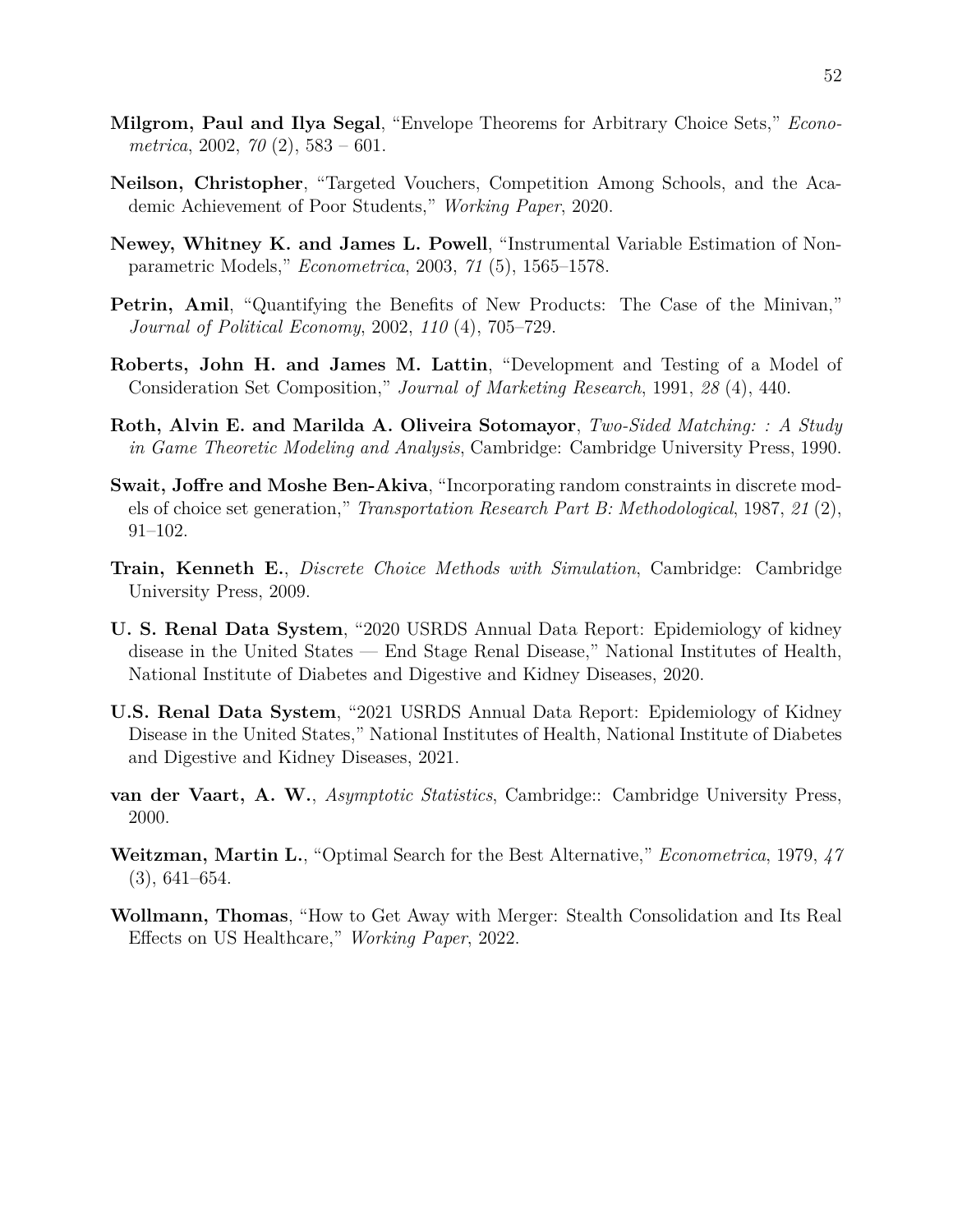## Appendix

## **A Proofs**

#### **A.1 Proof of Lemma [1](#page-15-0)**

Because ties are allowed, it must be that

$$
s_{jt}(w_i, y_i, z_i) \le \sum_{O \in \mathcal{O}} P\left(O_i = O, j \in \arg\max_{k \in O} v_{ikt} \middle| t, w_i, y_i, z_i\right)
$$

The inequality follows because  $c_{ij} = 1$  only if  $j \in \arg \max_{k \in O_i} v_{ikt}$ . Conditioning on  $w_i$  and droping it from the notation, we rewrite preferences as

$$
v_{ij} = u_j \left(\omega_i\right) - g_{ij}
$$

and we treat  $g_{ij}$  as observable. Consumer *i* remains unmatched if for every facility  $j \in O_i$  $u_j(\omega_i) < g_{ij}$  and only if for every facility  $j \in O_i$   $u_j(\omega_i) \le g_{ij}$ . Similarly, facility  $j \in O_i$ if  $\pi_j(\omega_i) < z_j$  and only if  $\pi_j(\omega_i) \leq z_j$ . Let  $s_0(g, z)$  be the share of consumers that are unmatched conditional on *g* and *z*, define  $\bar{s}_0(\bar{g}, \bar{z})$  as  $\lim_{(g,z)\downarrow(\bar{g}, \bar{z})} s_0(g, z)$ , where  $(g, z) \downarrow (\bar{g}, \bar{z})$ if there exists a sequence  $g_n > \bar{g}$  and  $z_n > \bar{z}$  with  $g_n \to \bar{g}$  and  $z_n \to \bar{z}$ . If  $s_0(g, z)$  is continuous at  $(\bar{g}, \bar{z})$ ,  $\bar{s}_0(g, z) = s_0(g, z)$ ; otherwise,  $\bar{s}_0(g, z) > s_0(g, z)$ . By assumption [\(1\)](#page-10-1) and by set inclusion,

$$
\lim_{(g,z)\downarrow(\bar{g},\bar{z})} s_0(g,z) \ge \lim_{(g,z)\downarrow(\bar{g},\bar{z})} P\left(\bigcap_j \{u_j(\omega_i) < g_j \vee \pi_j(\omega_i) < z_j\}\right)
$$
\n
$$
\ge P\left(\bigcap_j \{u_j(\omega_i) \le \bar{g}_j \vee \pi_j(\omega_i) \le \bar{z}_j\}\right).
$$

Moreover,

$$
\lim_{(g,z)\downarrow(\bar{g},\bar{z})} s_0(g,z) \leq \lim_{(g,z)\downarrow(\bar{g},\bar{z})} P\left(\bigcap_j \{u_j(\omega_i) \leq g_j \lor \pi_j(\omega_i) \leq z_j\}\right)
$$

$$
= P\left(\bigcap_j \{u_j(\omega_i) \leq \bar{g}_j \lor \pi_j(\omega_i) \leq \bar{z}_j\}\right),
$$

where the inequality follows from set inclusion and the equality follows because the probability of a sequence of nested events converges to the probability of the limiting event [\(Billingsley,](#page-49-2) [1995,](#page-49-2) Theorem 2.1). Thus,

$$
\bar{s}_{0}(\bar{g},\bar{z}) = \lim_{(g,z)\downarrow(\bar{g},\bar{z})} s_{0}(g,z) = P(\cap_{j} \{ u_{j}(\omega_{i}) \leq \bar{g}_{j} \vee \pi_{j}(\omega_{i}) \leq \bar{z}_{j} \}).
$$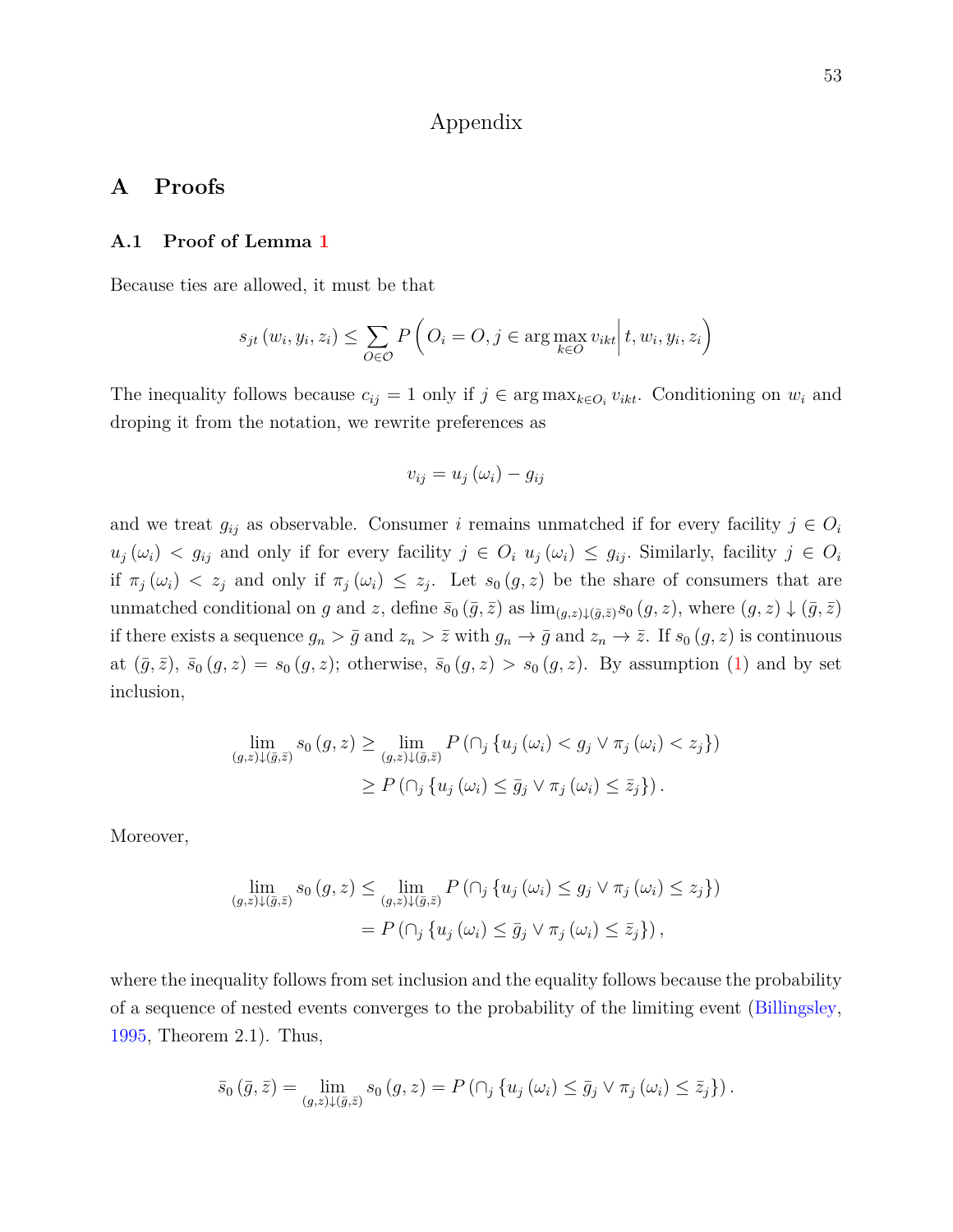Let  $\mathcal{B}_{\chi}$  be the collection of sets that are a cartesian product of half-open intervals of the form  $B = \{(u, \pi) : u \le u \le \bar{u}, \underline{\pi} < \pi \le \bar{\pi}\}\$  with  $B \subseteq \chi$ . Consider some  $B \in \mathcal{B}_\chi$  and let  $\underline{g} = \underline{u},$  $\overline{g} = \overline{u}, \underline{z} = \underline{\pi}$  and  $\overline{z} = \overline{\pi}$ . Define  $g^j$  such that  $g^j_k = \overline{g}_k$  for  $j = k$  and  $g^j_k = \underline{g}_k$  for  $j \neq k$ . Likewise, define  $\bar{z}^j$  such that  $z^j_k = 1$  {*j* = *k*}  $\bar{z}_k + 1$  {*j*  $\neq k$ }  $z_k$ . Define:

$$
\Lambda_1(g, z) \equiv \left[\bar{s}_0(g^1, z) - \bar{s}_0(g, z)\right] - \left[\bar{s}_0(g^1, z^1) - \bar{s}_0(g, z^1)\right],
$$

and for  $j > 1$ ,

$$
\Lambda_{j}(g, z) \equiv \left[\Lambda_{j-1}(g^{j}, z) - \Lambda_{j-1}(g, z)\right] - \left[\Lambda_{j-1}(g^{j}, z^{j}) - \Lambda_{j-1}(g, z^{j})\right].
$$

Observe that each  $\Lambda_j(g, z)$  is identified. We will now calculate  $\Lambda_j(g, z)$ . To do this, observe that  $\bar{s}_0(g^1, \underline{z}) - \bar{s}_0(g, \underline{z})$  is equal to

$$
P\left(\left\{\underline{g}_1 < u_1\left(\omega_i\right) \leq \bar{g}_1 \land \pi_1\left(\omega_i\right) > \underline{z}_1\right\}\cap_{k>1}\left\{u_k\left(\omega_i\right) \leq \underline{g}_k \lor \pi_k\left(\omega_i\right) \leq \underline{z}_k\right\}\right).
$$

Similarly,  $\bar{s}_0(g^1, z^1) - \bar{s}_0(g, z^1)$  equals

$$
P\left(\left\{\underline{g}_1 < u_1\left(\omega_i\right) \leq \bar{g}_1 \land \pi_1\left(\omega_i\right) > \bar{z}_1\right\}\cap_{k>1}\left\{u_k\left(\omega_i\right) \leq \underline{g}_k \lor \pi_k\left(\omega_i\right) \leq \underline{z}_k\right\}\right).
$$

By set inclusion, the probability

$$
P\left(\left\{\underline{g}_1 < u_j\left(\omega_i\right) \leq \bar{g}_1 \land \underline{z}_1 < \pi\left(\omega_i\right) \leq \bar{z}_1\right\} \cap_{k > 1} \left\{u_k\left(\omega_i\right) \leq \underline{g}_k \lor \pi_k\left(\omega_i\right) \leq \underline{z}_k\right\}\right)
$$

is equal to  $\Lambda_1(g, z)$ . By an identical argument and induction, for any  $j > 1$ , we have that  $\Lambda_j(g,\underline{z})$  equals

$$
P\left(\cap_{k\leq j}\left\{ \underline{g}_j < u_j\left(\omega_i\right) \leq \bar{g}_j \land \bar{z}_j < \pi\left(\omega_i\right) \leq \bar{z}_j\right\} \cap_{k>j}\left\{ u_j\left(\omega_i\right) \leq \underline{g}_k \lor \pi\left(\omega_i\right) \leq \underline{z}_k\right\} \right).
$$

In particular,

$$
\Lambda_J(g, \underline{z}) = P\left(\cap_j \{ \underline{g}_j < u_j(\omega_i) \le \bar{g}_j \land \bar{z}_j < \pi(\omega_i) \le \bar{z}_j \}\right)
$$
\n
$$
= P\left((u(\omega_i), \pi(\omega_i)) \in B\right).
$$

Thus, we can identify the proability that  $(u(\omega_i), \pi(\omega_i))$  belongs to any set  $B \in \mathcal{B}_{\chi}$ , i.e., sets that are a cartesian product of half-open intervals and are subsets of the interior of the support of  $(g, z)$ .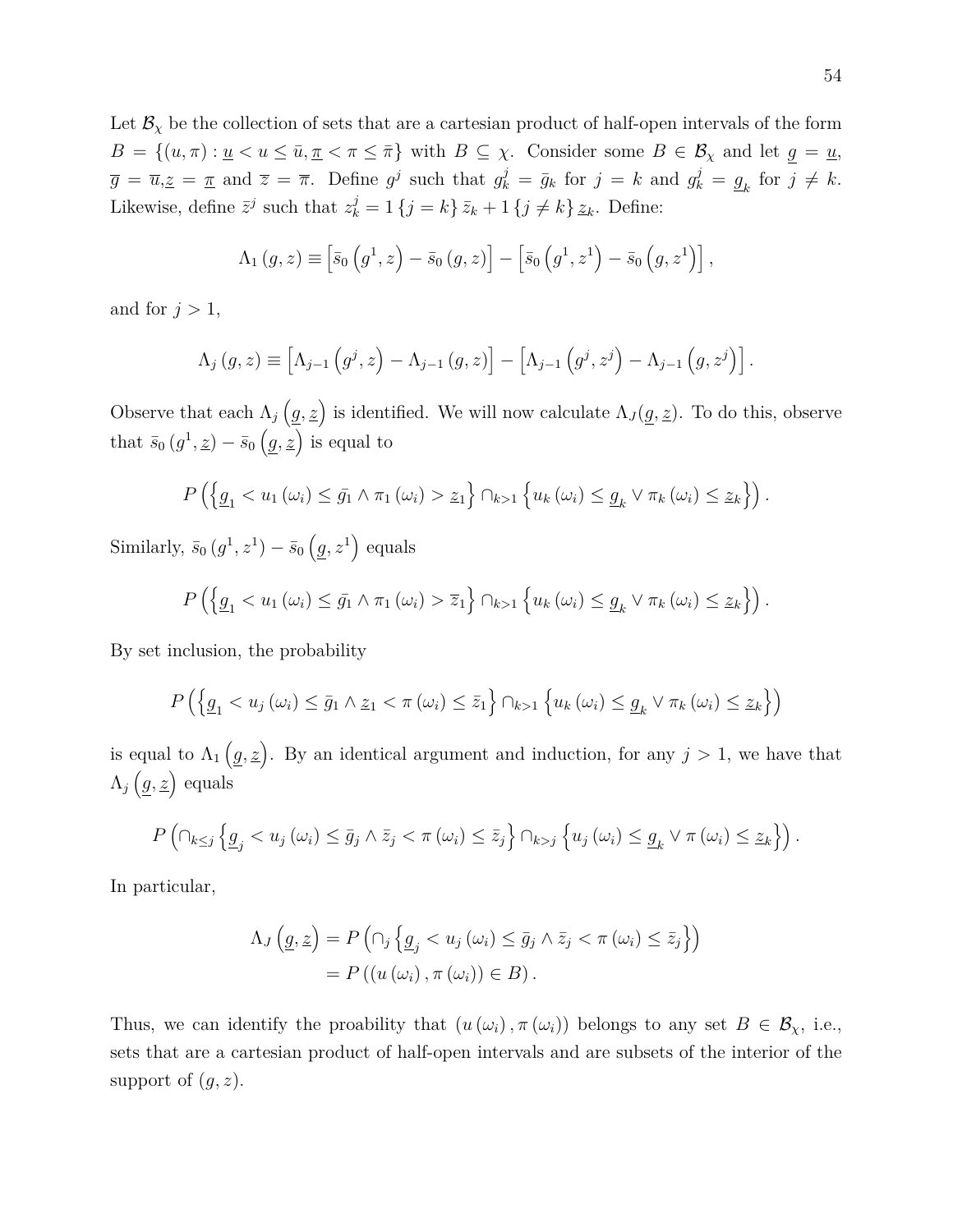We will show that conditional cumulative distribution function of  $(u_i, \pi_i)$  given  $(u_i, \pi_i) \in \chi$ ,  $P(u_i \leq \bar{u}, \pi_i \leq \bar{\pi} | (u_i, \pi_i) \in \chi)$ , is identified. There are two cases. The first case is when  $P((u_i, \pi_i) \in \chi) > 0$ . Then, we have that

$$
P(u_i \leq \bar{u}, \pi_i \leq \bar{\pi} | (u_i, \pi_i) \in \chi) = P\left((u_i, \pi_i) \in \bar{B} \cap \chi\right) / P\left((u_i, \pi_i) \in \chi\right)
$$

where  $\bar{B} = \{(u, \pi) : u \le \bar{u}, \pi \le \bar{\pi}\}$ . It would suffice to show that we can identify  $P((u_i, \pi_i) \in \bar{B} \cap \chi)$ and  $P((u_i, \pi_i) \in \chi)$ . In the second case,  $P((u_i, \pi_i) \in \chi) = 0$ . In this case, we will still be able to identify  $P((u_i, \pi_i) \in \chi)$ , but notice that the statement is vacuous and thus completes the proof.

To identify  $P((u_i, \pi_i) \in \chi)$ , we will show that  $\chi = \bigcup_{k=1}^{\infty} B'_k$  for a countable collection of  $B'_k \in \mathcal{B}_\chi$  and  $B'_k \cap B'_{k'} = \emptyset$ . This would imply that  $P((u_i, \pi_i) \in \chi) = \sum_{k=1}^\infty P((u_i, \pi_i) \in B'_k)$ is identified since each term in the summand is identified. Towards this, we first show that there exists a countable collection of half-open cartesian products of intervals  $B_k =$  $\{(u,\pi): \underline{u}_k < u \le \overline{u}_k, \underline{\pi}_k < \pi \le \overline{\pi}_k\} \in \mathcal{B}_\chi$  such that  $\chi = \bigcup_{k=1}^\infty B_k$ . To do this, let  $x \in \chi$  and note that there exist vectors of rational numbers  $\underline{u}_k$ ,  $\overline{u}_k$ ,  $\underline{\pi}_k$  and  $\overline{\pi}_k$  such that

$$
x \in B_k = \{(u, \pi) : \underline{u}_k < u \le \overline{u}_k, \underline{\pi}_k < \pi \le \overline{\pi}_k\}
$$

and  $B_k \subseteq \chi$ . Since the set of rational numbers is countable, we have that there exists a countable collection of  $B_k$  with  $\chi = \bigcup_{k=1}^{\infty} B_k$  and  $B_k \subseteq \chi$ . Now, notice that for any two elements of this collection  $B_k$  and  $B_{k'}$ ,  $B_k \cap B_{k'} \in \mathcal{B}_{\chi}$ . And,  $B_k \backslash B_{k'}$  is a union of at most  $2^{2J} - 1$  sets in  $\mathcal{B}_{\chi}$ . Therefore, there exists an at most a countable number of disjoint sets  $B'_k \in \mathcal{B}_\chi$  such that  $\bigcup_k B'_k = \bigcup_k B_k = \chi$ . Hence,  $P((u_i, \pi_i) \in \chi)$  is identified.

Next, we show that  $P((u_i, \pi_i) \in \bar{B} \cap \chi)$  is identified. Notice that  $\bar{B} \cap \chi = \bigcup_k (\bar{B} \cap B'_k)$ . Since  $\overline{B} \cap B'_k \in \mathcal{B}_{\chi}$ , the quantity  $P((u_i, \pi_i) \in \overline{B} \cap B'_k)$  is identified. Since  $B'_k \cap B'_{k'} = \emptyset$ , we have that  $P((u_i, \pi_i) \in \overline{B} \cap \chi) = \sum_k P((u_i, \pi_i) \in \overline{B} \cap B'_k)$  is identified. Hence, the conditional cumulative distribution function of  $(u_i, \pi_i)$  conditional on  $(u_i, \pi_i) \in \chi$  is identified.

#### **A.2 Primitive Conditions for Assumption [3](#page-19-0)**

Condition on  $w_i$  and drop it from the notation for simplicity. Fix  $\{j, k\}$ . For each  $y_i$ , define the set

$$
U_{jk}(y_i, O_i) = \left\{ u(\omega_i) : \min_{l \in \{j,k\}} \{u_l(\omega) - g_l(y_{il})\} \ge \max_{l \in O_i \setminus \{j,k\}} \{u_l(\omega) - g_l(y_{il})\} \right\}.
$$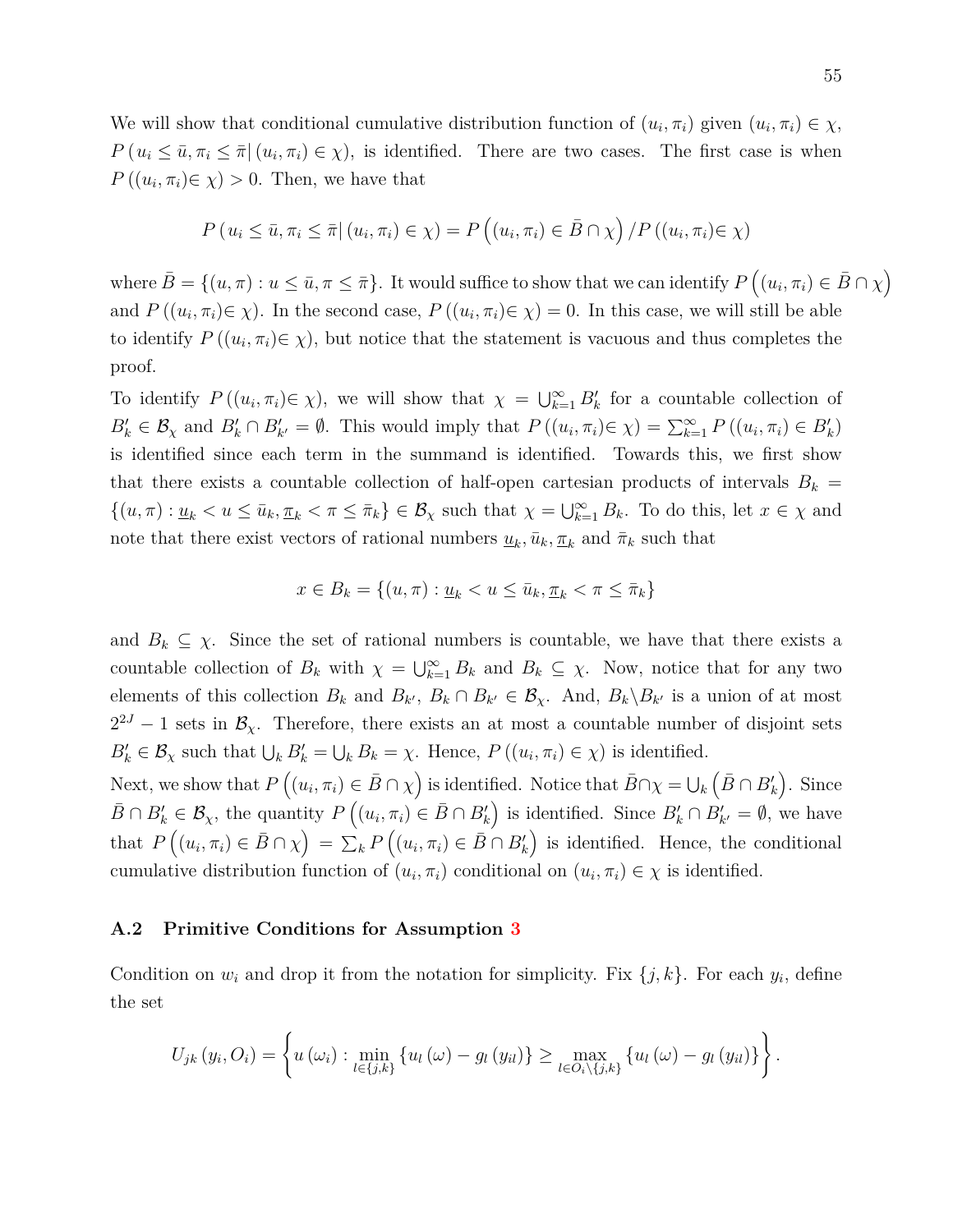**Definition 2.** The pair of goods  $\{j, k\}$  is relevant at characteristics  $(y_i, z_i)$  and choice set O if

$$
P\left(O, u\left(\omega_i\right) \in U_{jk}\left(y_i, O\right) \mid z_i\right) > 0.
$$

**Proposition 3.** Suppose assumption [1](#page-10-1) is satisfied. If (i) the pair of goods  $\{j, k\}$  is relevant *at characteristics*  $(y_i, z_i)$  *and choice set*  $O_i$  *for some*  $O_i \in \mathcal{O}$ *, (ii) the distribution of* 

$$
u_{j}\left(\omega\right)-u_{k}\left(\omega\right)
$$

conditional on  $u(\omega) \in U_{jk}(y_i, O_i)$  and  $O_i$  admits a density  $f_{jk}$ , (iii)  $f_{jk}(g_j(y_{ij}) - g_k(y_{ik})) >$ 0, and (iv) for each O and all y in a neighborhood of  $y_i$ ,  $P(\arg \max_{j \in O} \{u_j(\omega) - g_j(y_{ij})\}| > 1 | O, y) =$ 0 *then j* and *k* are strict substitutes if and only if  $g_j(y_{ij})$  and  $g_k(y_{ik})$  are differentiable and *strictly increasing.*

*Proof.* Fix specific values of  $y_i$  and  $z_i$ . Observe that

$$
s_j(y_i, z_i) = \sum_{O \in \mathcal{O}} P(c_{ij} = 1 | O, y_i, z_i) P(O|y_i, z_i)
$$
  
= 
$$
\sum_{O \in \mathcal{O}} P\left(j \in \arg\max_{l \in O} u_l(\omega) - g_l(y_{il}) | O, z_i\right) P(O|z_i)
$$

since requirement (iv) implies that  $\arg \max_{l \in O} \{ u_l(\omega) - g_l(y_{il}) \}$  has at most one element with probability [1](#page-10-1) and assumption 1 allow us to drop the conditioning on  $y_i$ . Equation [3](#page-10-0) implies that

$$
\frac{\partial s_{j}(y_{i}, z_{i})}{\partial y_{ik}}
$$
\n
$$
= \sum_{O \in \mathcal{O}} \frac{\partial P(j \in \arg \max_{l \in O} u_{l}(\omega) - g_{l}(y_{il}) | O, z_{i})}{\partial y_{ik}} P(O|z_{i})
$$
\n
$$
= \sum_{O \in \mathcal{O}} \frac{\partial P(u_{j}(\omega_{i}) - \bar{g}_{ij} \ge u_{k}(\omega_{i}) - \bar{g}_{ik} | O, u(\omega_{i}) \in U_{jk}(y_{i}, O), z_{i})}{\partial g_{ik}} \Big|_{\bar{g}_{ik} = g_{k}(y_{ik})}
$$
\n
$$
\frac{\partial g_{k}(y_{ik})}{\partial y_{ik}} P(O, u(\omega_{i}) \in U_{jk}(y_{i}, O) | z_{i})
$$
\n
$$
= \frac{\partial g_{k}(y_{ik})}{\partial y_{ik}} \sum_{O \in \mathcal{O}} \frac{\partial \int_{g_{ij} - g_{ik}}^{\infty} f_{jk}(v) dv}{\partial g_{ik}} P(O, u(\omega_{i}) \in U_{jk}(y_{i}, O) | z_{i})
$$
\n
$$
= \frac{\partial g_{k}(y_{ik})}{\partial y_{ik}} \sum_{O \in \mathcal{O}} f_{jk}(g_{ij} - g_{ik}) P(O, u(\omega_{i}) \in U_{jk}(y_{i}, O) | z_{i})
$$

where the derivatives in the summands exist since  $f_{jk}$  is a density. The hypotheses ensure the existence of  $O_i \in \mathcal{O}$  such that its corresponding summand is strictly positive. Thus,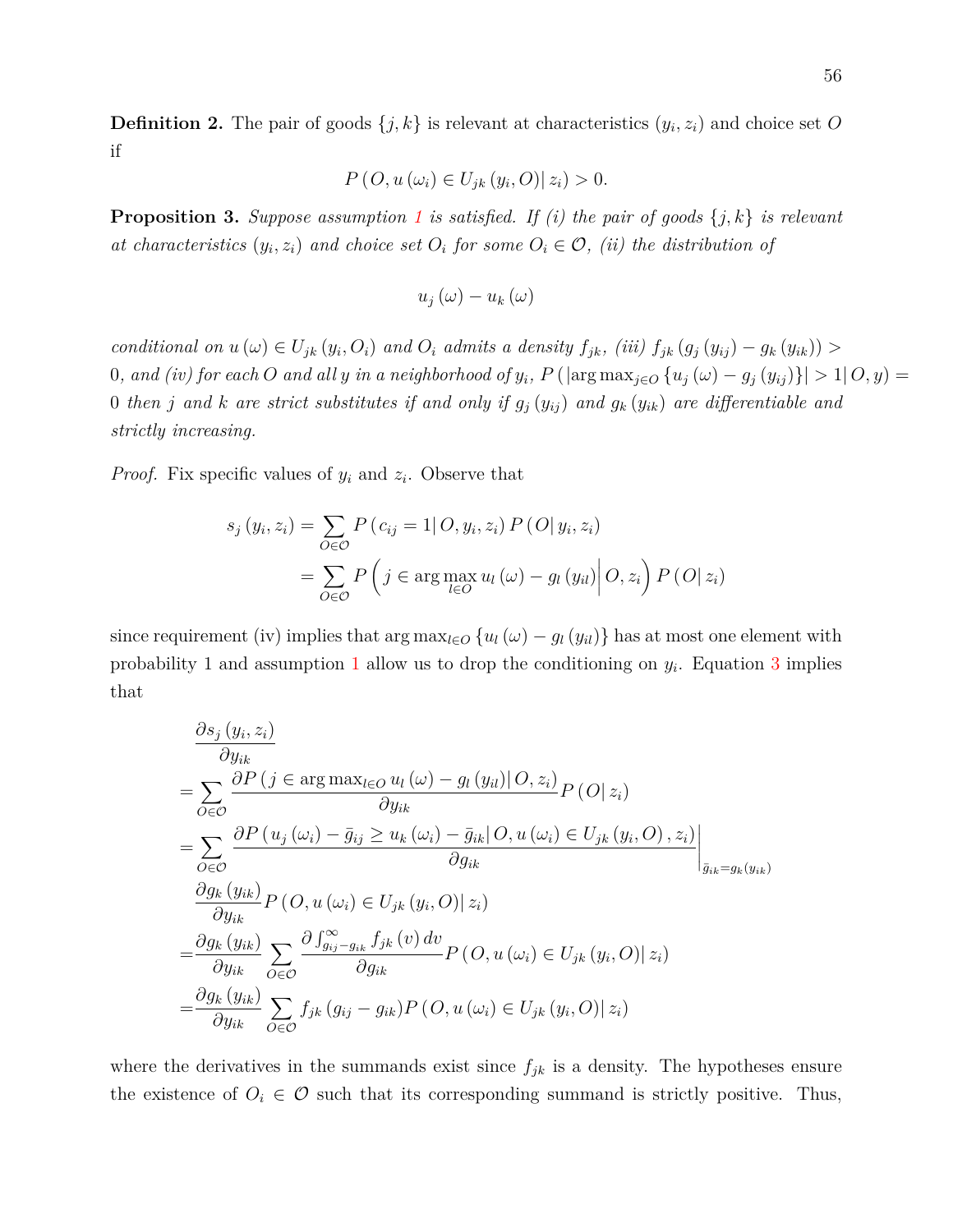*∂s<sup>j</sup>* (*yi, zi*) *∂y<sub>ik</sub>*</sub> exists and is strictly positive. By a symmetric argument  $\frac{\partial s_k(y_i, z_i)}{\partial y_{ij}}$  exists and is strictly positive. Conversely, if  $\frac{\partial s_j(y_i, z_i)}{\partial y_{ik}}$  exists and is strictly positive, then  $\frac{\partial g_k(y_{ik})}{\partial y_{ik}}$  exists and is strictly positive.  $\Box$ 

**Corollary 3.** Suppose assumption [1](#page-10-1) is satisfied. If there exists  $z_i^* \in Z$  such that (i)  $\bigcup_{O:\{j,k\}\subseteq O}P(O|z_i^*)\geq 0$ , and (ii) for each each O with  $\{j,k\}\subseteq O$  and  $P(O|z_i^*)\geq 0$ , the  $joint$  distribution of  $\left(u_{ij}\right)_{j\in O}$  conditional  $O$  on has full support on an open neighborhood  $B \subseteq \mathbb{R}^{|O|}$  of  $(g_j(y_{ij}))_{j \in O}$  and is absolutely continuous with respect to Lebesgue measure on B, then the functions  $s_j(y_i, z_i^*)$  and  $s_k(y_i, z_i^*)$  are strictly increasing and differentiable at  $y_{ik}$ and  $y_{ij}$  respectively if and only if  $g_j(y_{ij})$  and  $g_k(y_{ik})$  are strictly increasing and differentiable at  $y_{ij}$  and  $y_{ik}$ .

As another corollary, we state stronger but simpler to interpret conditions.

**Corollary 4.** *Suppose assumption [1](#page-10-1) is satisfied. If the joint distribution of u<sup>i</sup> conditional on each O admits* a *density conditional on each O and there exists O with*  $\{j, k\} \subseteq O$  *and*  $P(O|z_i^*) > 0$  for some  $z_i^*$ , then the functions  $s_j(y_i, z_i^*)$  and  $s_k(y_i, z_i^*)$  are strictly increasing and differentiable at  $y_{ik}$  and  $y_{ij}$  respectively if and only if  $g_j(y_{ij})$  and  $g_k(y_{ik})$  are strictly *increasing and differentiable at yij and yik.*

#### **A.3 Proof of Lemma [2](#page-20-0)**

The proof of lemma [2](#page-20-0) requires the following intermediate result.

<span id="page-58-0"></span>**Lemma [3](#page-19-0).** *Suppose that assumptions* [1,](#page-10-1) 3 and [4](#page-20-1) hold and  $|J| > 1$ . If the  $(j, k)$  element of  $\Sigma(w_i, y_i)$  *is equal to* 1*, then* 

$$
\frac{g_k'(w_i, y_i)}{g_j'(w_i, y_i)} = \frac{\partial s_j(w_i, y_i, z_i^*)}{\partial y_{ik}} / \frac{\partial s_k(w_i, y_i, z_i^*)}{\partial y_{ij}},
$$

where z is chosen such that the  $(j,k)$  element of  $\Sigma(w_i,y_i,z_i^*)$  is equal to 1 and  $(w_i,y_i,z_i^*)$  is *in the support of the data. Thus,*  $\frac{g'_k(w_i, y_i)}{g'(w_i, y_i)}$  $g_{\frac{j}{2}}^{(w_i,y_i)}$  is identified, bounded and strictly positive.

*Proof.* Because  $z_i^*$  and  $w_i$  are held constant, we drop them from the notation for simplicity. Define

$$
V^*(g) = E\left[\sum_j v_{ij} c_{ij} \middle| g(y_i) = g\right].
$$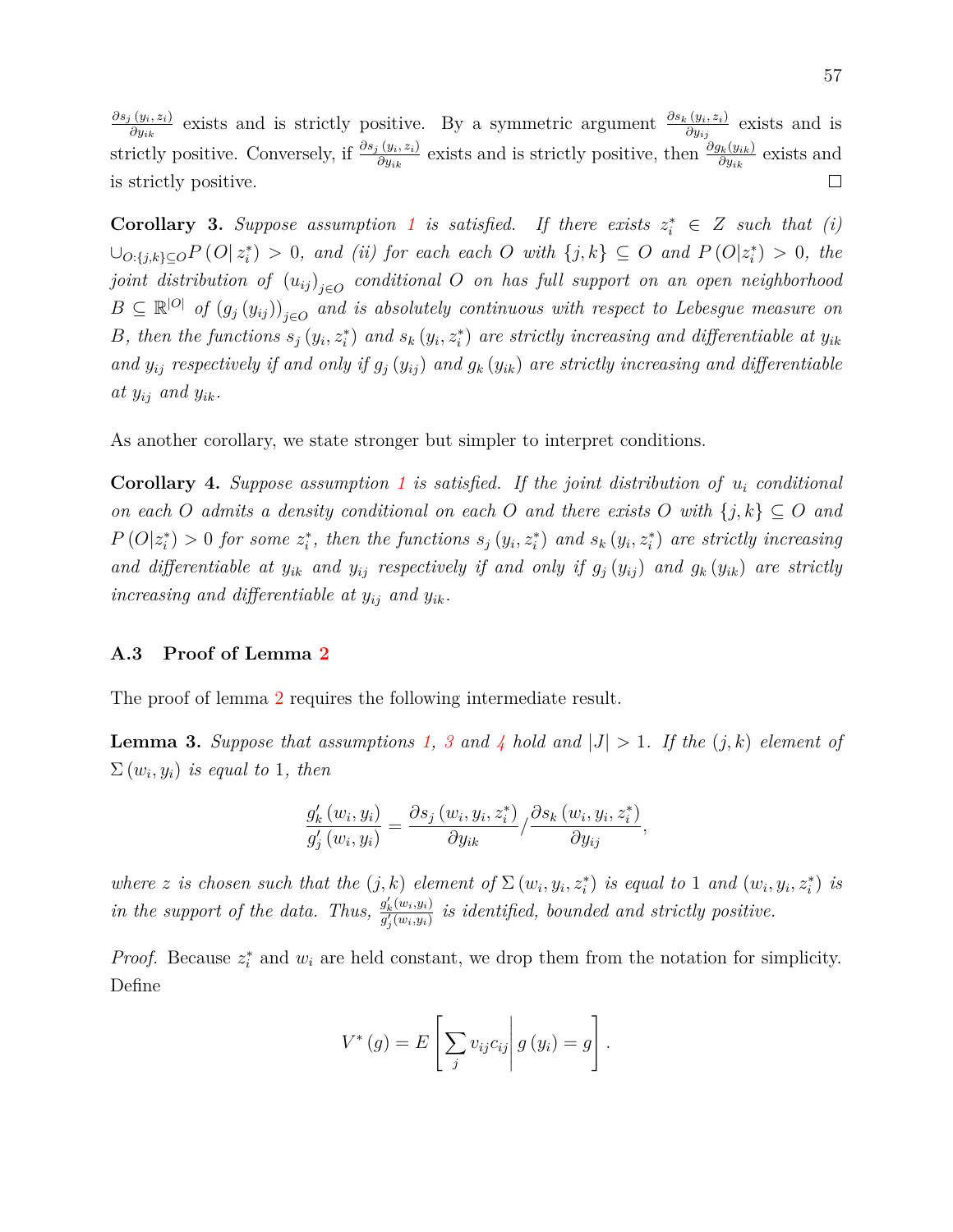Let  $C_O = \left\{c \in \{0,1\}^J : \sum_j c_j \leq 1, c_j = 0 \text{ if } j \notin O\right\}$ . Observe that

$$
V^*(g) = \sum_{O \in \mathcal{O}} E\left(\max_{j \in O} u_j(\omega_i) - g_j \middle| O, g\right) P\left(O|g\right)
$$
  
= 
$$
\sum_{O \in \mathcal{O}} E\left(\max_{c \in C_O} \sum_j c_j \cdot (u_j(\omega_i) - g_j) \middle| O \right) P\left(O\right),
$$

where assumption [1](#page-10-1) allowed us to drop the conditioning on *g*. Observe that  $\sum_j c_j \cdot (u_j(\omega_i) - g_j)$ is an affine function of *g* and thus equidifferentiable with a continuous derivative. By Theorem 3 of [Milgrom and Segal](#page-53-2) [\(2002\)](#page-53-2),  $\max_{c \in C_O} \sum_j c_j \cdot (u_j(\omega_i) - g_j)$  are left- and right-differentiable in each *g<sup>j</sup>* .Boundedness of *c<sup>j</sup>* and differentiation under the integral sign yields that

$$
\frac{\partial V^*}{\partial g_j} (g (y_i)) = - \sum_{O \in \mathcal{O}} P(O) E (c_{ij} | O)
$$

$$
= -s_j (y_i),
$$

where the left- and right- partial derivatives of  $V^*(\bar{g})$  with respect to  $g_j$  are equal because  $s_j(y_i)$  is continuous at  $y_i$  with respect to  $y_{ij}$  and  $g'_j(y_{ij}) \neq 0$  (see Theorem 3 of [Milgrom](#page-53-2) [and Segal](#page-53-2) [\(2002\)](#page-53-2)). The dependence of  $s_j(\cdot)$  on  $z_i^*$  and w has been subsumed since we have conditioned on it. Thus, we have that for any *y*,  $s_j(y) = -\frac{\partial V^*}{\partial q_j}$  $\frac{\partial V^*}{\partial g_j}\left(g\left(y\right)\right).$ 

Differentiating the expression  $s_j(y) = -\frac{\partial V^*}{\partial q_j}$ *∂* $\frac{\partial V^*}{\partial g_j}(g(y))$  with respect to *y<sub>k</sub>* for *k*≠ *j* yields

$$
\frac{\partial s_j(y)}{\partial y_k} = -\frac{\partial^2 V^*(g(y))}{\partial g_j \partial g_k} g'_k(y_k). \tag{7}
$$

Note that assumption [3](#page-19-0) states that the partial derivative  $\frac{\partial s_j(y)}{\partial y_k}$  exists and it is strictly positive and assumption [4](#page-20-1) states that  $g'_k(y_k)$  exists, it is not zero and it is finite. Thus, it follows that the cross partial also exists. Assumption [3](#page-19-0) implies that neither the cross-partial derivative of *V*<sup>∗</sup> nor the derivative  $g'_k$  (⋅) are zero. By Young's theorem,  $\frac{\partial^2 V^*(g(y))}{\partial g_i \partial q_k}$  $\frac{\partial^2 V^*(g(y))}{\partial g_j \partial g_k} = \frac{\partial^2 V^*(g(y))}{\partial g_k \partial g_j}$  $\frac{V^+(g(y))}{\partial g_k \partial g_j}$ . Therefore, for any two values of  $y_j$  and  $y_k$ , the ratio

$$
\frac{g_k'(y_k)}{g_j'(y_j)} = \frac{\partial s_j(y)}{\partial y_k} / \frac{\partial s_k(y)}{\partial y_j}
$$

since  $\frac{\partial^2 V^*(g(y))}{\partial g \cdot \partial g}$  $\frac{\partial V^*(g(y))}{\partial g_j \partial g_k}$  is non-zero everywhere. Assumption [3](#page-19-0) implies that this ratio is strictly positive and bounded.  $\Box$ 

We are now ready to prove lemma [2.](#page-20-0) Fix  $w_i$  and omit it from notation. Let j be the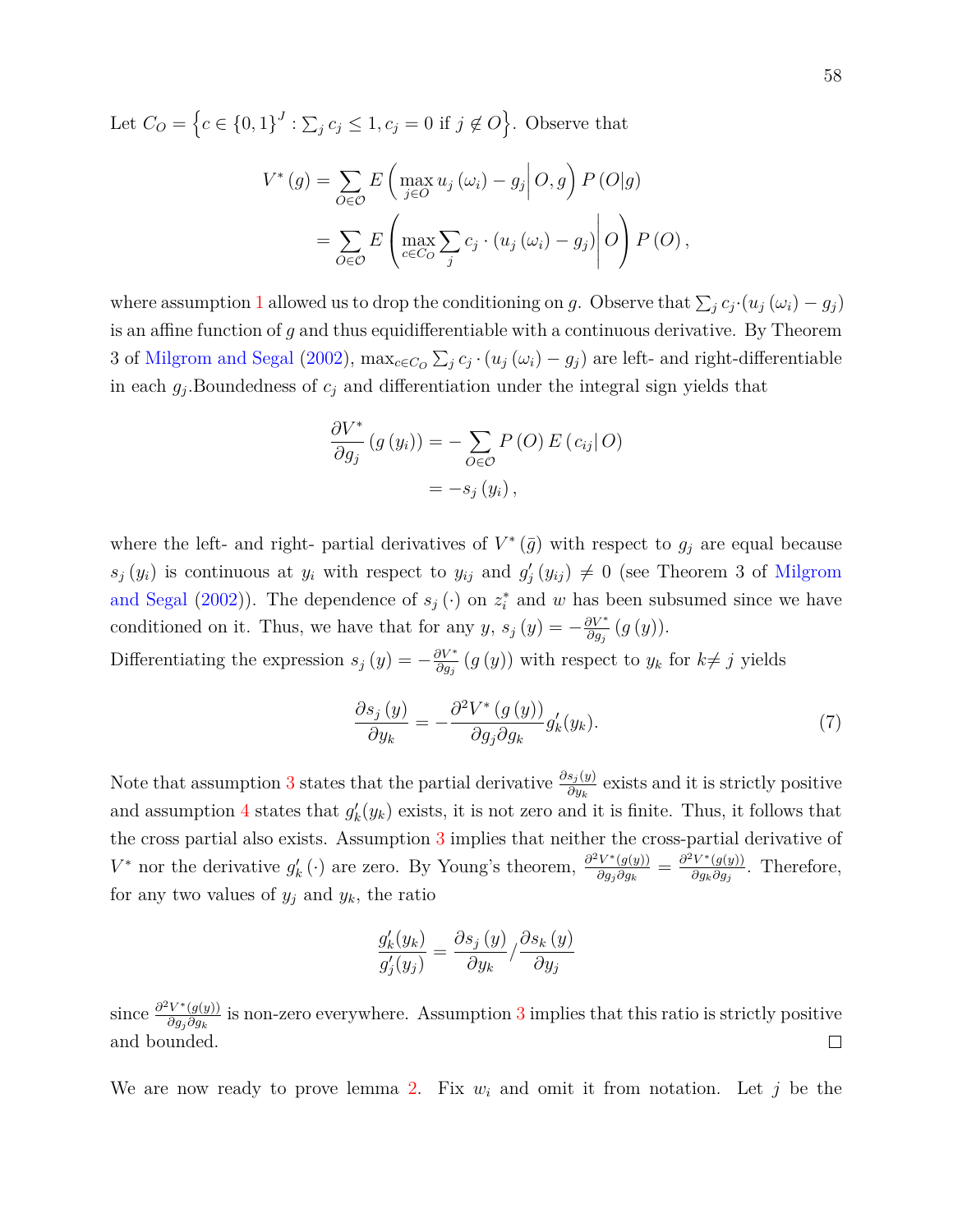reference good and recall the normalization that  $|g'_j(y_0)| = 1$  and  $g_j(y_0) = 0$  for some *y*<sub>0</sub>. Take any  $\tilde{y} = (y_1, ..., y_{j-1}, y_0, y_{j+1}, ... y_J) \in Y^*$  where  $Y^* = \{y \in Y : \Sigma(y_i) = 1\}$ . Let  $(k = j_0, j_1, j_2, \dots, j_{n-1}, j_n = j)$  be a shortest path in the graph of  $\Sigma(\tilde{y})$  that connects *k* to the reference good *j*. This path exists by assumption [3.](#page-19-0) Lemma [3](#page-58-0) implies that  $\frac{g'_{j_i}(g_{j_i})}{f}$  $\frac{g_{j_i}(y_{j_i})}{g'_{j_{i-1}}(y_{j_{i-1}})}$  is identified for each  $i \in \{1, 2, ..., n\}$ . Moreover,  $\frac{g'_{j_i}(y_{j_i})}{g'_{j_i}(y_{j_i})}$  $g'_{j_i}(\tilde{y}_{j_i})$ <br>  $g'_{j_{i-1}}(\tilde{y}_{j_{i-1}}) \in (0, \infty)$ . Thus,  $g'_k(y_k) = \frac{g'_k(y_k)}{g'_j(y_0)}$  $\frac{g^{}_{k} (y_{k})}{g^{\prime}_{j} (y_{0})} =$  $\prod_{i=1}^n$  $g'_{j_i}\big(\tilde{y}_{j_i}\big)$  $g_{j_i}(y_{j_i})$  is identified for every  $k \neq j$  and  $y_k \in Y_k$ , where  $Y_k$  denotes the projection of the set *Y* on the *k*-th dimension. Since  $g_k(y_0) = 0$  and  $g_k(\cdot)$  is continuously differentiable,  $g_k(y_k) = \int_{y_0}^{y_k} g'_k(\tau) d\tau$  is identified as the argument can be used to identify  $g'_k(\tau)$  for almost all  $\tau \in Y_k$  because  $Y_k$  is an interval and the set  $Y - Y^*$  has a finite number of elements. Moreover, each  $g_k(\cdot)$  is strictly increasing since  $g'_k(y_k) > 0$ . We now turn to identification of *g*<sub>*j*</sub> (·). Take any  $y \in Y^*$  with  $y_j \neq y_0$  and let *k* be a good such that that  $(j, k)$  element of  $\Sigma(w_i, y)$  is 1. Lemma [3](#page-58-0) and the fact that  $g'_k(y_k)$  is identified imply that  $g'_j(y_j)$  is identified for almost all  $y_j \in Y_j$ . Again, because Y is rectangular and  $g'_j(\cdot)$  is continuous, we have that  $g_j(y_j)$  is identified by the fundamental theorem of calculus.

#### **A.4 Proof of Proposition [1](#page-23-0)**

To simplify notation, we drop the conditioning on  $w_i$ . Since the function  $g(\cdot)$  is known, in a minor abuse of notation we write  $g = g(y)$  and  $s(g) = \{s_j(g)\}_{j \in J}$ . We also drop  $z_i$  from the notation because its support is a singleton. With this simplification, the function  $s_j(g)$  can be re-written as follows:

$$
s_j(g) = \sum_{O \in \mathcal{O}} P\left(O, j \in \arg\max_{k \in O} u_k - g_k \middle| g\right)
$$
  
\n
$$
= \sum_{O \in \mathcal{O}} \int 1\left\{j \in \arg\max_{k \in O} u_k - g_k\right\} P\left(O | u, g\right) f_U(u) \, du
$$
  
\n
$$
= \sum_{O \in \mathcal{O}} \int 1\left\{j \in \arg\max_{k \in O} u_k - g_k\right\} P\left(O | u\right) f_U(u) \, du
$$
  
\n
$$
= \sum_{O \in \mathcal{O}} \int 1\left\{j \in \arg\max_{k \in O} u_k - g_k\right\} \left(\int_{O^c} P\left(O | u\right) f_U(u) \, du_{O^c}\right) du_O
$$
  
\n
$$
= \sum_{O \in \mathcal{O}} \int_{g_j}^{\infty} \left(\int_{-\infty}^{u_j - g_j + g_k} \dots \int_{-\infty}^{u_j - g_j + g_{k'}} h_O(u_O) \, du_{O - \{j\}}\right) du_j,
$$

where  $O^c = J \backslash O$ ,  $u_O = (u_j)_{j \in O}$ ,  $u_{O^c} = (u_j)_{j \in J \backslash O}$  and  $h_O(u_O) = \int P(O|u) f_U(u) \, du_{O^c}$ . The third equality follows from assumption [1](#page-10-1) whereas the others simply re-write the problem. Since  $s(g)$  is the only observable when the support of z is a singleton, under assumption [1,](#page-10-1)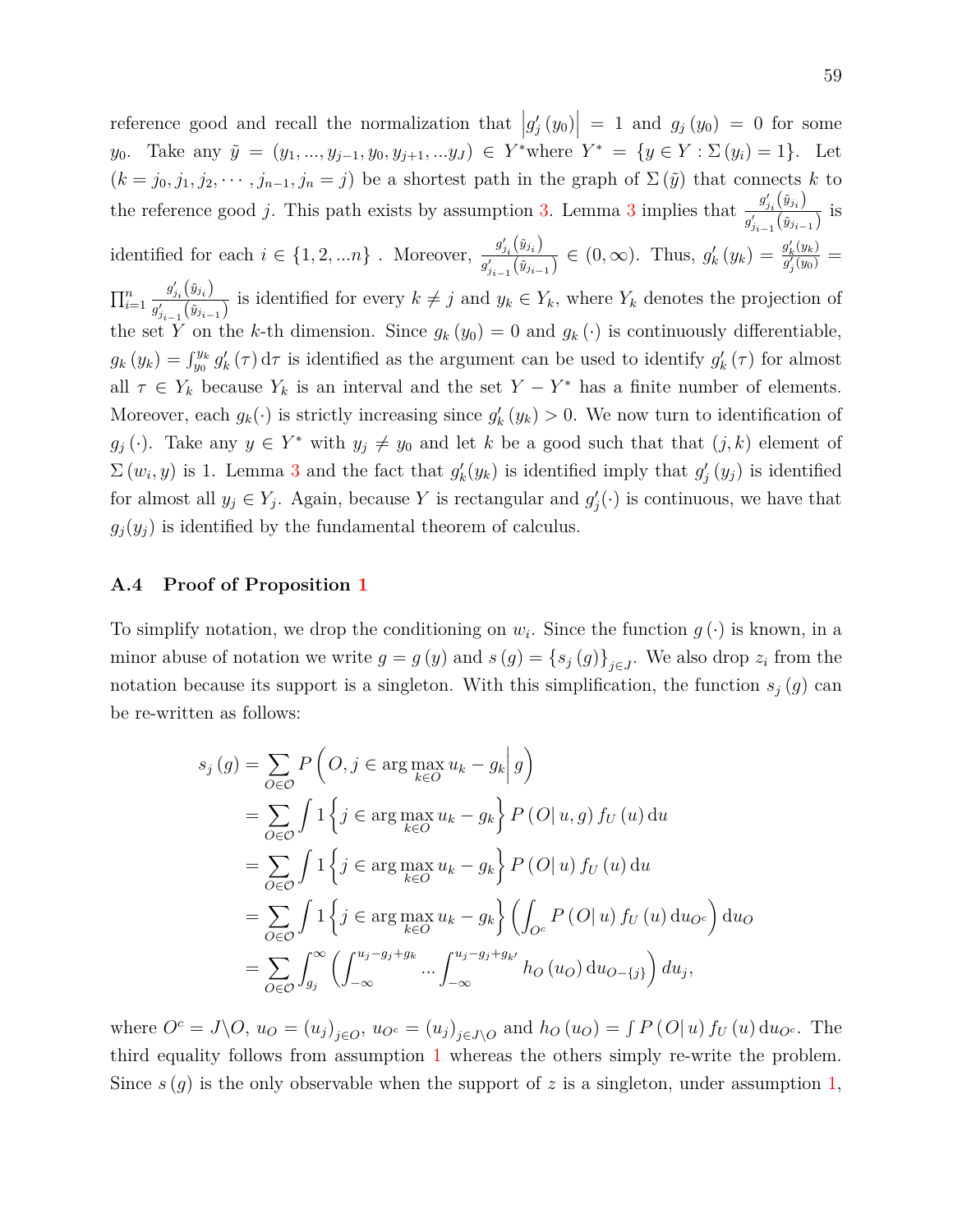identification of the model is equivalent to identification of  $P(O|u)$  and  $f_U(u)$ .

We use a standard definition of identification [\(Matzkin,](#page-52-5) [2007\)](#page-52-5). Define a model as a collection of admissible structures  $\{P(\cdot|\cdot), f_U(\cdot)\}\$ . A pair of structures is observationally equivalent if they yield the same observable market share functions  $s(\cdot)$ . In particular, since the functions  ${h_O(\cdot)}_{O \in O}$  determine the functions  $s_j(g)$ , two structures that yield the same functions  $h<sub>O</sub>(.)$  are also observationally equivalent. Thus, the function  $f<sub>U</sub>(.)$  is identified if and only if for any pair of observationally equivalent admissible structures  $\{P(\cdot|\cdot), f_U(\cdot)\}$  and  $\{\tilde{P}(O|\cdot), \tilde{f}_U(\cdot)\}, f_U(\cdot) = \tilde{f}_U(\cdot).$ 

To complete the proof of the proposition, define admissible structures as pairs  $\{P(\cdot|\cdot), f_U(\cdot)\}$ such that (i)  $f_U(u)$  is a density, (ii)  $0 < \tilde{P}(O|u) < 1$  for all  $O \in \mathcal{O}$  and all  $u \in \mathbb{R}^{|J|}$ , and (iii) the choice set probabilities add to one for each *u*:  $\sum_{O \in \mathcal{O}} \tilde{P}(O|u) = 1$ . The first conditions follow from the assumptions in the proposition. The second and third conditions ensure that *P* (*O*| *u*) is a proper probability for any pair (*O, u*). The distribution of indirect utilities is not identified if there are two observationally equivalent admissible structures  $\{P(\cdot|\cdot), f_U(\cdot)\}$ and  $\{\tilde{P}(O|\cdot), \tilde{f}_U(\cdot)\}$  with  $f_U(\cdot) \neq \tilde{f}_U(\cdot)$ . The following lemma shows that this is the case under the hypothesis of the proposition.

**Lemma 4.** *If for the admissible structure*  $\{P(\cdot|\cdot), f_U(\cdot)\}$  *there exists an open set*  $B \subset \mathbb{R}^{|J|}$ *and a choice set*  $O \subsetneq J$  *such that for all*  $u \in B$ *,*  $f_U(u) > 0$  *and*  $P(O|u) > \kappa > 0$ *, then there* exist an alternative admissible structure  $\left\{ \tilde{P}(\cdot|\cdot), \tilde{f}_U(\cdot) \right\}$  with  $f_U(\cdot) \neq \tilde{f}_U(\cdot)$  and for all  $u_O$ ,

$$
h_O(u_O) = \int P(O|u) f_U(u) \, du_{O^c} = \int \tilde{P}(O|u) \, \tilde{f}_U(u) \, du_{O^c}.
$$

*Proof.* Fix an open set  $U \subset \mathbb{R}^{|J|}$ , a choice set  $O \subsetneq J$  such that for all  $u \in U$ ,  $f_U(u) > 0$ and  $P(O|\mathbf{u}) > \kappa > 0$ . These quantities exist by assumption. Let  $R = \prod_{j \in \mathcal{J}} \left[\underline{u}_j, \bar{u}_j\right] \subset$ *U* be a closed cartesian product of |*J*| intervals, one for each good. Define an arbitrary absolutely continuous function  $c(u_{O^c})$  such that (i)  $c(u_{O^c}) \neq 0$ , (ii)  $||c(u_{O^c})||_{\infty} < \frac{\kappa}{2}$  $\frac{\kappa}{2}$ , (iii)  $c(u_{O}^c) = 0$  for  $u_{O}^c \notin R_{O}^c$ , where  $R_{O}^c = \prod_{j \in O}^c \left[ \underline{u}_j, \overline{u}_j \right]$  denotes the product of the intervals in  $R$  corresponding to the products in  $O^c$ .

Define a family of functions  $\{a_{O}(u)\}_{O\subseteq\mathcal{O}}$  as follows. Let  $a_{O}(u) = 0$  for  $O' \neq O$  and

$$
a_O(u) = 1\{u \in R\} \left[ c(u_{O^c}) - \frac{\int_{R_{O^c}} c(u_{O^c}) f_U(u) du_{O^c}}{\int_{R_{O^c}} f_U(u) du_{O^c}} \right].
$$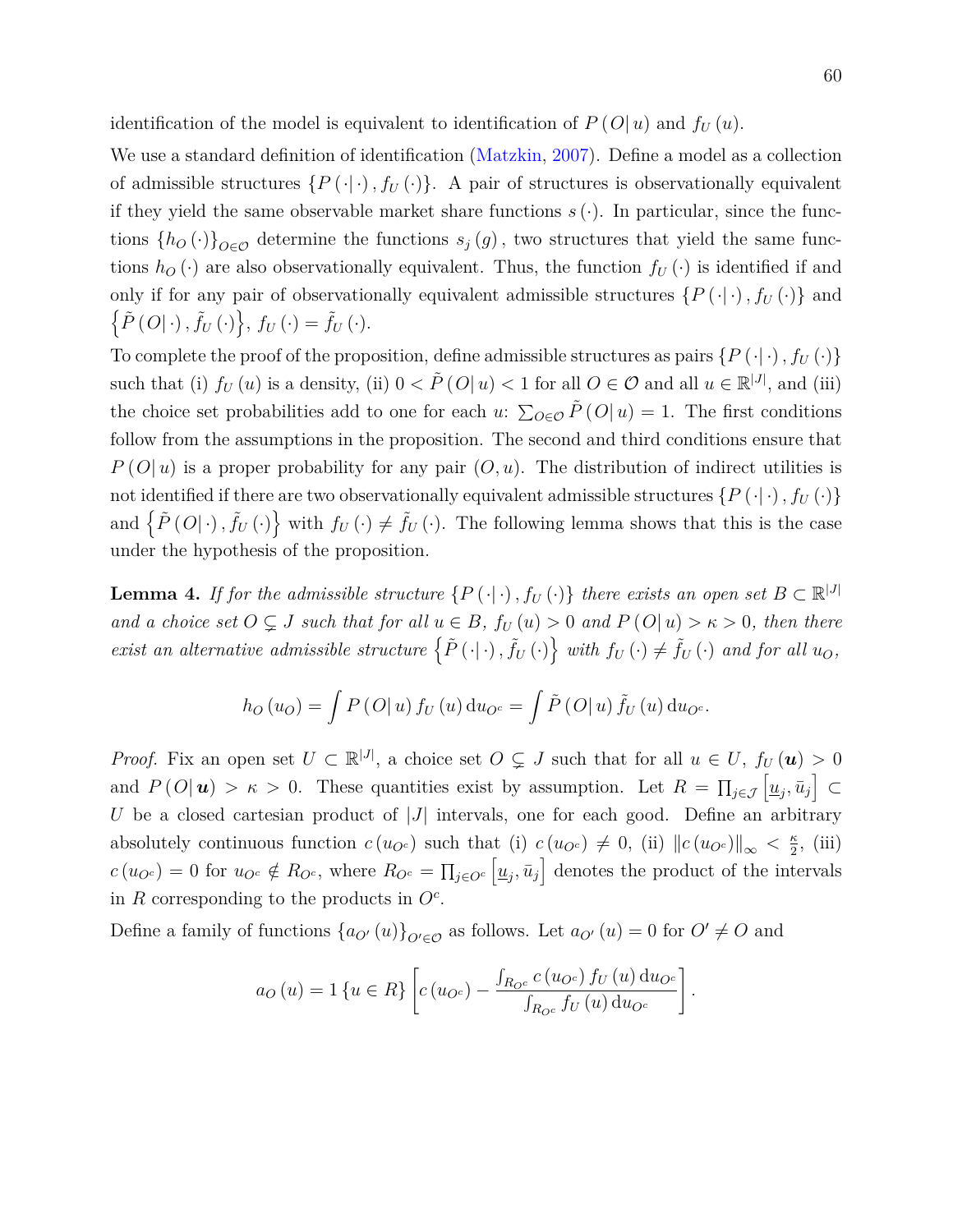Note that each  $\|a_O(u)\| < \kappa$ , and that

$$
\int a_O(u) f(u) du_{O^c} = \int_{R_{O^c}} \left[ c(u_{O^c}) - \frac{\int_{R_{O^c}} c(u_{O^c}) f_U(u) du_{O^c}}{\int_{R_{O^c}} f_U(u) du_{O^c}} \right] f(u) du_{O^c} = 0.
$$

Moreover, for every  $O' \subset O$ 

$$
\int a_0(u) f(u) du_{O^{c}} = \int \int a_0(u) f(u) du_{O^c} du_{O\setminus O'} = 0.
$$

Define the alternative structure as

$$
\tilde{f}(u) = (1 - a_O(u)) f (u)
$$

$$
\tilde{P}(O'|u) = \frac{P(O'|u) - a_{O'}(u)}{1 - a_O(u)}
$$

for every  $O' \in \mathcal{O}$ . Now we verify that  $\{\tilde{P}(\cdot|\cdot), \tilde{f}(\cdot)\}\)$  is an admissible structure. First,  $\tilde{f}(u)$ is a density because  $(1 - a_O(u)) f(u) \geq 0$  and

$$
\int (1 - a_O(u)) f(u) \, du = 1 - \int_O \int_{O^c} a_O(u) f(u) \, du_{O^c} \, du_O = 1.
$$

Second, the choice set probabilities satisfy  $0 < \tilde{P}(O'|u) < 1$  for all  $O' \in \mathcal{O}$ . Third, the choice set probabilities add to one for each *u*:

$$
\sum_{O' \in \mathcal{O}} \tilde{P}(O'|u) = \frac{\sum_{O' \in \mathcal{O}} P(O'|u) - a_O(u)}{1 - a_O(u)} = 1.
$$

Now we verify that the alternative structure is observationally equivalent to the original one. Note that  $\int_{O'^c} \tilde{P}(O'|u) \tilde{f}(u) du_{O'^c} = \int_{O'^c} P(O'|u) f(u) du_{O'^c} = h_{O'}(u_{O'})$  for all  $O' \neq O$ . And, finally

$$
\int_{O^c} \tilde{P}(O|u) \tilde{f}(u) du_{O^c} = \int_{O^c} (P(O|u) - a_O(u)) f(u) du_{O^c}
$$

$$
= \int_{O^c} P(O|u) f(u) du_{O^c} - \int_{O^c} a_O(u) f(u) du_{O^c}
$$

$$
= h_O(u_O).
$$

 $\Box$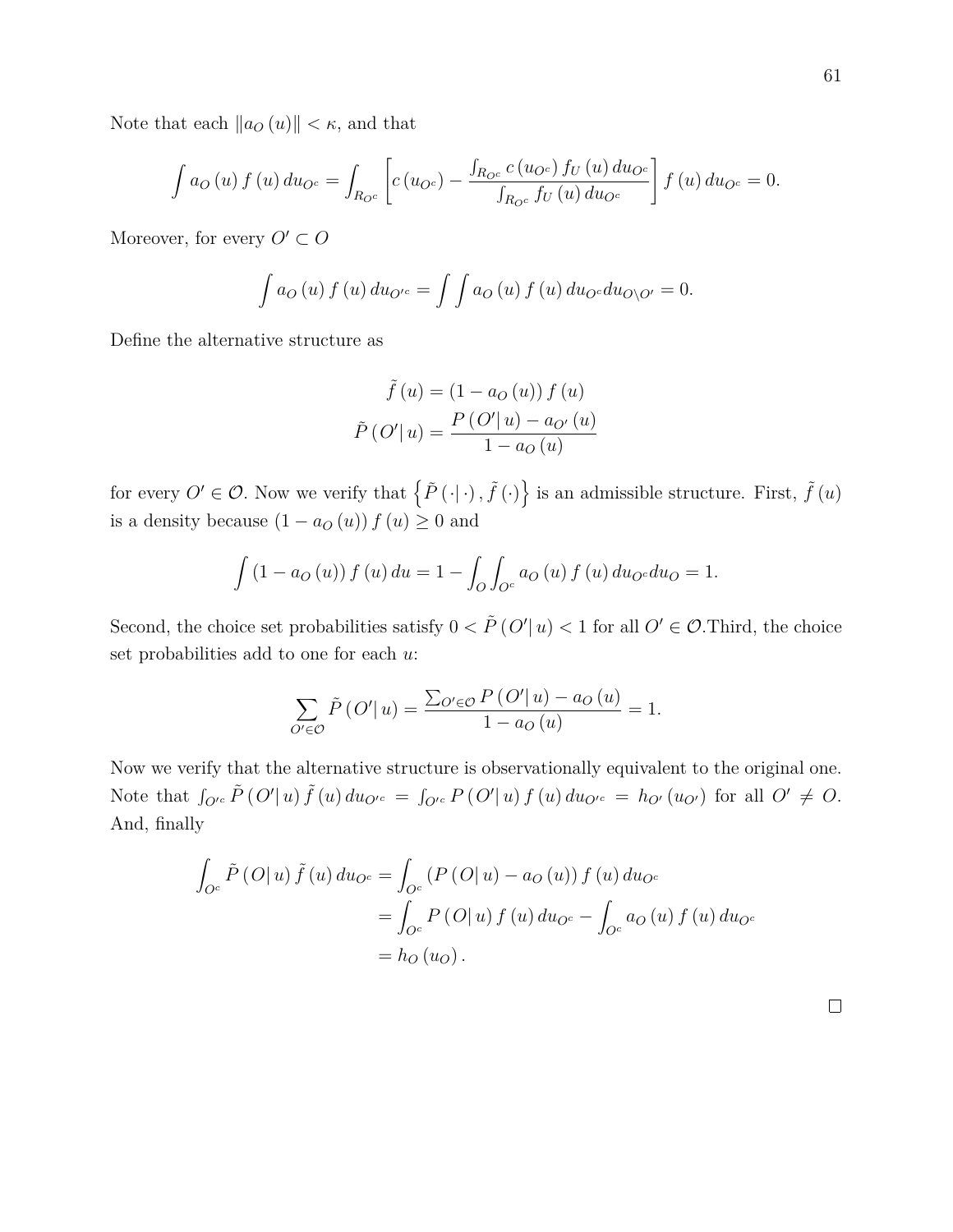#### **A.5 Identification across Markets**

We show results analogous to those in Proposition [2](#page-26-0) for non-separable models. These results follow Theorem 2 in [Berry and Haile](#page-49-3) [\(2010\)](#page-49-3). Let

$$
\delta_{jt} = \tilde{u}_j(x_{jt}, \xi_{jt}) \equiv \text{med} (u_{ijt} | x_{jt}, \xi_{jt}),
$$

and let  $f_{\delta_j}(\cdot | x_{jt}, r_{jt})$  be the conditional density of  $\delta_j$ , where  $r_{jt}$  are a set of instruments. Fix  $\varepsilon_{\tau} > 0$  and  $\varepsilon_{f} > 0$ , small. For  $\tau \in (0,1)$ , let  $\mathcal{L}_{j}(\tau)$  be the convex hull of functions  $m_{j}(\cdot,\tau)$ such that for all  $r_{jt}$ ,  $P(\delta_{jt} \leq m_j(x_{jt}, \tau) | r_{jt}) \in [\tau - \varepsilon_{\tau}, \tau + \varepsilon_{\tau}],$  and for all  $x_{jt}$ ,  $m_j(x_{jt}, \tau) \in$  $s_j(x_{jt}) \equiv \left\{ \delta : f_{\delta_j}(\delta | x_{jt}, r) \geq \varepsilon_f, \forall r \text{ with } f_X(x_{jt} | r) > 0 \right\}.$ 

<span id="page-63-0"></span>**Assumption 6.**  $\xi_{jt} \perp r_{jt}$ 

<span id="page-63-1"></span>**Assumption 7.** *For all j* and  $\tau \in (0,1)$ *,* (*i*) *for any bounded function*  $B_j(x,\tau) = m_j(x,\tau) \tilde{u}_j(x,\tau)$  with  $m_j(\cdot,\tau) \in \mathcal{L}_j(\tau)$  and  $\varepsilon_{jt} \equiv \delta_{jt} - \tilde{u}_j(x_{jt},\tau)$ ,  $E[B_j(x_{jt},\tau) \psi_j(x_{jt},r_{jt},\tau) | r_{jt}] = 0$ a.s. only if  $B_j(x_{jt}, \tau) = 0$  a.s. for  $\psi_j(x, r, \tau) = \int_0^1 f_{\varepsilon_j}(\sigma B_j(x, \tau) | x, r) d\sigma > 0$ . (ii) the *density*  $f_{\varepsilon_j}(e|x,w)$  *of*  $\varepsilon_{jt}$  *is continuous and bounded for all*  $e \in \mathbb{R}$ *, and (iii)*  $\tilde{u}_j(x_{jt},\tau) \subset$  $s_j(x_{jt})$  *for all*  $x_{jt}$ *.* 

**Proposition 4.** *[\(Berry and Haile,](#page-49-3) [2010;](#page-49-3) [Chernozhukov and Hansen,](#page-50-2) [2005\)](#page-50-2). If δjt is identified and assumptions* [6](#page-63-0) *and* [7](#page-63-1) *are satisfied, then the functions*  $\tilde{u}(\cdot)$  *and*  $\xi_{jt}$  *are identified for each j and t.*

*Proof.* Follows from theorem 4 in [Chernozhukov and Hansen](#page-50-2) [\(2005\)](#page-50-2) since  $\delta_{jt}$  is identified.  $\square$ 

An analogous results holds for identification of  $\tilde{g}_j$  since

$$
g_{jt} = \tilde{g}_j(x_{jt}, \zeta_{jt})
$$

is known. Here, we switch  $g_{jt}$  for  $\delta_{jt}$  and  $\tilde{g}_j(\cdot)$  for  $\tilde{u}_j(\cdot)$ .

# **B Data Appendix**

The data reported here have been supplied by the United States Renal Data System (USRDS) and the Centers for Medicare & Medicaid Services (CMS). These sources provide us with data on all dialysis facilities and the near universe of kidney patients in the US. Patient characteristics include the residence zip-code, co-morbidities and the facility that they attend.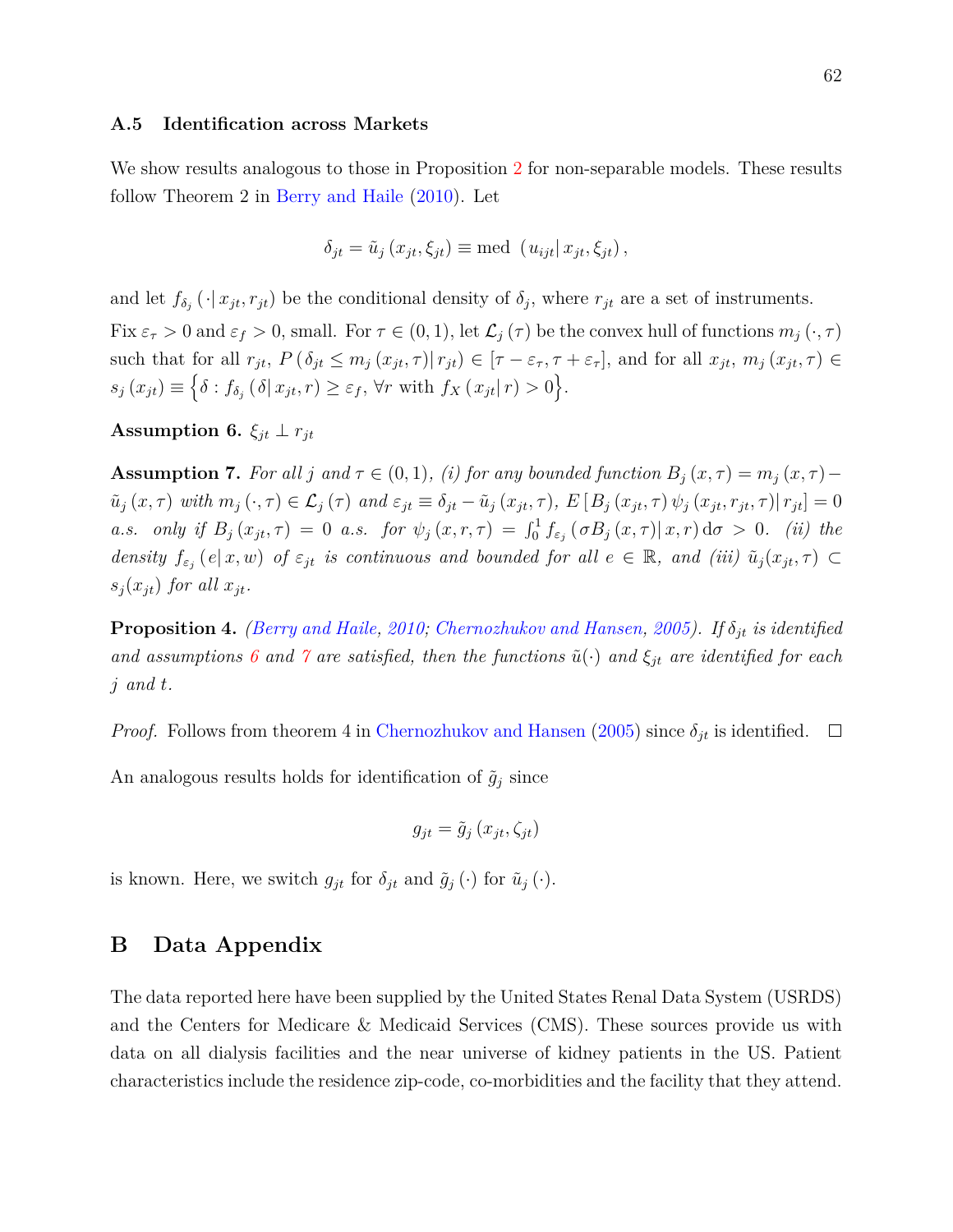For each facility, we observe their address, ownership status and the number of stations. Patients and facilities are uniquely identified by a USRDS generated identifier that can be used to link records across separate datasets. We geocode patient zip-codes and facility addresses to calculate the straight line distance between a given facility and a patient's zipcode centroid.

We will retain copies of the data until permitted by our Data Use Agreement with the United States Renal Data System (USRDS). Researchers interested in using our dataset should directly contact USRDS to obtain permission.

#### **B.1 Data Description**

Our data on patient profiles and treatment history come from the USRDS Researcher Standard Analysis File (SAF) which combines information from ESRD claims filed to CMS and data from the Consolidated Renal Operations in a Web-Enabled Network System (CROWN), a mandatory data system used by dialysis facilities to collect information on all patients, regardless of payer type. The main SAF datasets used in this analysis are Medical Evidence (medevid), which includes patient health information like co-morbidities and the whether a nephrologist was already caring for a patient when dialysis commenced, Treatment History (rxhist), where we obtain the sequence of facilities in which a patient was treated, Payer History (payhist) for insurance information, Residence History for the residence zip code and the Facility dataset from the USRDS.

Though the patient information is sourced from claims, facility data come from the CMS Annual Facility Survey and the CMS Facility Compare dataset maintained separately by CMS. These includes identifiers for the facility, years of operation, profit status, chain status, and setting status. The facility and patient identifiers allow us to link the patient information from claims and the facility information from Facility Compare, providing a complete overview of the patient-facility interaction.

We also geocoded facility addresses and obtained the geocodes for the centroid of each patient's zip code. These coordinates are used to estimate the distance from the facility to the patient, calculated as the distance from the patients' reported zip code centriod to the facility. Geo-coordinates are obtained via queries sent to the Google Maps API; these queries have as an input the facility addresses included in the Facility Compare dataset provided by CMS and return as an output the associated longitude and latitude for each facility. Zip-code centroids are also obtained using Google Maps.

We use the Treatment History files to construct the number of patients receiving care at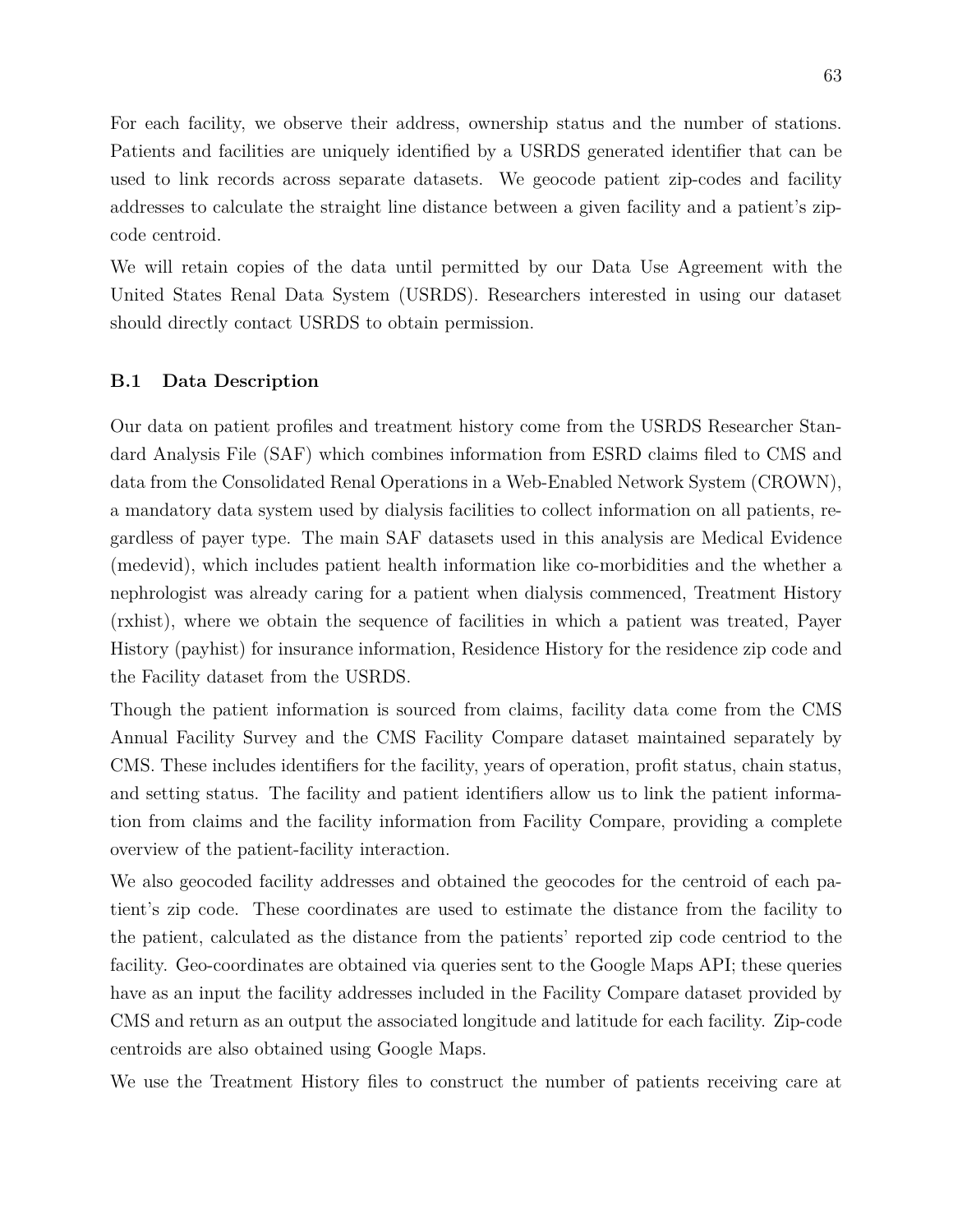each facility at a given point in time. This file contains the start date and the end date of each patient's treatment at each facility where they receive care. We use this information to compute the number of patients undergoing in-patient hemodialysis at each facility on each day during our sample period. These calculations will include all patients, irrespective of whether they are in the sample of patients that we use to estimate our model (see section [B.2.2](#page-67-0) below).

#### **B.2 Sample Selection**

We consider first-time admissions in California facilities between Jan 1, 2015 and December 31, 2018. As mentioned in the main text, moving costs and other considerations can be important in subsequent stays, which complicates the analysis. Nonetheless, the first facility a patient chooses is consequential as the median and average patient is treated at 1 and 1.22 facilities respectively.

California is essentially an isolated market, with few outgoing or incoming patient-facility connections across its state borders. Figure [B.1](#page-66-0) shows the linkages between all facilities in the US and zip-code centroids in California. The thickness of each edge connecting a facility with a zip-code centroid indicates the number of patients residing in a zip-code that started dialysis at a given facility. We omit edges with fewer than three patients. Only in rare instances does a patient living in California attend a facility outside the state. When they do, our approach will treat the patient as choosing the outside option.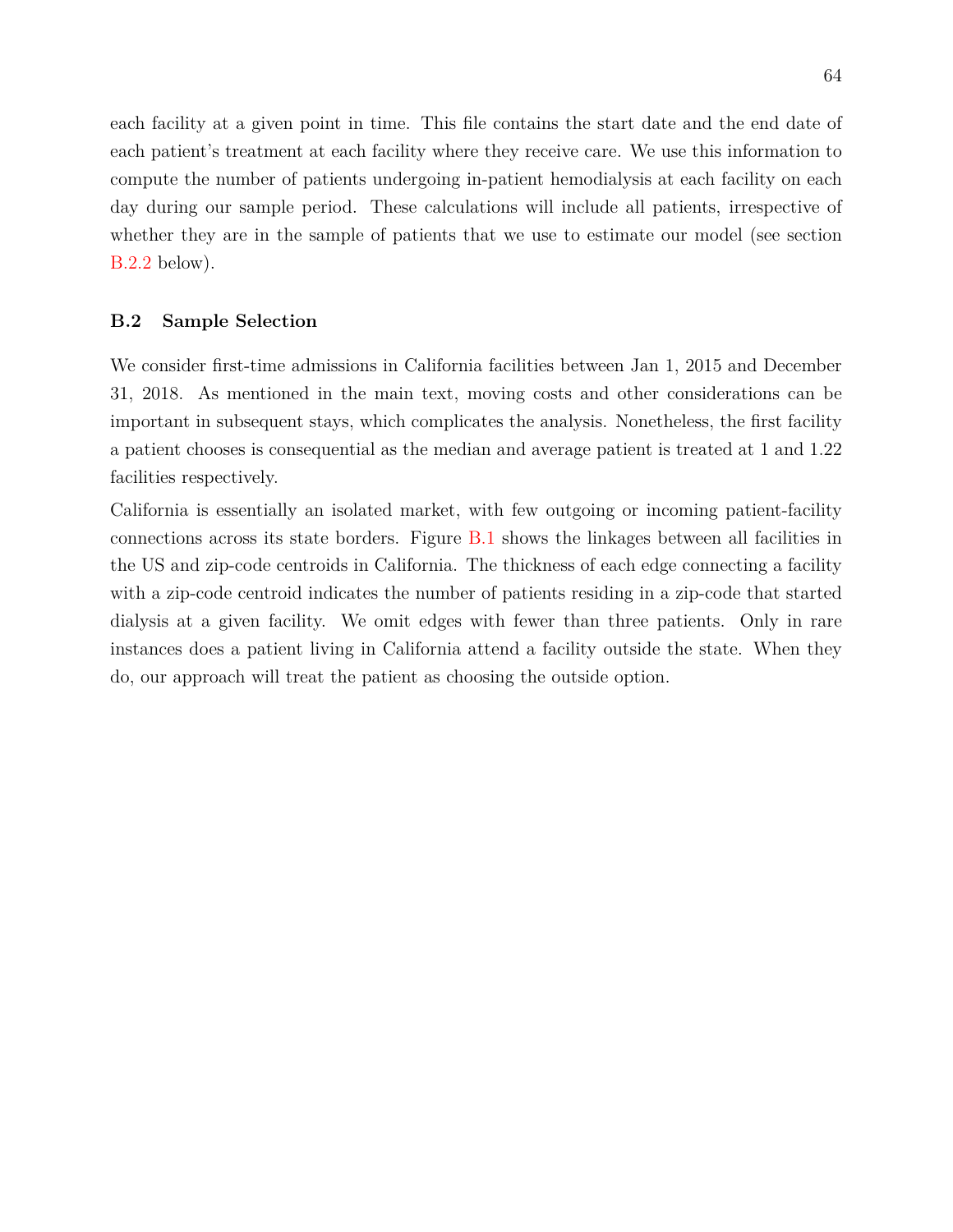<span id="page-66-0"></span>

Figure B.1: California Connections

#### *B.2.1 Facility Sample Selection*

Connections

 $3 - 5$  $5 - 8$  $8 - 13$  $13 - 104$ Dialysis Facility

Table [B.1](#page-67-1) describes the facility sample. All facilities in California during our sample period were successfully geocoded. From this universe of facilities, we restrict attention to facilities that focus on in-center care and are non-pediatrics. Both variables are calculated using the admissions data for facilities during our sample period; a facility is said to focus on in-facility care if more than 50% of its admitted patients enroll in facility-based hemodialysis. We classify a facility as pediatrics if the average age of the patients they admit is less than or equal to 18. Patients living in California who receive dialysis but do not attend one of these facilities are considered as being treated at a composite outside option.

We restricted to facilities that focus on non-pediatric and in-center care for two reasons. First, we want to focus on the interactions for individuals that are going to facilities to receive treatment, as opposed to receiving home dialysis in which case the distance to the facility is not as salient in the patient's choice of facility. Only a small minority of patients receive home dialysis and are likely selected on health condition and income. Second, we restrict to nonpediatric facilities because the baseline differences in co-morbidities and clinical indications for pediatric and adult dialysis can be substantial, creating significantly different needs and operational setups for pediatric facilities.

We only include the quarters for which the facility operation was relatively stable, excluding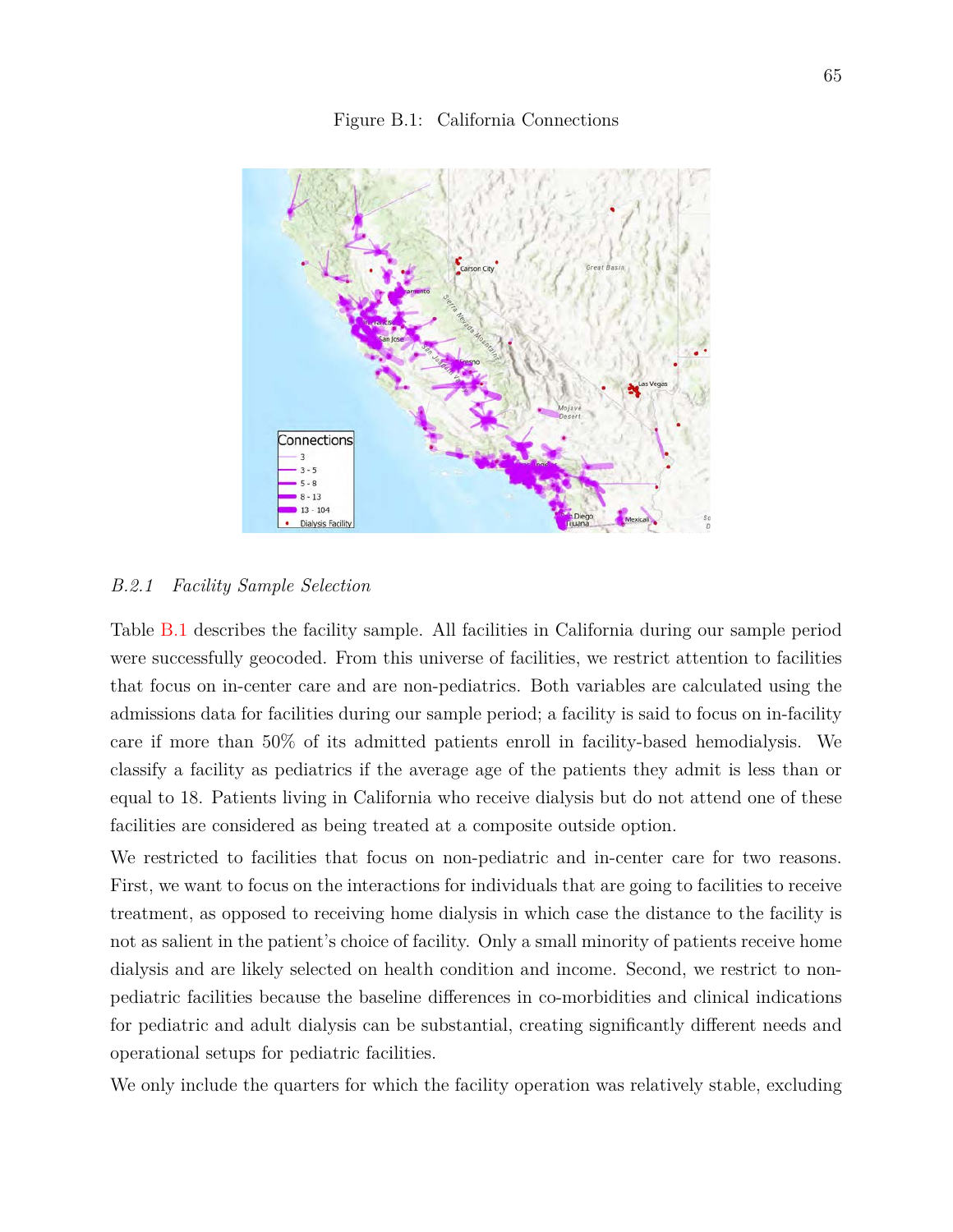periods around entry, exit, capacity changes, or moves as these events could substantially affect a facility's demand and acceptance policies. In particular, we include in the inside option facility-quarters in years with no changes in the number of stations or address. We remove the quarter of and the quarter after a facility entered. Similarly, we remove the quarter before and the quarter of a facility exit.

Table B.1: Facility Sample

<span id="page-67-1"></span>

| <b>Restrictions</b>                                                                        | Facilities |
|--------------------------------------------------------------------------------------------|------------|
| Restricted to 2015 - 2018 and California                                                   | 721        |
| Restricted to facilities with geocoordinates                                               | 721        |
| Restricted to facilities specializing in facility-based hemodialysis and are non-pediatric | 641        |
| Facilities with at least one stable quarter                                                | 552        |

### <span id="page-67-0"></span>*B.2.2 Patient Sample Selection*

Table [B.2](#page-67-2) describes the patient sample. We make three major restrictions on the patient sample, starting from the universe of patients with a residential zip-code in California that started dialysis in the years 2015 - 2018. First, and analogously to the focus on non-pediatric facilities, we keep only adults in our sample, defined as at least 18 years of age when they first started dialysis. Second, we drop patients for whom we weren't able to compute a distance to the facility attended; practically, this means that we drop a handful of patients for whom we did not observe a valid zip-code. These two restrictions together result in a couple hundred patients being dropped from our sample. The biggest cut in the sample comes from dropping patients that chose facilities greater than 50 miles from their reported zip-code centroid. Based on an inspection of these observations, we suspect that the residential zip-code is incorrectly recorded for these patients. One indication is that the 95th percentile of distance, conditional on the chosen facility being is less than 50 miles away, is less than 20 miles.

Table B.2: Patient Sample

<span id="page-67-2"></span>

| Restriction                                                         | <b>Patients</b> |
|---------------------------------------------------------------------|-----------------|
| Restricted to 2015 - 2018 and California                            | 35.559          |
| Restricted to adults (>=18 years old)                               | 35.408          |
| Restricted to admissions with distance between patient and facility | 35.397          |
| Restricted to those that chose a facility within 50 miles           | 33,563          |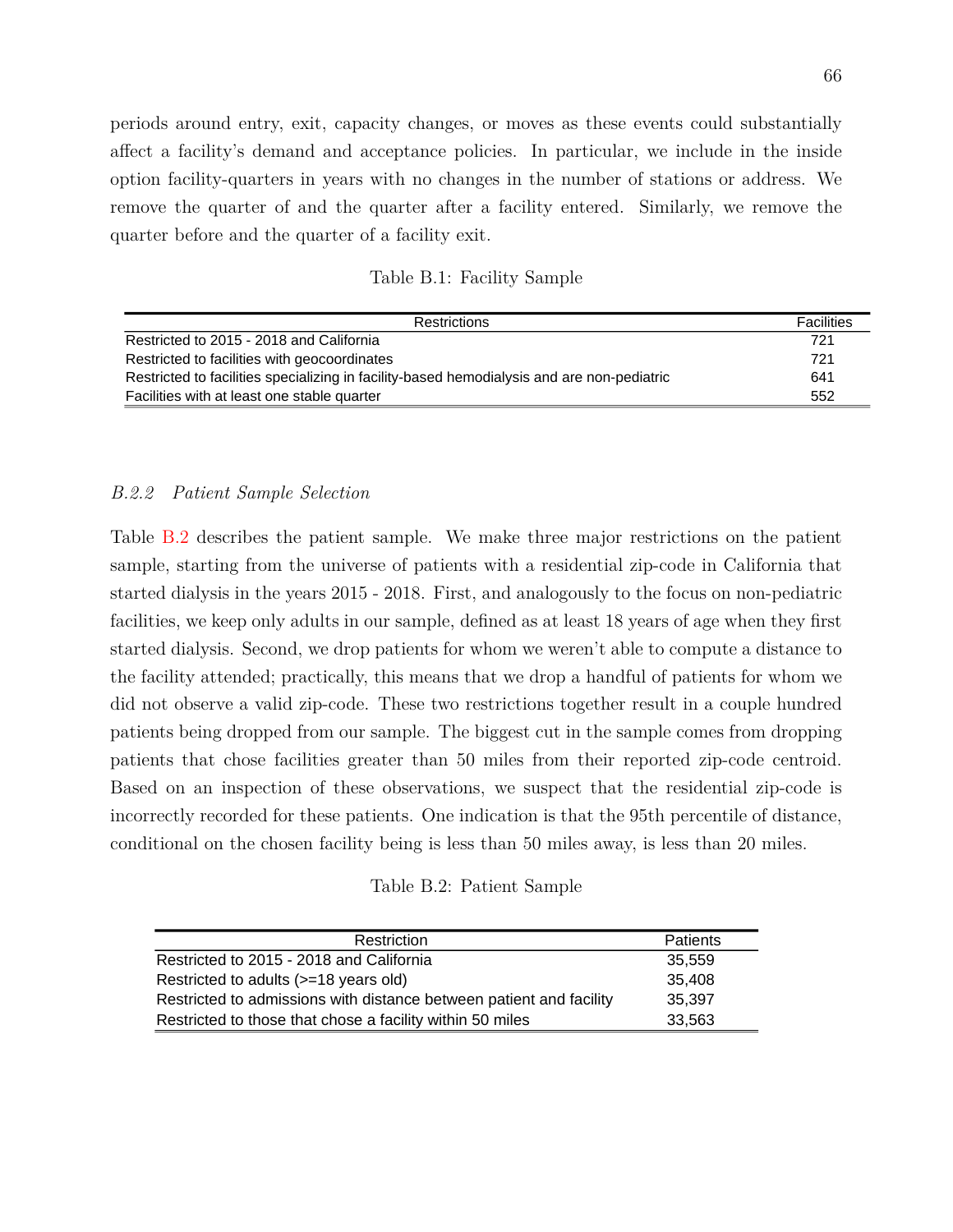#### *B.2.3 Target Capacity*

Table [B.3](#page-68-1) presents estimates of a regression of the estimated target capacity on facility inputs measured annually, controlling for facility fixed effects. The result shows that univariate regressions of facility inputs are positively correlated with target capacity. This includes both capital and labor inputs. The relationship holds even though (i) target capacity varies at a higher frequency level than the recorded inputs and (ii) the inputs are measured only annually.

<span id="page-68-1"></span>

|                                          | (1)         | (2)     | (3)                                | (4)     | (5)       | (6)         | (7)        | (8)         | (9)         |
|------------------------------------------|-------------|---------|------------------------------------|---------|-----------|-------------|------------|-------------|-------------|
|                                          |             |         |                                    |         |           |             |            |             |             |
| <b>Total Number of Dialysis Stations</b> | $-0.005***$ |         |                                    |         |           |             |            |             | $-0.017***$ |
|                                          | (0.002)     |         |                                    |         |           |             |            |             | (0.005)     |
| Late Shift                               |             | 0.019   |                                    |         |           |             |            |             | $-0.039$    |
|                                          |             | (0.028) |                                    |         |           |             |            |             | (0.042)     |
| Registered Nurses on staff full-time     |             |         | $0.022**$                          |         |           |             |            |             | 0.013       |
|                                          |             |         | (0.011)                            |         |           |             |            |             | (0.023)     |
| Licensed Practical/Visiting Nurses FTime |             |         |                                    | 0.054   |           |             |            |             | 0.043       |
|                                          |             |         |                                    | (0.048) |           |             |            |             | (0.051)     |
| Patient Care Technicians on staff FTime  |             |         |                                    |         | 0.007     |             |            |             | $-0.002$    |
|                                          |             |         |                                    |         | (0.007)   |             |            |             | (0.017)     |
| Advanced Practice Nurses on staff FTme   |             |         |                                    |         |           | 0.098       |            |             | 0.095       |
|                                          |             |         |                                    |         |           | (0.134)     |            |             | (0.136)     |
| Dieticians on staff full-time            |             |         |                                    |         |           |             | 0.121      |             | $-0.140$    |
|                                          |             |         |                                    |         |           |             | (0.079)    |             | (0.159)     |
| Social Workers on staff full-time        |             |         |                                    |         |           |             |            | $0.260***$  | $0.424***$  |
|                                          |             |         |                                    |         |           |             |            | (0.068)     | (0.142)     |
| Constant                                 | $0.064*$    |         | $-0.051***$ $-0.176***$ $-0.075**$ |         | $-0.125*$ | $-0.052***$ | $-0.167**$ | $-0.307***$ | $-0.010$    |
|                                          | (0.037)     | (0.013) | (0.065)                            | (0.029) | (0.072)   | (0.015)     | (0.080)    | (0.071)     | (0.048)     |
| Observations                             | 2,041       | 2,038   | 2,041                              | 2,041   | 2,041     | 2,041       | 2,041      | 2,041       | 2,038       |
| R-squared                                | 0.000       | 0.000   | 0.001                              | 0.000   | 0.000     | 0.000       | 0.001      | 0.003       | 0.006       |

#### Table B.3: Correlation Between Target Capacity and Facility Inputs

Robust standard errors in parentheses

\*\*\* p<0.01, \*\* p<0.05, \* p<0.1

# <span id="page-68-0"></span>**C Estimation Appendix: Gibbs Sampler**

Our sampler starts with an initial guess for the parameters  $(\alpha, \beta, \Sigma, \delta, \eta)$  and for the latent variables  $(v_i, \varepsilon_{i0}, \pi_i)$  for every *i*. We denote this guess by  $\theta^{(0)}$ . For each draw *k*, we perform the following steps: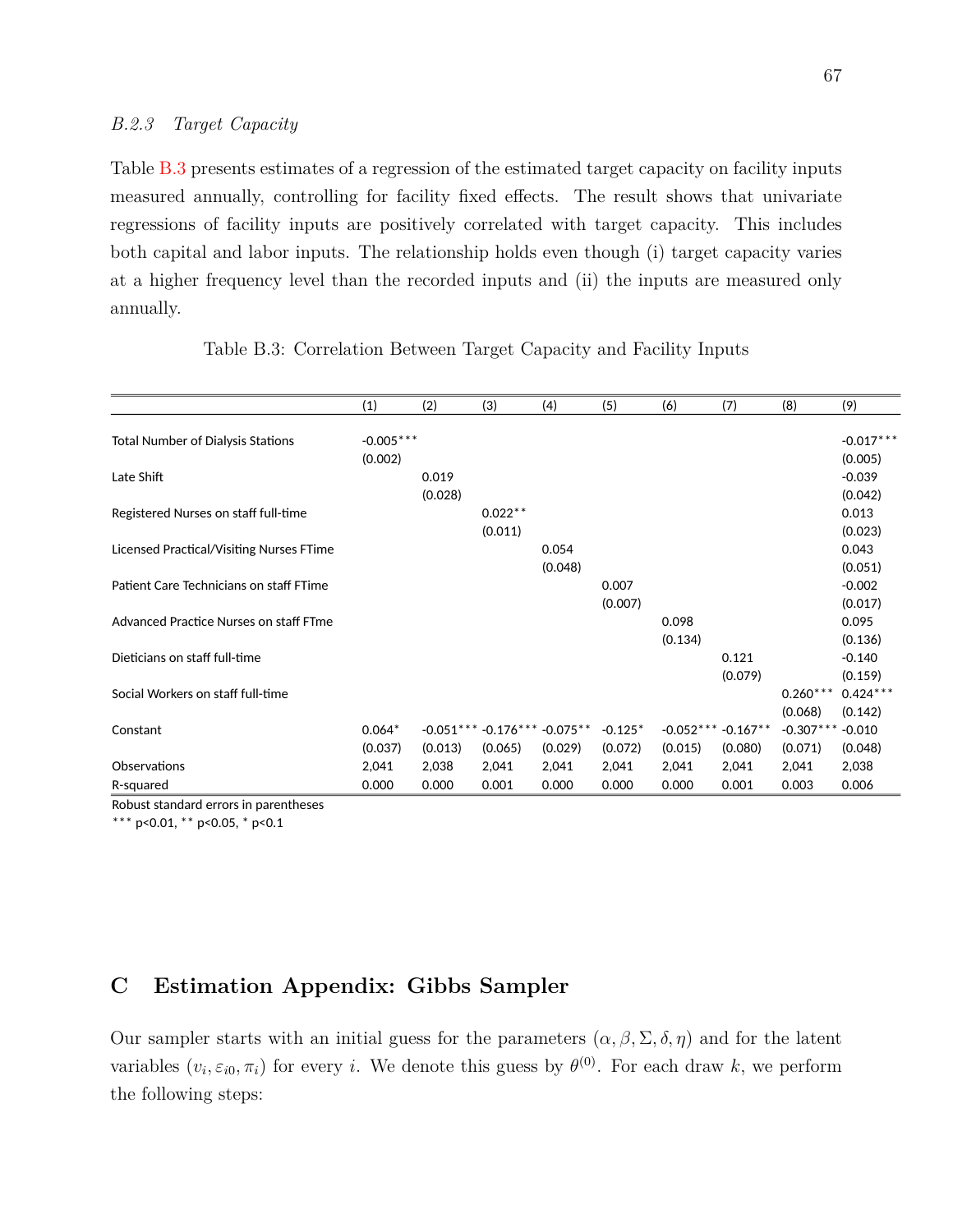- 1. Data augmentation:
	- (a) Draw the latent acceptance index  $\pi_{ij}$  | $\theta^{(k-1)}$  for every *i* and *j* in the sample. The posterior distribution of  $\pi_{ij}$  conditional on all the parameters  $\theta^{(k-1)}$  is normal. If *i* was allocated to facility *j*, then we draw  $\pi_{ij}$  from the conditional posterior truncated by  $\pi_{ij} \geq z_{ij}$ . If *i* was allocated to facility  $j^* \neq j$  and  $v_{ij}^{(k-1)} > v_{ij^*}^{(k-1)}$ , then we draw  $\pi_{ij}$  from the conditional posterior truncated by  $\pi_{ij} < z_{ij}$ . Otherwise, we draw it from the conditional posterior without any truncation. Let  $\pi^{(k)}$  denote the vector of draws and let  $O_i^{(k)}$  be  $\{j \in J : \pi_{ij} \geq z_{ij}\}.$
	- (b) Draw the latent utility  $v_{ij} | \theta^{(k-1)}$ ,  $\pi^{(k)}$  for every *i* and *j*. The posterior distribution of  $v_{ij}$  conditional on all the parameters  $\theta^{(k-1)}$  and on  $\pi^{(k)}$  is normal. Let  $j^*$  be the facility chosen by *i*. Draw  $v_{ij}$ <sup>\*</sup> from the conditional posterior truncated at  $v_{ij^*} \ge \max_{j \in O_i^{(k)}/\{j^*\}} v_{ij}$ . Denote it by  $v_{ij^*}^{(k)}$ . Then, draw  $v_{ijt}$  for  $j \in O_i^{(k)} \setminus \{j^*\}$  from the conditional posterior truncated at  $v_{ij} \le v_{ij}^{(k)}$ . Lastly, draw  $v_{ij}$  for  $j \notin O_i^{(k)}$  $i^{(\kappa)}$ from its unconditional posterior without any truncation. Let  $v^{(k)}$  denote the vector of draws.
- 2. Seemingly unrelated Bayesian regression: with the draws of  $v^{(k)}$  and  $\pi^{(k)}$  and for fixed value of  $\varepsilon_{i0}^{(k-1)}$  $\binom{k-1}{i0}$ ; the equations above form a system of seemingly unrelated regressions. The posterior distributions of the parameters  $\alpha$ ,  $\beta$ ,  $\delta$ ,  $\eta$  are normal and the posterior distribution of  $\Sigma$  is inverse Wishart. We draw these parameters and obtain the resulting residuals  $\hat{\varepsilon}_{ij}^{(k)}$  and  $\hat{\nu}_{ij}^{(k)}$ .
- 3. Update random effects:
	- (a) Draw  $\varepsilon_{i0}|\hat{\varepsilon}_{ij}^{(k)}, \hat{\nu}_{ij}^{(k)}, \Sigma^{(k)}$ . The posterior distribution of  $\varepsilon_{i0}$  conditional on the residuals  $\hat{\varepsilon}_{ij}^{(k)}$  and  $\hat{\nu}_{ij}^{(k)}$  and the previous variance draw  $\Sigma^{(k)}$  is normal. We draw  $\varepsilon_{i0}$  from this conditional posterior. Let  $\varepsilon_{i0}^{(k)}$  denote these draws and obtain the updated  $\text{residuals} \tilde{\varepsilon}_{ij}^{(k)} = \hat{\varepsilon}_{ij}^{(k)} + \hat{\varepsilon}_{i0}^{(k-1)} - \hat{\varepsilon}_{i0}^{(k)}$  $\binom{\kappa}{i0}$ .
	- (b) Draw  $\eta_j|\tilde{\varepsilon}_{ij}^{(k)},\tilde{\nu}_{ij}^{(k)},\Sigma^{(k)}$ . The posterior distribution of  $\eta_j$  conditional on the residuals  $\tilde{\varepsilon}_{ij}^{(k)}$  and  $\hat{\nu}_{ij}^{(k)}$  and the previous variance draw  $\Sigma^{(k)}$  is normal. We draw  $\eta_j$  from this conditional posterior. Let  $\eta_j^{(k)}$  denote these draws and obtain the updated  $\text{residuals}\tilde{\nu}_{ij}^{(k)} = \hat{\nu}_{ij}^{(k)} + \eta_j^{(k-1)} - \eta_j^{(k)}$ *j* .
	- (c) Draw  $\delta_j | \tilde{\varepsilon}_{ij}^{(k)}, \tilde{\nu}_{ij}^{(k)}, \Sigma^{(k)}$ . The posterior distribution of  $\delta_j$  conditional on the residuals  $\tilde{\varepsilon}_{ij}^{(k)}$  and  $\tilde{\nu}_{ij}^{(k)}$  and the previous variance draw  $\Sigma^{(k)}$  is normal. We draw  $\delta_j$  from this conditional posterior. Let  $\delta_j^{(k)}$  denote these draws.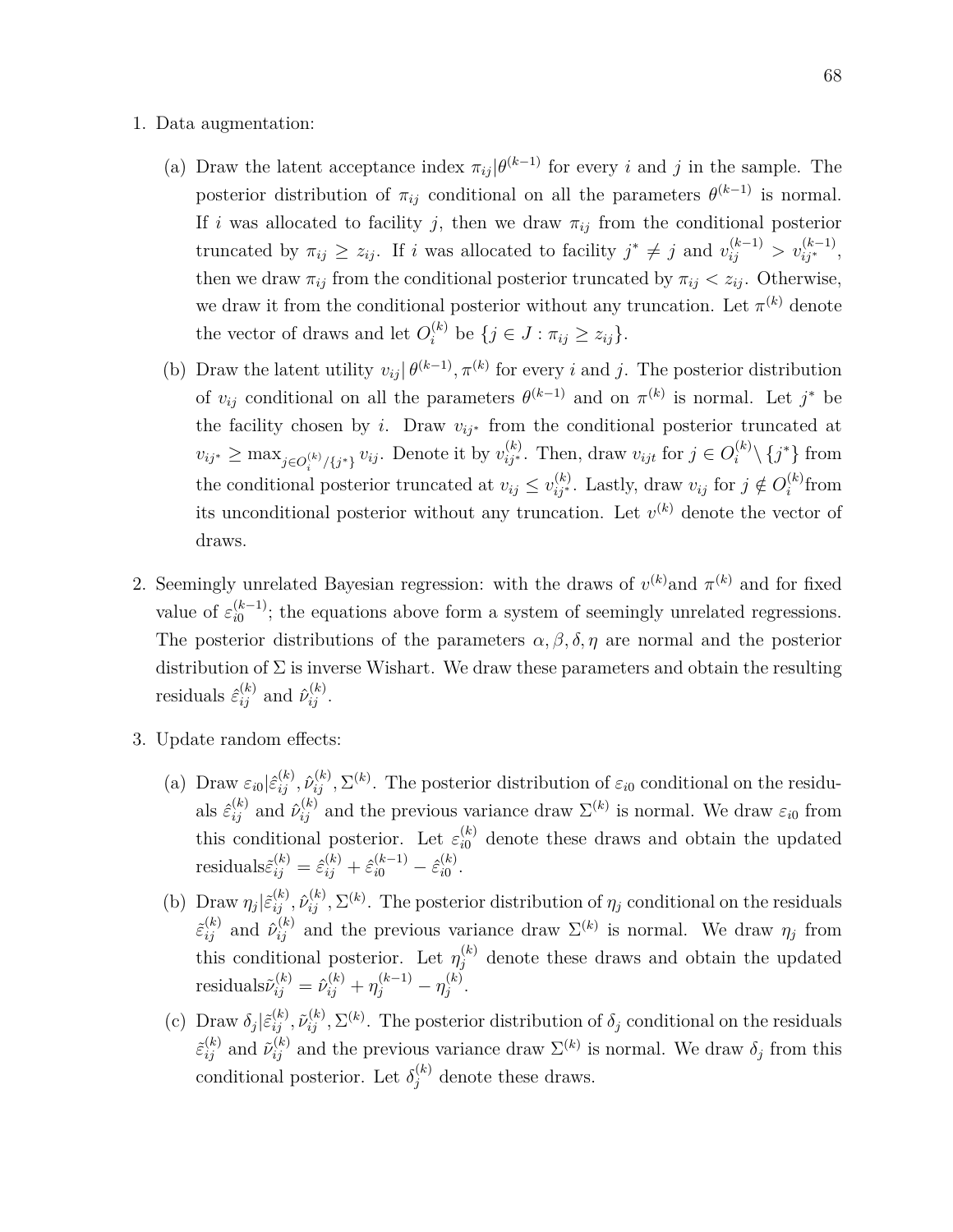- 4. Update the variance of the random effects:
	- (a) Draw  $\sigma_{\varepsilon 0}^2 | \varepsilon_{i0}^{(k)}$ *(k)*. The posterior distribution of  $\sigma_{\varepsilon 0}^2$  conditional on  $\sigma_{\varepsilon 0}^2$  is inversegamma. Similarly, draw  $\sigma_{\eta}^2 | \eta_i^{(k)}$  and  $\sigma_{\delta}^2 | \delta_i^{(k)}$  $\binom{k}{i}$ .
- 5. Finally, collect all parameter draws in step *k* and denote them by  $\theta^{(k)}$ .

We specify a set of diffuse conjugate priors to each set of parameters, following recommen-dations in [McCulloch and Rossi](#page-52-2) [\(1994\)](#page-52-2). The priors for  $\alpha, \beta, \delta, \eta$  are normal with zero mean and covariance equal to the identity matrix times a large constant: 1000. The prior of  $\Sigma$  is an inverse Wishart with a  $2 \times 2$  identity matrix as its scale matrix and 3 degrees of freedom. Similarly, the priors of  $\sigma_{\varepsilon0}^2$ ,  $\sigma_{\eta}^2$  and  $\sigma_{\delta}^2$  are three independent inverse-gamma distributions with scale and shape parameters equal to 1*/*2. These priors are uninformative relative to the size of our dataset and thus, the estimation results are unlikely to change substantially should we make them even less precise.

We start a chain from a random starting points and run the Gibbs sampler for 4 million draws, discarding the first million draws. We summarize the draws for each parameter and verify that the Potential Scale Reduction Factor for each parameters is close to one, which indicates that letting the chain run for longer is not likely to change the results [\(Gelman et](#page-51-3) [al.,](#page-51-3) [2014\)](#page-51-3).

# **D Appendix of Exhibits**